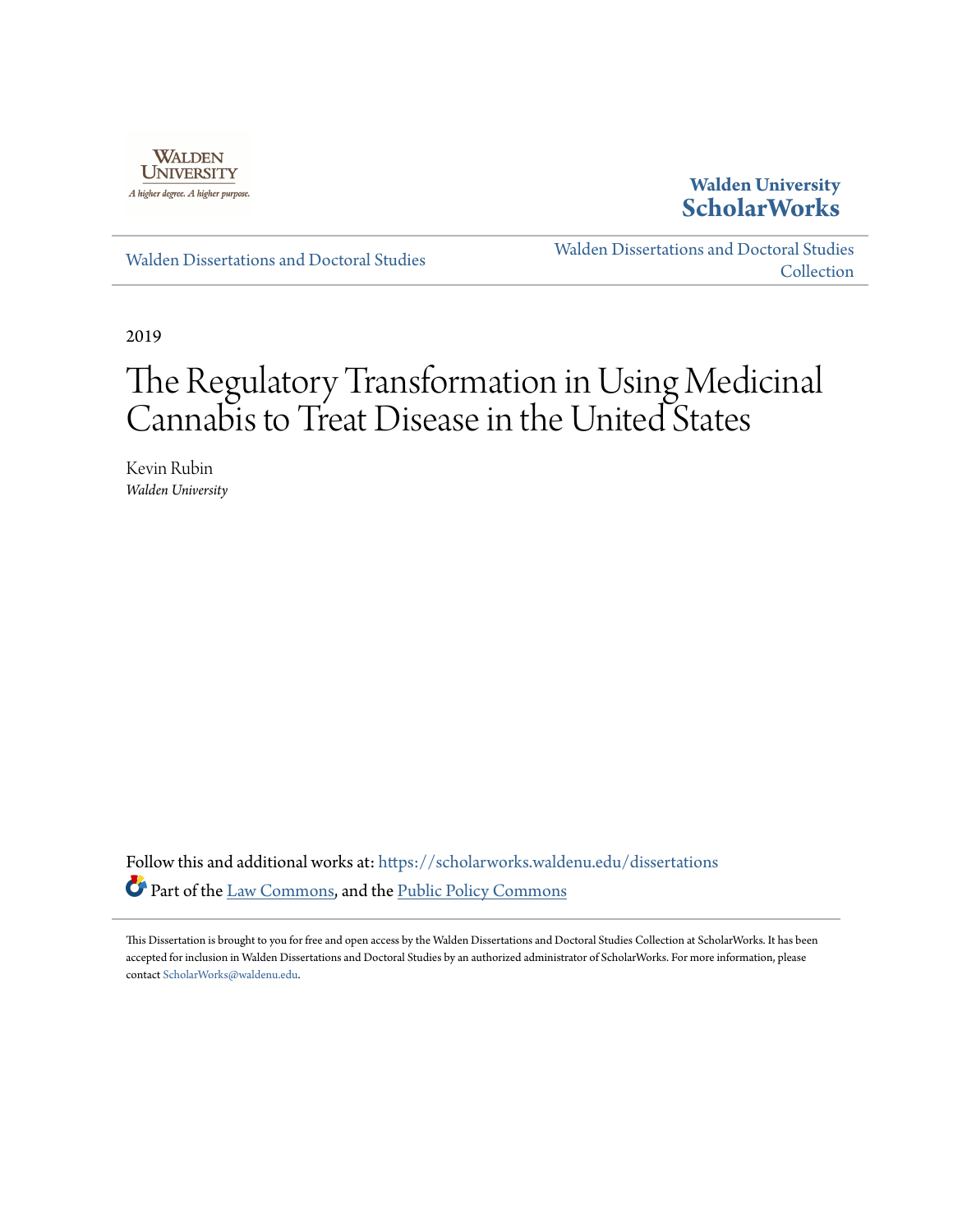# Walden University

College of Social and Behavioral Sciences

This is to certify that the doctoral dissertation by

Kevin M. Rubin

has been found to be complete and satisfactory in all respects, and that any and all revisions required by the review committee have been made.

Review Committee Dr. Christopher Atkinson, Committee Chairperson, Public Policy and Administration Faculty

Dr. George Larkin, Committee Member, Public Policy and Administration Faculty

Dr. Linda Day, University Reviewer, Public Policy and Administration Faculty

> Chief Academic Officer Eric Riedel, Ph.D.

> > Walden University 2019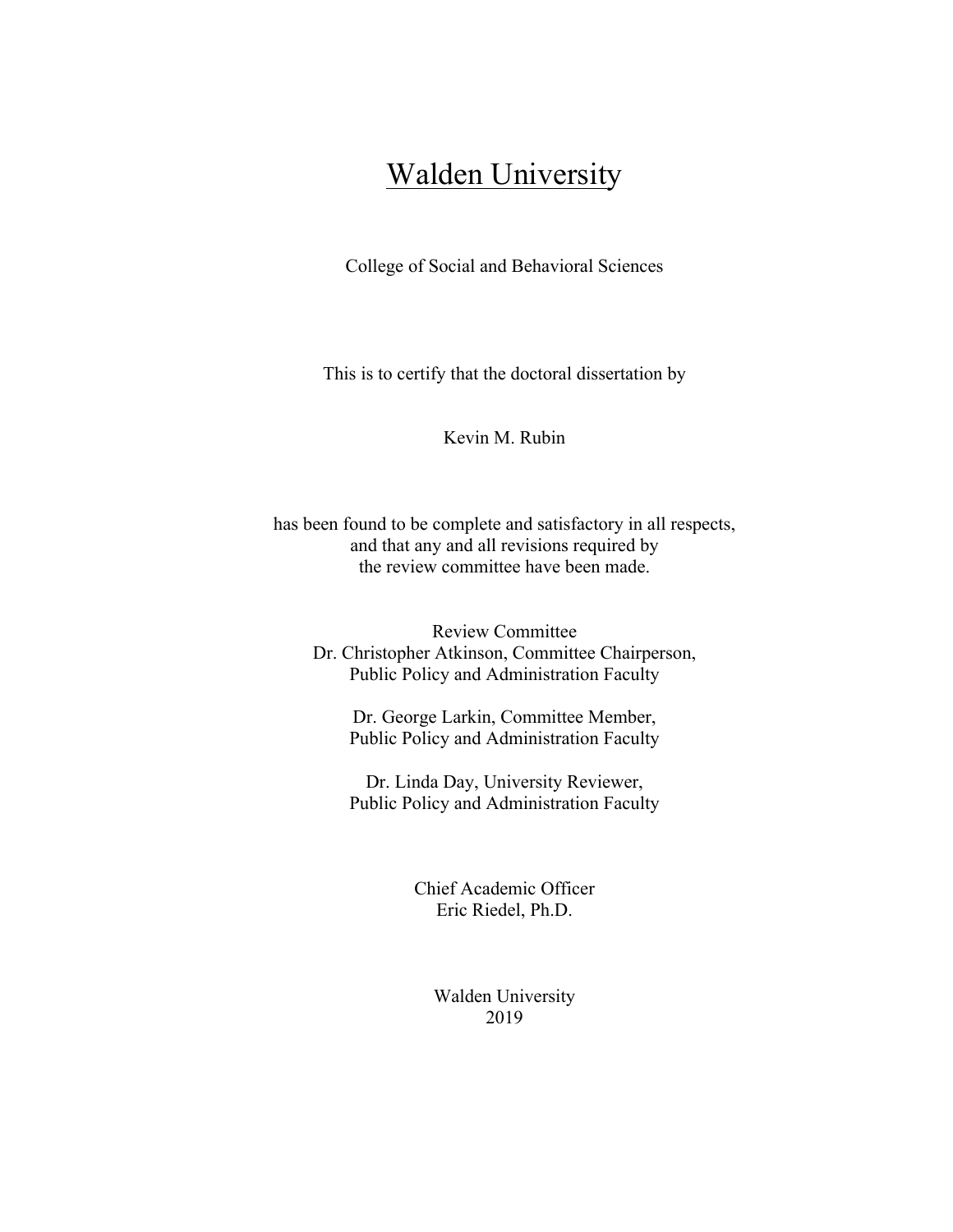#### Abstract

The Regulatory Transformation in Using Medicinal Cannabis to Treat Disease in the

United States

by

Kevin M. Rubin

MPA, Walden University, 2008

MBA, Walden University, 2006

BA, Michigan State University, 1995

Dissertation Submitted in Partial Fulfillment

of the Requirements for the Degree of

Doctor of Philosophy

Public Policy & Administration

Walden University

May 2019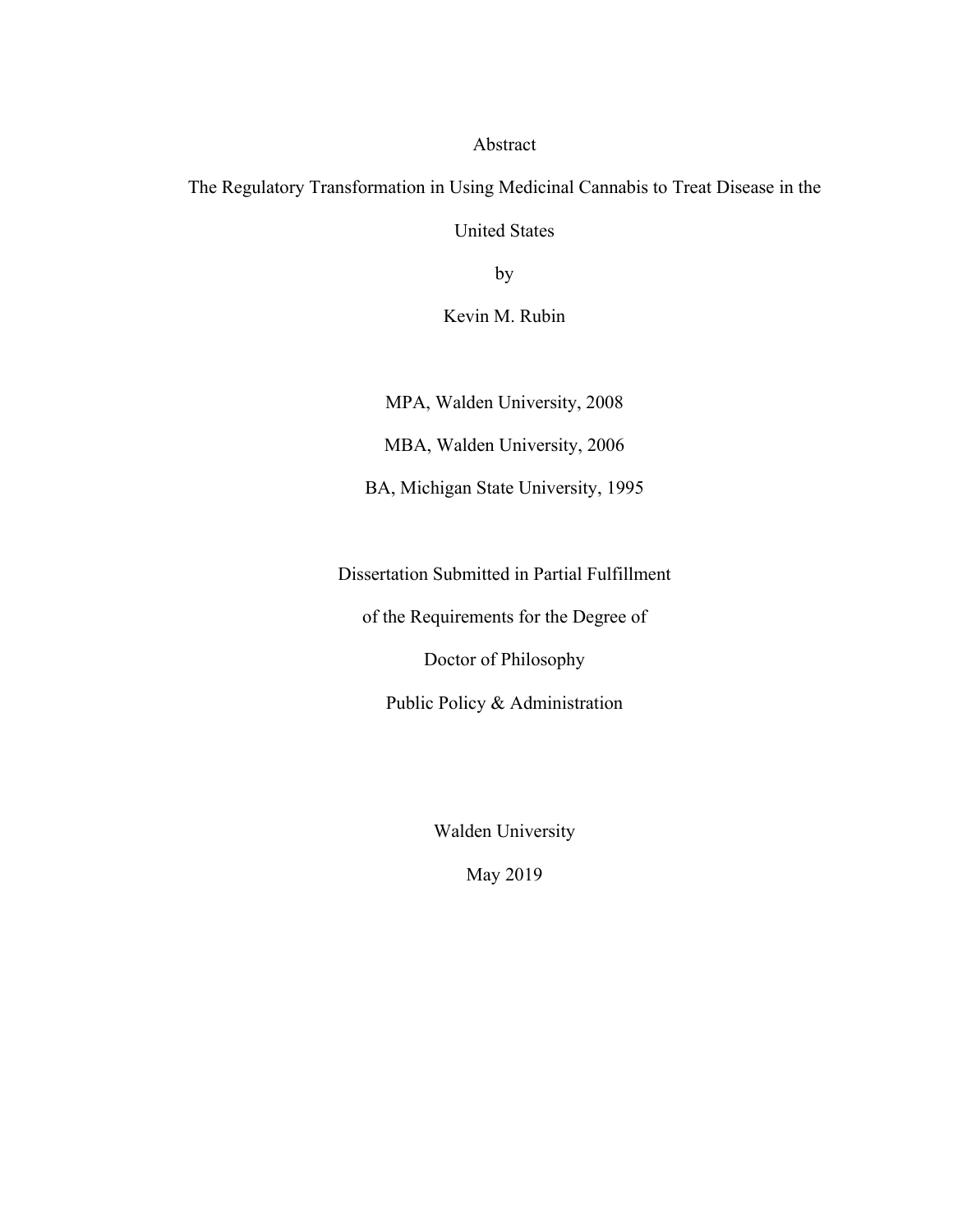Abstract

Therapeutic benefits of medicinal cannabis are well documented in the treatment of a variety of medical conditions. There is not, however, a nationally consistent delivery system, which has prevented many patients from realizing these benefits. Using policy feedback theory as the foundation, the purpose of this general qualitative study was to better understand how state-level regulatory efforts in medicinal cannabis may provide guidance on formulating national public policies that are beneficial to patients. This study compared 3 core tenets of NORML, an authority in the cannabis industry, against the policies of 3 states with exemplary state medical cannabis programs. The tenets included access to whole-plant cannabis, wide latitude for doctors to decide treatment regimens, and the right to cultivation for personal use. Data collected from publicly available documents such as legislative archives, state government websites, cannabis coalition groups, and media coverage of medicinal cannabis legislation were deductively coded and subjected to a cross-case analysis procedure. Findings indicated a lack of full alignment with NORML's core tenets as well as significant gaps between research on the efficacy of medical cannabis and the regulatory systems governing delivery within the states. Future policy makers may consider these results in devising nationwide legislation to research and recognize the medicinal use of cannabis, thus addressing the identified need for a uniform delivery system in the US for patients in need of cannabis for medical purposes. This study may contribute to positive social change through recommendations to federal legislators for creating a national government model for patient access to medicinal cannabis.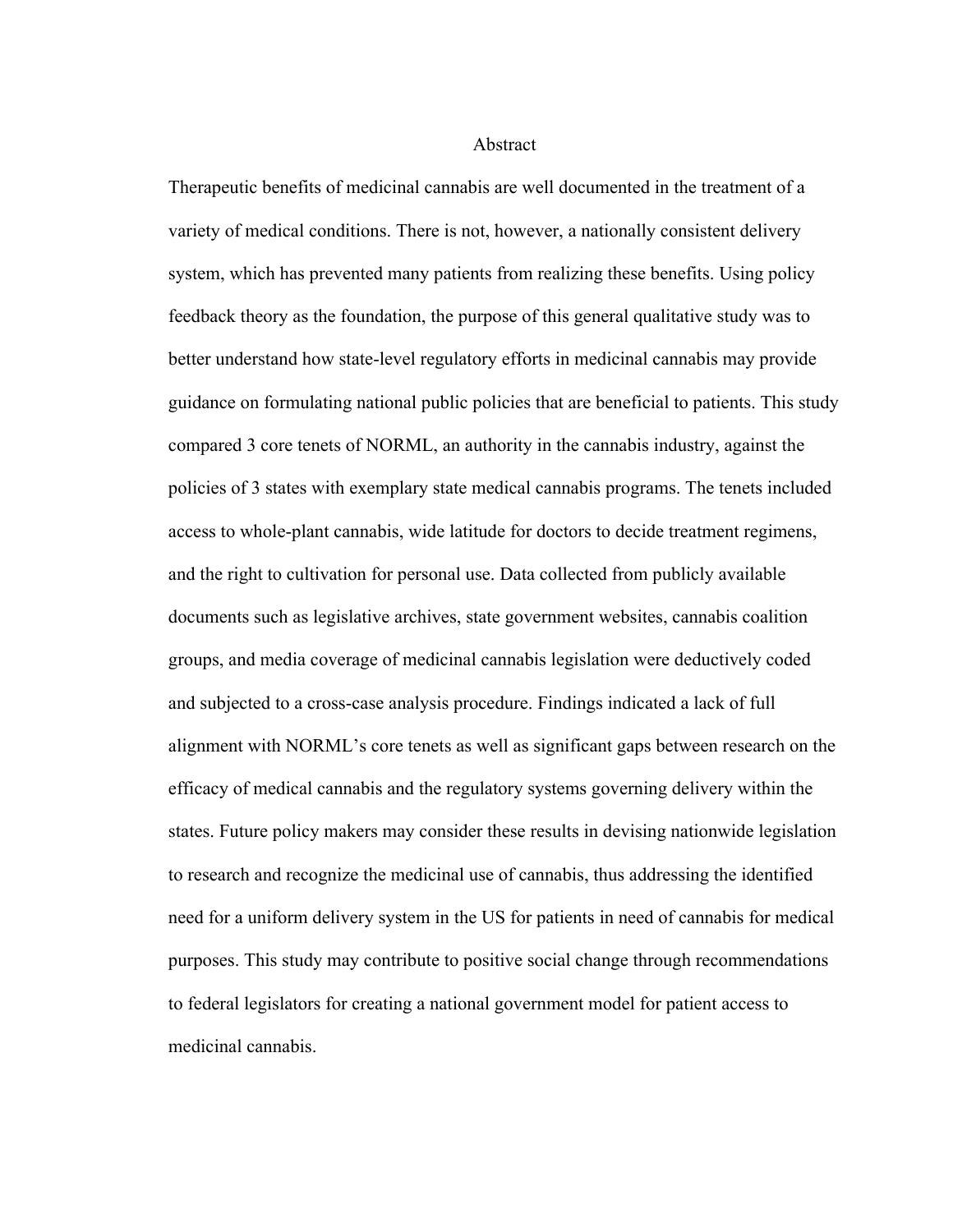The Regulatory Transformation in Using Medicinal Cannabis to Treat Disease in the

United States

by

Kevin M. Rubin

MPA, Walden University, 2008

MBA, Walden University, 2006

BA, Michigan State University, 1995

Dissertation Submitted in Partial Fulfillment

of the Requirements for the Degree of

Doctor of Philosophy

Public Policy & Administration

Walden University

May 2019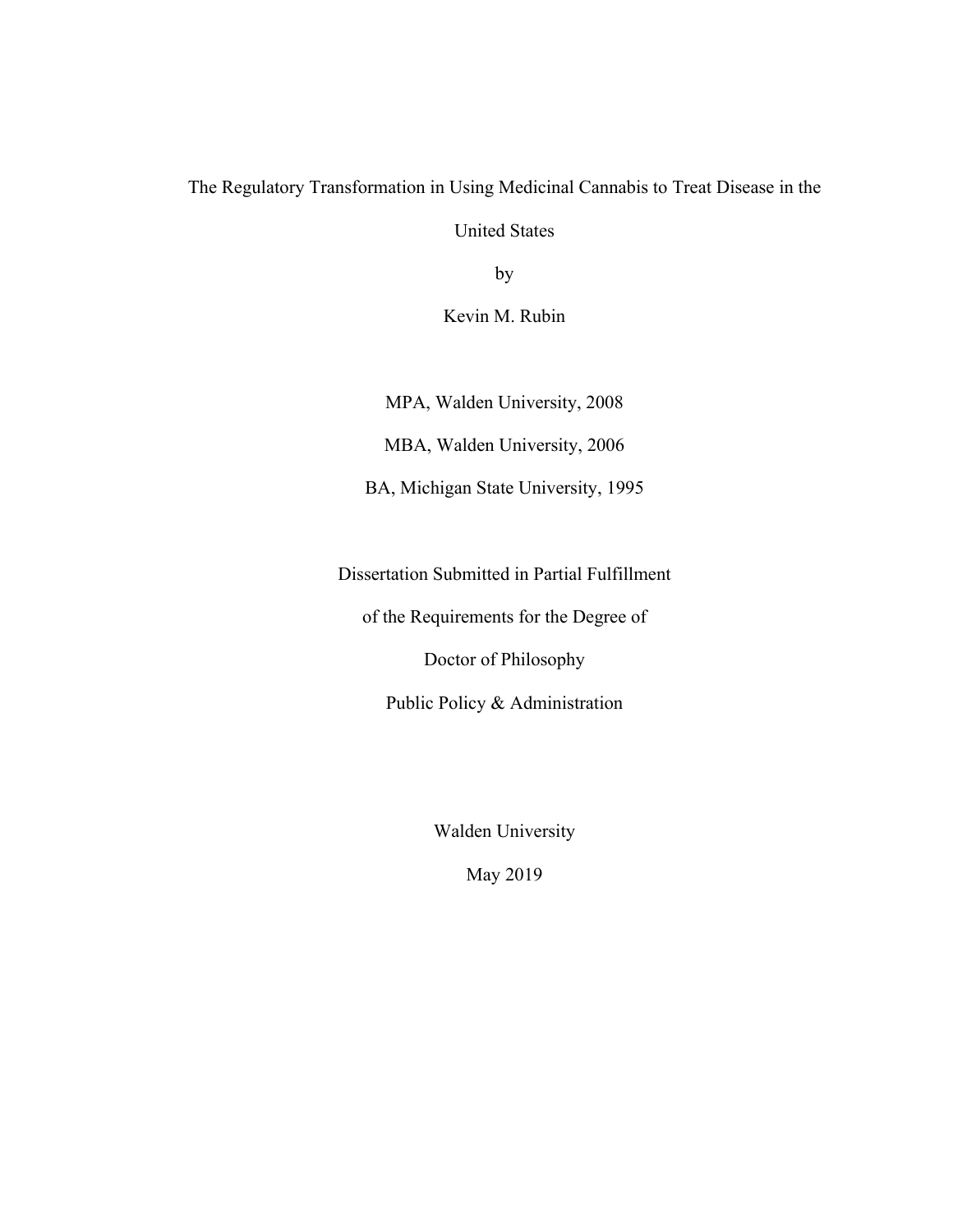| 13 |  |
|----|--|
|    |  |
|    |  |
|    |  |
|    |  |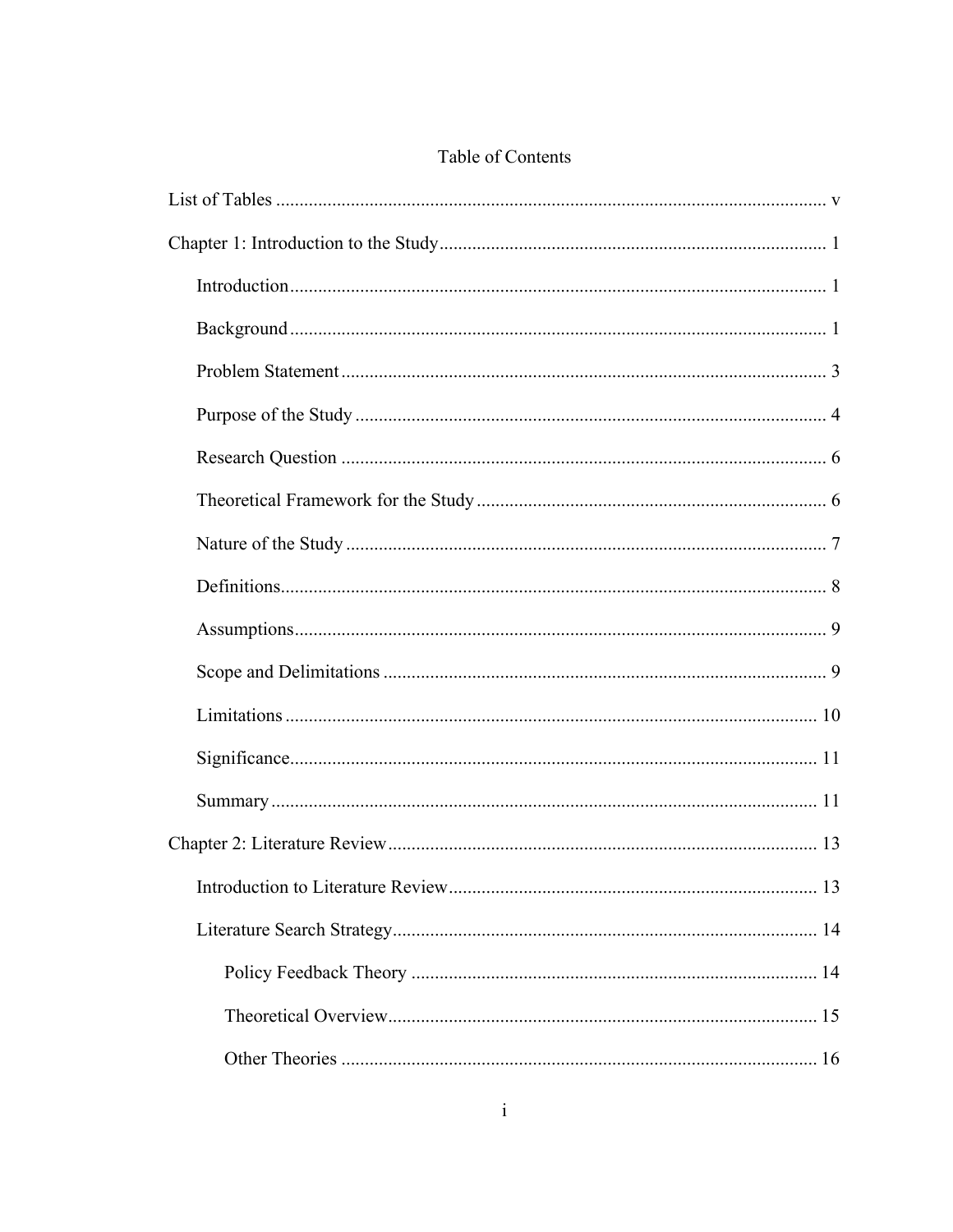| Contemporary Uses of Medicinal Cannabis for Therapeutic Benefits 26        |    |
|----------------------------------------------------------------------------|----|
| Treatment for Patients Suffering with Terminal or Chronic Illness  28      |    |
| Statutory Basis for Delivery System Currently Established by the           |    |
|                                                                            |    |
| Delivery System Currently Established by Foreign Governments for Medicinal |    |
|                                                                            |    |
|                                                                            |    |
|                                                                            |    |
|                                                                            |    |
|                                                                            |    |
|                                                                            |    |
|                                                                            |    |
|                                                                            | 37 |
|                                                                            |    |
|                                                                            |    |
|                                                                            |    |
|                                                                            |    |
|                                                                            |    |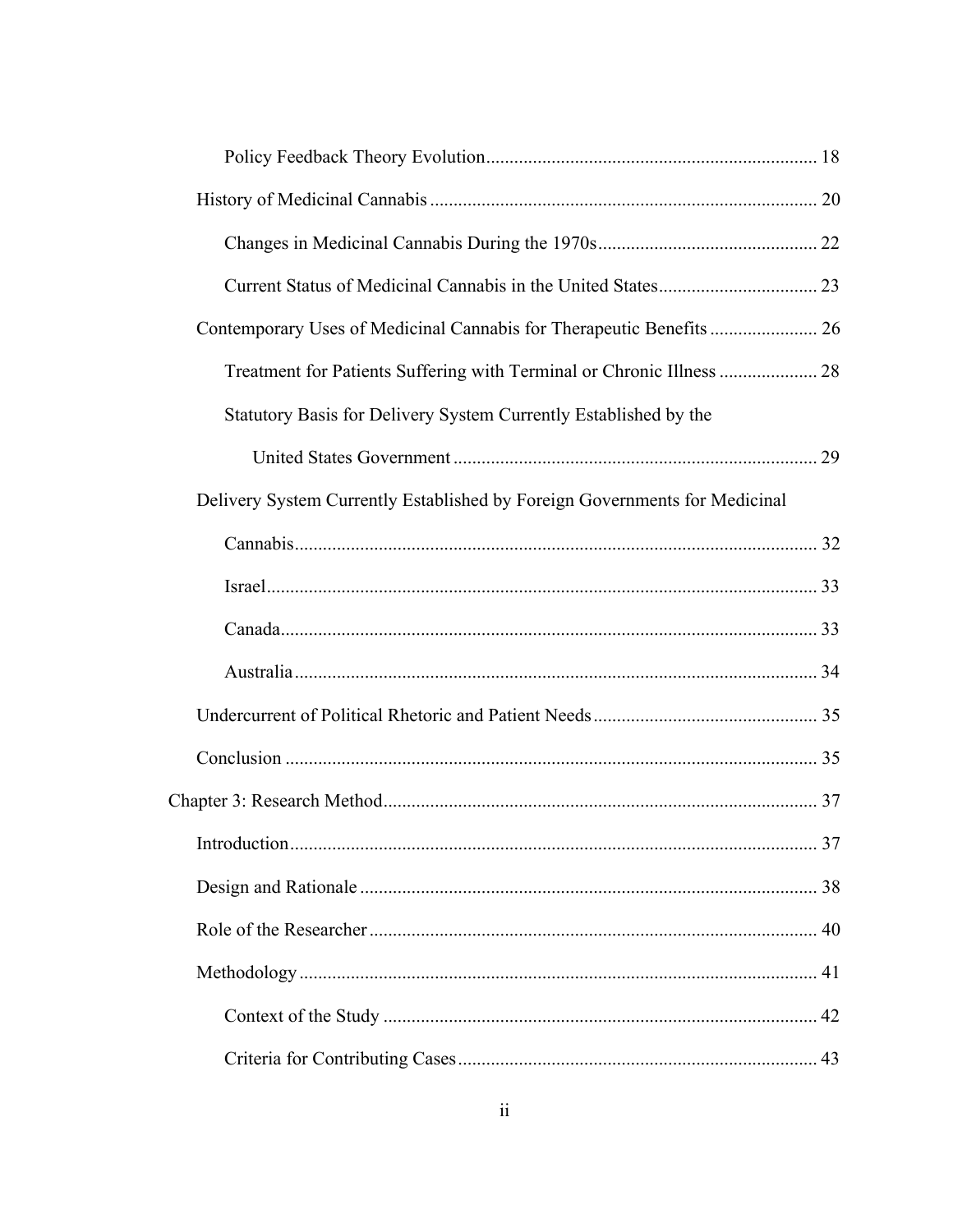| National Organization for the Reform of Marijuana Law's Core Tenets 57 |    |
|------------------------------------------------------------------------|----|
|                                                                        |    |
|                                                                        |    |
|                                                                        | 59 |
|                                                                        |    |
|                                                                        |    |
|                                                                        |    |
|                                                                        |    |
|                                                                        |    |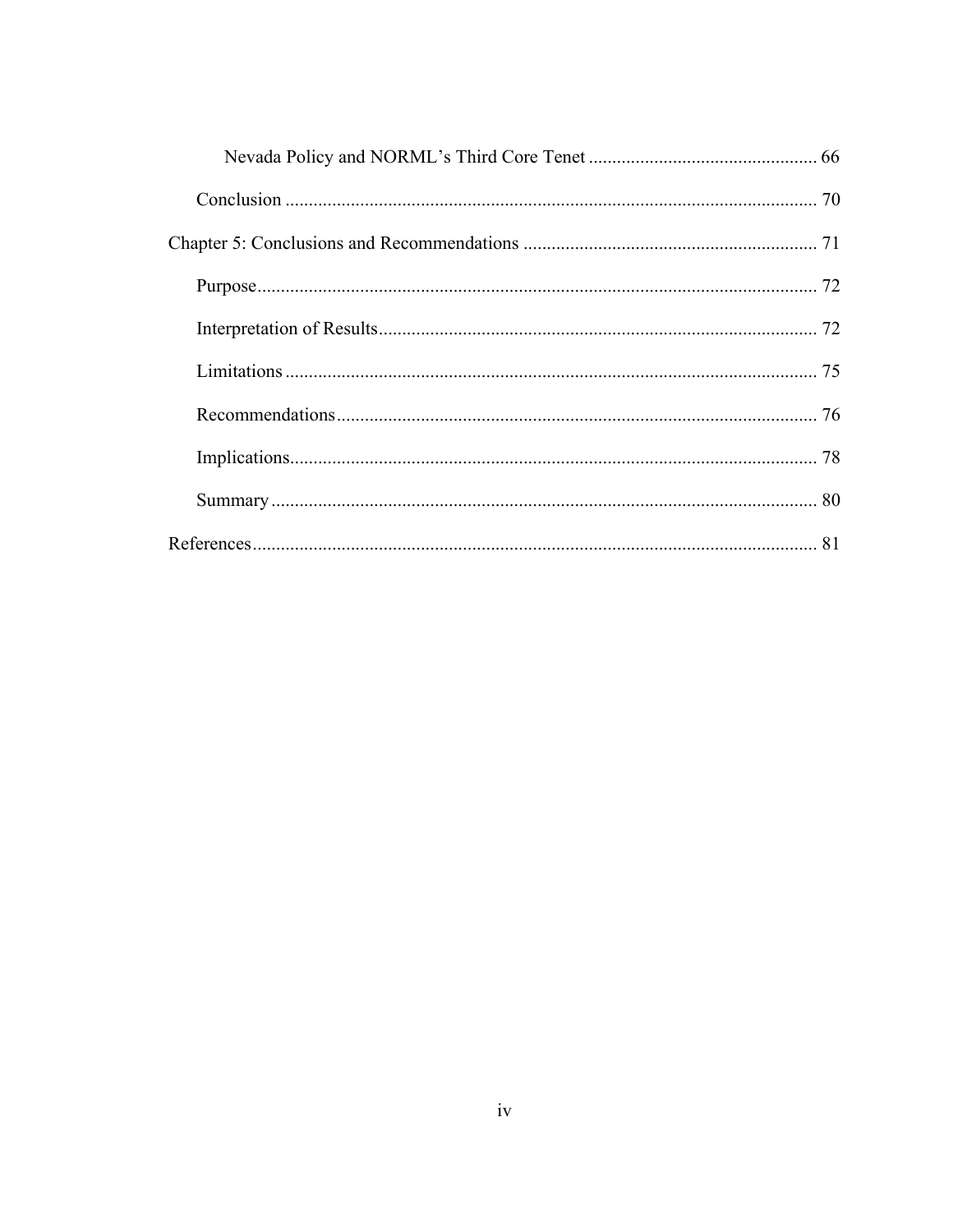## List of Tables

Table 1. California, Colorado, and Nevada's Provisions in Comparison to NORML ..... 68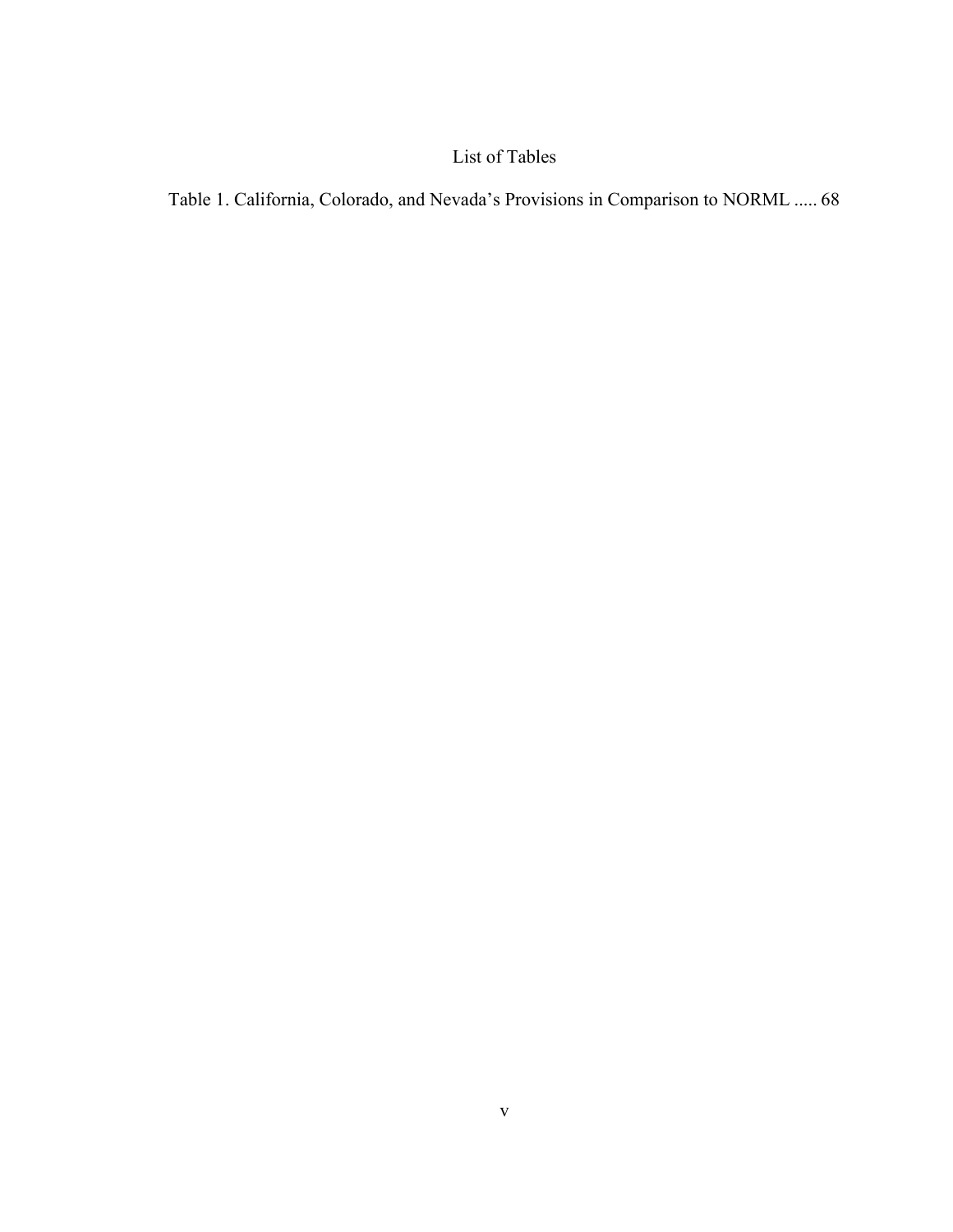#### Chapter 1: Introduction to the Study

#### **Introduction**

The purpose of this research study was to address the need for an increased understanding about the possibilities of developing a delivery system for medicinal cannabis for the treatment of diseases in the United States. Medicinal cannabis, consisting of dried leaves and flower buds from a natural plant, has therapeutic use for treating chronic and debilitating ailments. According to Seamon et al. (2007), "Marijuana contains more than 460 active chemicals and over 60 unique cannabinoids. The major active ingredient in marijuana is tetrahydrocannabinol (THC), which is primarily responsible for its therapeutic and psychoactive effects" (p.1038). Medical cannabis merits consideration as a relevant option in the United States for those patients suffering with specific diseases. This study is critical to understanding the possibilities of a formal delivery system for patient access that is considered an acceptable practice as determined by patient and physician and not restricted by federal law. Therefore, the potential social implication of this study is that information may help patients requiring medical cannabis for disease treatment find ways to access, purchase, possess, and use cannabis to treat their disease without the fear of potential criminal prosecution under federal law.

#### **Background**

The use of medicinal cannabis and the possibilities of a delivery system in the United States can provide benefits for patients suffering from certain diseases. According to Reinarman et al. (2011), marijuana is useful in treating seizures, muscle spasms, headaches, anxiety, nausea, vomiting, depression, and diarrhea. Moreover, it has also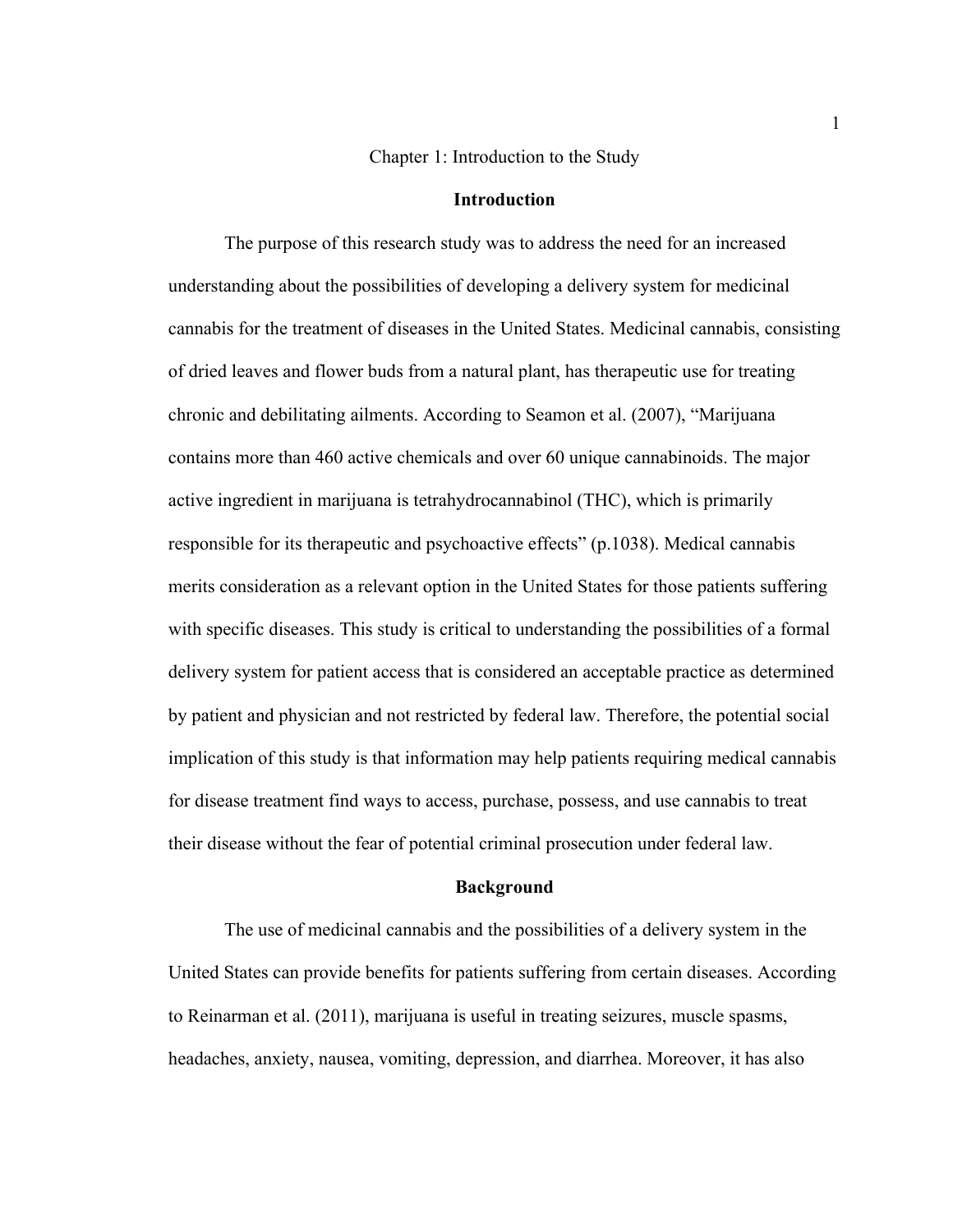proven to improve appetite, sleep, and concentration. In addressing medical cannabis's therapeutic effectiveness, Lucas (2012) claimed its use lessened chronic pain and allowed patients an opportunity to reduce their use of pharmaceutical opiates. Additionally, Moeller et al. (2015) noted the increase in the number of health care professions who recognize the benefits and use of medical cannabis, also finding that pharmacy students support cannabis legalization for medicinal use. Moreover, Bonn-Miller, Boden, Buscossi, and Babson (2014) provided information on oncology palliative care patients who used medical cannabis and experienced a reduction of nausea, vomiting, and pain as well as decreased suffering from diminished spasticity and intraocular pressure.

A public political debate over medicinal cannabis as a treatment of disease in the United States has resulted in proposals to Congress for new regulations. For example, introduction of the Legitimate Use of Medicinal Marijuana Act of 2014 was to allow state officials to legally move toward an appropriate use of medical marijuana without fear of federal criminal prosecution. Also proposed was the Respect States and Citizens' Act of 2017 introduced in the House of Representatives. If enacted, this bill would have amended federal law by decriminalizing the possession, distribution, and cultivation of state-regulated medical marijuana. In this case, the Federal Food, Drug, and Cosmetic Act of 1938, 21 U.S.C. § 301 et seq. would no longer supersede state law, thus allowing for the therapeutic use of medical marijuana.

However, the results of *Gonzales v. Raich* (2005) influenced future public policies and laws regarding the emerging issue of medical cannabis and federal regulation. This case has precedence, so currently proposed policies would need to override the court's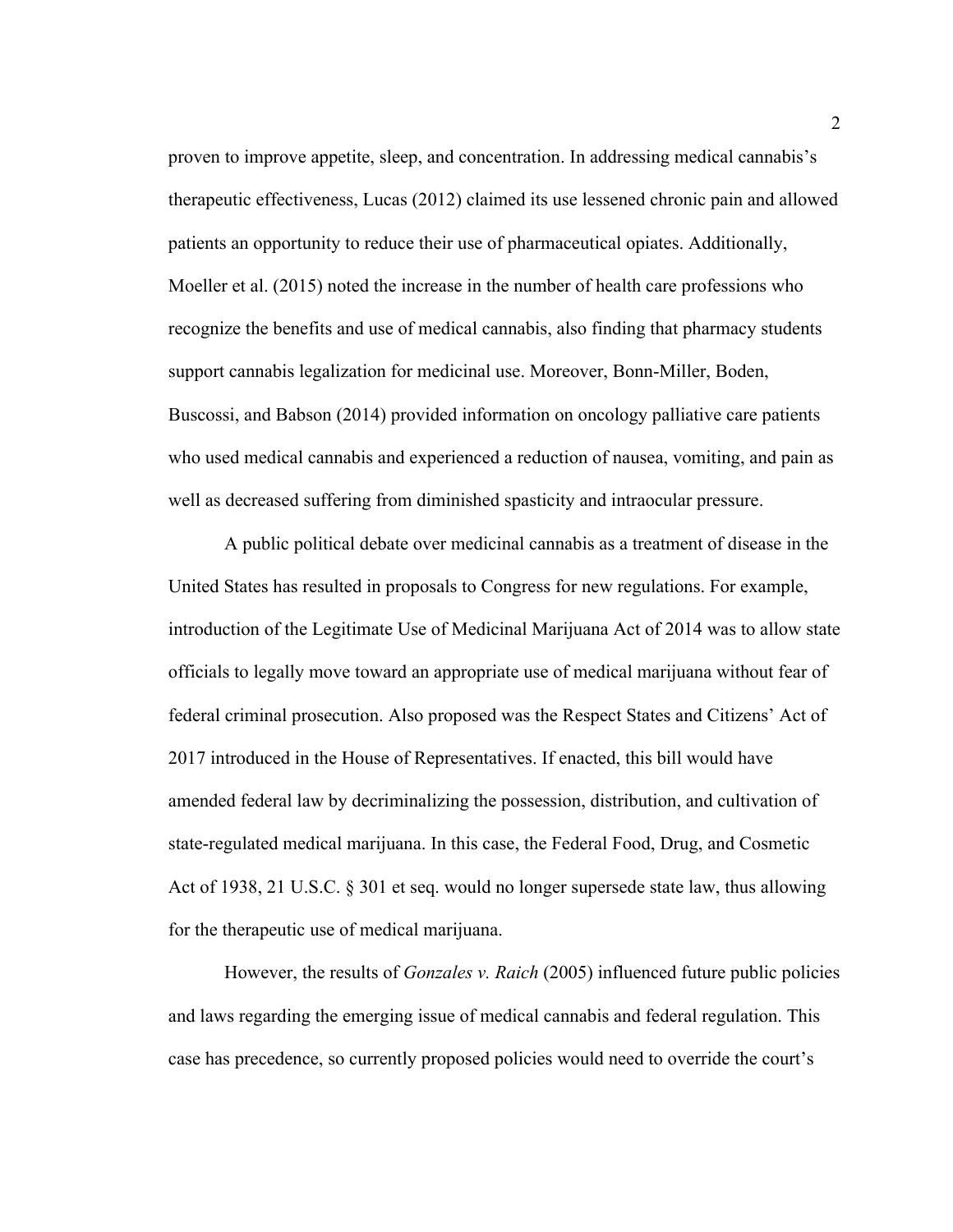decision and change federal authority. The authority vested in Congress by Article I, §8, of the United States Constitution (Constitution) sets the precedence as "to make all Laws which shall be necessary and proper for carrying into execution its authority to regulate Commerce with foreign Nations, and among the several States includes the power to prohibit the local cultivation and use of marijuana in compliance with California law" (*Gonzales v. Raich*, 2005), thus establishing case law precedence for medicinal cannabis. The majority opinions held that the Controlled Substances Act of 1970 (CSA) prohibits the possession and/or manufacture of medical cannabis. Authority falls under the Commerce Clause regarding this issue, and California statute does not exceed the authority of Congress.

This study allowed me to address the gap in knowledge regarding the lack of and possibilities for a delivery system development allowing U.S. patients to use medicinal cannabis for the treatment of diseases. The information from this study is critical and may be helpful in the creation of a formal delivery system of medicinal cannabis as a best practice across state lines, since federal law currently does not recognize the medicinal properties of cannabis.

#### **Problem Statement**

Researchers have well documented the therapeutic and medicinal benefits of cannabis (Hill, 2015; Webb & Webb, 2014). Cannabis is useful in treating seizures, muscle spasms, headaches, anxiety, nausea, vomiting, depression, diarrhea, and multiple types of pain (Lucas, 2012; Reinarman et al., 2011). Researchers also support that many patients do not respond to existing pharmacological treatments and could benefit greatly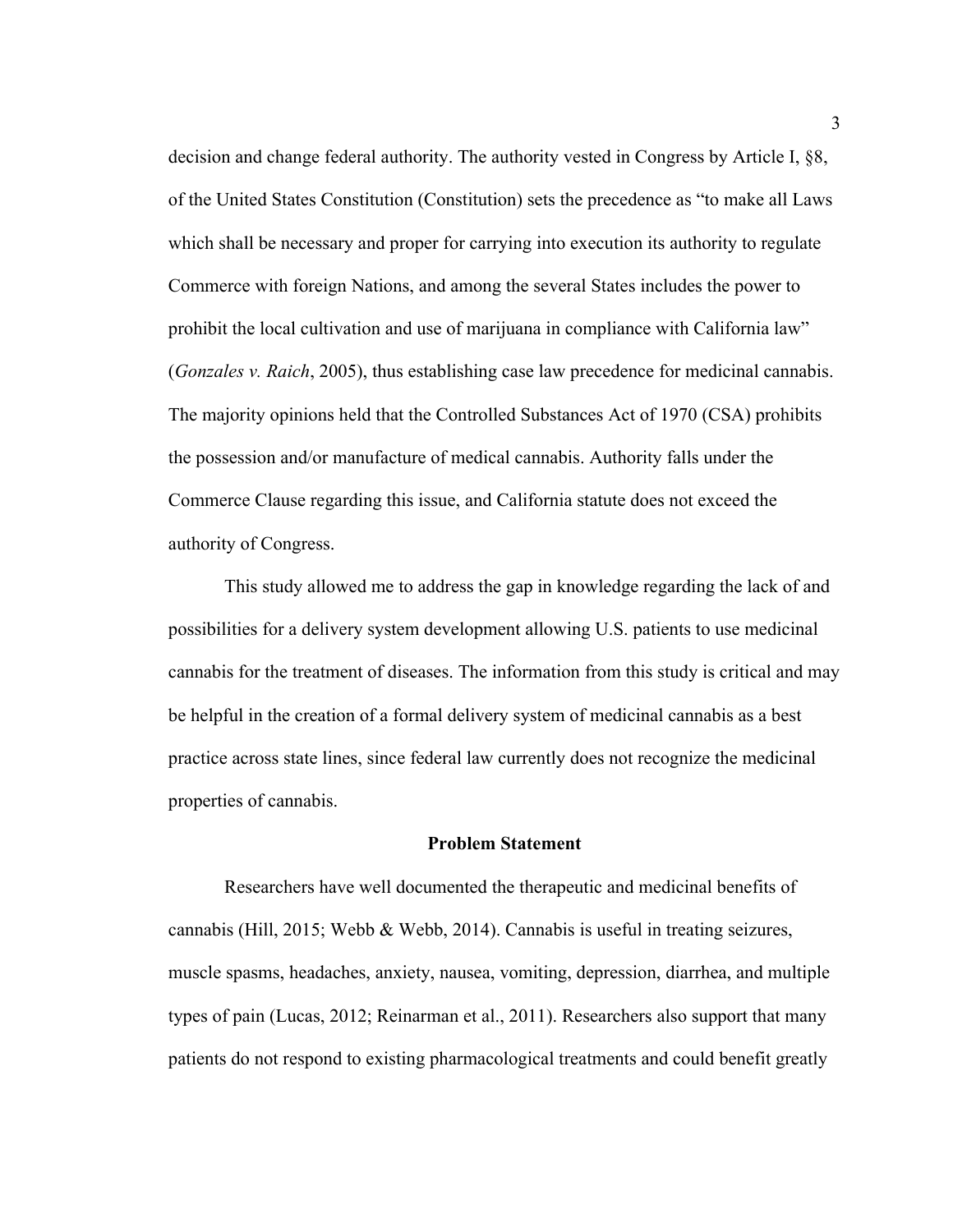from the use of medicinal cannabis (Koppel et al., 2014). Currently, the federal Controlled Substances Act, Title II, of the Comprehensive Drug Abuse Prevention and Control Act of 1970, which prohibits local cultivation and use of marijuana, governs medical cannabis.

The general problem is the United States does not have a formal delivery system for accessing medicinal cannabis, as federal law does not recognize its medicinal properties. With changes in state policies since the 1970s and growing research on the medicinal value of cannabis, it is necessary to revisit the possibilities for a delivery system of cannabis for the treatment of diseases in the United States. More than 30 states are exploring this emerging issue by establishing or implementing laws legalizing the delivery and use of medical marijuana for qualified patients.

#### **Purpose of the Study**

The purpose of this research study was to address the need for an increased understanding concerning the lack of and possibilities for the development of a medicinal cannabis delivery system for use in the treatment of diseases in the United States. As the United States does not currently have a formal delivery system for medicinal cannabis, research at the state level would facilitate exploration of initiatives and system possibilities. For example, patients whose physicians provide written recommendations could legally obtain medicinal cannabis as treatment for disease. Therefore, patients could possess, transport, and conduct activities related to medical cannabis within the confines of their state's medical cannabis laws. The patient's quality of life will improve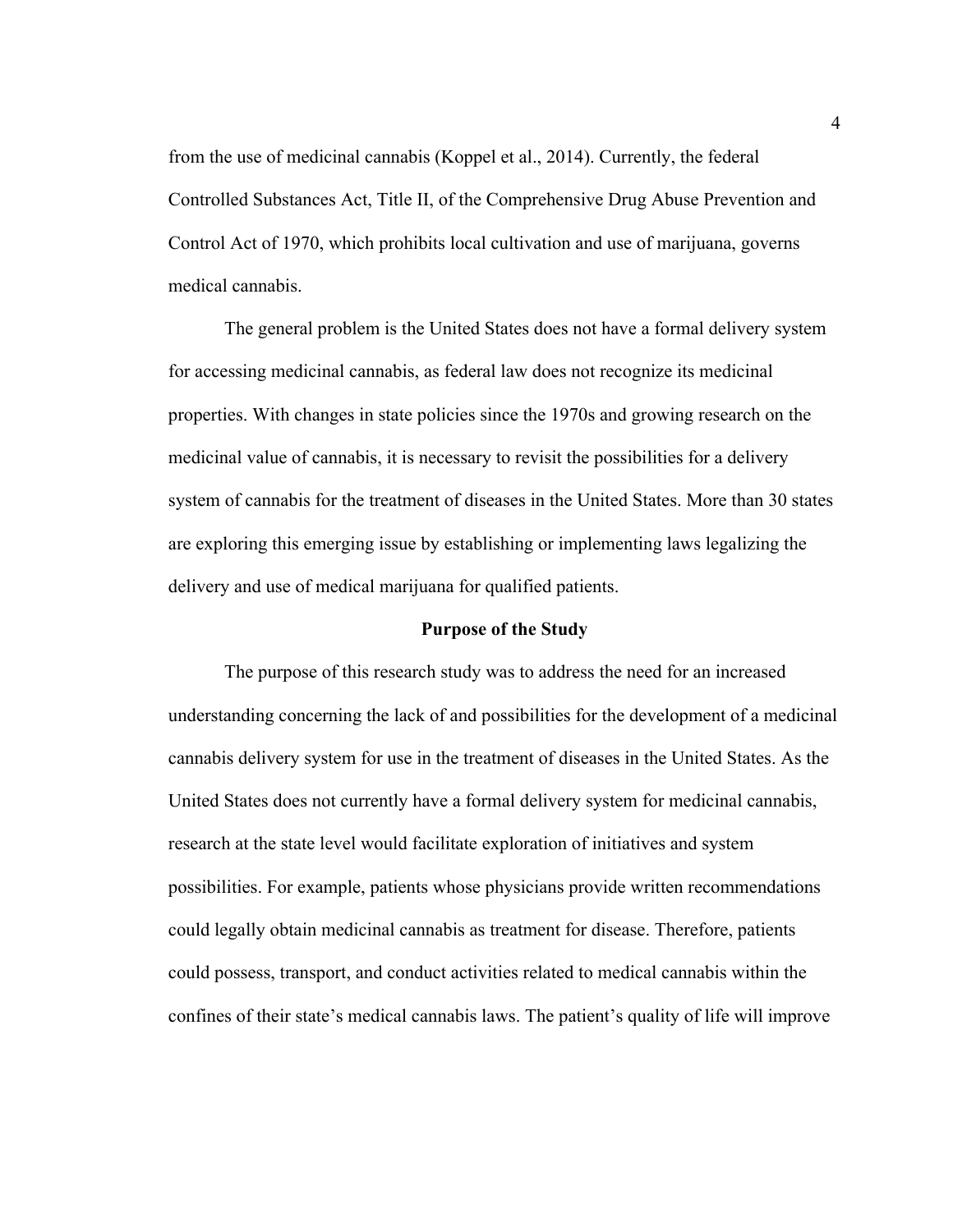by mitigating chronic illnesses and/or diseases by using cannabis as a viable treatment option without fear of arrest or federal criminal prosecution.

Virginia Republican Morgan Griffin introduced H.R. 4498 on April 28, 2014, legislation known as the Legitimate Use of Medicinal Marijuana Act, in an attempt to reclassify cannabis under the federal CSA from a Schedule 1 to a Schedule 2 drug. This would have eliminated existing restrictions on medical cannabis research and provided greater freedom to authorize cannabis treatment by physicians. In addition, the Act would have prohibited the federal government from interfering with a patient's access to medicinal cannabis in states where it was legal. If the bill had passed, it would have amended federal law by decriminalizing the possession, distribution, and cultivation of state-regulated medical cannabis. As a result, the FFDCA (1938) would no longer supersede state law, allowing for the therapeutic use of medicinal cannabis.

Introduced in the House of Representatives on February 14, 2013, was another legislative bill known as the States Medical Marijuana Patient Protection Act. According to this Act:

[N]o provision of the Federal Food, Drug, and Cosmetic Act shall prohibit or otherwise restrict an entity authorized by a state or local government, in a state in which the possession and use of marijuana for medical purposes is legal from producing, processing, or distributing marijuana for such purpose. (States Medical Marijuana Patient Protection Act, 2013)

To this effect, I employed a qualitative cross-case analysis to fill this identified gap in research and legislation surrounding the delivery of medicinal cannabis. Through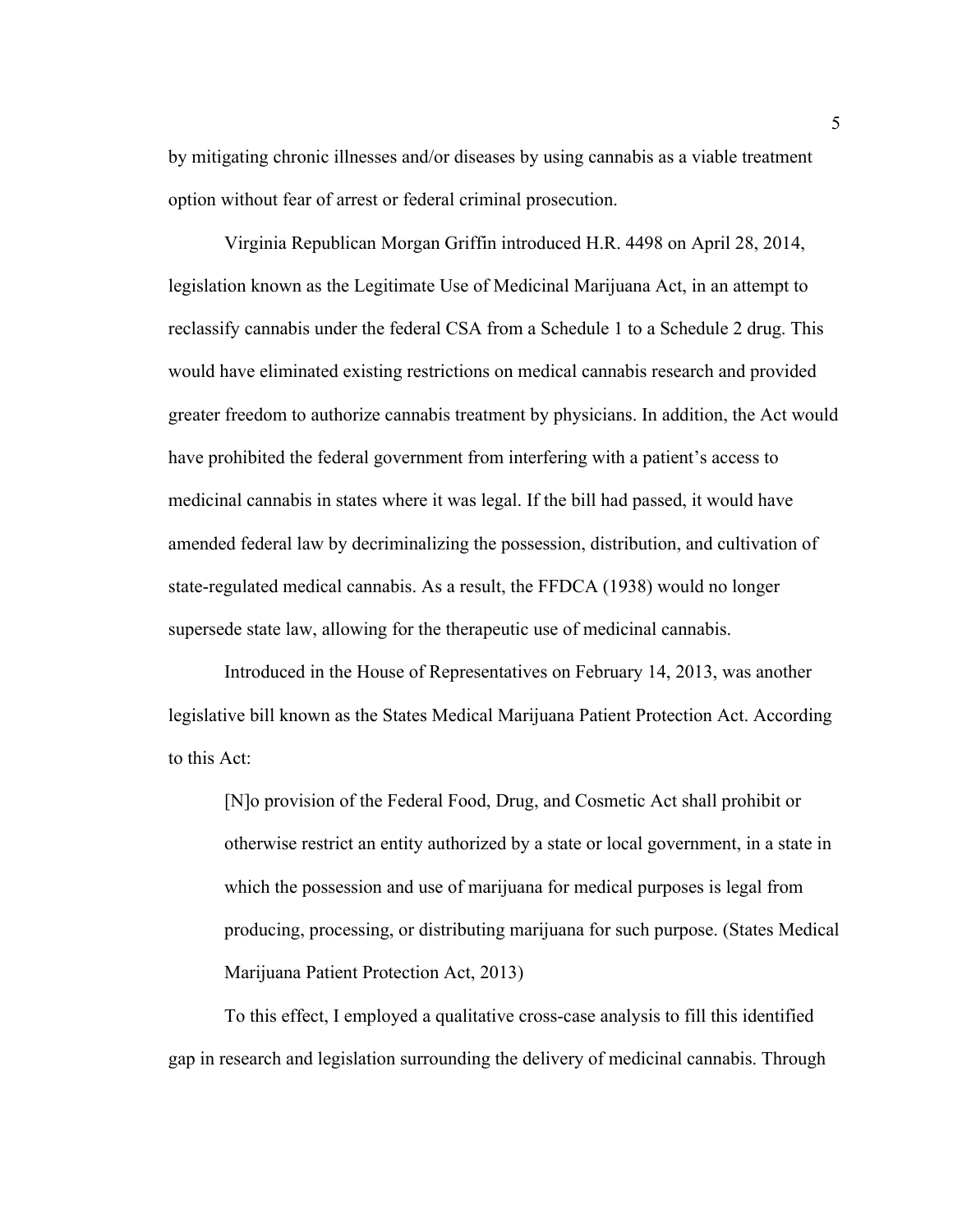the inclusion of National Organization for the Reform of Marijuana Laws' (NORML; 2019) three core tenets, the goal in this research study was to compare perspectives of other state practices. The core tenets of NORML's patient-centric, evidence-based medical cannabis program include (a) patient access to the whole plant, (b) a list of qualifying medical conditions, (c) and patients' legal options to cultivate for personal use in their private residence (NORML, 2019). I used policy feedback theory as a base and triangulated policy practices. While the literature includes related issues like the legalization of cannabis at the federal level or the rescheduling of cannabis under the CSA, researchers have not included the lack of and possibilities for a delivery system development for U.S. patients to use medicinal cannabis. This study was necessary because states have already implemented different types of medical cannabis programs, policies, rules, and regulations; thus, it addressed this research gap.

#### **Research Question**

RQ: How do state-level regulatory efforts in medicinal cannabis provide guidance on formulating national public policies that are most beneficial to patients in the United States?

#### **Theoretical Framework for the Study**

The theoretical lens for framing this research study was Mettler and SoRelle's (2014) policy feedback theory. According to Mettler and SoRelle and Sabatier and Weible (2014), this framework is applicable for addressing the formation of policy and for conducting an examination of the dynamics of and societal response to policies. For example, the court's decision in *Gonzales v. Raich* (2005) influences current and future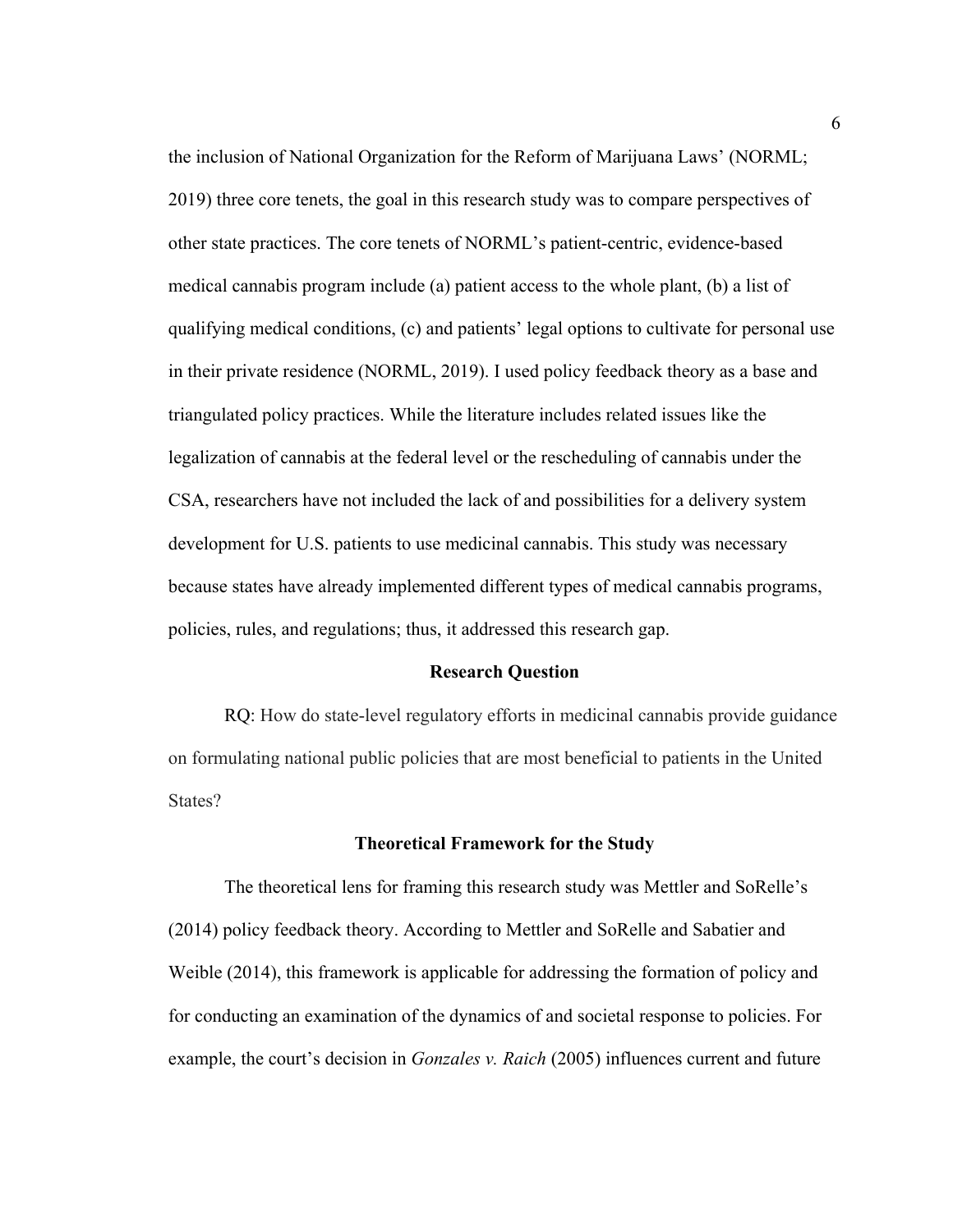laws regarding the emerging policy issue of medicinal cannabis and federal regulation. Although this case established precedence, legislators are currently putting forth policies intended to override the court's decision and eventually change federal law. Researchers support these changes with cases of patients with numerous medical issues who used state-approved medicinal cannabis with positive results and no serious side effects (Webb & Webb, 2014). Finally, it appears that public opinion has shifted over the last several decades toward a greater social acceptance of state laws regulating medical cannabis (Koppel et al., 2014).

#### **Nature of the Study**

In this study, I used a qualitative method to compare and contrast regulatory cases across states. Qualitative research was most appropriate to understand the lack of and possibilities for a delivery system in the United States for the use of medicinal cannabis in the treatment of diseases. With a qualitative approach, the researcher assesses information and knowledge gained from a particular audience through case studies. Data collection for this study occurred through a review of legislative records, memos, state government websites, cannabis coalitions, and documents available on medicinal cannabis programs. I conducted a cross-case analysis comparing three exemplary stateimplemented medical cannabis programs for common and dissimilar elements and subsequently compared these programs to three of NORML's patient-centric, evidencebased medical cannabis program core tenets: (a) patient access to the whole plant, (b) an expansive list of qualifying medical conditions, and (c) the patients' legal option to cultivate plants for personal use in their private residence (NORML, 2019). I engaged in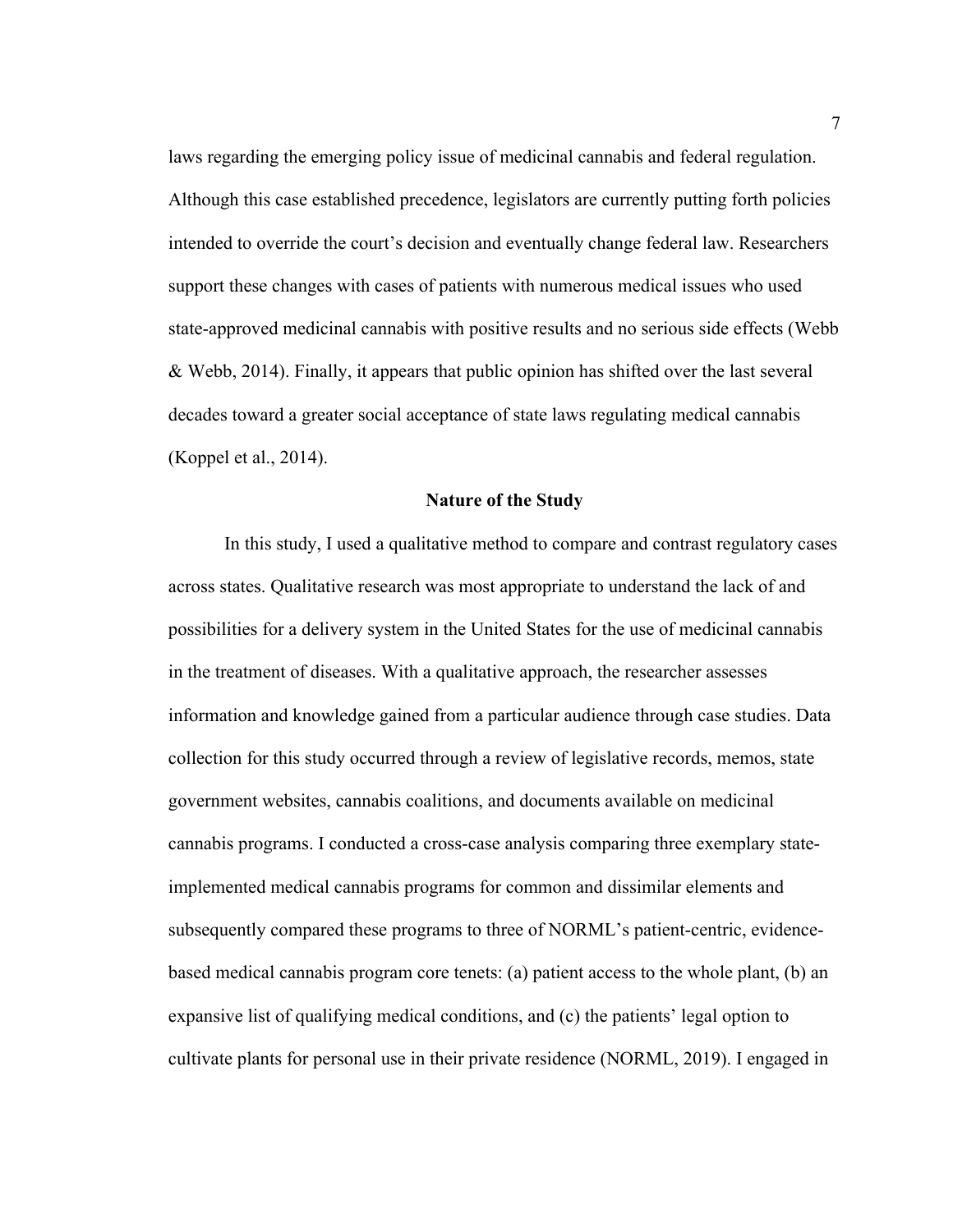Internet-based and hard copy data collection to compare patterns and ideas regarding current and future regulatory efforts and policies for medicinal cannabis in the United States and to show how existing policies impact equal access. With this type of research design, I allowed for a detailed description of the phenomena by each of the study entities, including mitigation of personal bias, identification of particular experiences, creation of units of themes and patterns for statements, and individual case descriptions.

#### **Definitions**

*Policy:* Course of action at all levels of government (and individuals) adopted or proposed through a government body (Sabatier & Weible, 2014).

*Marijuana:* A green/brown mix of dried flowers, stems, leaves, and seeds from the flowering tops of the hemp plant, *Cannabis sativa* (National Institute on Drug Abuse, 2017). These tops contain cannabidiol, cannabinol, and isomeric tetrahydrocannabinols (Marijuana, 2017).

*Medical or medicinal cannabis:* Cannabis products (plant or extracts) ingested for the treatment of symptoms caused by an illness (National Institute on Drug Abuse, 2017).

*Using medicinal cannabis/marijuana for the treatment of diseases:* Consumption for medicinal and/or therapeutic reasons. The California State Legislature Medical Marijuana Research Act of 1999 allowed the Center for Medicinal Cannabis Research to conduct clinical trials of smoked cannabis in the United States. As a result of this systematic research, researchers supported the idea of utilizing cannabis as treatment in selected pain syndromes and muscle spasticity caused by injury or diseases of the nervous system (Center for Medicinal Cannabis Research, 2017).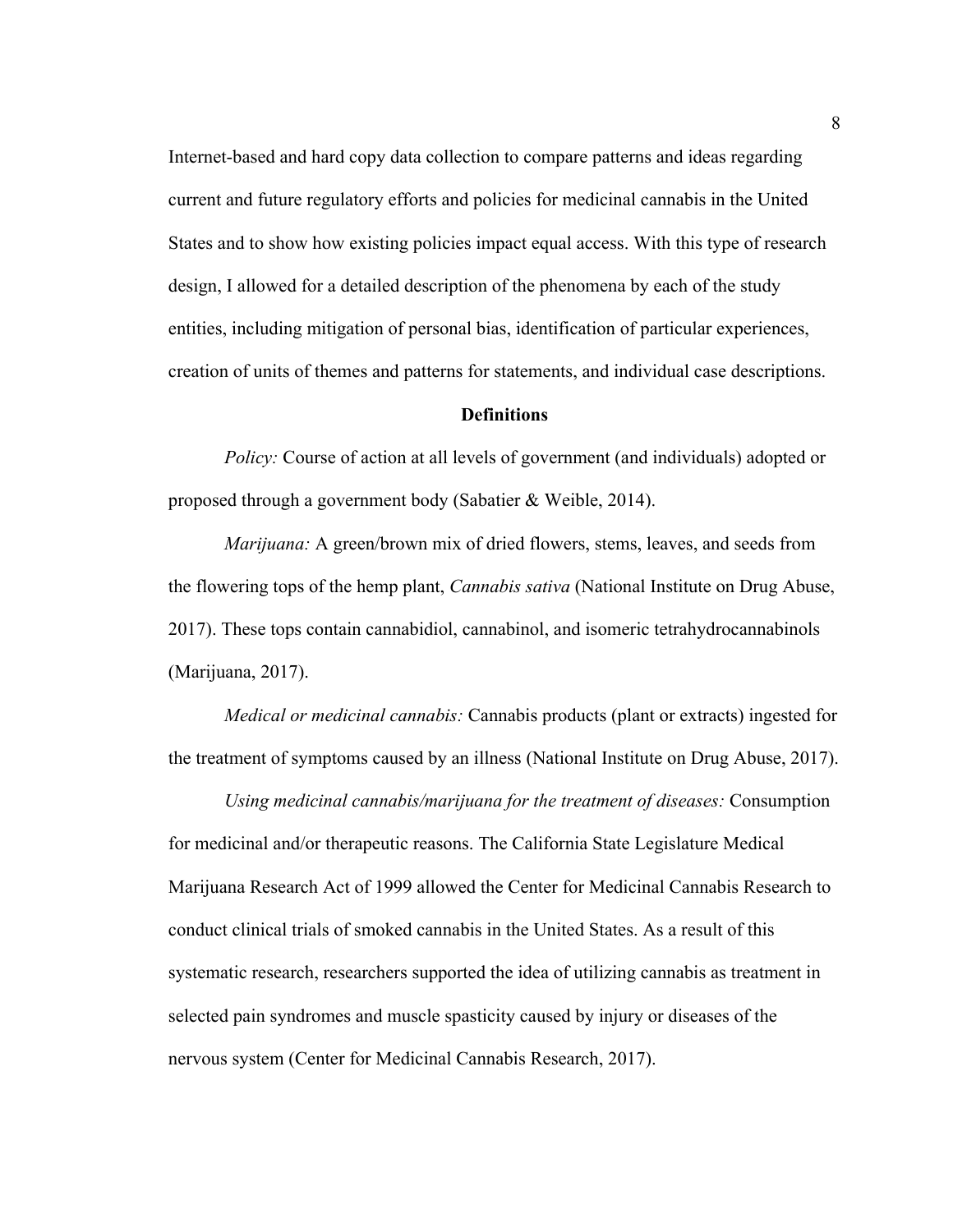#### **Assumptions**

The regulatory transformation in using medicinal cannabis to treat diseases in the United States may have suffered from the lack of a formal delivery system to patients because federal law does not recognize cannabis as medicinal. For this study, I assumed past federal regulations were successful in preventing equal access to medicinal cannabis used by patients to treat diseases within the United States. The success of past methods used by federal regulations for different issues can guide the transformation of regulations on medical cannabis to help establish a formal delivery system for future success in treating diseases in the United States.

Another assumption was that regulatory transformation and a formal delivery system are the best methods for changing regulations for the treatment of diseases in the United States. Given the lack of central direction from the federal government, other bills, memoranda, and state laws served as policy laboratories to promote medicinal cannabis use and regulate some form of delivery system. In this study, I used a cross-case analysis to measure three exemplary state-implemented medical cannabis programs against a benchmark of three of NORML's patient-centric, evidence-based medical cannabis program core tenets. I assumed NORML would be the best source of information for determining regulations and a formal delivery system that provides equal access to all patients needing medical cannabis.

#### **Scope and Delimitations**

The current regulations for medicinal cannabis delivery systems have impacted the regulatory transformation in using this product to treat diseases. This cross-case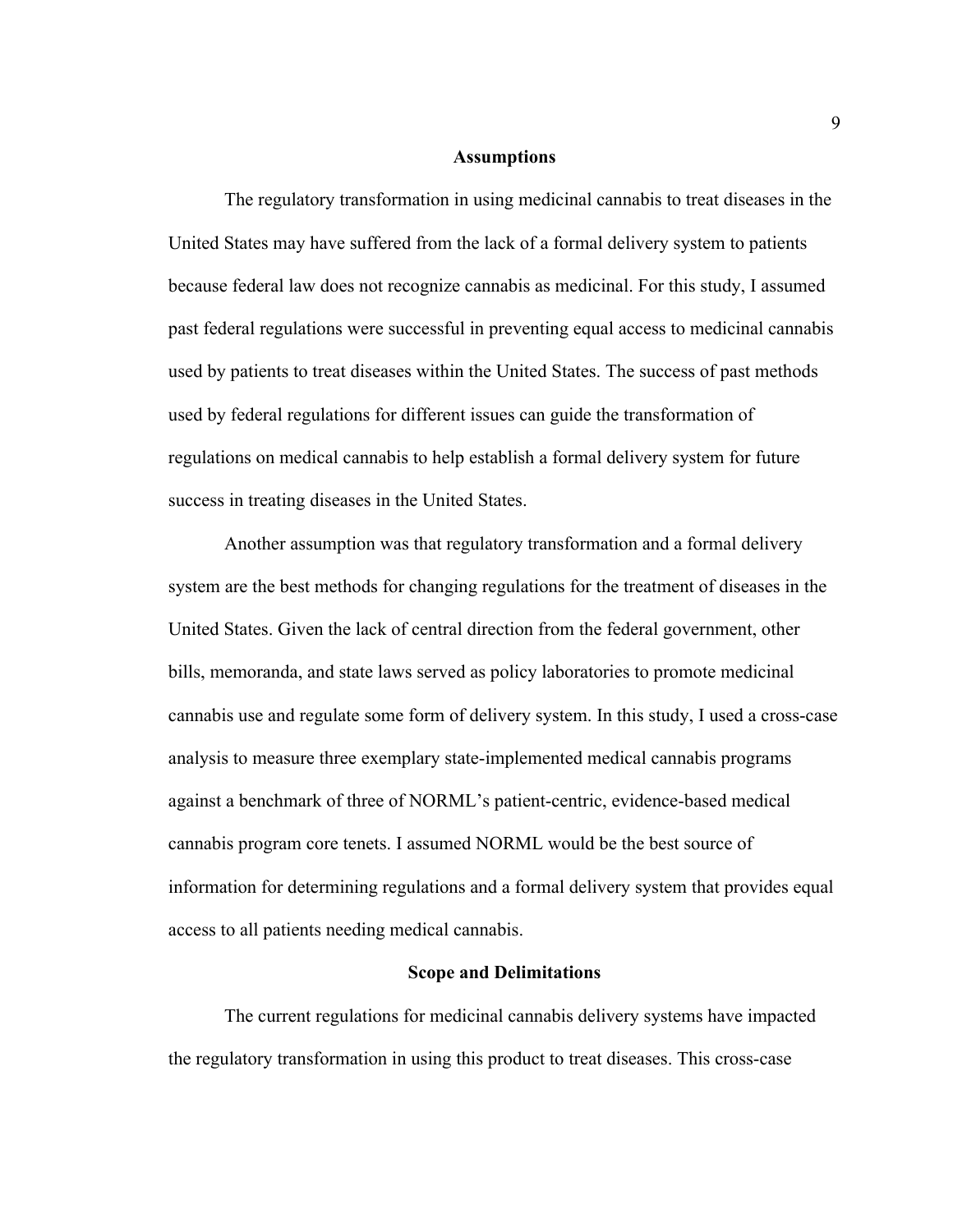analysis facilitated comparison of three states that have implemented exemplary medical cannabis programs against three of NORML's medical cannabis program core tenets. NORML was the benchmark as a leading authority in medical cannabis regulations. I identified the three states that have implemented exemplary medicinal cannabis programs as an ideal sample population because each has established compelling, yet unique programs and served as a model for others states' regulatory efforts. Currently, regulatory inconsistencies exist among the states that have implemented medical cannabis programs, and the result has been a plethora of different medical cannabis policies.

#### **Limitations**

In a qualitative research inquiry, rules regarding sample size are fluid (Patton, 2015). The sample size necessary to generate meaningful qualitative data via in-depth inquiry for this study was relatively small. Consequently, the data collected could be too limited for the purpose of generalization. However, according to Patton (2015), the logic and power of purposeful sampling lie in selecting information-rich cases for an in-depth study. First, this sample population represented those states leading the medical cannabis regulatory efforts. Furthermore, all states lacked a model to follow, and therefore they have become inconsistent in their regulatory policies. States that implemented policies after the three states in this sample partially followed the patterns and practices of those three exemplary programs, but they also implemented unique regulations largely driven by politics. The inconsistency has created a range of different medical cannabis policies that warrants further research.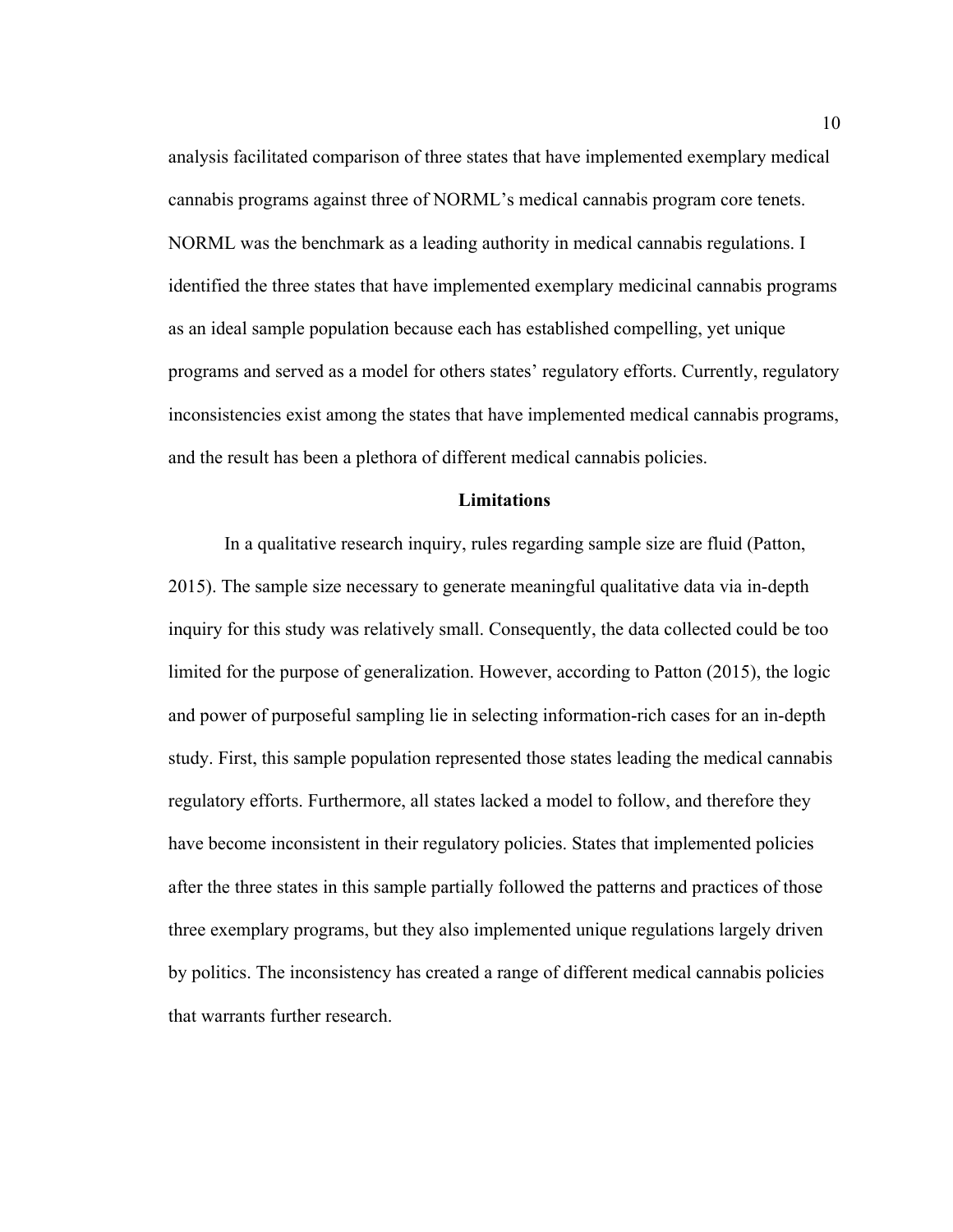#### **Significance**

In this research study, I identified how perceptions of regulatory efforts regarding medicinal cannabis shape policies in the United States and the gaps in the regulatory systems that govern delivery. I also reviewed existing research supporting the value of medicinal cannabis. Through these efforts, this study may lead to positive social change by potentially improving the lives of ill individuals who could benefit from treatment with medicinal cannabis. Although clear policies governing medicinal cannabis exist at the federal and state levels, practical implications from this research include policy recommendations for incorporation of evidence-based research about the use of medical cannabis for the treatment of disease. Furthermore, the significance of this study is that it may provide additional data to aid in improving systems of government oversight for current and future programs and policies. In terms of implications for social change, this study's findings could result in better and more consistent future public policy regarding the establishment of a systematic delivery system of medicinal cannabis for the treatment of specific diseases.

#### **Summary**

In this study, I sought to use a qualitative cross-case analysis to explore regulatory transformation for the use of medicinal cannabis to treat diseases in the United States. The use of medicinal cannabis is growing. Individual state regulatory changes over the last several decades have increased as a result of well-documented therapeutic research on the medicinal benefits of cannabis treatment for diseases. However, the CSA, which prohibits local cultivation and use of marijuana, regulates medical cannabis in the United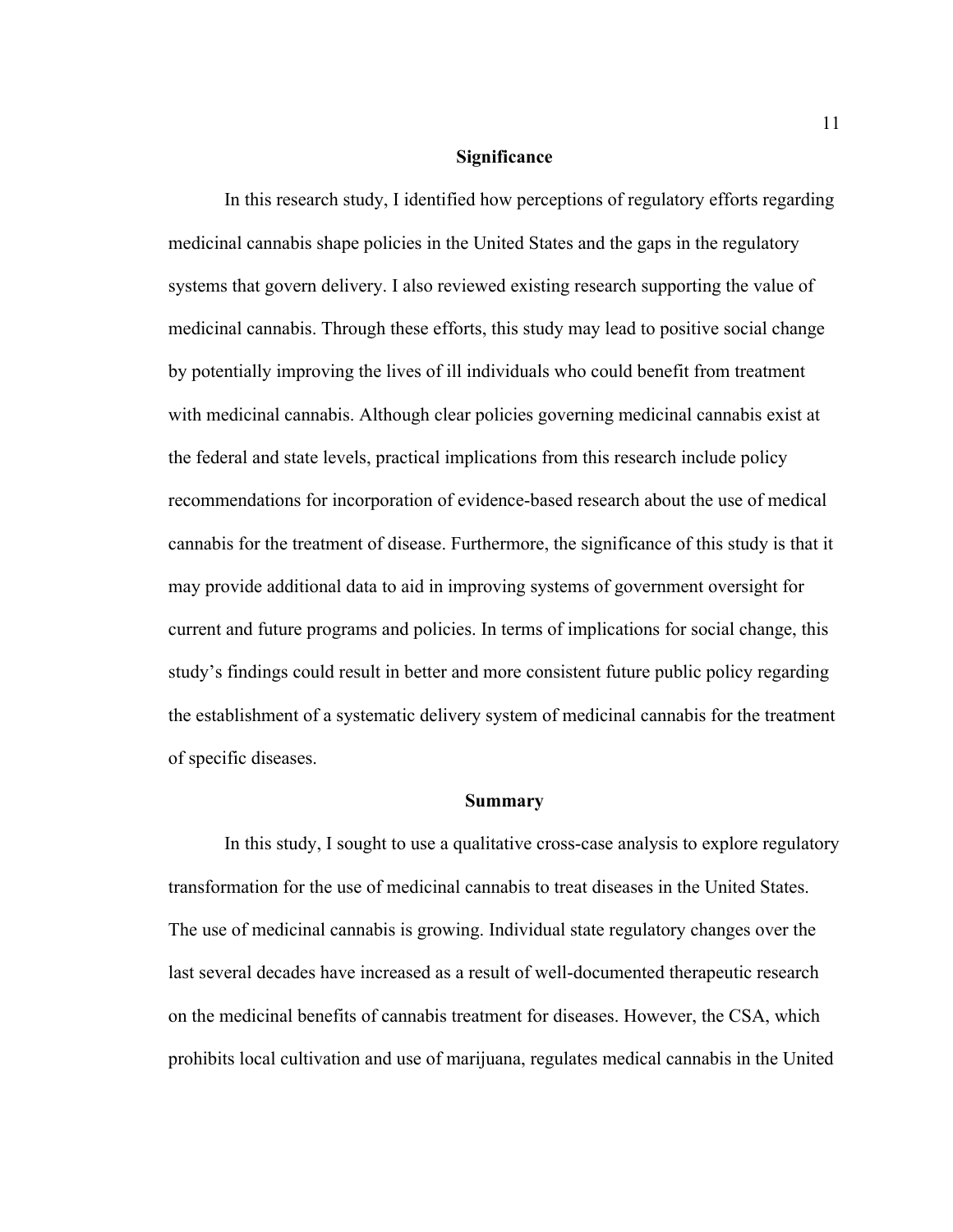States. The United States does not have a formal delivery system for accessing medical cannabis. Exploring the lack of and possibilities for a delivery system for medical cannabis usage was essential. The results of this study may spur regulatory transformation that will help qualified patients throughout the United States legally access, possess, and cultivate medicinal cannabis to treat their diseases without the fear of federal criminal prosecution. Chapter 2 provides an overview of researchers who have explored United States policy and evidence-based research regarding medicinal cannabis use, including current and potential future government oversight policies.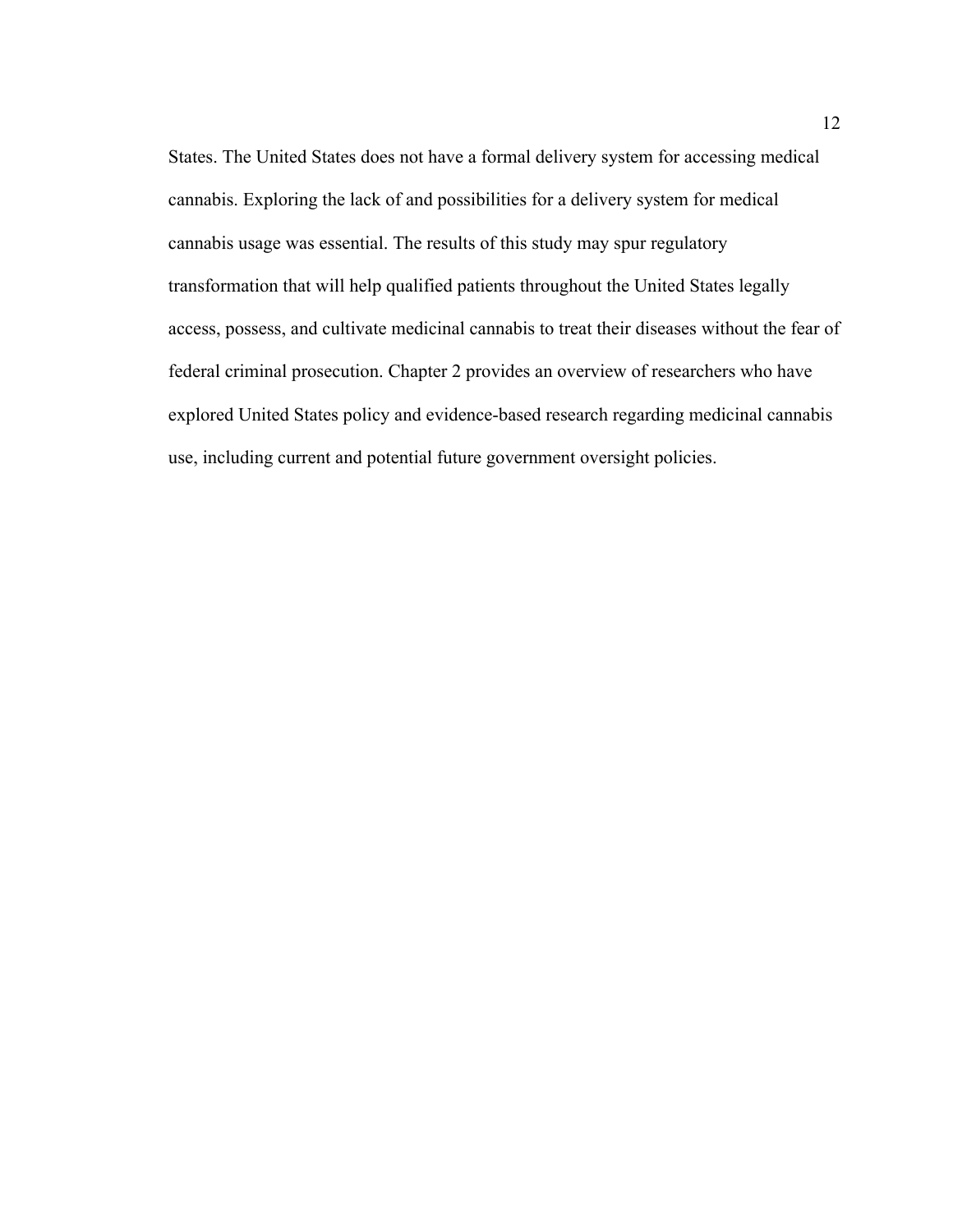#### Chapter 2: Literature Review

#### **Introduction to Literature Review**

This chapter includes an exhaustive review of existing literature that addresses the need for an increased understanding about the lack of and possibilities for the development of a formal delivery system for accessing medicinal cannabis for the treatment of disease in the United States. The goal was to gain insight into policy recommendations that incorporate evidence-based research on the use of medicinal cannabis for the treatment of disease, along with improving systems of government oversight for current and future policy. This chapter includes the theoretical framework and history of medicinal cannabis, contemporary uses of medicinal cannabis for therapeutic benefits, the statutory basis for delivery systems currently established by the United States government, and the delivery systems currently established by foreign governments for medicinal cannabis. The theory most appropriate for the framing of this proposed research was the policy feedback theory that, according to Mettler and SoRelle (2014), provides a look at the formation of policy and an examination of the dynamics and societal response to policies. I conducted a thorough analysis of existing literature supporting the history of medicinal cannabis, the contemporary uses and therapeutic benefits of medicinal cannabis, and gaps between the regulatory system governing the delivery of medicinal cannabis and research supporting the value of medicinal cannabis for the treatment of disease in the United States.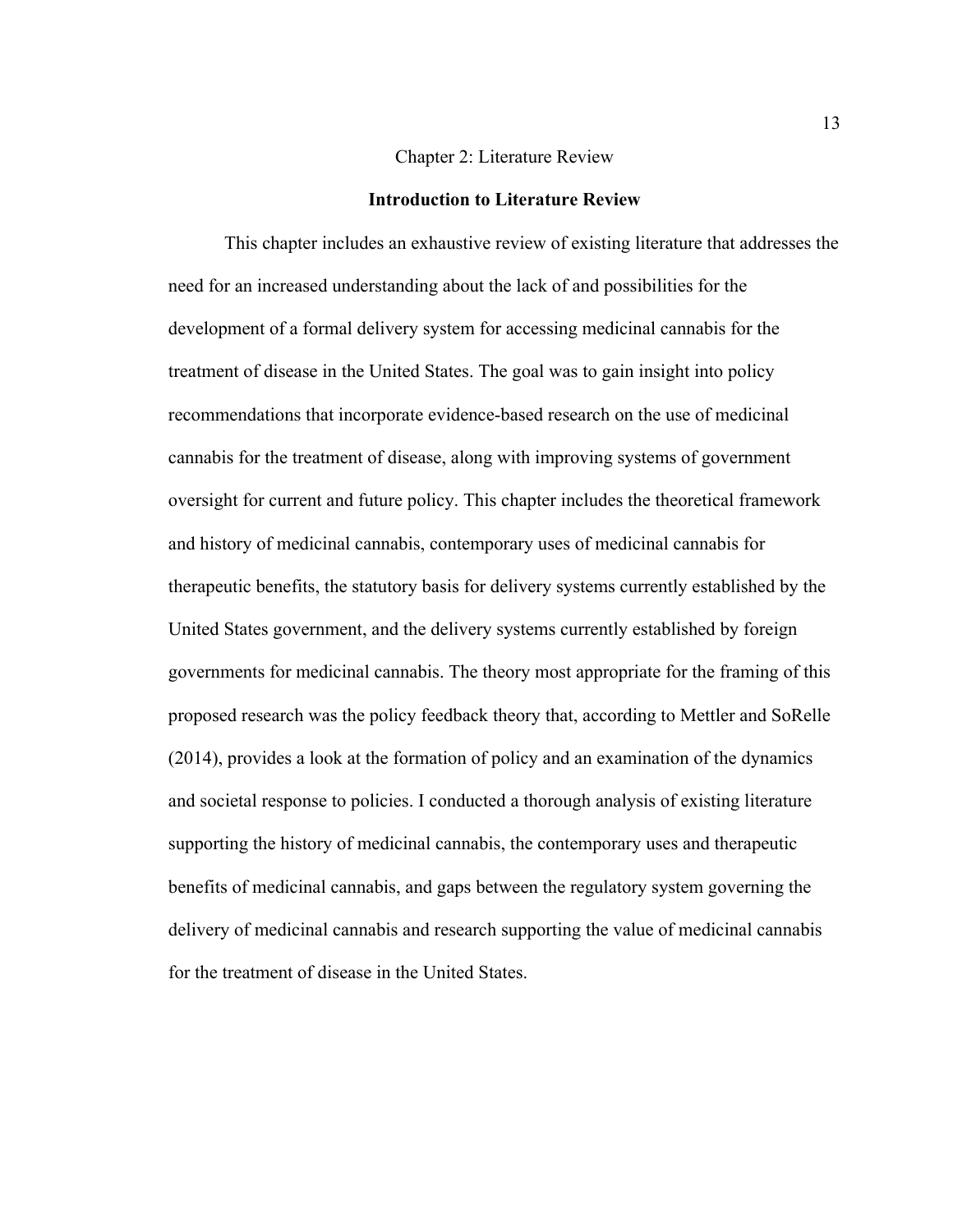#### **Literature Search Strategy**

The review of literature for this research study involved myriad search terms and resources related to *policy, policy feedback theory, marijuana, cannabis, medical* or *medicinal cannabis,* and *medicinal cannabis for the treatment of disease*. I used these keywords and key terms as a guide to peer-reviewed journals, books, articles, and documents from the following sources: Walden University library, the NORML website, and state and federal laws, regulations, and policies. The search engines used for this literature review included ProQuest, EBSCOhost, ProQuest Dissertations & Theses Global, and Sage. The extensive number of research inquiries yielded an exhaustive overview of the current body of literature concerning the problem and purpose of this study.

#### **Policy Feedback Theory**

The social paradigm of policy design pertains to groups either positively or negatively through the interpretation of policy creation. The multifaceted theory of policy subsystems leaves people to depend upon heuristic processes and thinking. Analytic familiarity and knowledge becomes paramount because much of public policy involves fundamental processes (Weible et al., 2011). Theories concerning public policy can serve as frameworks to improve understanding of the policy process. Furthermore, the policy sciences are cornerstone to the framework most applicable to this research study. Empirical researchers can support policy design and collective achievements to facilitate problem-solving that influences policy processes in the overarching policy feedback theory (Weible et al., 2011).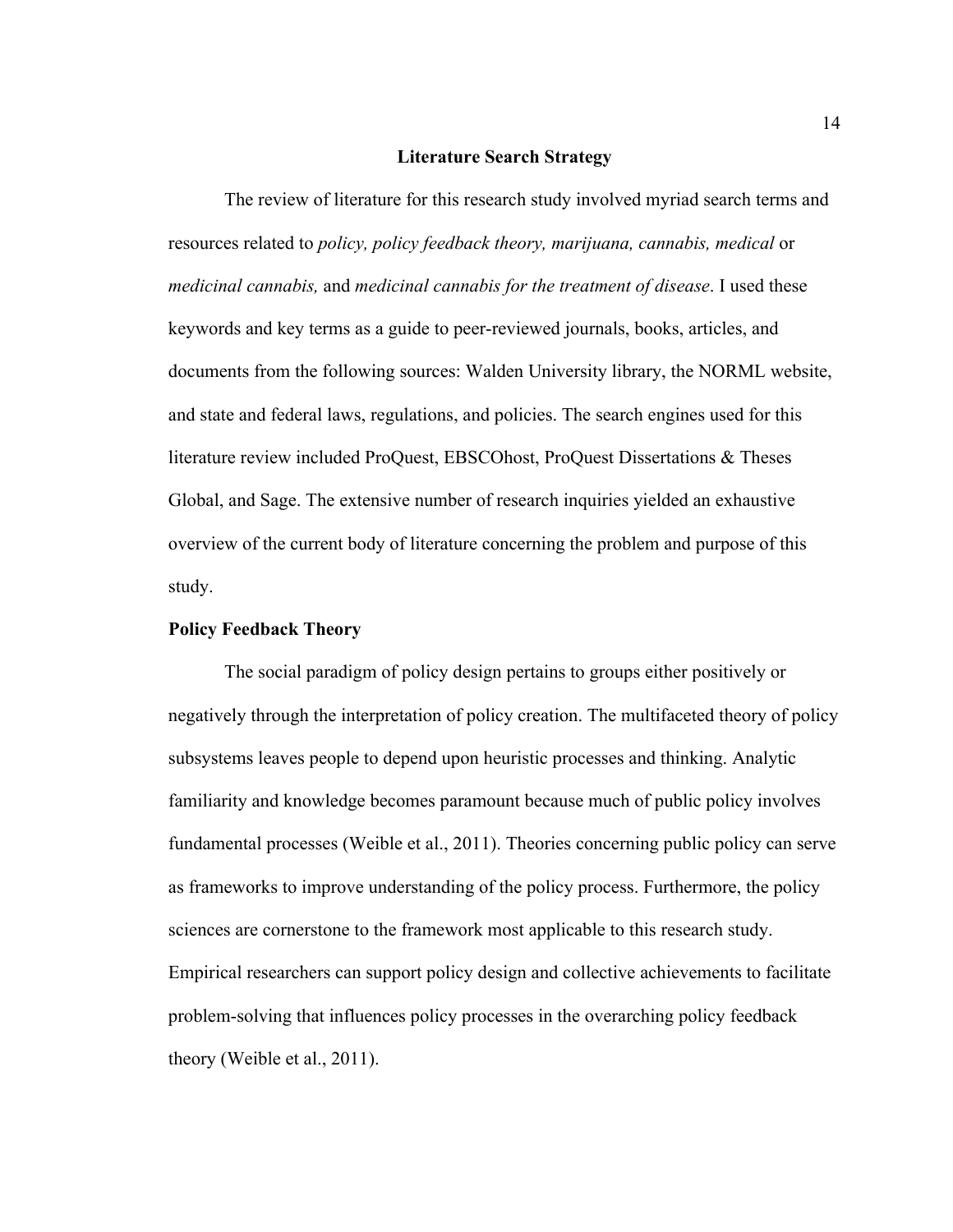The systematic approach to allocate benefits to the policy recipients (target groups) appears in social groups versus individual acuities (Maltby, 2017). Developed by Mettle and SoRelle (2014), policy feedback theory served as an appropriate theoretical foundation for this study because of the interpretative effects of the problem and purpose statements. The existing policy for medicinal cannabis delivery systems leaves patients unable to travel across state lines with cannabis in their possession (Interstate Commerce Act of 1887, 49 U.S.C. § 3-22). The complexity of medicinal cannabis regulatory efforts and existing policies that impact patients in the United States aligns with policy feedback theory. Social groups endure the impact of existing laws and policies. In this regard, an enhanced understanding of the lack of and possibilities for the development of a delivery system is needed. The United States does not currently have a formal delivery system for medical marijuana.

#### **Theoretical Overview**

Upon policy enactment, implementation aids in developing structure while providing benefits to groups of people. Policy feedback theory encompasses the importance of policy design and its impact on political agendas and groups of people (Mettler & SoRelle, 2014; Sabatier & Weible, 2014). The cornerstone of policy feedback theory are historical aspects, which reveal that past pledges create cumulative returns that lead to enduring efforts (Cairney, 2012; Pierson, 2002). The policy feedback theory is broad in focus, thus applicable to the cross-case analysis between the states chosen for this study in comparison to NORML's three tenets.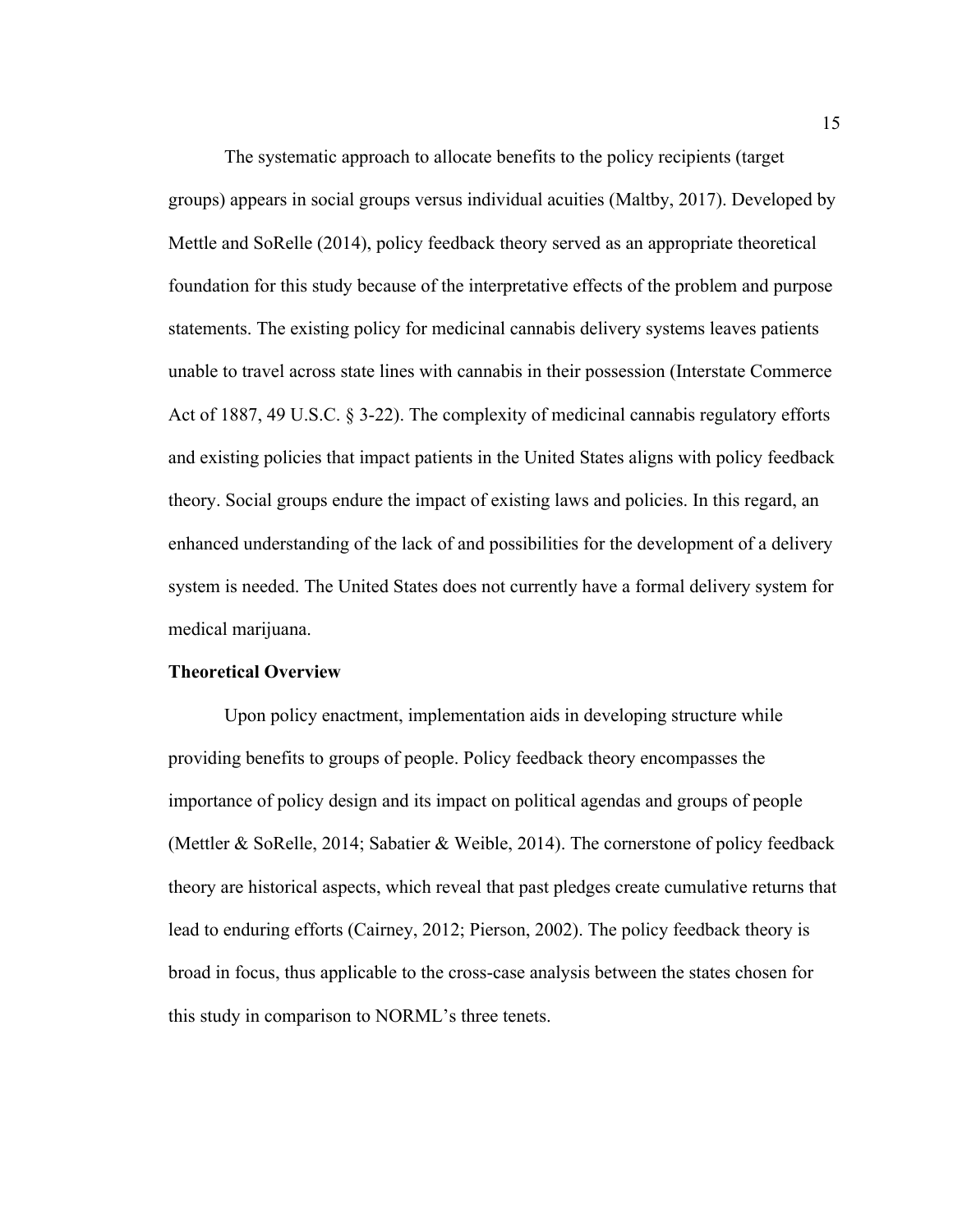The concept of policy feedback theory encompasses policy feedback and its various effects. As policy feedback theory is an implicit defined theory, a causal postulation exists supporting the validation for the effects of any given policy. As Sabatier and Weible (2014) asserted, the meaning of citizenship affects future policies and results from the power of groups, political agendas, and systems of governance. In line with policy feedback theory, an individual's preferences and decisions are largely molded by policies. While a variety of policy theories exist, the policy feedback theory draws upon three distinct components: the independence of the three NORML tenets, the connection between these three concepts, and the correspondence resulting in policy evolution. This theory is largely tautological and relies heavily on knowledge acquisition (Sabatier & Weible, 2014). Furthermore, the levels of analysis and scope are implicit, describing how policies form policymaking and subsequent politics (Sabatier & Weible, 2014). With more than 30 states having established laws legalizing the use and possession of medicinal cannabis for the treatment of disease, a need exists for an improved delivery system. The policy feedback theory is appropriate for an overview of the established policies on medicinal cannabis for the treatment of disease and the need for a sound delivery system (Mettler & SoRelle, 2014).

#### **Other Theories**

Given that personal experiences are pertinent in forming political beliefs and attitudes (Mettler & Soss, 2004), "the term 'policy feedback' describes the process through which public policies shape political outcomes, which in turn either reinforce or undermine the policy itself" (Lerman & McCabe, 2017, p. 626). Policy feedback theory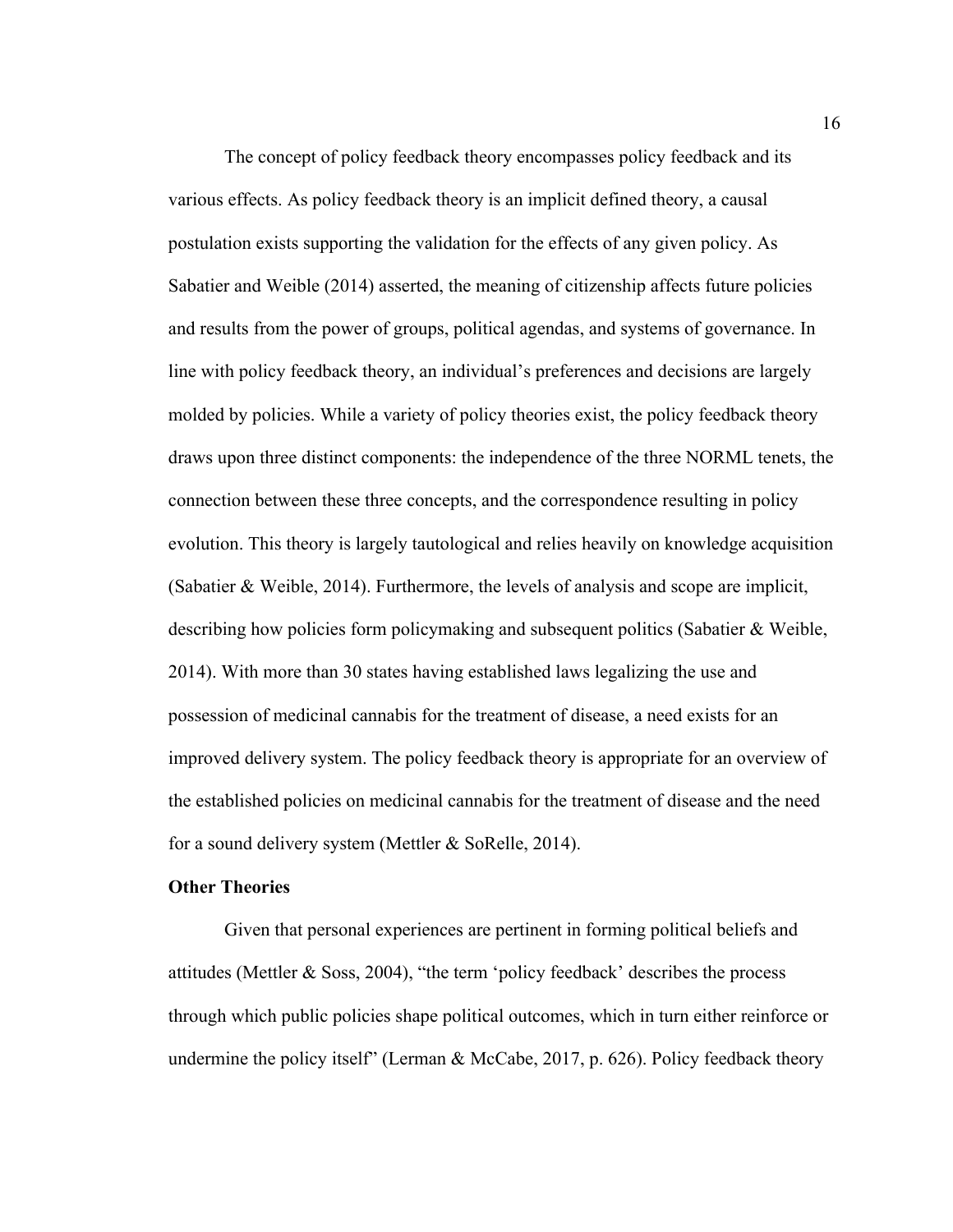provided the strongest theoretical foundation for the comparison and analysis of the development of delivery systems for U.S. patients in need of medical cannabis for the treatment of disease. As such, other theories are not applicable and fall short, since policy feedback theory is best suited for this cross-case analysis.

Just as new policies impact the creation of changing politics, they also shape social group incentives, capacities, and resources. The institutional analysis and development theory serves as a framework that stems from the action of people and their associated goals to develop policies (Lerman & McCabe, 2017). The institutional analysis and development theory was not ideal for this cross-case analysis because of its focus on a single action or situation that provokes adaptive decisions and constant adjustments over time. The advocacy coalition framework was also not appropriate for this study because of its focus on process emergence as a result of competition or conflict over time (Sabatier & Jenkins-Smith, 1993); in turn, this process involves long periods of political conflict or attempts to mediate agreements. In addition, the punctuated equilibrium theory did not fit this research study because of its view of policy from an empirical view. According to the punctuated equilibrium theory, like people, the political system is unable to consider all issues simultaneously, and therefore, introductions of subsystems are a means to exercise parallel processing. The reason this theory is not applicable is because it is inherently conservative yet predisposed of sporadic radical change (Sabatier  $\&$  Weible, 2014); therefore, the punctuated equilibrium theory becomes irrelevant amid the periodic changes that occur within the political system.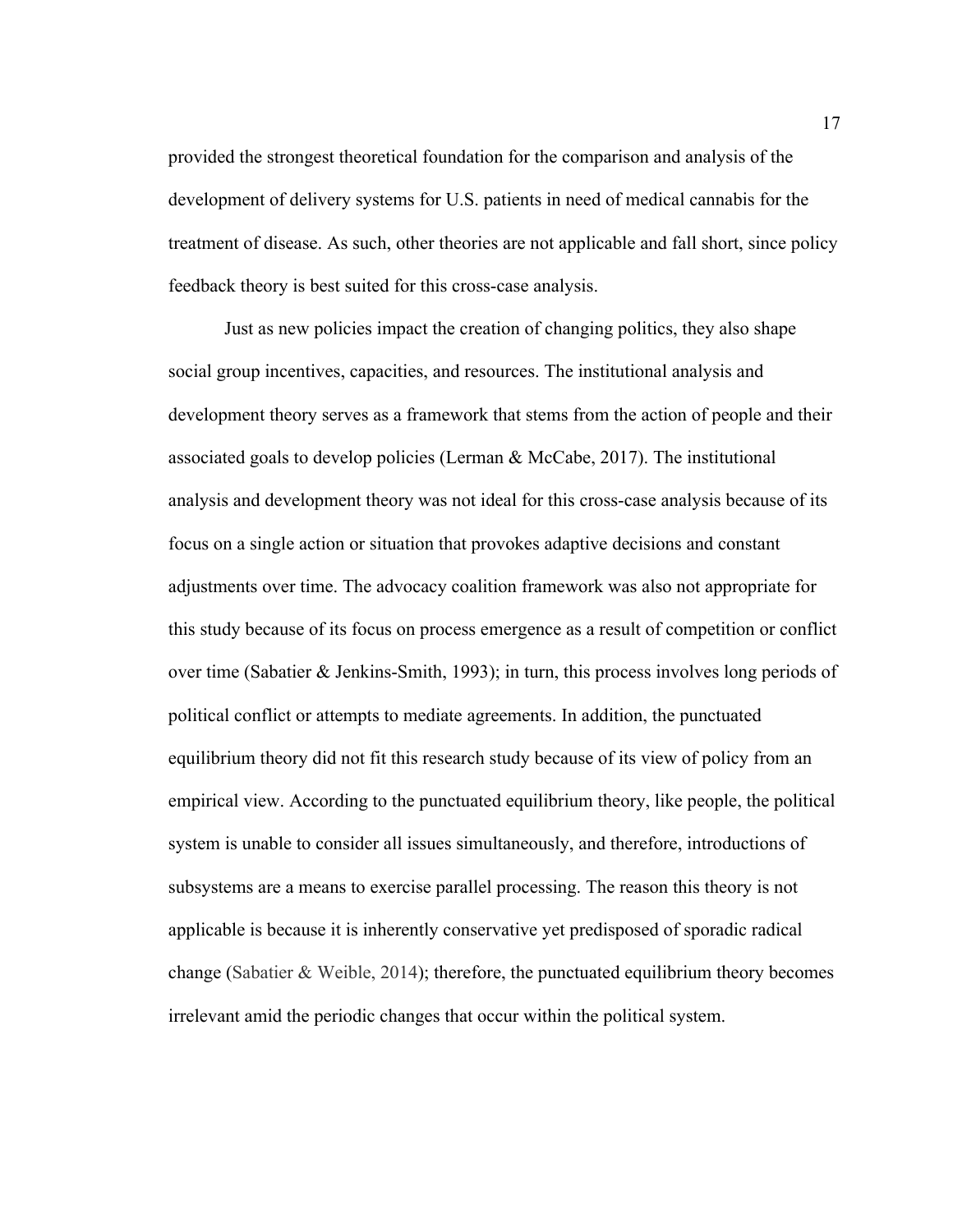Policy feedback functions most strongly among individuals and/or groups whose understanding of politics writ large may still be somewhat limited. Another benefit policy feedback theory offered this study was that research in support of the delivery of specific policy information may also stimulate opinion formation in individuals with lower levels of civic or policy knowledge (Lerman & McCabe, 2017). Using the policy feedback theory as a foundation for this cross-case analysis, I sought to explore how regulatory efforts concerning medicinal cannabis create policies that benefit U.S. patients.

The reason for selecting this theory over others was the need to consider heuristics to assist in reasoning due to the complexity and purpose of the study. Heuristics allows for efficiently allocating attention, thereby simplifying incoming stimuli for better interpretation and understanding (Weible et al., 2011). However, the boundaries set with policy provide some degree of structure, albeit a broad focus in the nature of this study: the development of an improved delivery system for medical cannabis for U.S. patients. With more than 30 states having established laws to legalize medicinal cannabis, the structure provided by the policy feedback theory facilitated support of individuals and groups who may not be privy to the intricate details of policy. Furthermore, because the United States does not have a formal delivery system for medicinal cannabis, patients are limited in access of necessary medicine.

#### **Policy Feedback Theory Evolution**

Whether internal of external, changing conditions impact the dynamics of a policy's subsystem (Sabatier & Weible, 2014). As such, policy change is the result of conditions that warrant evolution. Alterations to socioeconomic conditions shift advocacy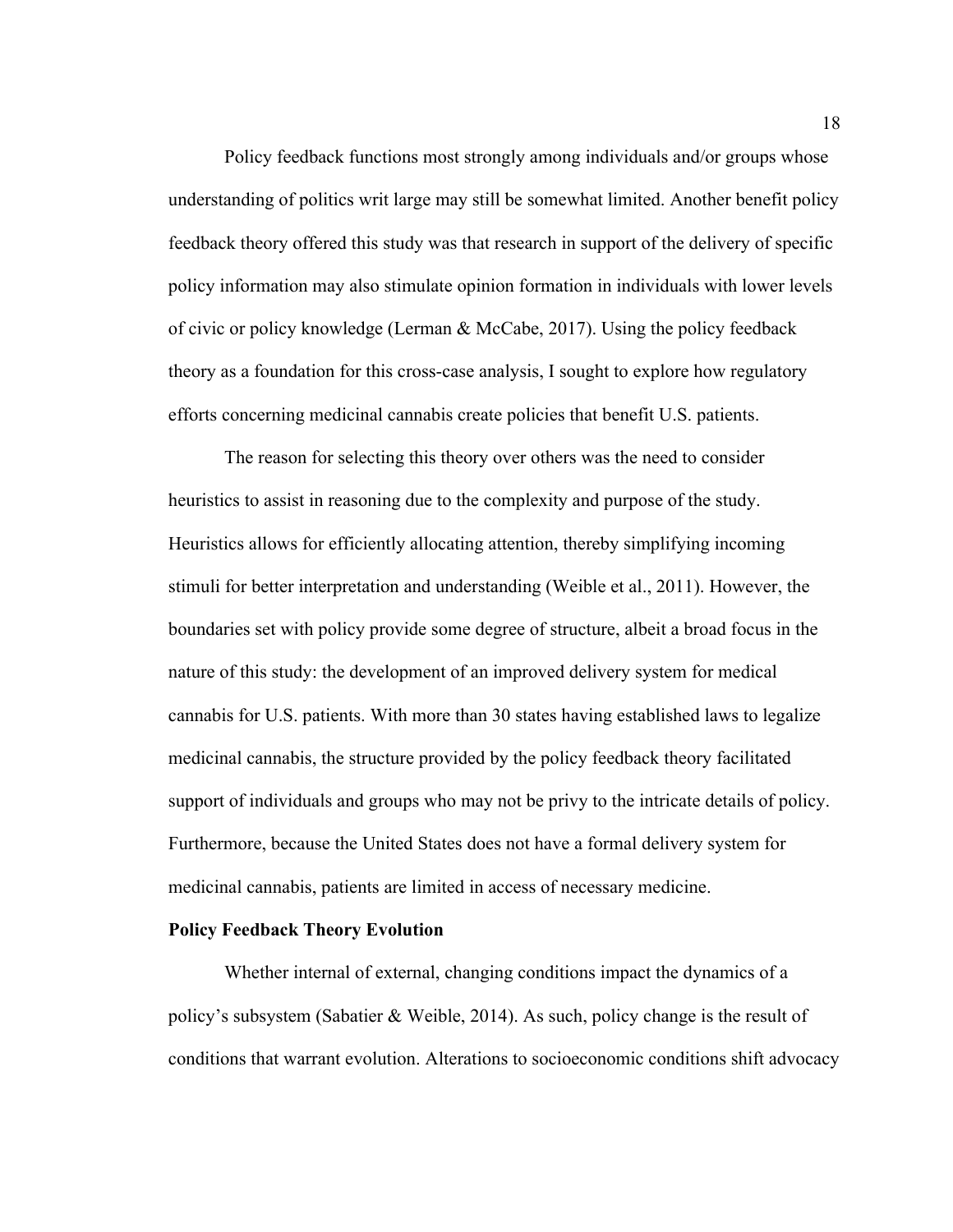alliances and make changes in policy possible. The process of policy feedback theory is change and effect, with public policy fundamentally dependent upon implementation. The feedback element functions as a result of changes within the policy components that then lead to policy design changes, subsequently creating or strengthening existing social structures and groups. Through the policy feedback theory, the demand arises for subsystem contributions. Policy feedback theory stems from the adage that "policy creates politics" (Mettler, 2002; Mettler & SoRelle, 2014: Nowlin, 2016).

As Soss and Schram (2007, as cited by Maltby, 2017) posited, the chief strength of policy feedback theory is the ability to impact people's lives in concrete and direct ways. The two dominant approaches concerning policy theories come from policy analysis scholars and policy process scholars. The benefit of the policy feedback theory is that it rests between these two positions (Mettler  $&$  SoRelle, 2014). Another key concept is that policy should be more apparent in groups of individuals who find their lives targeted by the issue. Furthermore, analytic knowledge is only one aspect, albeit a limiting one to some extent, as bias may creep in when simplifying a phenomenon (Weible et al., 2011). Therefore, the empirical-based approach to the policy feedback theory supports the need for the development of an improved delivery method for medicinal cannabis for U.S. patients.

As past policy interactions, federal and state laws and policies also contradict one another. Federal law and state law have established precedence, yet such precedence has prevented development of such a system. The irregular policy action, policy precedence,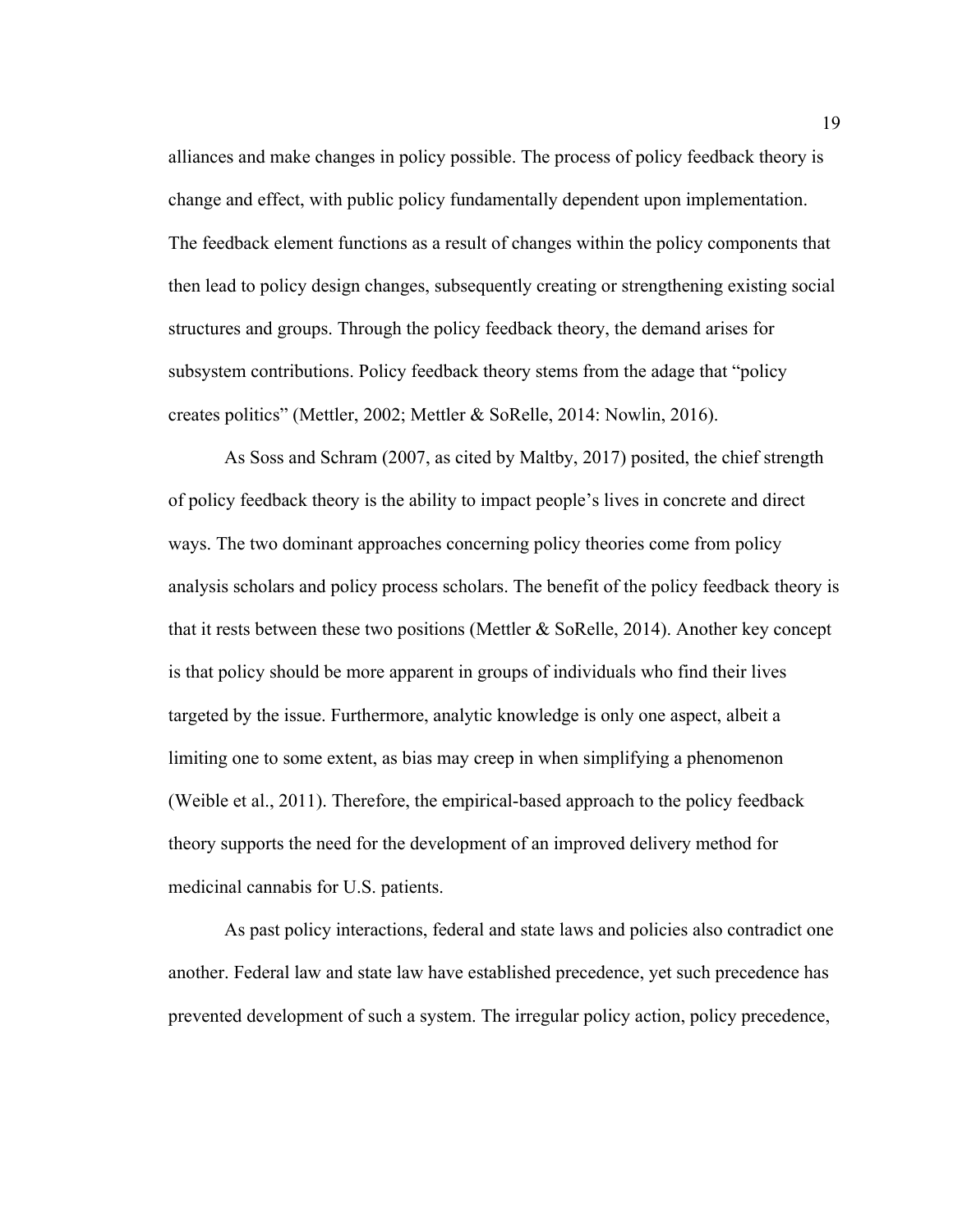and political environment are in conflict, and with federal law superseding state law, there is no uniform cannabis delivery system.

#### **History of Medicinal Cannabis**

The theoretical framework and history of medicinal cannabis provide a foundation for this study, demonstrating how political factors, propaganda, and regulatory efforts have impacted medicinal cannabis over time. Further, theoretical underpinnings support the progression of public policy regarding the use of cannabis for medicinal purposes. The use of medicinal cannabis from the 1930s to date has notably advanced in status and regulation.

Prior to the 1930s, physicians used medicinal cannabis as a common course of treatment for chronic pain (Hall, 2015; McKenna, 2014). For instance, in 1887, doctors introduced medicinal cannabis as a daily treatment plan for individuals suffering with chronic migraine and/or headache pain (Baron, 2015; Greenwell, 2012; Hill, 2015). In 1890, the president of the British Medical Association advocated for cannabis and its medicinal value for the treatment of numerous illnesses, specifically migraine and neuralgia, over a 30-year period (Baron, 2015; Hill, 2015; Warf, 2014). In 1915, Sir William Osler, considered the father of modern medicine, argued that cannabis was likely the most satisfactory remedy for the treatment of migraines (Baron, 2015).

Furthermore, in 1916, Dr. Dixon, a professor of pharmacology at several prestigious universities, noted therapeutic benefits of medicinal cannabis in the treatment of migraine headaches (Baron, 2015; Carter, 2013; Kuddus, Ginawi, & Al-Hazimi, 2013). According to Baron, American pharmacopeias included cannabis for the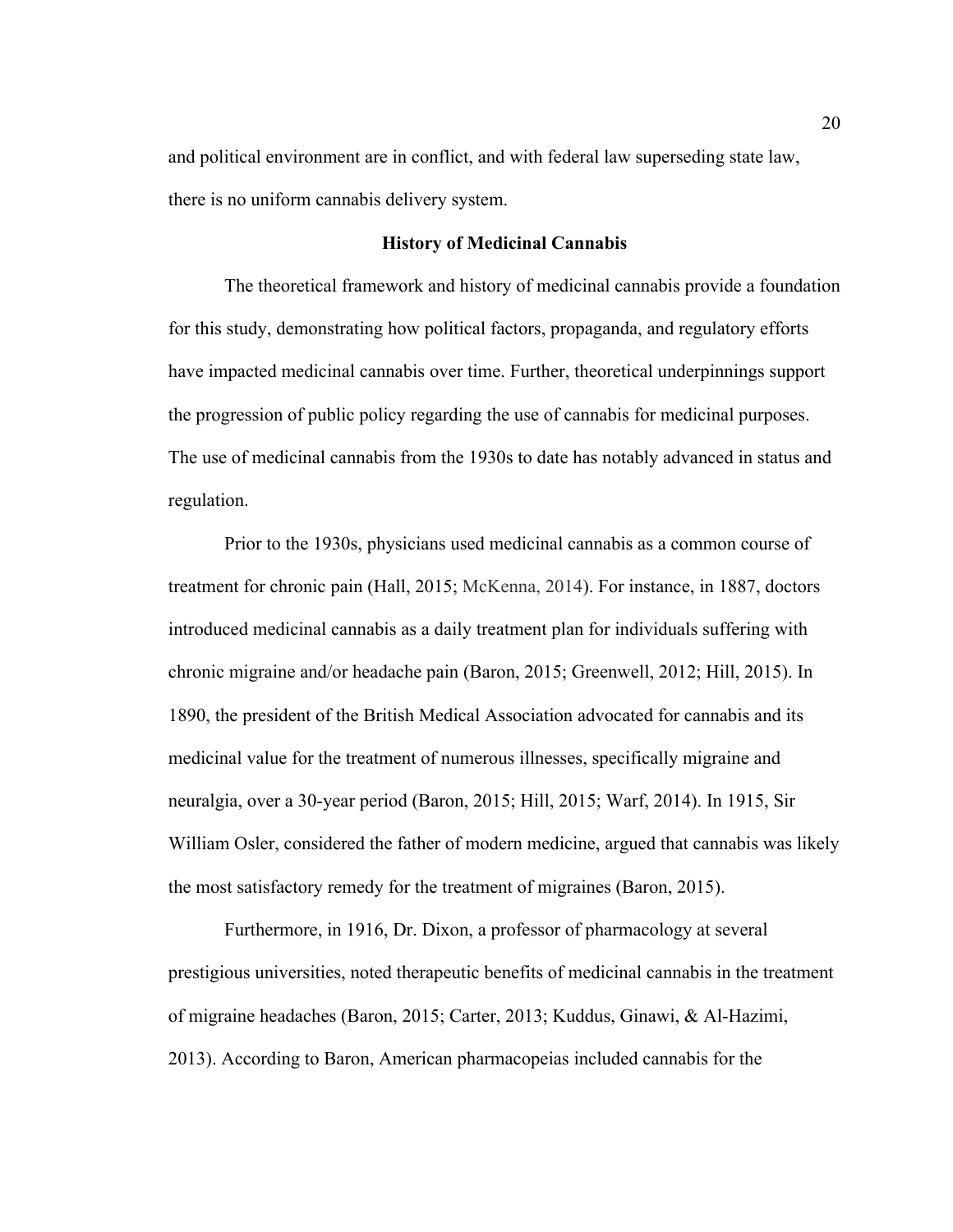prevention and treatment of headaches during this time. Additionally, numerous other well-known physicians advocated for medicinal cannabis as treatment throughout the 19th and 20th centuries (Baron, 2015; Horowitz, 2014). For example, the president of the New York Neurological Society Dr. William Osler advocated extensively for the medicinal use of cannabis for the treatment of headaches. The following is review of changes that occurred with regard to medicinal cannabis during the 1930s.

In the 1930s, amid favorable political factors, prominent members of the business community were able to mitigate and eventually eliminate the use of medicinal cannabis as a therapeutic treatment of illness and disease (Horowitz, 2014; Kuddus et al., 2013). They did so through the use of propaganda portraying cannabis as a drug abused by lowincome and minorities (MacDonald & Pappas, 2016). According to Baron (2015) and Routh (2017), efforts included a campaign overseen by Harry Anslinger and the Federal Bureau of Narcotics, a scare tactic associating medicinal cannabis use with psychosis, deterioration of mental capacity, and violent crimes. What resulted was the creation of the Marihuana Tax Act of 1937, enacted despite opposition by the American Medical Association (Routh, 2017).

According to Baron (2015), a substantial tax on both the medical cannabis and hemp industries reduced its growth, given the potential for hefty fines and criminal prosecution for noncompliance; political powers and protests from the medical community were not enough to prevent the prohibition of medicinal cannabis. In 1941 came the removal of medicinal cannabis from the United States Pharmacopoeia and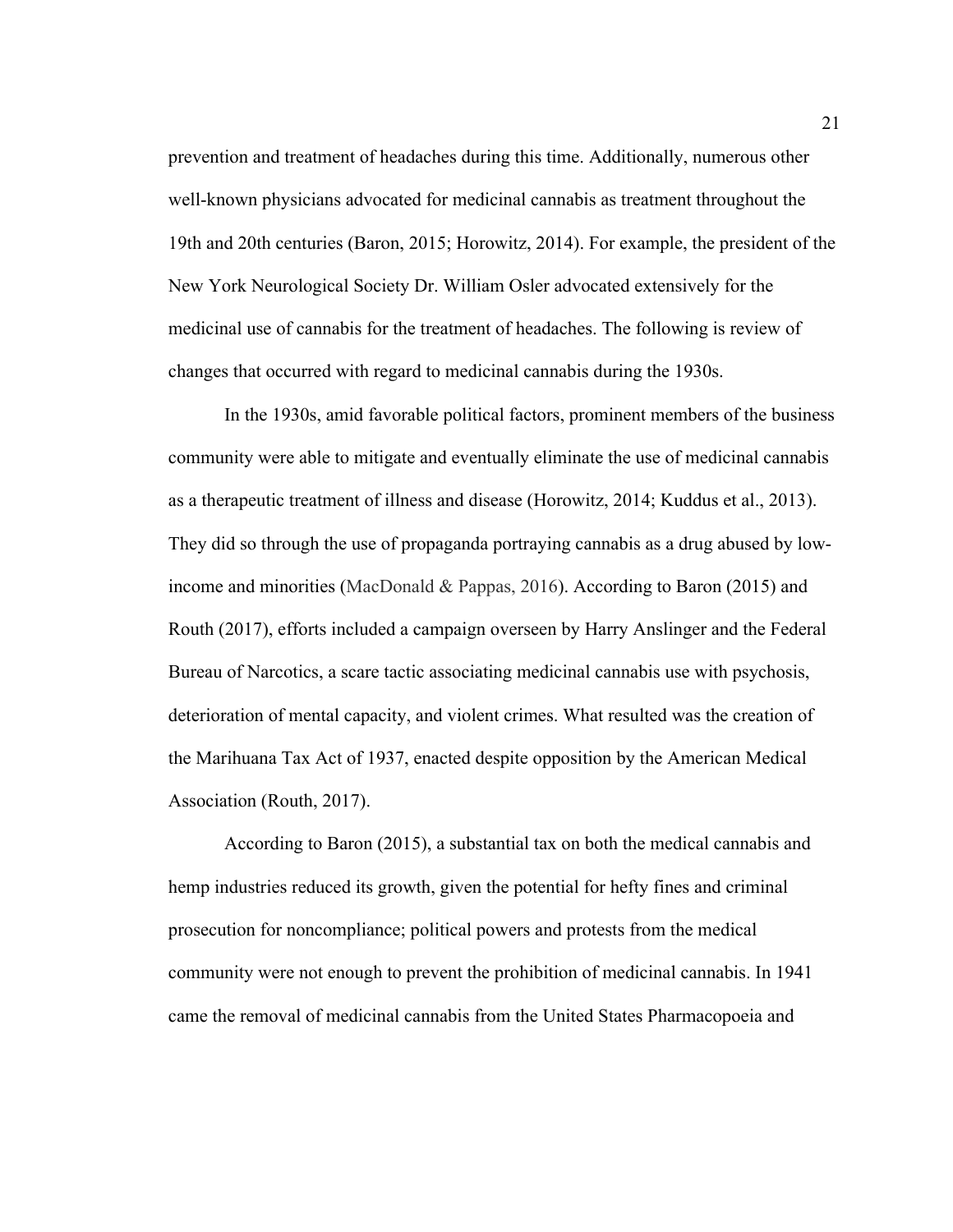National Formulary. Moreover, legislative changes by the federal government in the 1970s did not help medicinal cannabis.

The phenomenon is a lack of consistency in public policy and state and federal regulations concerning the use of medicinal cannabis for patients. Policy analysis is a response to practical issues with an understanding of historical cognizance. However, the role that technical information plays in the policy process is only part of the equation (Lerman & McCabe, 2017; Sabatier & Weible, 2014). As Lerman and McCabe asserted, intellectual action rooted in a social process merits address by policy analysis. Policy feedback theory derives from the reality that political learning is largely tied to partisanship and opinion formation drawn from political messaging and secondary sources. As such, public policies are learned via personal experiences, thereby forming policy feedback (Lerman & McCabe, 2017; Sabatier & Weible, 2014). Policy feedback theory is appropriate for this study due to the need for improved understanding concerning the current deficiency and opportunities for the development of a delivery system for the use of medicinal cannabis for the treatment of disease in the United States.

#### **Changes in Medicinal Cannabis During the 1970s**

The federal government maintained the removal of medicinal cannabis from the United State Pharmacopoeia and National Formulary in 1941. In 1970, the federal government classified cannabis as a Schedule 1 narcotic under the CSA (Kamin, 2012; Routh, 2017). As a result, the U.S. federal government prohibits the distribution, possession, cultivation, and sale of cannabis. Additionally, physicians cannot prescribe cannabis to their patients due to licensing requirements by the U.S. Food and Drug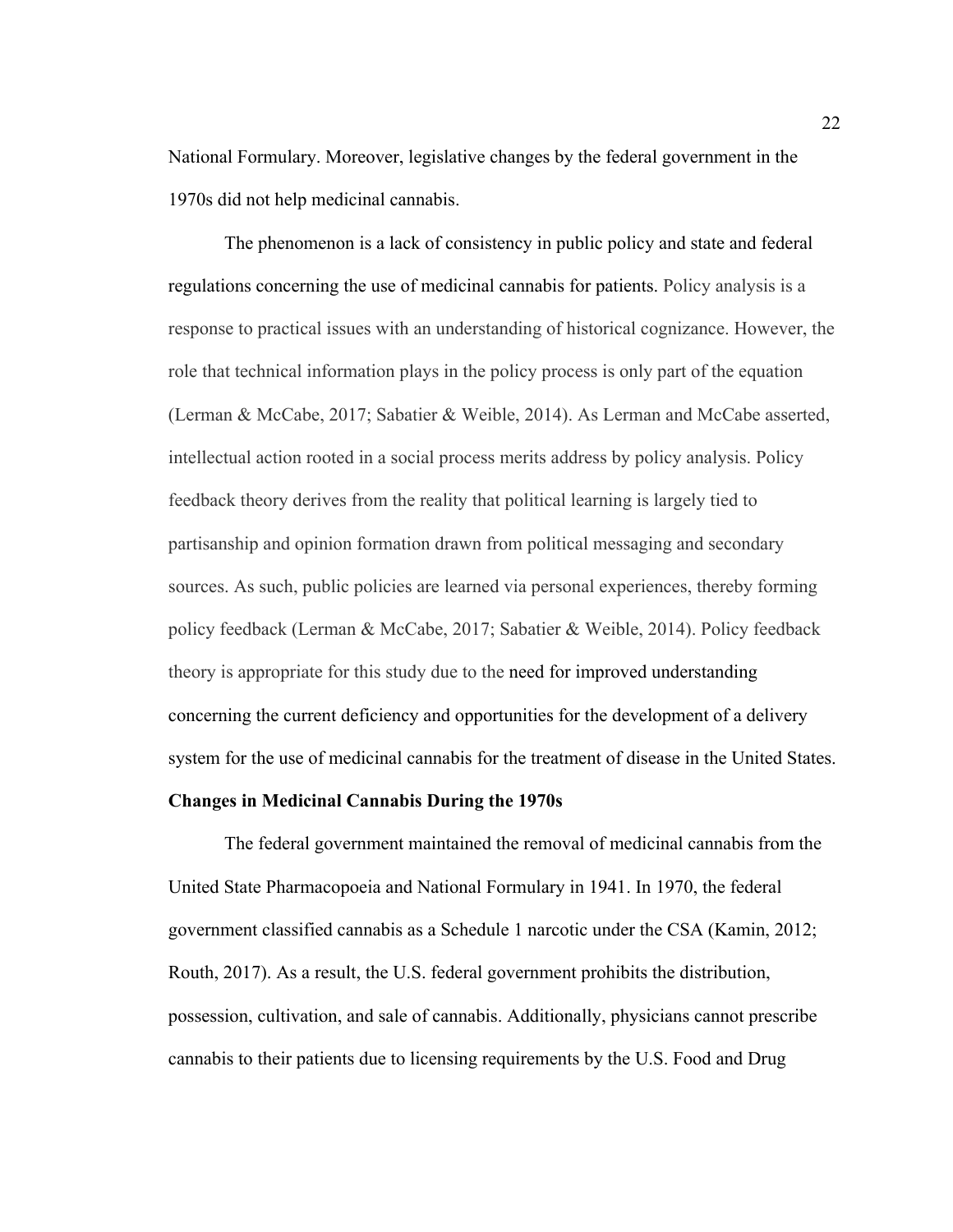Administration (FDA; Kamin, 2012; Routh, 2017). The federal government's classification of cannabis under the CSA defines it a drug with no acceptable medicinal value and a high possibility of addiction. Therefore, "the federal courts have held that a state's adoption of medical marijuana provisions is irrelevant in a federal prosecution under the CSA" (Kamin, 2012, p. 979).

Moreover, groups of individuals within the United States known as "hippies," a culture of recreational cannabis users, increased prior to the regulatory implementation of the 1970 CSA (Hall, 2015). According to McKenna (2014), "hippies" were mainly part of the antiwar movement and included protesters, students, and members of college faculty. The enactment followed the hippie movement, when recreational use became intertwined with the medicinal use of cannabis. As a result, it was very difficult for experts to conduct research and/or give opinions on the effectiveness of medicinal cannabis as a therapeutic treatment for disease (Hall, 2015). Currently, however, the treatment of disease with medicinal cannabis has become a major component of individual state laws legalizing its use.

#### **Current Status of Medicinal Cannabis in the United States**

This phenomenon of medicinal cannabis in the US appears often in existing literature and research; therefore, addressing the current status of medicinal cannabis in the United States may also benefit from this review. Currently, more than 30 states are establishing or have implemented state laws legalizing the use of medicinal cannabis for qualified patients (Maxwell & Mendelson, 2016), with studies underway in several more states. Qualified patients are able to possess and cultivate medicinal cannabis without fear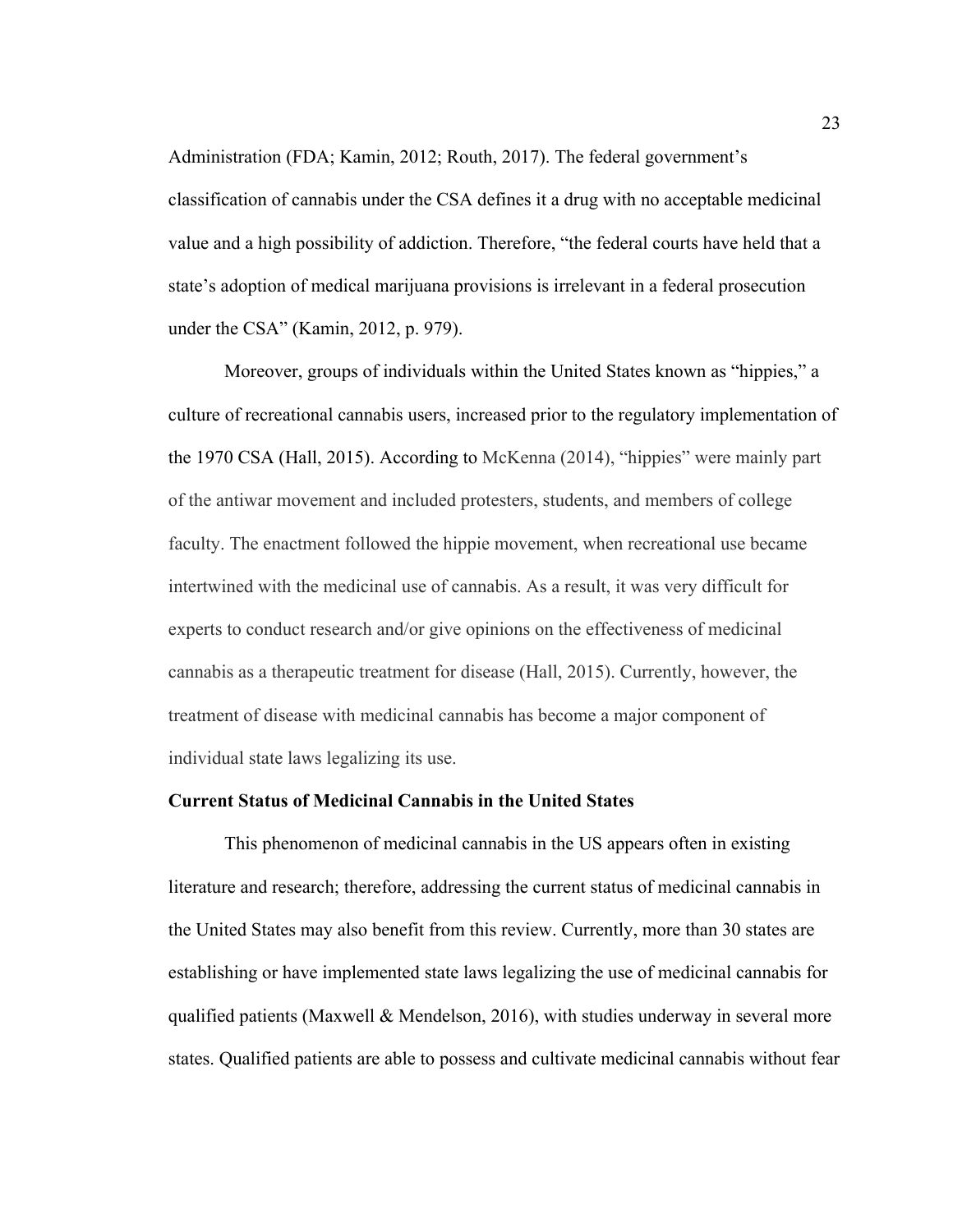of criminal federal prosecution as long as they remain compliant with state laws, rules, and regulations. Individual states have developed a medicinal cannabis program that allows patients to use and access medicinal cannabis through state- and locally regulated dispensaries (Freisthler & Gruenewald, 2014). Moreover, according to Maxwell and Mendelson (2016), medicinal cannabis regulation differs state by state regarding the criteria of who can recommend and/or prescribe medicinal cannabis and who can become a qualified patient of the program. However, as is apparent by the current politics, public policy, and case law within the United States, there are many regulatory gray areas (Lucas, 2012; Rosenberg, 2015).

For instance, representatives have introduced several legislative bills related to legalizing medical cannabis. Given this political shift, currently there are two legislative bills (H.R. 714 and H.R. 2528) supporting public policy reform by challenging the federal statute through the reclassification of marijuana and/or decriminalization under federal law. On January 27, 2017, H.R. 714: Legitimate Use of Medicinal Marijuana Act (LUMMA) was introduced to legally allow states to identify an appropriate use of medical cannabis without fear of criminal federal prosecution. Also in support of policy reform is H.R. 2528: Respect States and Citizen's Rights Act of 2017 (introduced in the House). If passed, the bill will amend federal law by decriminalizing the possession, distribution, and cultivation of state-regulated medical marijuana. As a result, the FFDCA (21 U.S.C 301) would no longer supersede state law allowing for the therapeutic use of medical cannabis.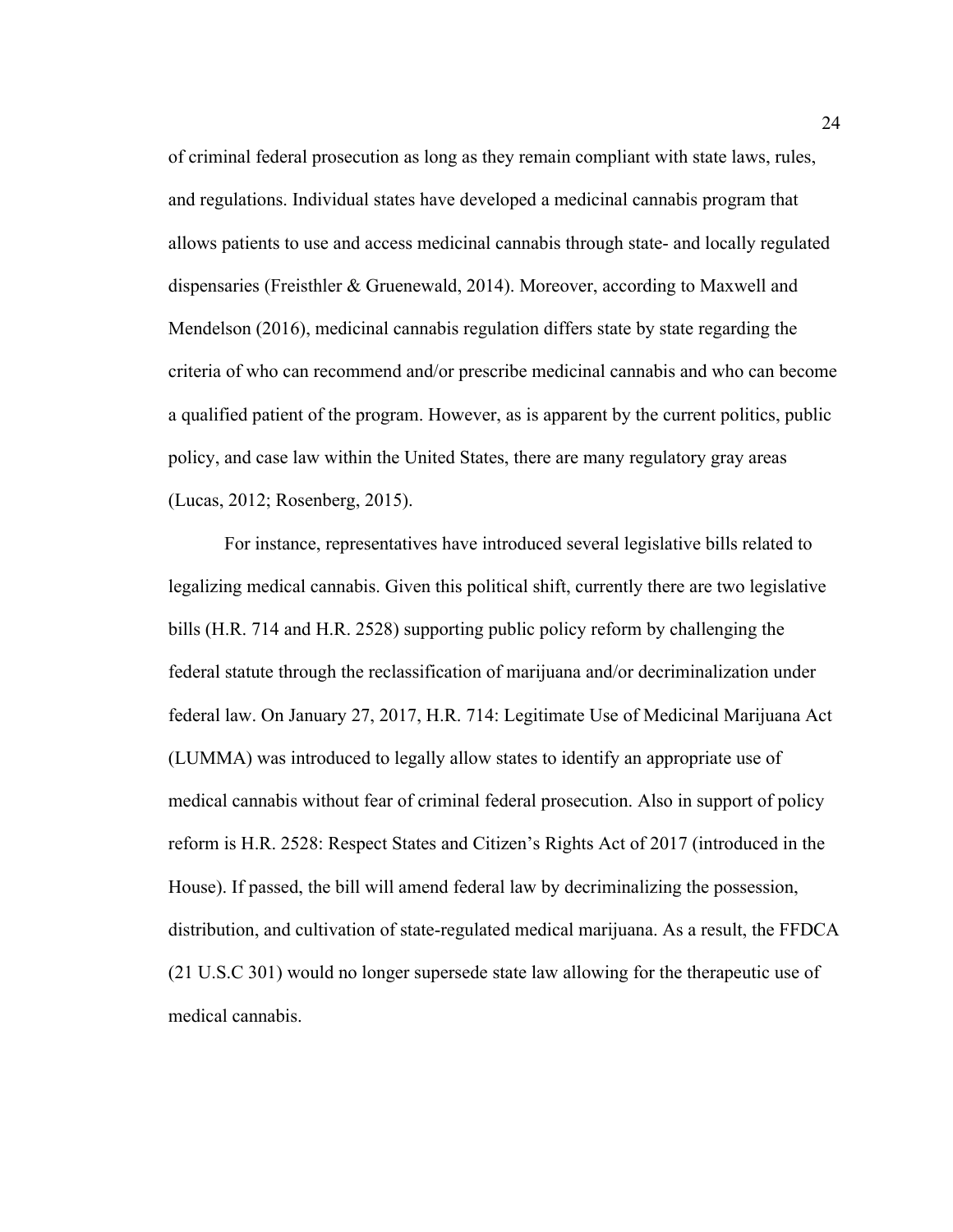Therefore, physicians who provide written recommendations for their patients will be able to legally obtain medicinal cannabis as treatment for chronic illness. Patients will be allowed to possess, transport, and conduct activities related to medical cannabis within the confines of their states' medical cannabis laws. Moreover, according to H.R. 2528 (2017), no provision of the FFDCA shall prohibit or otherwise restrict an entity authorized by a state or local government, in a state in which the possession and use of marijuana for medical purposes is legal, from producing, processing, or distributing marijuana for such purpose. As a result, H.R. 2528 has the potential to allow stateregulated medical cannabis dispensaries and patients to lawfully conduct business. It will allow dispensaries to cultivate, possess, and distribute medical marijuana legally under both federal and state law.

However, influence and regulation continue to stem from *Gonzales v. Raich* (2005) to regulate federal, state, and local laws regarding state-legalized medical cannabis programs. The FDA has the power to regulate and classify controlled substances and/or drugs based on medicinal value and a therapeutic treatment option. Moreover, case law precedent continues to influence the Drug Enforcement Administration (DEA; 2019) and its enforcement of the federal CSA. The Supreme Court of the United States (Supreme Court) held that the power vested in Congress by United States Constitution Article I, § 8, included the power to prohibit the local cultivation and use of cannabis, even though such cultivation and use was in compliance with California law (*Gonzales v. Raich,* 2005). Additionally, this case overruled the State of California's Compassionate Use Act 1996. As a result, state laws regarding the decriminalization of medical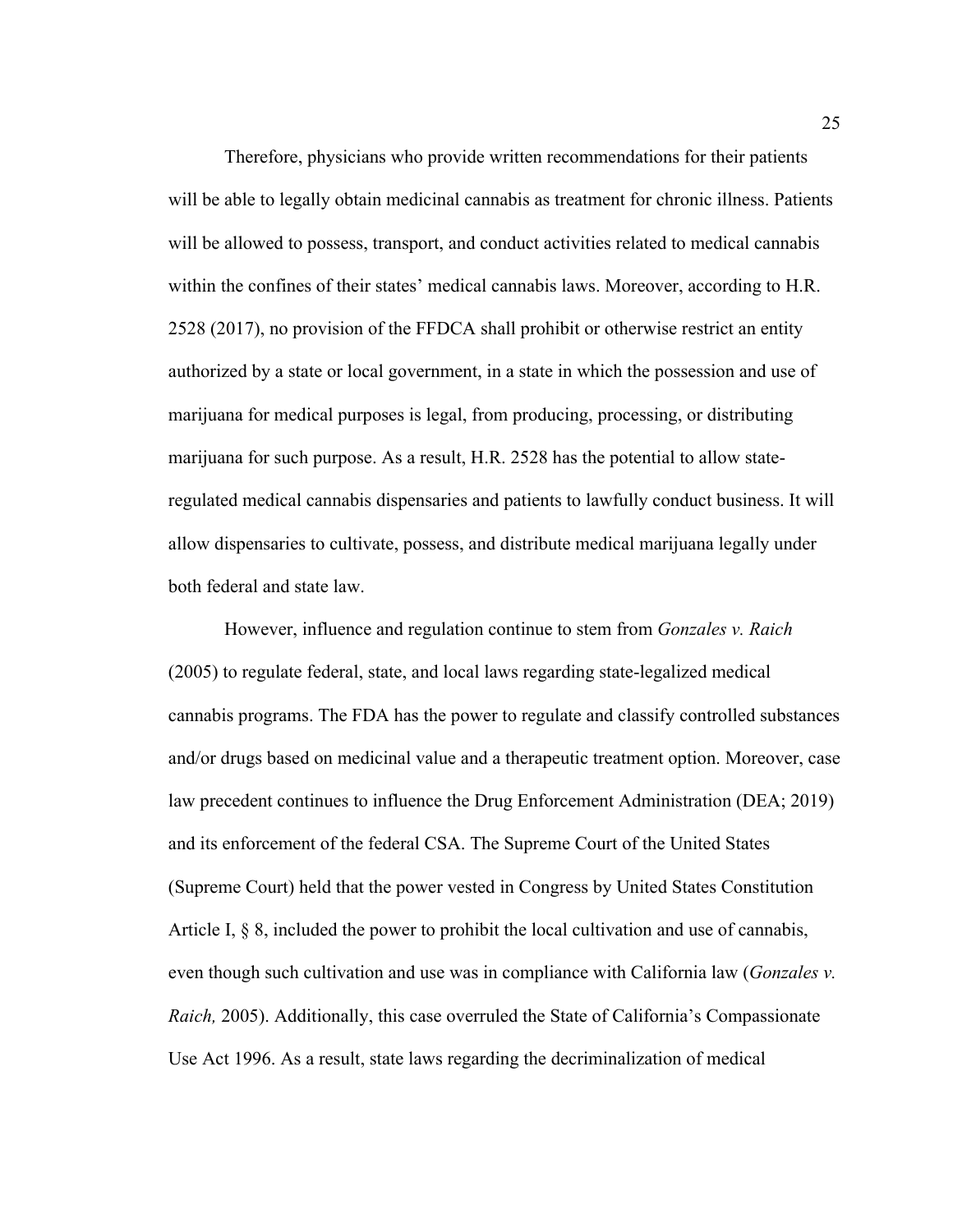marijuana use for patients who possess state-approved physician recommendations do not receive legal protection under this act because federal law supersedes state law.

In June 2011, James M. Cole, Deputy Attorney General of the U.S. Department of Justice (DoJ), established the Cole Memorandum, creating more gray areas regarding medical cannabis (DoJ, 2013). The memo served as guidance to federal prosecutors concerning the enforcement of cannabis under the CSA. This included updates and guidance for state initiatives legalizing marijuana under state law for the possession and regulation of marijuana production, processing, and sale, including information for law enforcement and DoJ attorneys regarding enforcement efforts and resources. Therefore, as long as the states do not violate federal priorities, the federal government will allow the states to regulate and enforce cannabis under their individual state laws (California Department of Food and Agriculture, 2017; Titus, 2016).

#### **Contemporary Uses of Medicinal Cannabis for Therapeutic Benefits**

Until recently, medicinal cannabis was not an option for most patients. Therefore, it is imperative to address gaps in existing literature supporting the need for a formal delivery system of medicinal cannabis for the treatment of disease in the United States for those suffering with a medical or chronic illness. For instance, according to emerging research, cannabis is a viable treatment option for a number of clinical applications. According to NORML (2019), treatment with medicinal cannabis can be for nausea, glaucoma, movement disorders, appetite stimulation, dementia, GI disorders, chronic pain, ALS, and PTSD. In 2010, following clinical trials, the University of California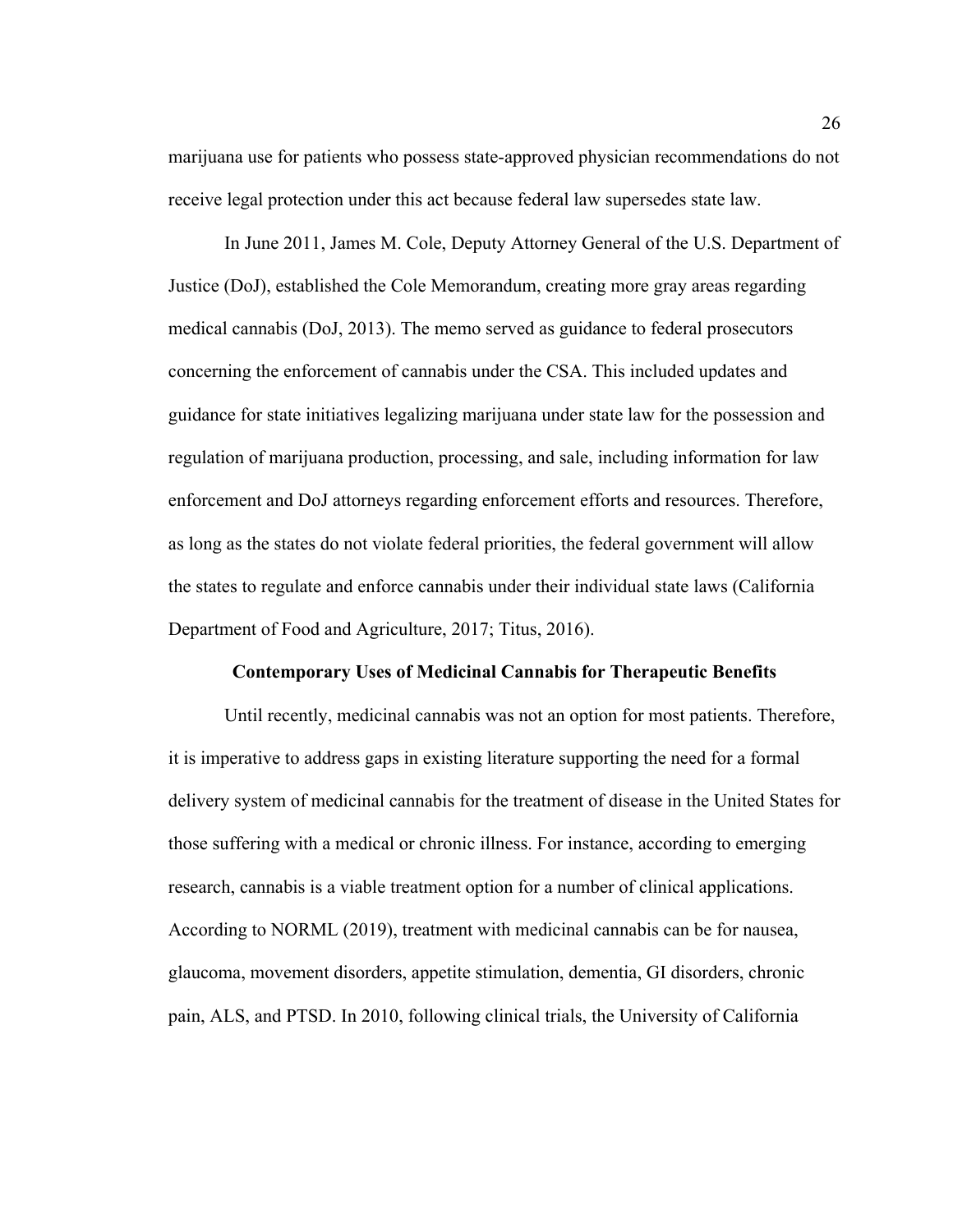Center for Medicinal Cannabis Research concluded cannabis should be "first line treatment" for patients with serious illnesses and neuropathy (NORML, 2019).

The struggle for regulatory recognition of the medical cannabis industry is one with extensive resources from the pharmaceutical industry and associated businesses, as all parties seek to maintain a major role in the development of medicinal cannabis. In the face of this legislative lack, pharmaceutical medication abuse is growing at an alarming rate (Substance Abuse and Mental Health Services Administration, 2017). Furthermore, the use of and dependence on pharmaceutical opiates is a critical public and personal health concern (Lucas, 2012; Scavone, Sterling, & Van Bockstaele, 2013). However, according to Lucas, there has been an increase in the use of medical cannabis as a substitute for pharmaceutical opiates. Moreover, the use of medical cannabis can help reduce the tolerance to and/or withdrawal from opiates (Lucas, 2012; Scavone et al., 2013). As a result, medical cannabis has proven therapeutic in clinical settings by lessening patients' chronic pain and giving them opportunity to reduce the use of problematic pharmaceutical opiates. Furthermore, medicinal cannabis is a demonstrated means of treating symptomology and management of debilitating diseases.

According to Johannigman and Eschiti (2013), Strouse (2015), and Uritsky, McPherson, and Pradel (2011), hospice professionals dealing with terminally ill patients support the use of medicinal cannabis within a hospice facility. Uritsky et al. indicated 90% of hospice care professionals were in agreement on legalization of cannabis, with the majority of participants indicating that cannabis has medicinal benefits. The use of medicinal cannabis within palliative care settings by oncology and advanced practice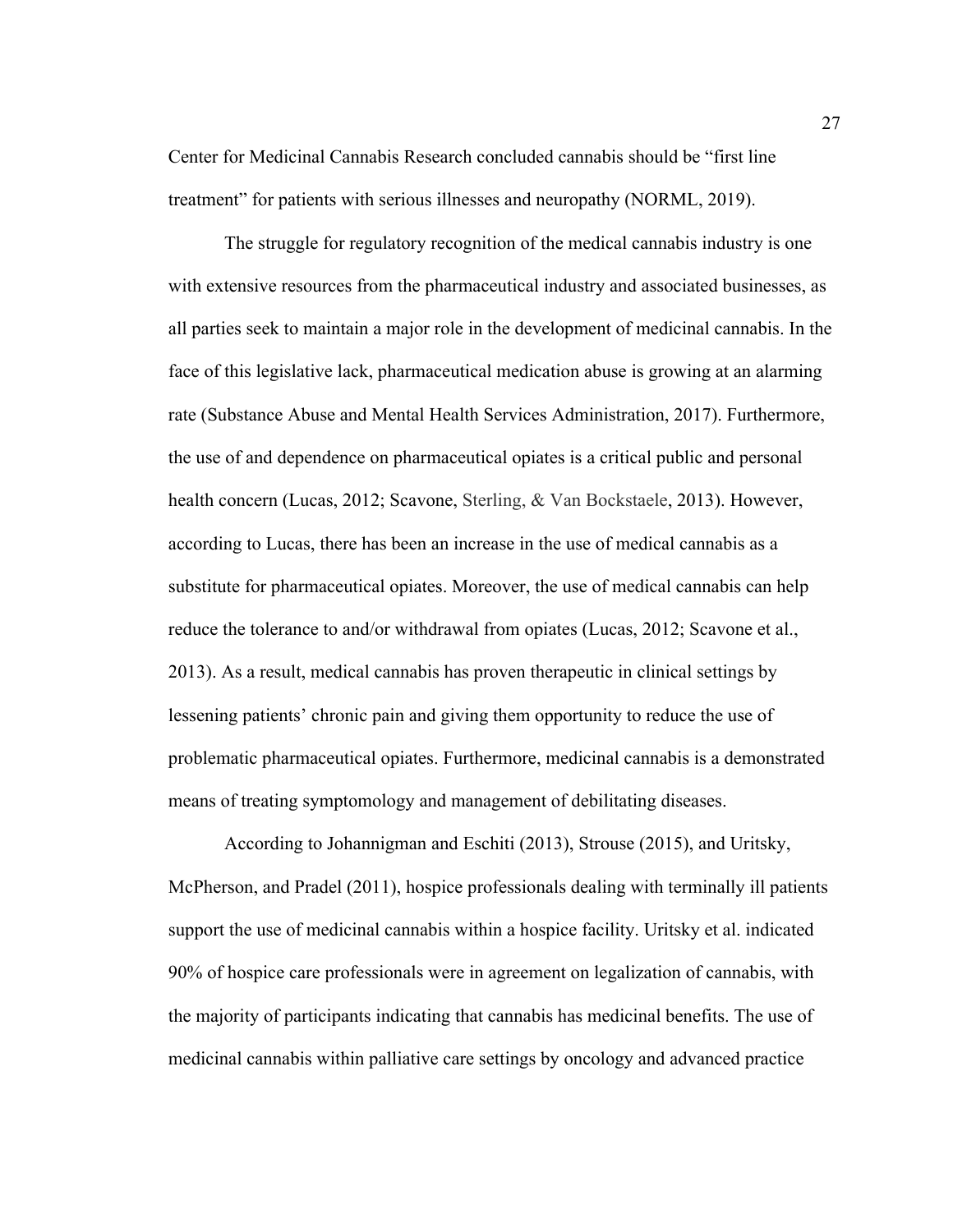nurses is another consideration. For example, patients within this type of environment could be suffering from cancer, a qualifying condition for many state medical cannabis programs. When patients are in oncology palliative care, the use of medical cannabis can reduce nausea and vomiting, control pain, diminish spasticity, and decrease intraocular pressure (Bonn-Miller et al., 2014; Johannigman & Eschiti, 2013). Because continuing this limited and restrictive access to medicinal cannabis has proven both ineffective and counterproductive, I sought to help fill the gap and provide new research that can aid in the regulatory transformation and possibilities for a formal delivery system for the treatment of disease with medicinal cannabis in the United States.

# **Treatment for Patients Suffering with Terminal or Chronic Illness**

According to Cook, Lloyd-Jones, Ogden, and Bronomo (2015) and Webb and Webb (2014), several random trials have shown promising treatment with the use of medicinal cannabis for several illnesses. For instance, patients suffering with multiple sclerosis have shown a reduction in spasms and an improvement in sleep. Cancer patients undergoing chemotherapy have reported a reduction in nausea and vomiting with the use of medicinal cannabis (Bonn-Miller et al., 2014; Cook et al., 2015). Additionally, anorexia and chronic neuropathic pain respond to medicinal cannabis as a means of treatment to stimulate appetite and reduce pain. Druzin (2016), the Medical Director at Oasis Medical Centre in Windsor, Ontario, indicated that patients suffering with neuropathic pain, arthritic pain, and musculoskeletal chronic pain benefit from medicinal cannabis as a viable form of treatment. Doctors at the Centre found using medicinal cannabis beneficial for the treatment of fibromyalgia, nausea, appetite stimulation in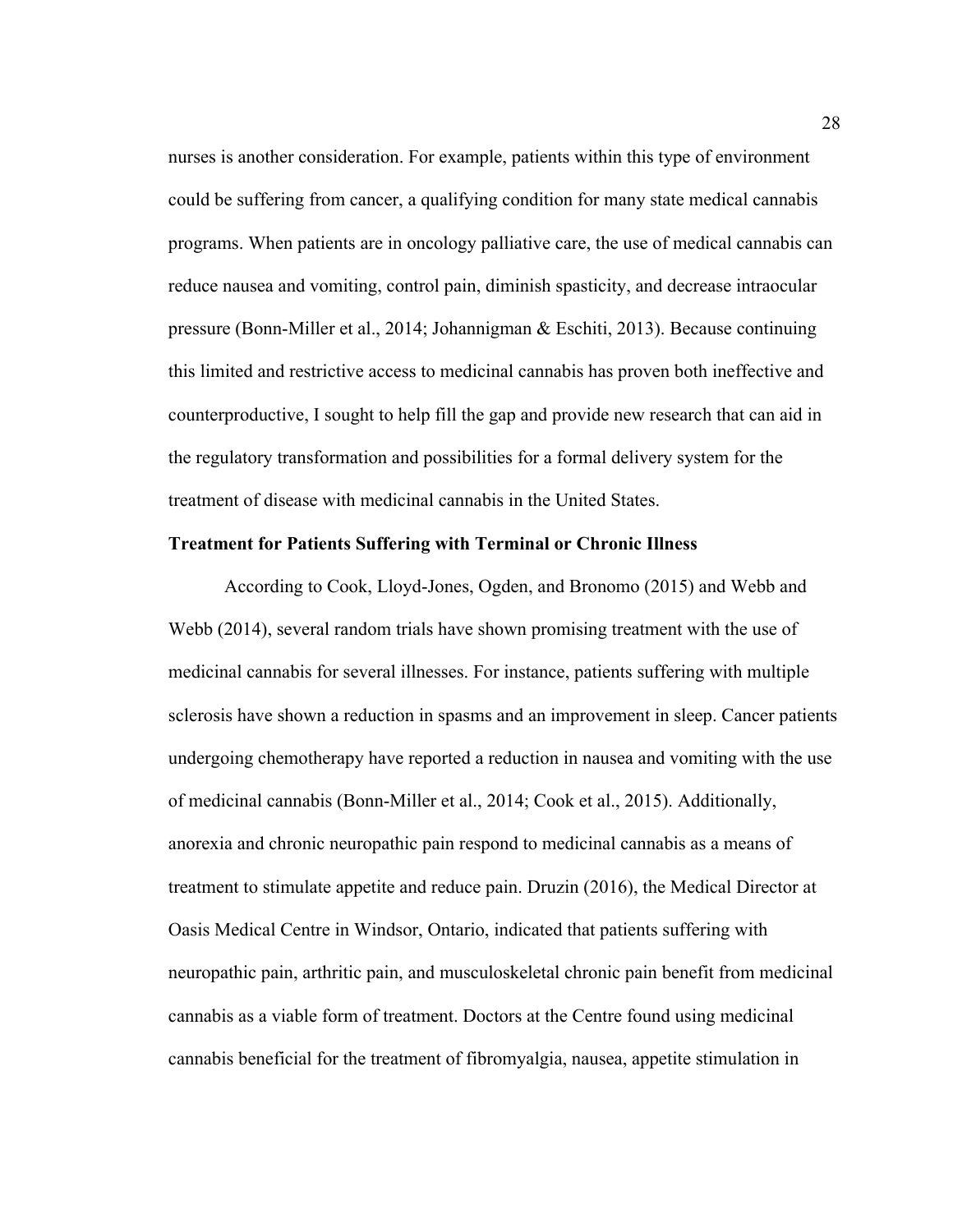cancer patients, Crohn's disease, and multiple sclerosis (Druzin, 2016). According to Betthauser, Pilz, and Vollmer (2015) and Krumm (2016), the use of medicinal cannabis is effective in treating patients suffering with posttraumatic stress disorder, as cannabis targets neurobiological processes and returns neurotransmitter imbalances to a state of homeostasis (Krumm, 2016).

# **Statutory Basis for Delivery System Currently Established by the United States Government**

In 1996, California voters passed Proposition 215, making California the first state to legalize the use of medicinal cannabis (NORML, 2019; Titus, 2016). Since then, more than 25 states and the District of Columbia have legalized and implemented medicinal cannabis programs. In 2009, DoJ Attorney General Eric Holder issued memoranda outlining medicinal cannabis programs within the United States (Titus, 2016). According to the Ogden Memorandum, the use of federal resources should not be utilized to penalize person(s) who use medicinal cannabis as long as they are in compliance with state-specific medicinal cannabis laws (Titus, 2016). As a result, there is renewed attention on the use of medicinal cannabis as a treatment option. According to Baron (2015), Butler (2013), and Titus (2013), theories of federal "conflict" preemption are roadblocks to state medical cannabis programs, as the federal government has the power to delay legislation implementation. Thus, the Attorney General may sue the state in federal court for an injunction halting the state from implementing and/or providing state-legalized medicinal cannabis programs.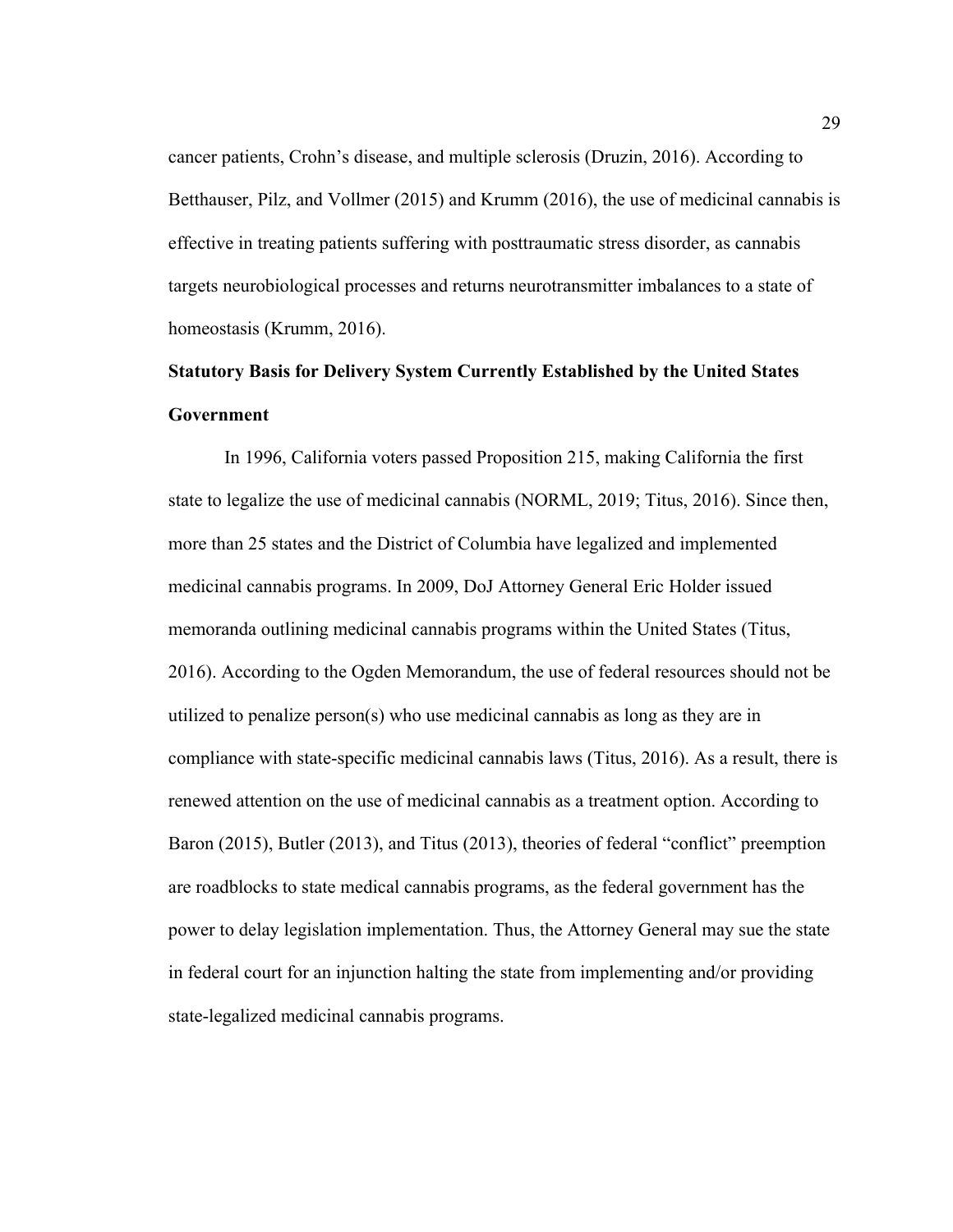One federal statute regarding medicinal cannabis is the FFDCA: "The term 'drug' means articles intended for use in the diagnosis, cure, mitigation, treatment, or prevention of disease in man . . . and articles (other than food) intended to affect the structure or any function of the body of man" (21 U.S.C. § 900, 2007). The FDA has the authority to regulate controlled substances and classify each drug according to a "schedule," based on medicinal properties and/or value. Currently, the FDA classifies medicinal cannabis as a Schedule 1 narcotic with no medicinal properties, something echoed by the CSA (1970) in deeming marijuana a Schedule 1 controlled substance. To warrant Schedule 1 classification, a drug must have a potential risk of abuse, lack acceptable safety standards, and have no accepted medical value. As a result, the Drug Enforcement Administration (DEA) is required to complete an investigation and prosecution for violations of controlled substance laws within interstate and international levels (DoJ, 2017).

*Gonzales v. Raich* (2005) is the most recent case and precedence decided by the Supreme Court regarding the use of state-regulated medicinal cannabis and federal law. According to Article IV, the Constitution and laws made in the pursuance thereof are the supreme law of the land, with federal law governing in case of conflict between federal and state laws. The federal government's continued support of the CSA appears to be relevant given case precedence regarding medical marijuana cases decided by the Supreme Court. According to the CSA, prohibition of marijuana manufacture and possession, as applied to intrastate manufacture and possession for medical purposes under California law, should not exceed Congress' power under Federal Constitution's commerce clause (Art. I, § 8, cl. 3). Therefore, patients living in California who were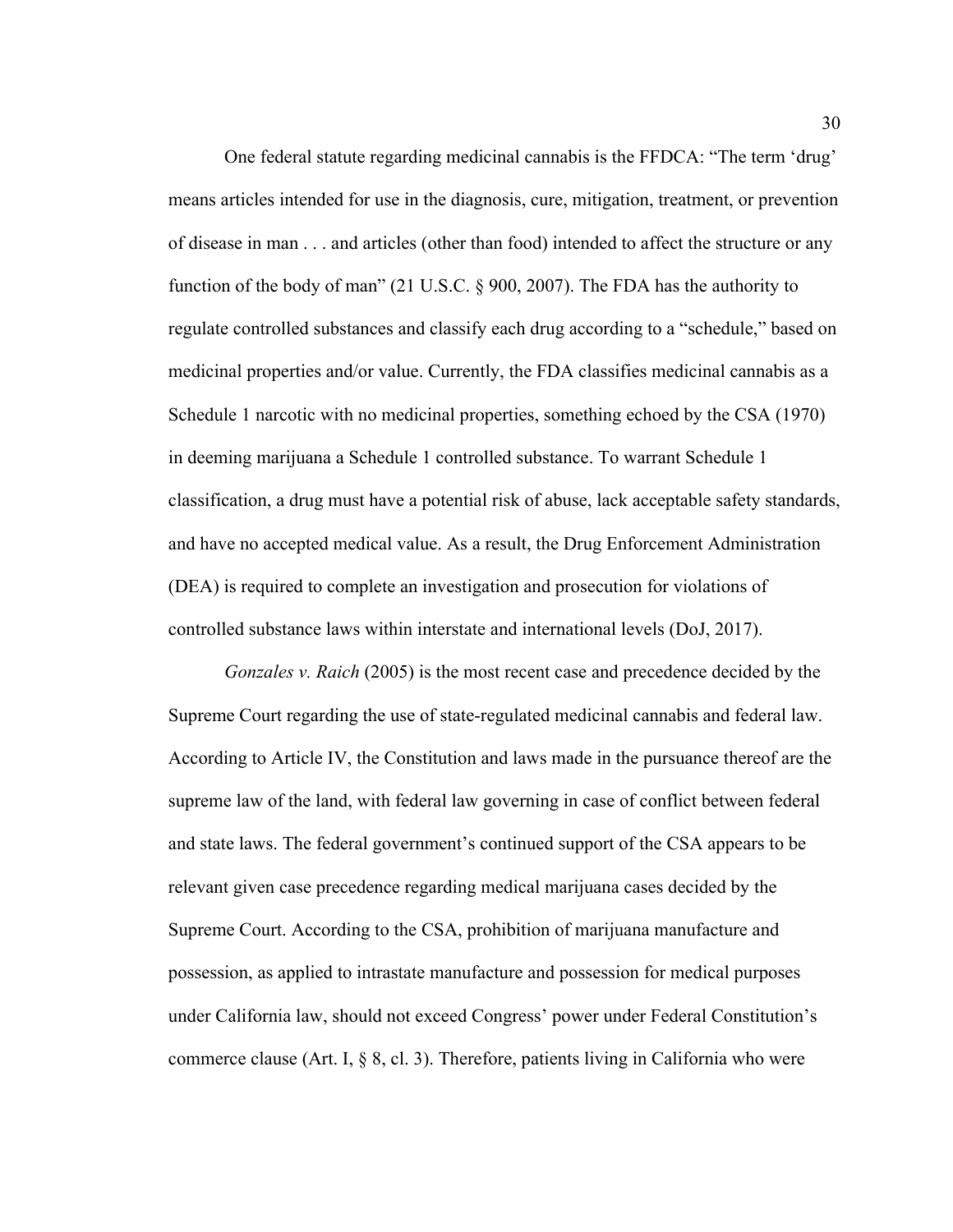otherwise protected under the state's approved medical cannabis program were not able to obtain injunctive and/or declaratory relief from the CSA. As a result, the Supreme Court established precedent with this case and held that the power vested in Congress by the Constitution included the prohibition of marijuana use and cultivation, even if the use and/or cultivation was in compliance with state law (*Gonzales v. Raich*, 2005).

Federal law continues to conflict with new state medical cannabis laws and regulations. As a result, states are challenging supremacy, the concern being whether the federal government will enforce the law of the land. For instance, state agencies have the power to establish and enforce public health and housing standards, regulate utility rates/practices, and govern labor and business activities (Olsen, 2009). Therefore, it is essential to review state regulation such as the Arizona Medical Marijuana Act (2010). The Arizona Department of Health Services was the state regulatory entity granted authority to create the program after passage of Proposition 203. The basic interpretation of the Arizona Medical Marijuana Act is:

In this chapter, unless the context otherwise requires: 1. "Allowable amount of marijuana" (a) With respect to a qualifying patient, the "allowable amount of marijuana" means: (i) Two-and-one-half ounces of usable marijuana; and (ii) If the qualifying patient's registry identification card states that the qualifying patient is authorized to cultivate marijuana, 12 marijuana plants contained in an enclosed, locked facility except that the plants are not required to be in an enclosed, locked facility if the plants are being transported because the qualifying patient is moving. (A.R.S. 36 § 2801)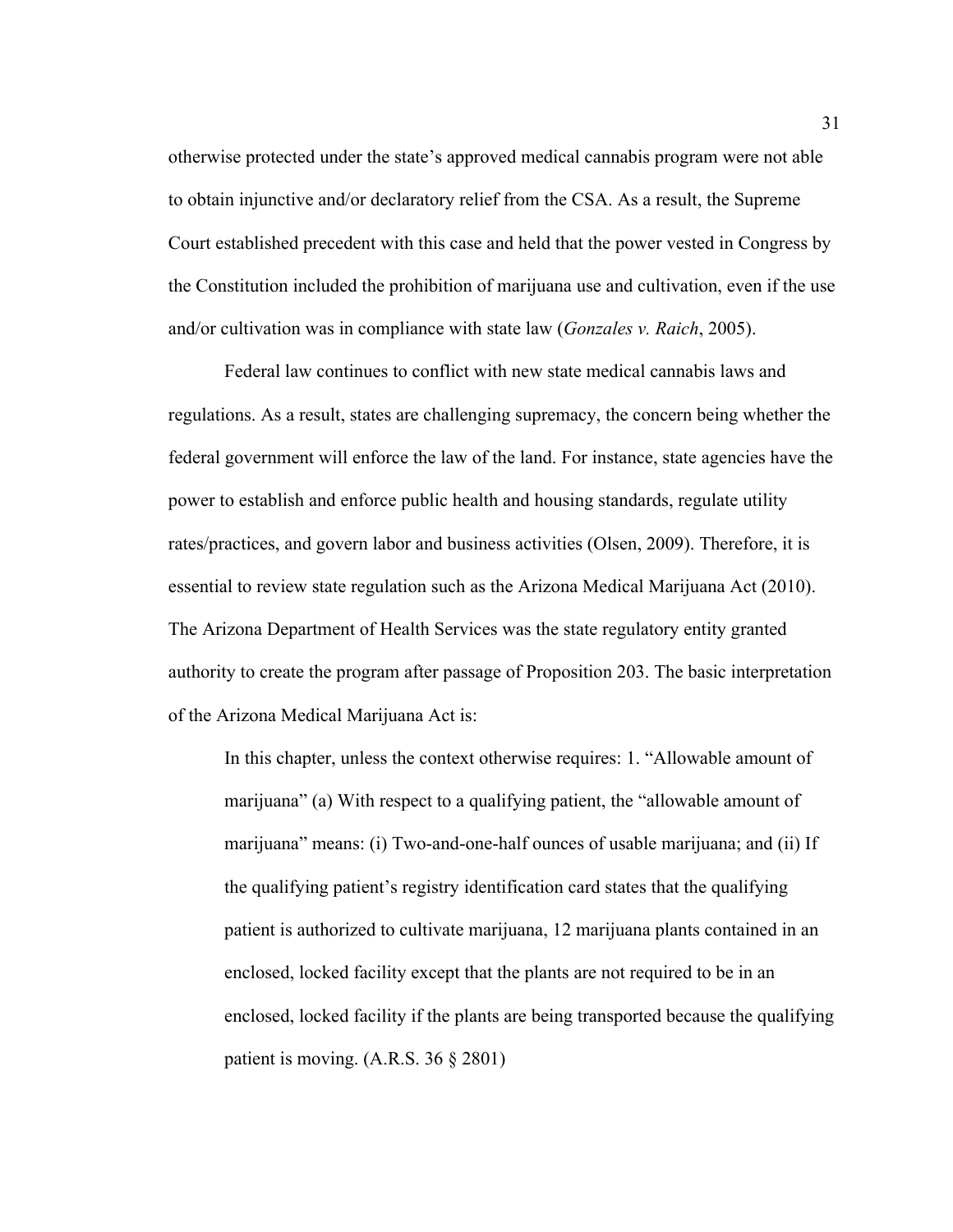Other states have enacted similar regulations regarding the legalization of medicinal cannabis. In 1996, California established the Compassionate Use Act to eliminate state-level criminal penalties for the use, cultivation, and possession of cannabis by patients who obtained a physician's written recommendation indicating the therapeutic benefits from the use of medical marijuana (California Health Safety, 1996, § 11362.5). The Compassionate Use Act affords legal protection to patients diagnosed with any debilitating illness where the medical use of marijuana has been "deemed appropriate and has been recommended by a physician" (NORML, 2019, n.p.). Further support in the literature comes from the experience of foreign governments in developing delivery systems for medicinal cannabis.

# **Delivery System Currently Established by Foreign Governments for Medicinal Cannabis**

Several foreign governments have established a delivery system for equal access to medical cannabis for the treatment of disease. Three of the most noteworthy nations at the forefront of medical cannabis delivery are Israel, Canada, and Australia. It appears Israel is one of the more progressive countries regarding medicinal cannabis, with the Ministry of Agriculture's research organization building a national institute for medical marijuana research. Similarly, Canada has laws in place regarding individual use and access as well as hospital administration oversight and delivery. In 2016, Australia established a delivery system for medical cannabis with federal government oversight.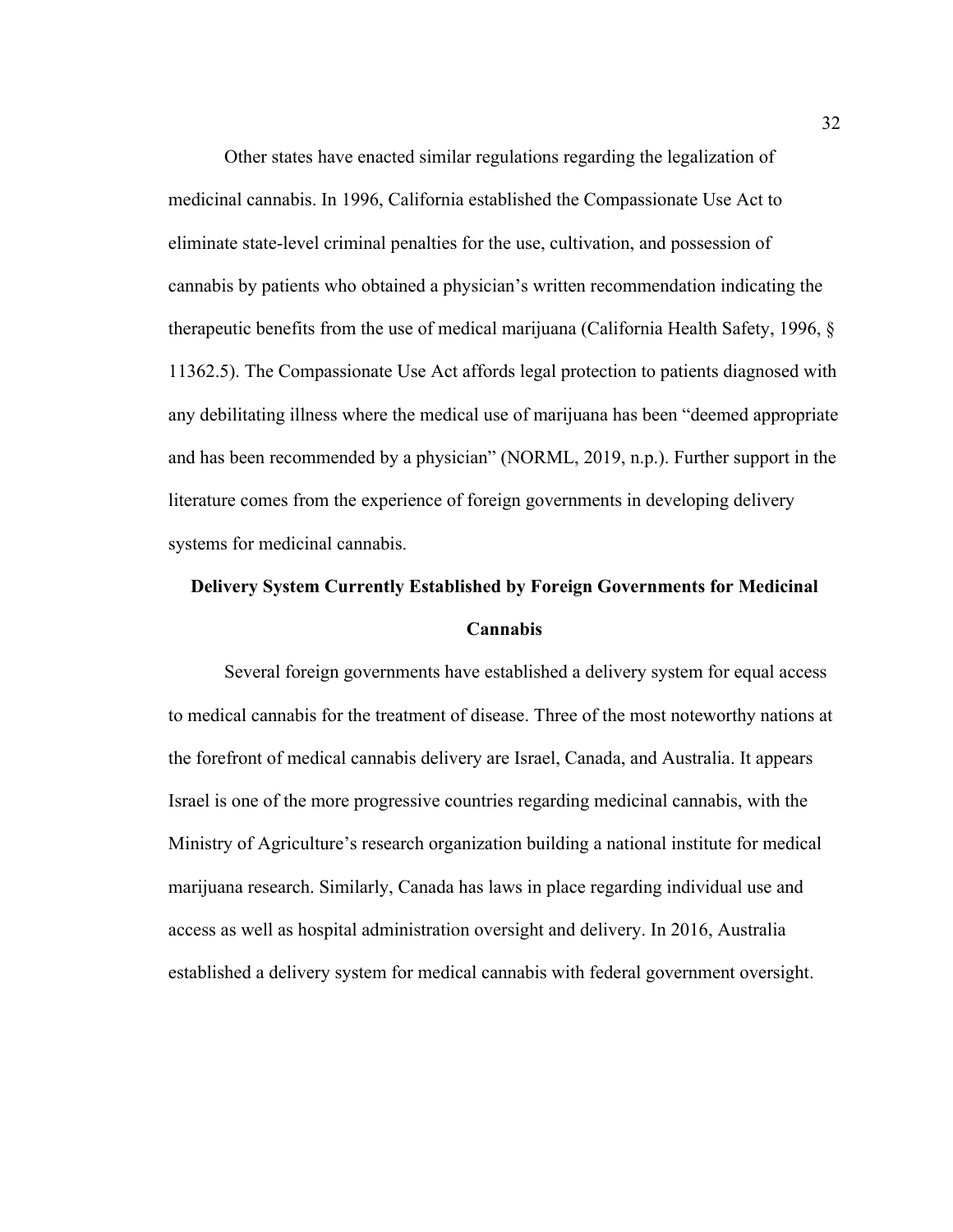# **Israel**

In accordance with the State of Israel Ministry of Health and Government Resolution 3609, the Ministry of Health created a government agency, the Medical Cannabis Unit, to oversee the regulation of cannabis for both research and medicinal use (State of Israel Ministry of Health, 2019). In 2016, an additional resolution provided the regulations outlined by the Minister of Health providing qualified patients with equal access and good-quality medical cannabis. The Medical Cannabis Unit also ensures physicians will be able to prescribe the correct dosage as dispensed and accessed at the local pharmacy (State of Israel Ministry of Health, 2019). According to the Health Ministry (2017), approximately 25,000 Israelis have permits to consume medicinal marijuana to mitigate symptoms of cancer, epilepsy, and other diseases, a number that appears to be growing. The Health Ministry published the Green Book documenting the country's system of delivery, with international recognition (State of Israel Ministry of Health, 2019).

# **Canada**

Canada is also at the forefront of the medicinal cannabis industry with an established delivery system and equal access for qualified medicinal cannabis patients. Qualified medicinal cannabis patients, authorized by their health care practitioner, can access medicinal cannabis in several ways (Government of Canada, 2019), including registering with licensed producers, registering with Health Canada to produce a limited amount for personal medical purposes, or designating someone else to produce it for them.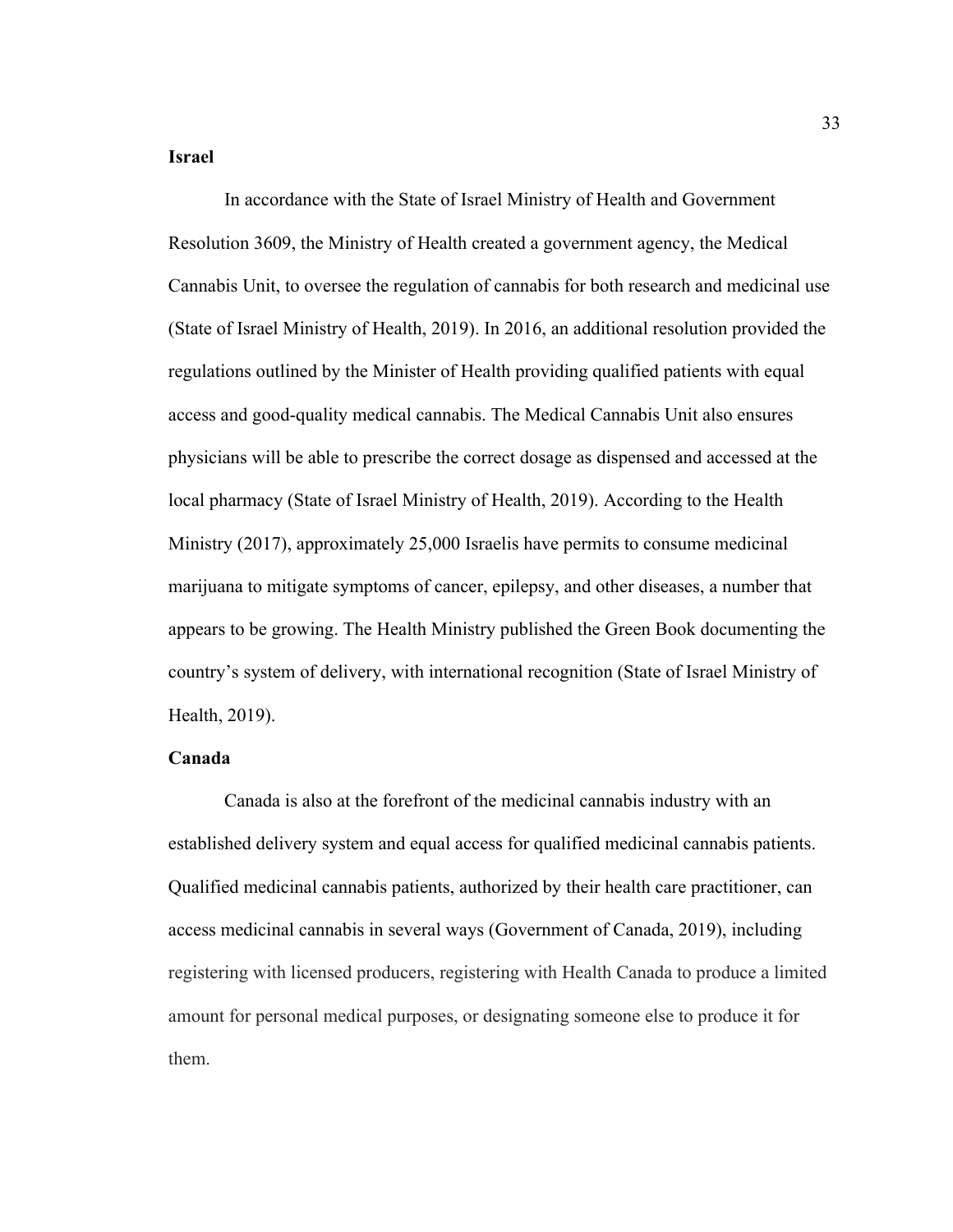In August 2016, the four-part Access to Cannabis for Medical Purposes Regulations (ACMPR) replaced the Marihuana for Medical Purposes Regulations (MMPR; Ministry of Health Canada, 2017). First, it established a framework for licensed commercial production and distribution of quality-controlled medicinal cannabis in secure and sanitary conditions (2017). Second, it outlined the provisions for individual production amount or designating another individual as the named producer of the medicinal cannabis. The final two parts of the ACMPR outlined transitional provisions, additional amendments to regulations, and Health Canada protocols as of 2016. In a hospital setting, the individual in charge of the hospital can allow the administration, sale, or delivery of medicinal cannabis to a patient or an individual responsible for the patient.

## **Australia**

In October 2016, Australia established a delivery system for equal access to medicinal cannabis for qualified patients. According to the Australian Government Department of Health (2017), the Commonwealth regulates medicinal cannabis products through the Therapeutic Goods Administration (TGA) and the Office of Drug Control, thus overseeing medicinal cannabis products for therapeutic use. Administered by the TGA, the Australian Register of Therapeutic Goods is responsible for importing, supplying, and exporting marijuana from Australia (Australian Government Department of Health, 2017). In addition, the TGA regulates medicinal cannabis products supplied in Australia, with clinical trials conducted in support its use for medicinal purposes.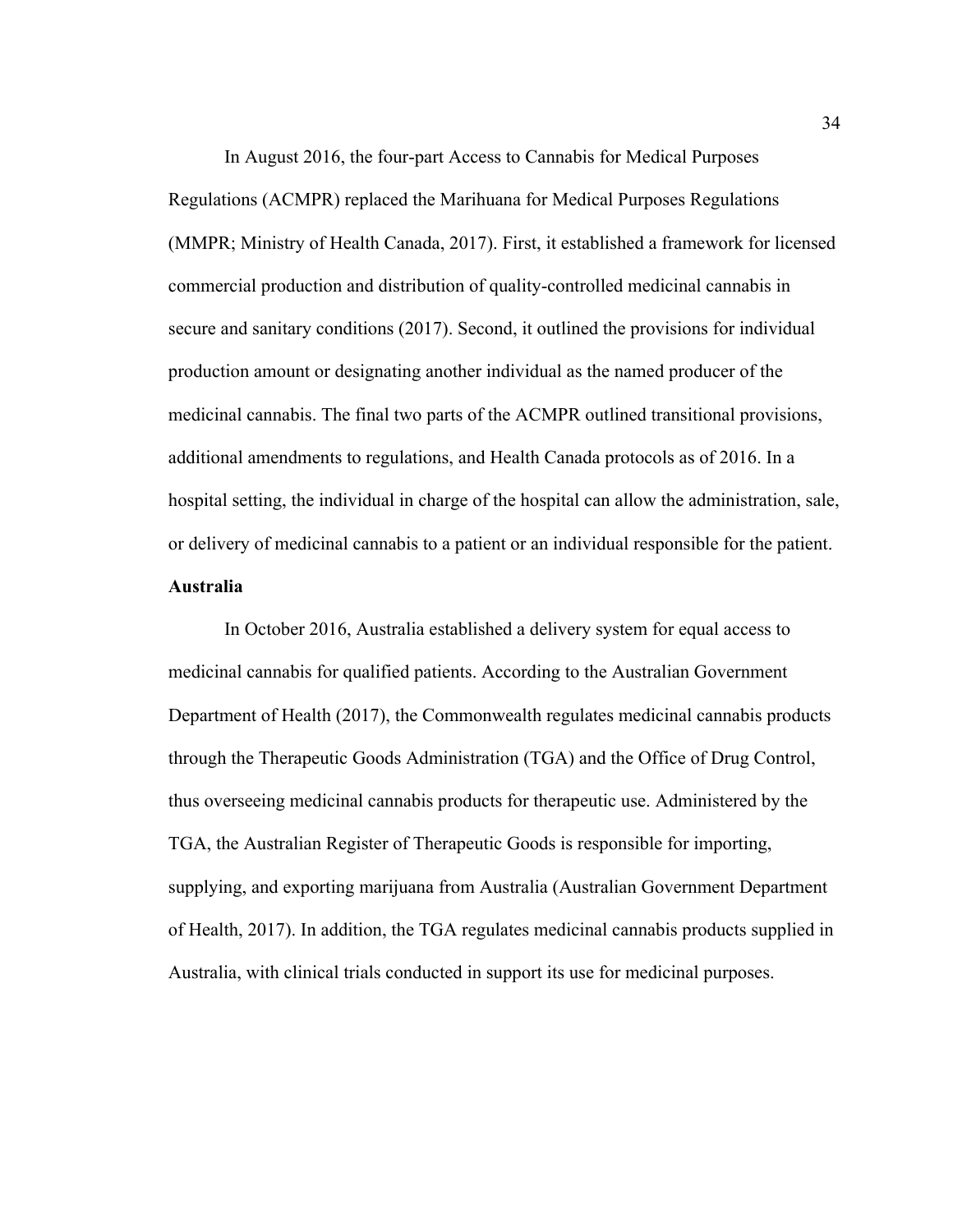## **Undercurrent of Political Rhetoric and Patient Needs**

In the political realm, the federal government has established an anticannabis position regarding the therapeutic value of medicinal cannabis. For example, the federal government, under the authority of the CSA decision to override state initiatives, has deemed it appropriate for the DoJ DEA to carry out one of its primary responsibilities through "investigation and preparation for the prosecution of major violators of controlled substance laws operating at interstate and international levels" (DoJ, 2017). Therefore, the politics behind the use of medicinal cannabis for the treatment of disease add further stress to medical practices and administrative processes when physicians try to satisfy patient medical needs. As a result, there is a need for an increased understanding about the lack and development of a delivery system to use medicinal cannabis for the treatment of disease in the United States.

## **Conclusion**

Chapter 2 included an overview of the existing body of literature on the theoretical framework, history, contemporary therapeutic uses, statutory basis for delivery systems, and political rhetoric verses patient needs of medicinal cannabis. The development of policy and regulatory transformation is essential for the establishment of a delivery system when treating disease and improving systems of government oversight for current and future policy within the US. However, in the 1930s research regarding the benefits of medicinal cannabis was not prevalent and therefore did not support cannabis as a form of therapeutic treatment (MacDonald & Pappas, 2016). Furthermore, propaganda and political factors by prominent members of the business community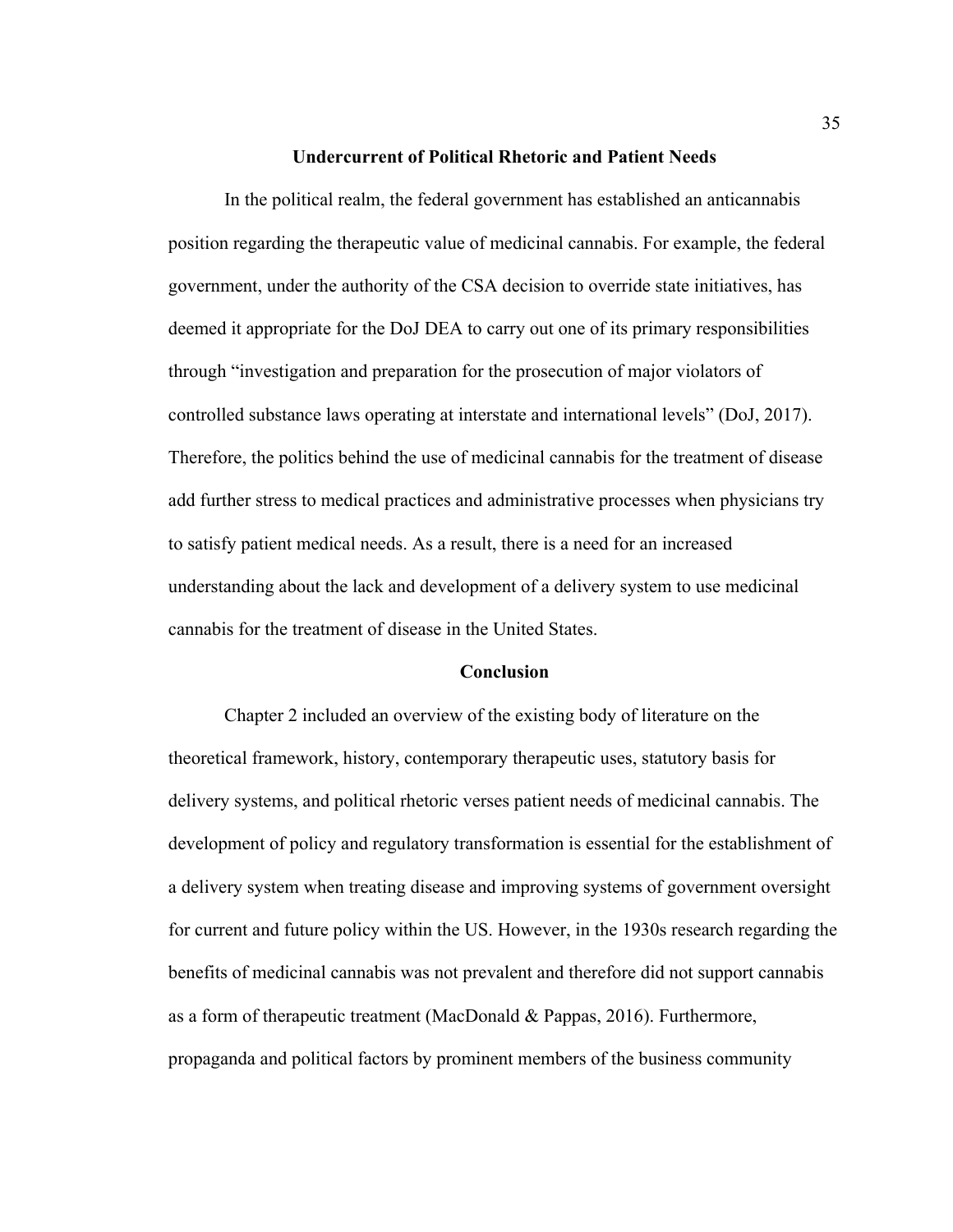created stigma and apprehension, negatively impacting medicinal cannabis use and leading to its eventual elimination as a therapeutic treatment of illness and disease within the United States (Baron, 2015; Routh, 2017). Additionally, the federal government established a new precedent in the 1970s, classifying marijuana a Schedule 1 narcotic under the CSA (Kamin, 2012; Routh, 2017). However, as documented in Chapter 2, current medical and scientific researchers provide evidence in support of the medicinal/therapeutic value of using cannabis as a treatment of disease. Over 30 states are establishing or have implemented laws legalizing the use of medicinal cannabis for qualified medical cannabis patients.

Until recently, medicinal cannabis has not been a viable therapeutic treatment option for most patients. Therefore, it is time to address gaps in the literature regarding the need for a formal delivery system of medicinal cannabis for the treatment of disease in the United States. However, the federal "conflict" preemption is a roadblock to state medical cannabis programs (Baron, 2015; Butler; 2013; Titus, 2013), as the U.S. government may to hinder the implementation of legalization referenda by halting states from implementing and/or providing state-legalized medicinal cannabis programs. As a result, this study is an opportunity to change the current underlying anticannabis political influence. A formal delivery system in the United States would be new, as no legislators or government officials have yet implemented such a system for medicinal cannabis and the treatment of disease for improving systems of government oversight for medical cannabis programs and/or policies.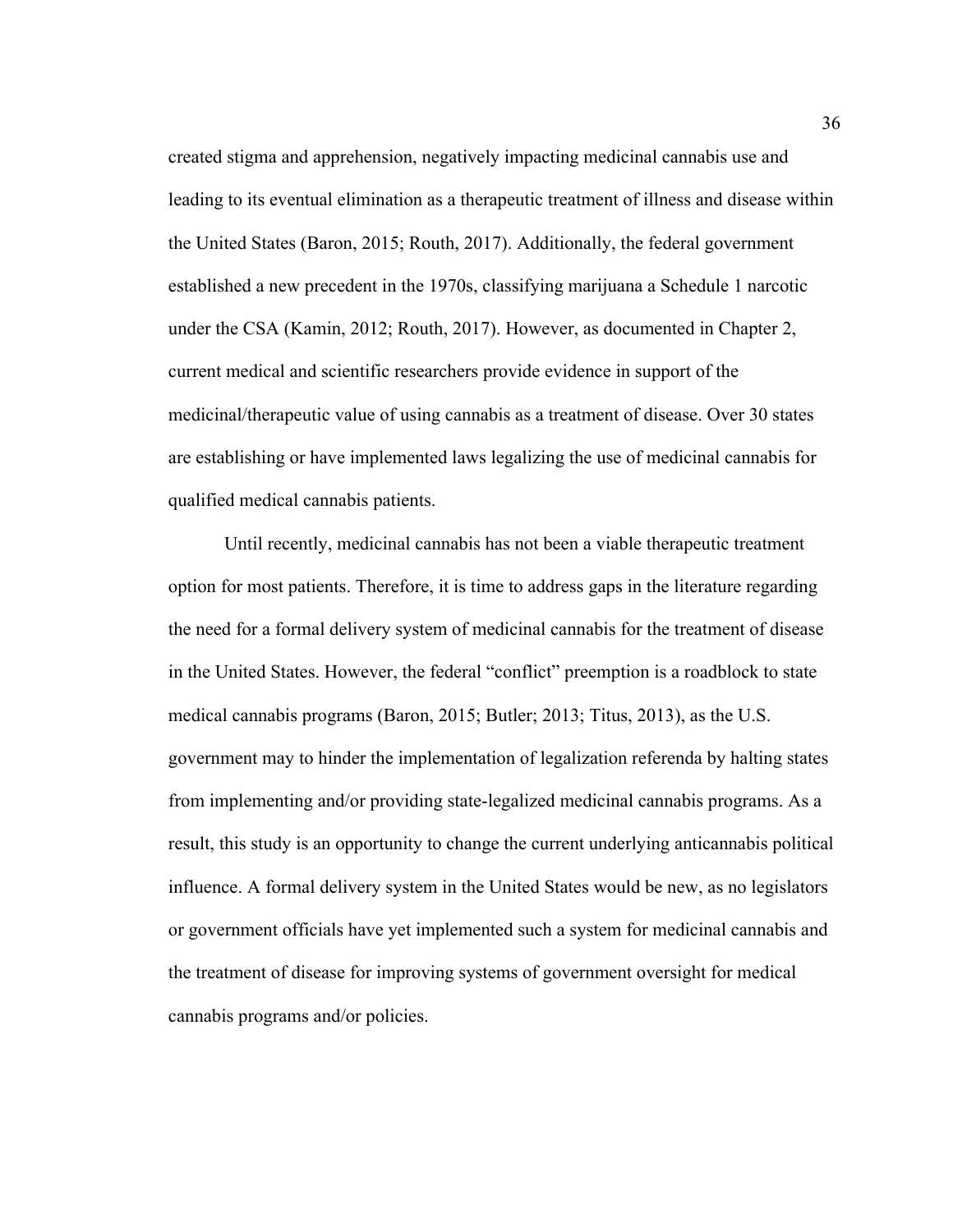## Chapter 3: Research Method

## **Introduction**

Through this qualitative cross-case analysis, I explored how state-level regulatory efforts in medicinal cannabis provide guidance on formulating national public policies that are most beneficial to U.S. patients. I examined three exemplary states with the goal of extracting best practices for adopting a national-level policy. I used three of NORML's patient-centric, evidence-based medical cannabis program core tenets as a benchmark for assessing the merit of each state's medical cannabis policy: (a) access to the whole plant, (b) an expansive list of qualifying medical conditions, and (c) patients having a legal option to cultivate for personal use in their private residence (NORML, 2019). More than 30 states have legalized the use of medicinal cannabis, creating potential conflicts with the federal government (Routh, 2017). The United States does not currently have a formal delivery system for medicinal cannabis, as the federal government has classified medicinal cannabis as without medicinal merit.

NORML, a public-interest nonprofit lobby, has since 1972 advocated for the legal use of medicinal cannabis and provided a model supporting the rights of patients and physicians to use medicinal cannabis for the treatment of disease. NORML is the benchmark for this study because the organization lobbies Congress and state legislatures for more consistent and rational policies. With representatives serving as expert witnesses in legislative hearings, NORML assists and defends the reform of medical cannabis regulations for the treatment of suffering and pain. In addition, the organization provides public access to educational and legal research, including a 50-state legislative tracking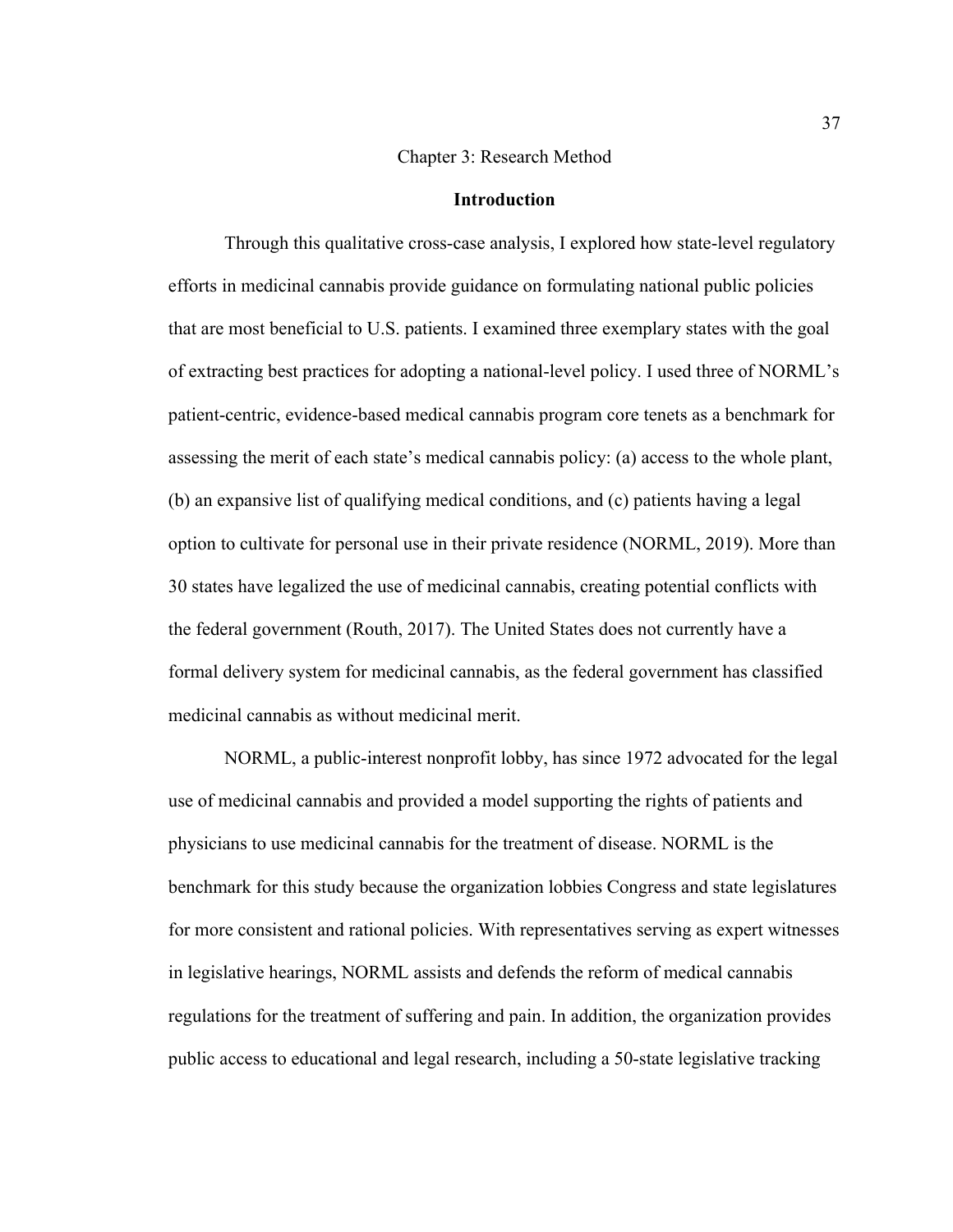system. As such, NORML is the leading authority in the cannabis industry and was therefore the model for this study.

The purpose of this study was to address the need for an increased understanding concerning the lack of and possibilities for the development of a delivery system to use medicinal cannabis for the treatment of disease in the United States. In this chapter, I provide the rationale for the cross-case analysis design and explain the role of the researcher. I illustrate the methodology for this study, including its context and criteria for selecting participants. After an explanation of the data collection and data analysis processes are issues of trustworthiness and ethical procedures. The information from this research study may be helpful in the creation of a formal delivery system for accessing medicinal cannabis that can be used as best practices across state lines, as federal law does not presently recognize the medicinal properties of cannabis. I used a qualitative cross-case study design to help fill the gap identified as a lack of existing research supporting an optimal medical cannabis delivery system.

## **Design and Rationale**

The goal of this study was to explore the need for the development of a delivery system to use medicinal cannabis for the treatment of disease in the United States. According to Creswell (2013) and Patton (2015), a case study allows a researcher to elicit detailed, rich information about individuals. As the research question called for an indepth collection of data, including existing and secondary data such as legislative and public databases, websites, and documents, this was the best method for analysis. Patton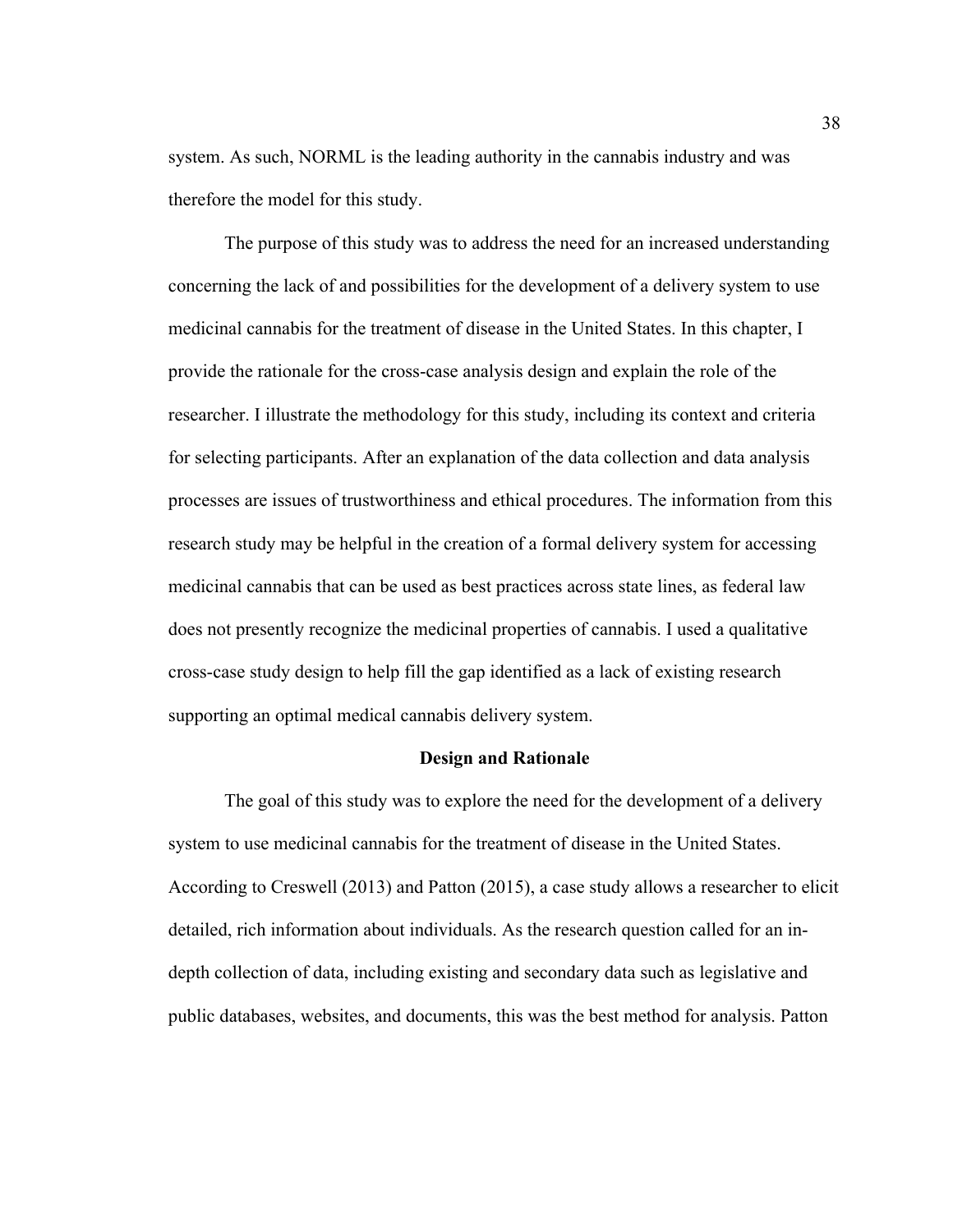argued that every research study can be a case study, because scholars are analyzing social phenomena over time, bounded by time and place.

As an authority in the cannabis industry, NORML served as the post of reference. I analyzed public databases, websites, and documents from a population of three exemplary state medicinal cannabis programs and compared this data with three core tenets of NORML's (2019) patient-centric medical cannabis program: (a) patient access to the whole plant, (b) an expansive list of qualifying medical conditions, and (c) patient having a legal option to cultivate for personal use in their private residence. I sought to build perspectives by using a cross-case analysis and comparing state-implemented medical cannabis programs with a benchmark, authoritative coalition recommended patient-centric, evidenced-based medical cannabis program to analyze ideas and opinions regarding patient access to medicinal cannabis (NORML, 2019). The opinions, laws, and perspectives of each entity helped to answer the following research question:

RQ: How do state-level regulatory efforts in medicinal cannabis provide guidance on formulating national public policies that are most beneficial to patients in the United States?

The use of a qualitative case study design method allows a researcher to gain a better understanding of complex issues using open-ended questions focused on a phenomenon within the context of real life (Baskarada, 2014). A case study research design method involves the study of a single unit to gain a better understanding of the larger class of units (Baskarada, 2014; Patton, 2015). This design enables the researcher to obtain substantial insight into and understanding of the research problem (Baskarada,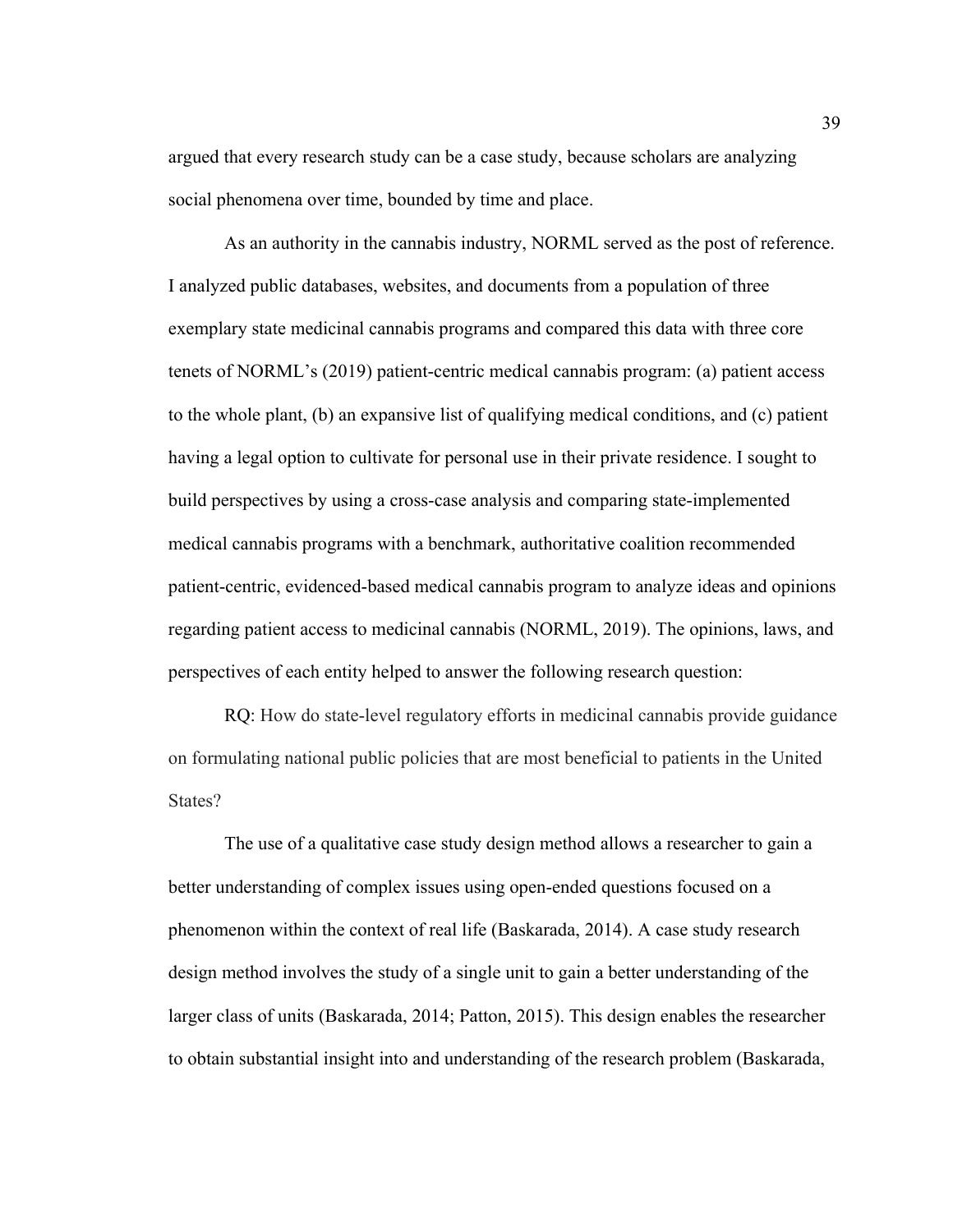2014; Maxwell, 2013). Therefore, a qualitative cross-case analysis research design was most appropriate for this study because it allowed me to analyze three of NORML's patient-centric, evidence-based medical cannabis program core tenets in comparison with three exemplary state-medical cannabis programs. Given the theoretical basis in policy feedback theory, I intended to understand the policy and political experience of three states with remarkable programs and develop professional recommendations. This comparison revealed patterns and ideas regarding current and future regulatory efforts and policies that could benefit medicinal cannabis patients in the United States and illustrate how existing policies without equal access impact quality of life.

According to Grady et al. (2013), using secondary data as a data collection strategy to gather substantive content can result in a substantial amount of data researchers can analyze and use to discover and evaluate unnoticed patterns and outcomes. The use of existing data assisted in the analysis of real-world utilization and effectiveness of medical cannabis programs and policies regarding patient access (Grady et al., 2013). The study did not include a pilot study or an intervention study. Next, I explain the role of the researcher for this study.

## **Role of the Researcher**

My role as researcher in this study was to analyze existing data such as legislative and public databases, state government websites, and documents as the best method for this cross-case analysis. According to Yin (2009), cross-case analysis is a form of case study research in which researches use existing data not dependent upon participantobserver data, resulting in valid, high-quality data. As Owen (2014) argued, the challenge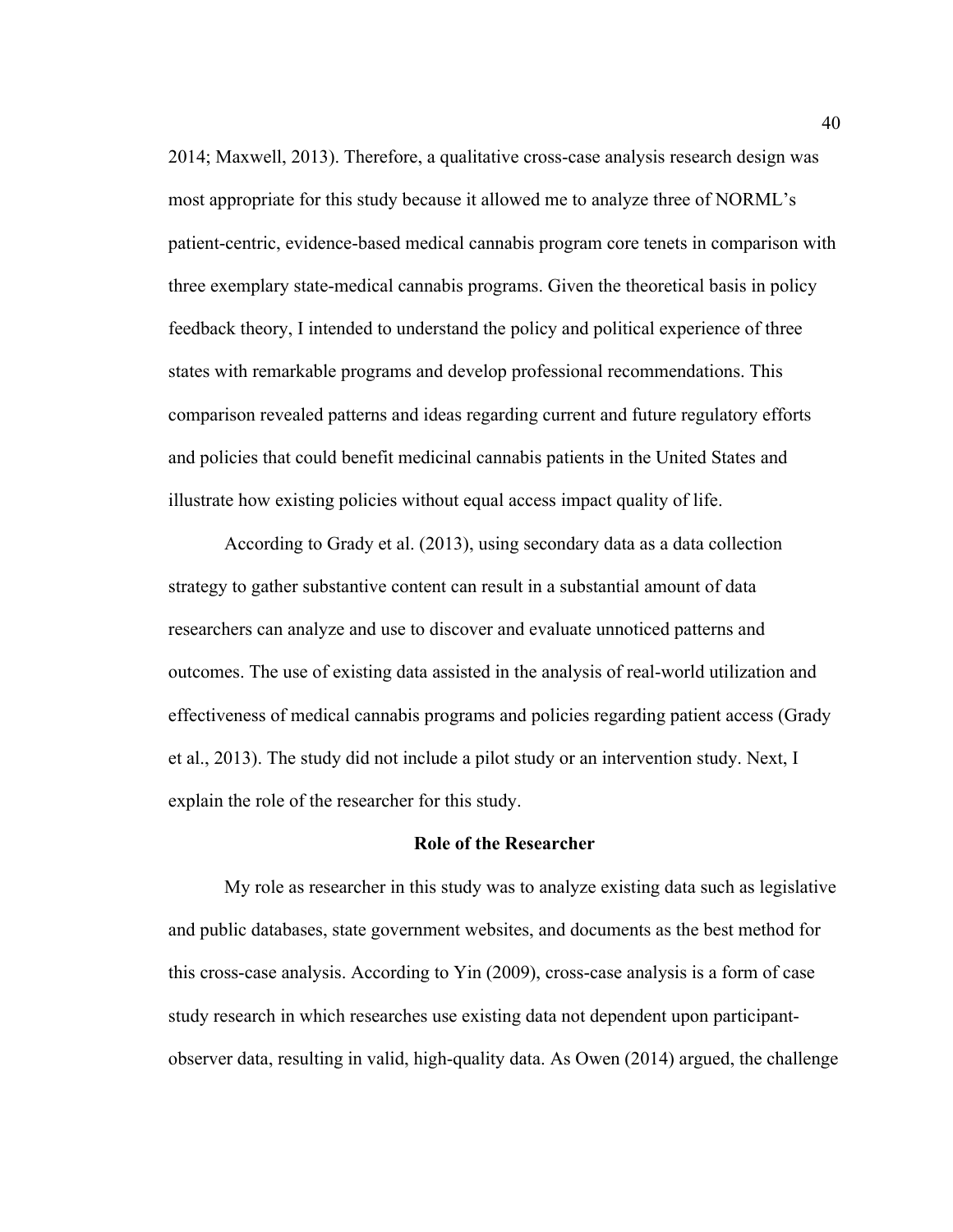in conducting a cross-case document analysis is that it requires researcher access to several resources, which helps mitigate potential researcher bias.

Document analysis is one of the four basic types of data collection, allowing the researcher to analyze existing data and seek clarification if needed (Creswell, 2013; Patton, 2015). The document analysis conducted in this study meant I did not have any form of personal or professional relationship with participants. According to Miles and Huberman (1994), it is imperative to avoid bias because it can weaken or potentially invalidate a research study. In this study, neither personal agenda nor bias interfered with the representation of collected data. To ensure the study was free of bias, I suspended tacit knowledge related to the subject. As such, no ethical issues such as researcher's environment, conflict of interest, or power differentials threatened this study, with collected data further supported using proper methodology.

## **Methodology**

I used Sabatier and Weible's (2014) policy feedback theory as the theoretical lens for framing the research. This framework was applicable when analyzing the formation of policy and examining the dynamics and societal response to these policies. To establish the effectiveness of this evidence, I utilized a cross-case analysis and compared three core tenets of NORML's medical cannabis program with three states that have implemented exemplary state-medical cannabis programs. As NORML is one of the leading authorities in the cannabis industry, the three tenets served as the foundation for this cross-case analysis. Rooted in a detailed discussion of politics and policy context, I identified the commonalities and contrasts to determine best practices.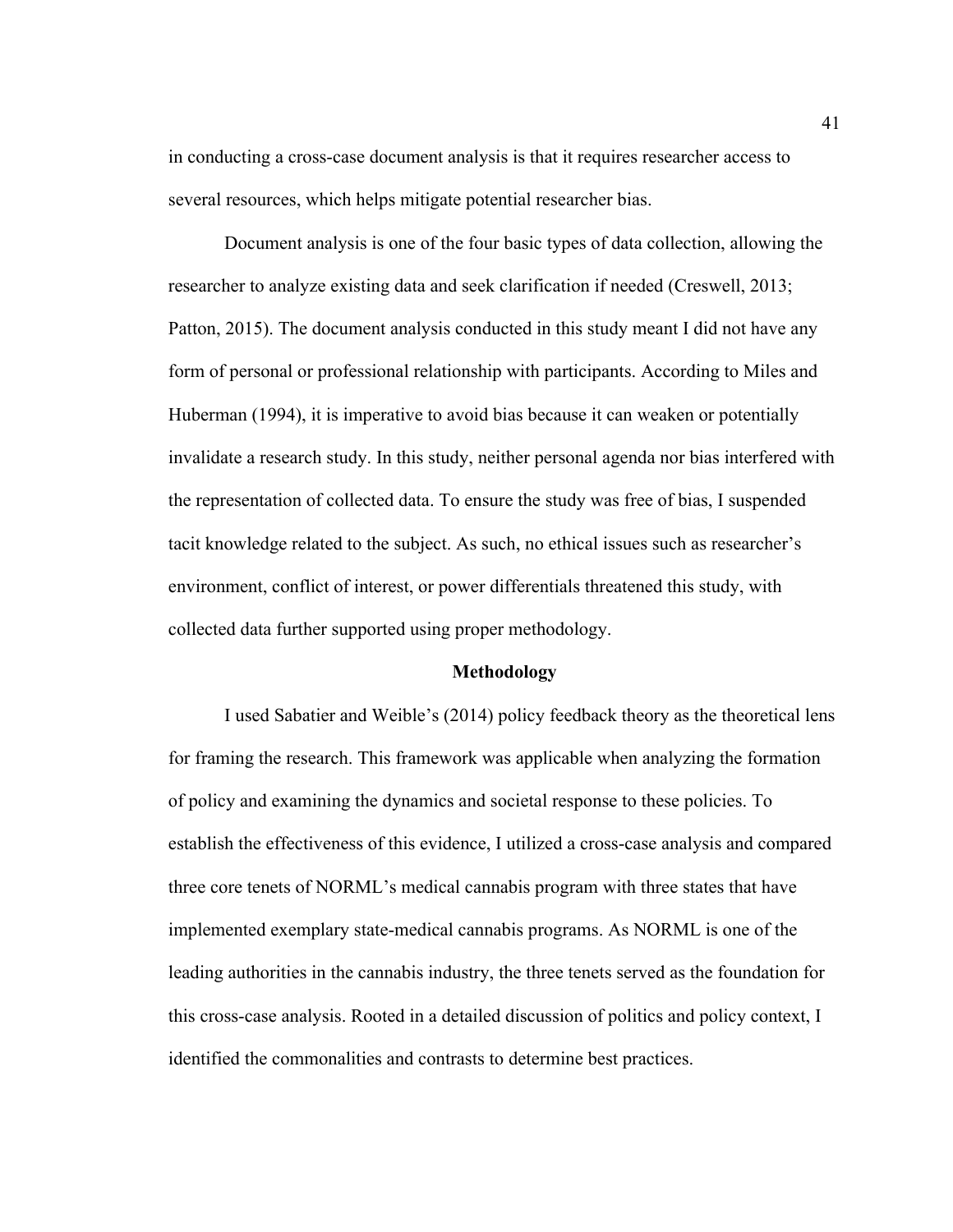# **Context of the Study**

This cross-case analysis is a regulatory context of three exemplary states to implement medical cannabis policies, as the inconsistency of regulation leaves states to develop their own approaches and processes. As such, the policy feedback theory serves as a foundation for each state's unique approach to policy development and practice. Also analyzed were secondary data regarding the evidence of patient access to the whole plant of cannabis, which included an expansive list of qualifying medical conditions and patients having a legal option to cultivate for personal use in their private residence (NORML, 2019). Legislative and public online databases, state government websites, and documents were the best methods for obtaining secondary data. State government websites provided information on three exemplary state medical cannabis programs and policies. NORML's website and three tenets served as a model, since the organization is the leading authority in the cannabis industry. NORML's model patient-centric medical cannabis program allowed for the cross-case analysis and comparison of policy that includes improved structure and addresses equal access of medical cannabis for all patients. According to Grady et al. (2013), evidence can facilitate the identification and analysis of the efficiency and effectiveness of policy through the presentation of literature.

Data collection came from publicly available documents and websites identified by NORML's patient-centric medical cannabis program and state medical cannabis legislation. The data consisted of documents such as legislative archives, state government websites, media, cannabis coalition groups, and media statements related to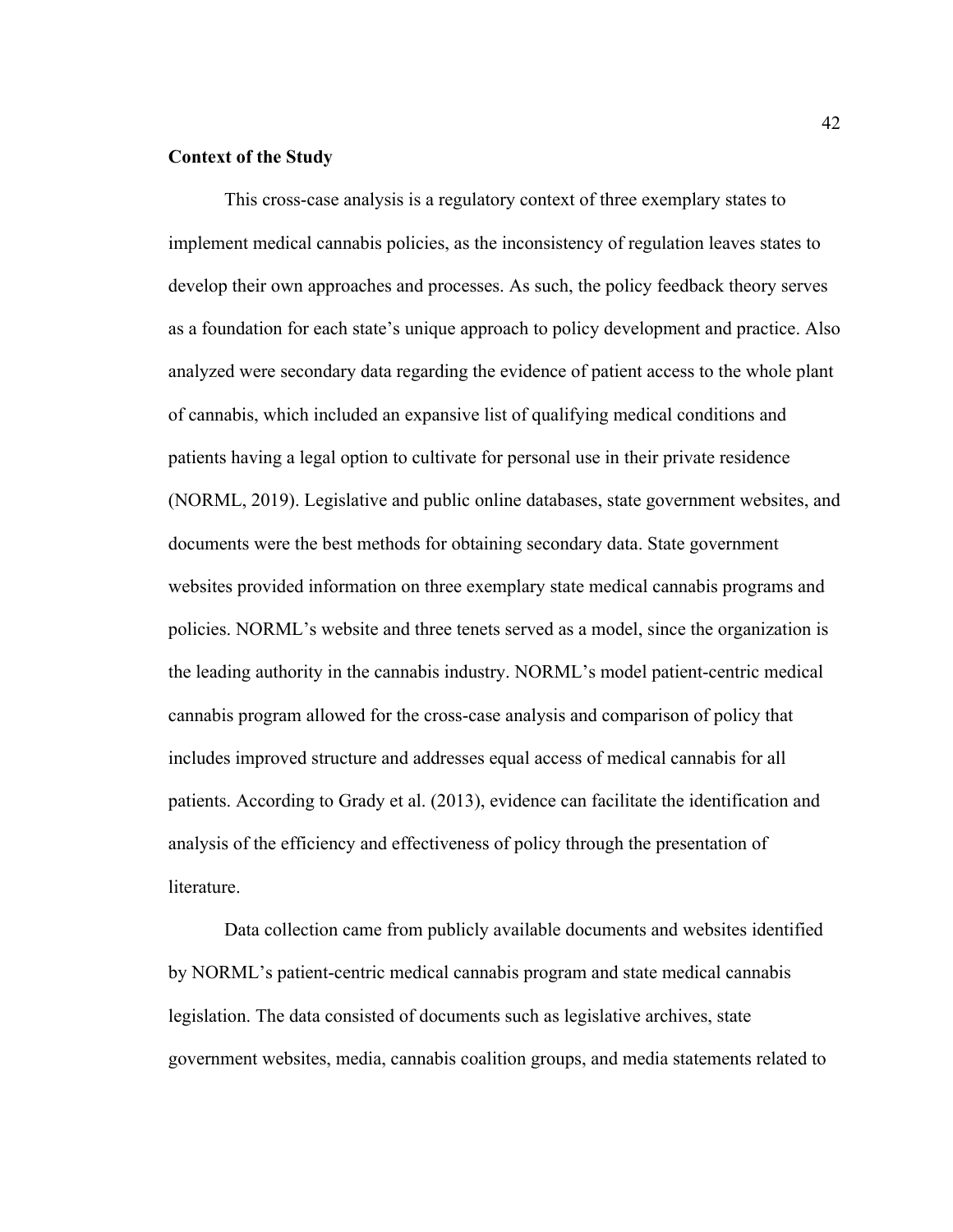medicinal cannabis legislation and the topic of study. The sources of data included legislative history, state legislative policy records, media from cannabis coalitions, and organizations related to medical cannabis. Similar and/or different factors discovered in this review enabled comparison and contrast.

Upon completion of the cross-case analysis, I summarized differences and made recommendations both in support of and refuting current state medical cannabis policies. A table reveals comparison and contrast of important aspects of these polices, aspects recommended to exclude or include, as well as those that are the same or closely aligned with NORML's model. Recommendations for amendments or alternatives to policy based on this comparison emerged, with patterns and ideas synthesized regarding current and future U.S. regulatory efforts and policies and how existing policies impact equal access of medicinal cannabis.

### **Criteria for Contributing Cases**

The unit of analysis is the focus of qualitative research. The case study sample came from a population of exemplary states to implement medical cannabis programs. I used a cross-case analysis comparing NORML as the benchmark, specifically three core tenets of its patient-centric medical cannabis program. According to Patton (2015), there are no rules for sample size in qualitative inquiry. However, when conducting this type of research study, it is imperative to determine the sample size necessary to provide a sound understanding of the purpose of the inquiry, obtaining credible data, and collecting data within the established timeframe (Creswell, 2013; Maxwell, 2013; Patton, 2015). For this study, using a small population with information-rich cases provided meaningful data and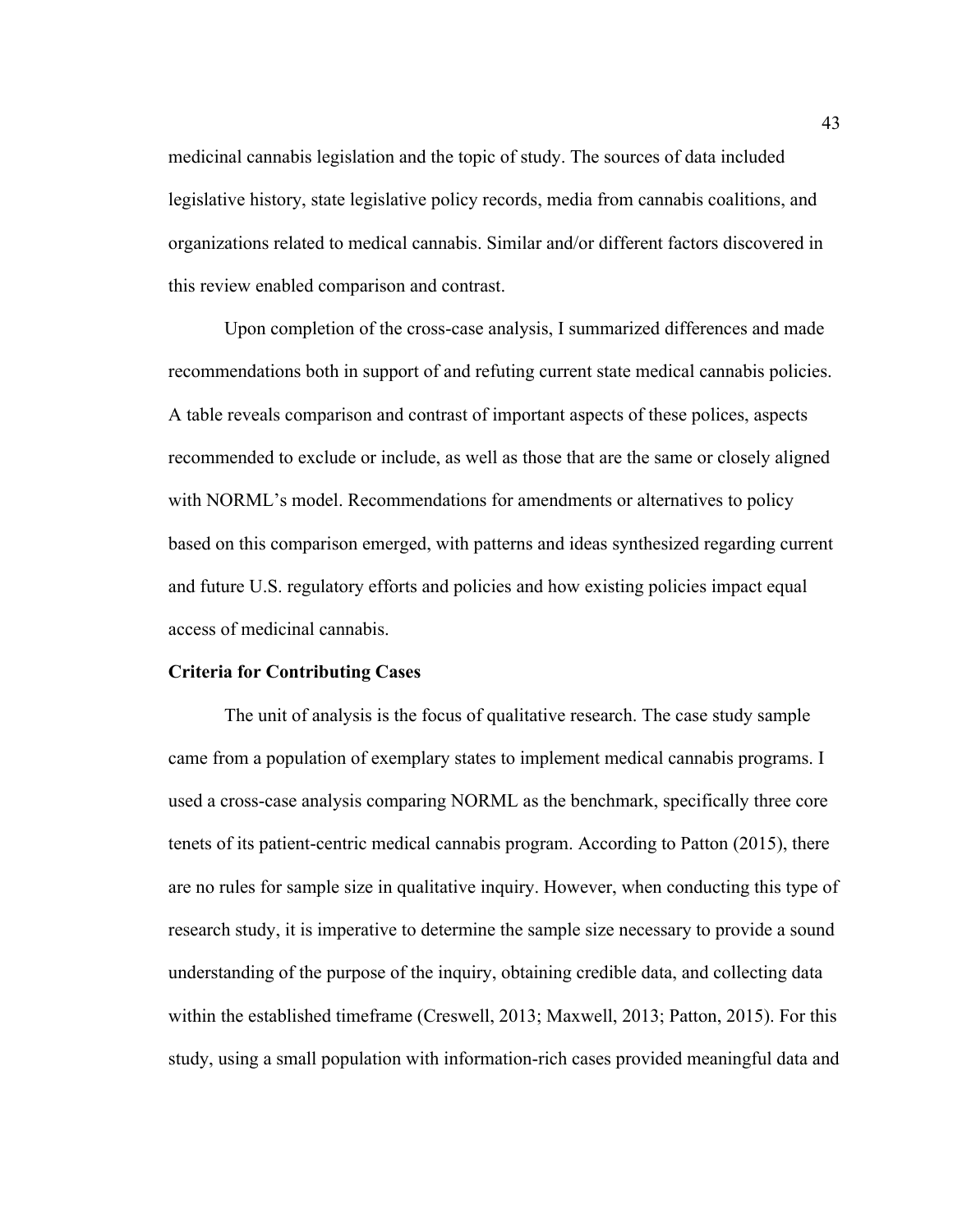credibility. Of the existing 33 state medical cannabis programs, three exemplary states facilitated support and defense for the effectiveness of current policies in comparison to quality of patient care amid having no federal model to use as a guide. As such, the inconsistencies have resulted in a myriad of different medicinal cannabis policies.

The most value-oriented, information-rich case studies include current cases that allow a researcher to uncover an accurate, in-depth understanding of patterns or themes (Creswell, 2013). According to Patton (2015), a small sample size may provide substantial breakthroughs and understanding of many types of phenomena. Thus, the sample for this study was three exemplary state medical cannabis programs. Selection criteria were states with medical marijuana legislation in place. One risk therein is that states with future legislation may have improved methods, therefore creating potential bias among existing states. As such, subsequent states enacting policy have had the benefit of witnessing where others have succeeded or failed.

# **Data Collection**

Qualitative data collection may come from multiple types of information and/or data, including observations, interviews, documents, and audiovisual materials (Creswell, 2013; Maxwell, 2014; Patton, 2015). Data collection involved reviewing legislative records, memos, state government websites, cannabis coalitions, and all documents available on medicinal cannabis programs. I compared three of NORML's patientcentric, evidence-based medical cannabis program core tenets—patient access to the whole plant, an expansive list of qualifying medical conditions, and patients having a legal option to cultivate for personal use in their private residence—with three exemplary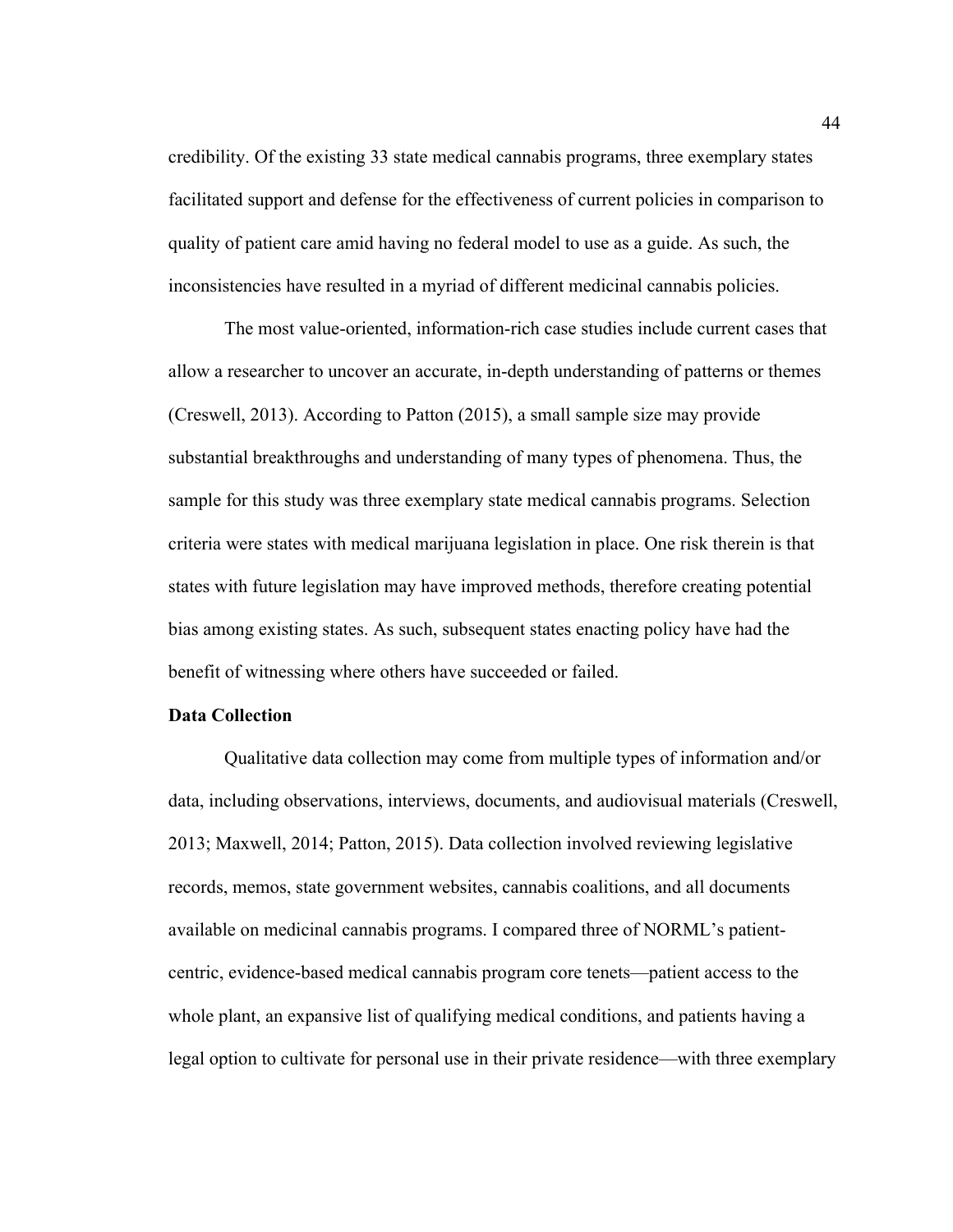state medical cannabis programs (NORML, 2019). Internet-based and hard copy data collection facilitated the identification of patterns and ideas regarding current and future regulatory efforts and policies for medicinal cannabis within the United States and how existing policies impact equal access. I took notes to document my thoughts, determine coding decisions, and form analytical memos. Ensuring a sufficient number of cases is necessary to achieve saturation (Rudestam & Newton, 2007). In this case, the relationship between sample size and saturation came from the use of three exemplary states of the existing 33 that have implemented medicinal cannabis programs. The next step in the data collection process was data analysis.

# **Data Analysis**

The use of coding in support of data analysis enabled me to answer the research question for this study following accumulation of documents, legislation, and notes. Upon review of the NORML's patient-centric medical cannabis program and current state-implemented cannabis programs, coding occurred. This allowed for researcher reflection and the opportunity to edit as needed.

Coding stemmed from the use of NORML's patient-centric medical cannabis program as a benchmark for cross-case analysis comparing state-implemented medical cannabis programs. A selective, or analytical, model of coding or coding scheme was appropriate, as it enables researchers to use one category to compare all data collected (Gerring, 2007; Miles & Huberman, 1994). Analysis of written artifacts and research occurred using selective coding as the specific model and aided in identifying key categories or themes (Burla et al., 2008; Creswell, 2013). The themes that emerged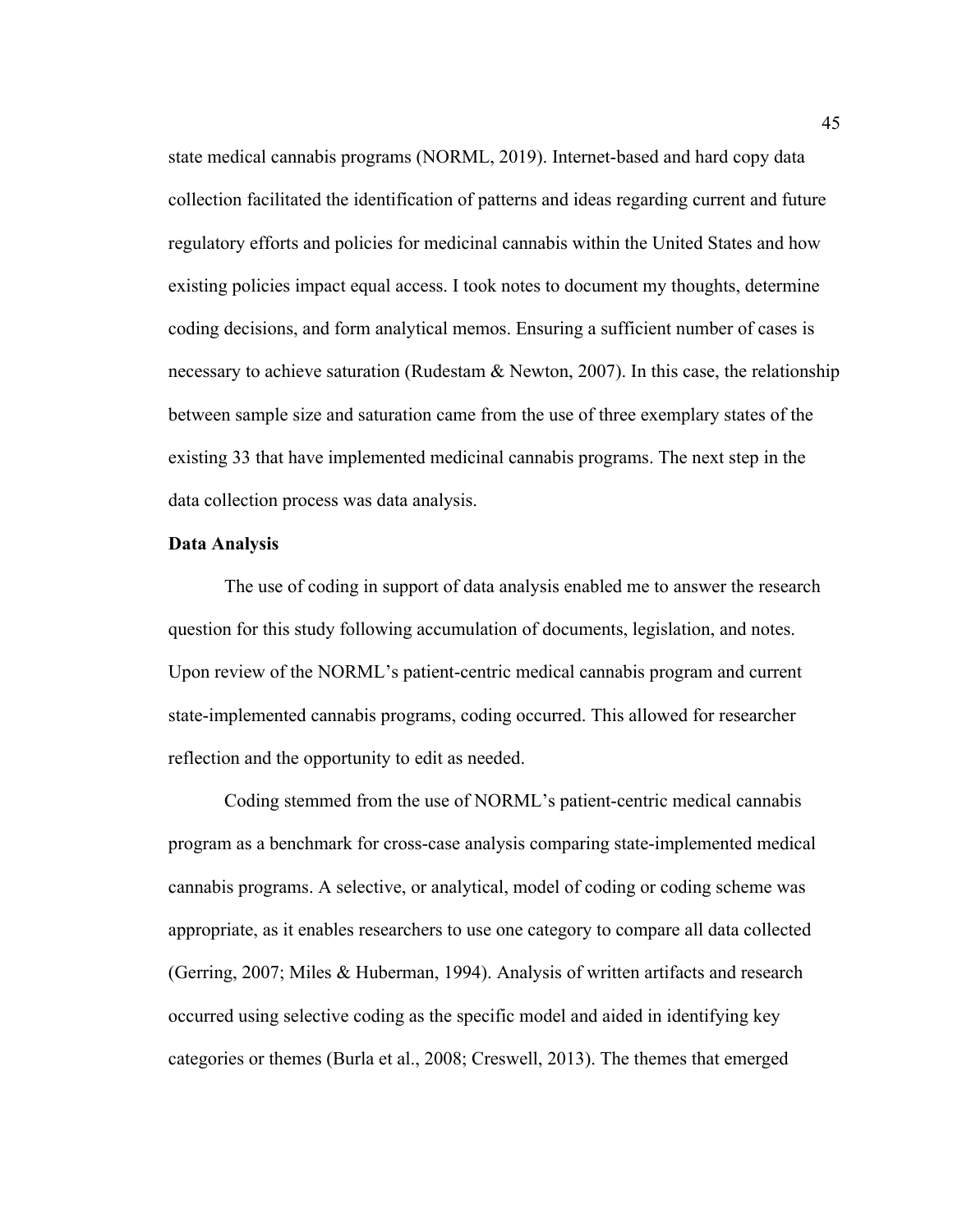reflected and determined the sample states' existing policies and alignment, if any, with NORML's three tenets.

To sustain consistency and validity in this cross-case analysis, only one category, NORML, underwent selective coding, with the three exemplary states compared against NORML's guidelines. According to Miles and Huberman (1994), the use of triangulation is helpful for securing corroborating evidence from multiple sources. To ensure reliability and validity of the analyzed data was theme triangulation and review for accuracy by the researcher. The process of documenting the perspective or theme established from the data will help provide validity to the findings. Moreover, some of the information/data gathered from NORML or state medical cannabis programs did follow the predominant theme or pattern. According to Gerring (2007), it is imperative for the researcher to report the negative analysis, thereby giving a realistic assessment of the phenomenon. Therefore, this research study included selective coding, whether the evidence was positive or negative.

The NVivo software database management system was essential for data collection tool effectiveness. NVivo software helps a researcher secure the collected data, making it available via searches and themes. Upon entering the data into NVivo, themes began to materialize, allowing for data exploration and coding. According to Patton (2015), the quality and credibility of qualitative research includes data collection and data analysis, coding data, and identifying recurring themes that help in making meaning and establishing accuracy. This software served as an instrument to ensure study accuracy, as efficiency lies in reducing the time required for grouping data into categories, comparing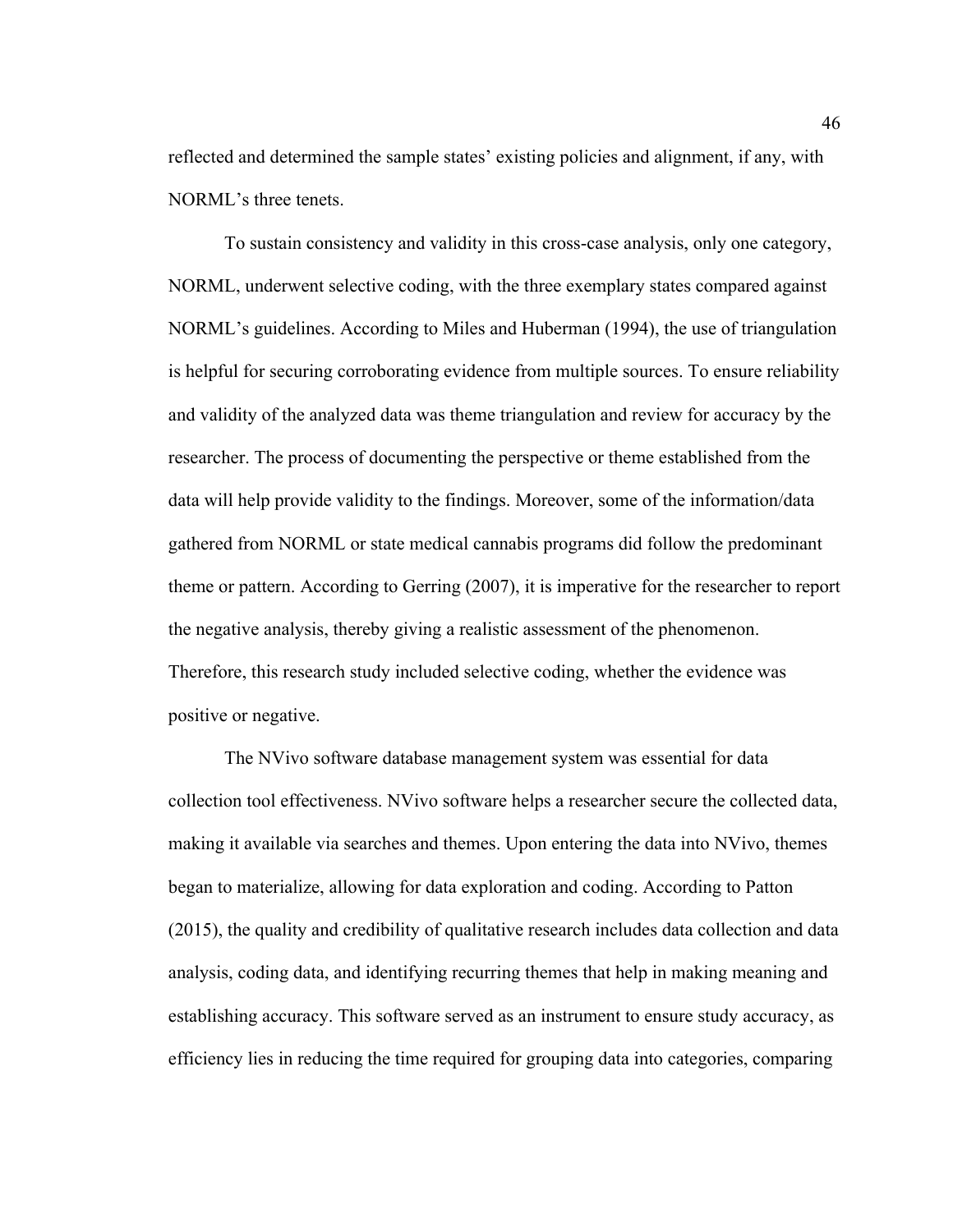data form notes and transcripts, and finding coded themes (Patton, 2015). As a result, NVivo software assisted in the organization of data into relevant clusters, which were essential in the analysis. The issue of trustworthiness appears in the following section.

# **Issues of Trustworthiness**

Trustworthiness of qualitative data increases through the following basic measures: participant criteria, unbiased question, multiple data collection, systematic process and data analysis, and peer review (Fenton & Mazulewicz, 2008). When conducting research for this study, it was imperative to have mechanisms in place to maintain and check for trustworthiness, quality, and credibility of the data obtained. According to Kornbluh (2015), the goal of trustworthiness in qualitative inquiry and findings has four basic elements: (a) credibility to focus on internal validity, (b) transferability focused on external validity, (c) dependability focused on reliability, and (d) conformability.

To ensure credibility and internal validity, qualitative research methods and procedures proved accurate by seeking information, collecting data, ensuring unwarranted data did not appear the findings, and not dismissing any data. Since I explored several data sources and incorporated different perceptions, it was imperative to exercise triangulation. Additionally, ensuring triangulation of the data sources, the documents and policy of NORML's patient-centric medical cannabis program, and several state-implemented medical cannabis programs assisted in a trustworthy interpretation of the data.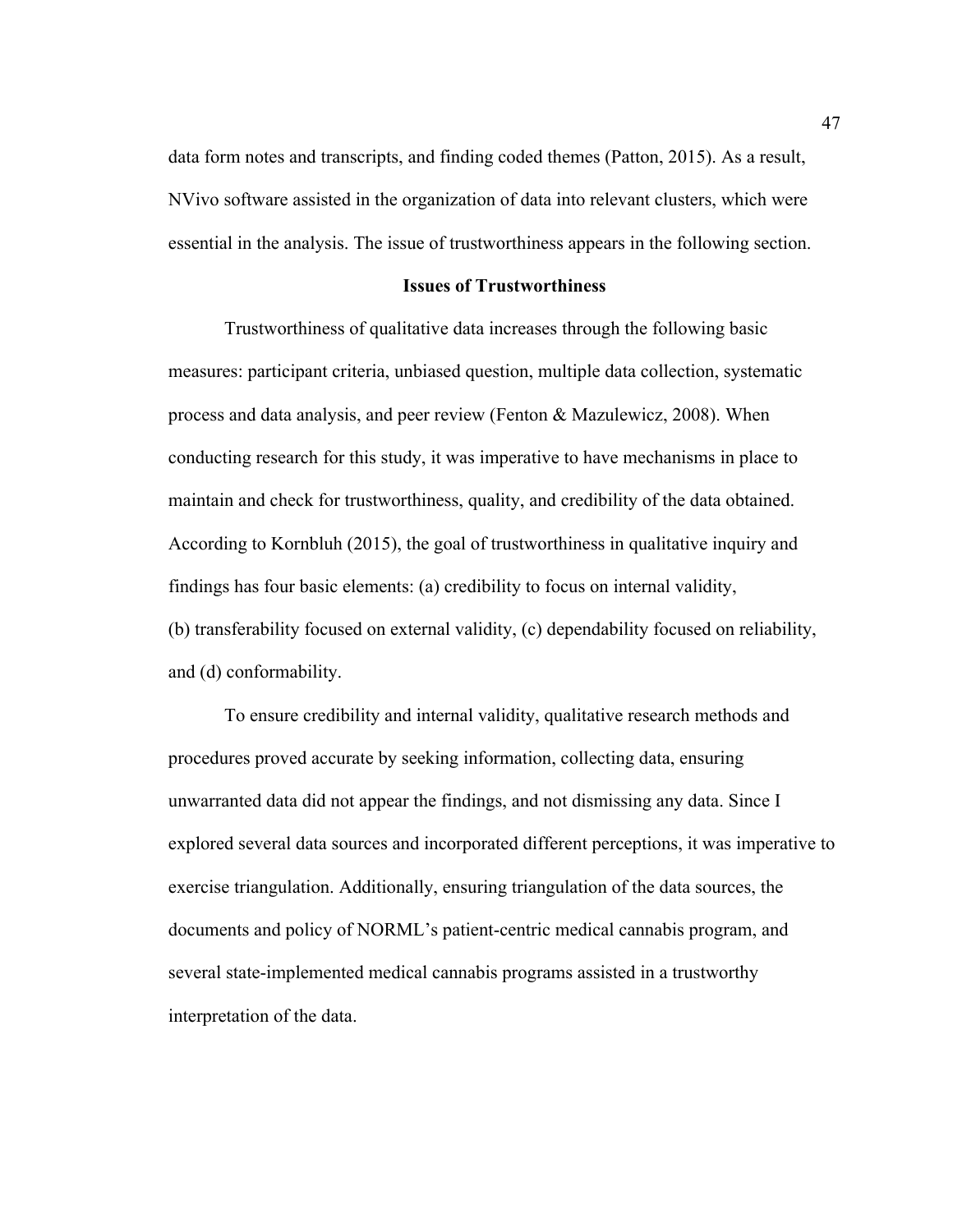External validity comes from the transferability of a substantial amount of information and/or findings from one case study to another (Creswell, 2013; Patton, 2015). Thus, I established external validity of the context regarding the need for an increased understanding about the lack of and possibilities for the development of a delivery system to use medicinal cannabis for the treatment of disease in the United States. Future researchers may use this information, as it is at the forefront of an emerging issue. For the purpose of transferability, a detailed description of the method was necessary. The use of a cross-case analysis in comparing three exemplary stateimplemented medical cannabis programs with three of NORML's patient-centric, evidence-based medical cannabis program core tenets created variation within the selection process.

To establish dependability, the researcher must fully document the process of inquiry and responsibility for a documented, traceable, and logical case study (Patton, 2015). To address reliability, I included a descriptive, detailed plan regarding the research design and data collection techniques for the possibility of future study replication, as well as a discussion and evaluation for the effectiveness of the research. Triangulating data provides corroborating evidence and reliability for a research study (Creswell, 2013). The use of different sources in this case study helped to establish a particular theme and/or perspective.

For the purpose of confirmability, a detailed account of three exemplary stateimplemented medical cannabis programs and three of NORML's patient-centric, evidence-based medical cannabis program core tenets appears in Chapter 4. Patton (2015)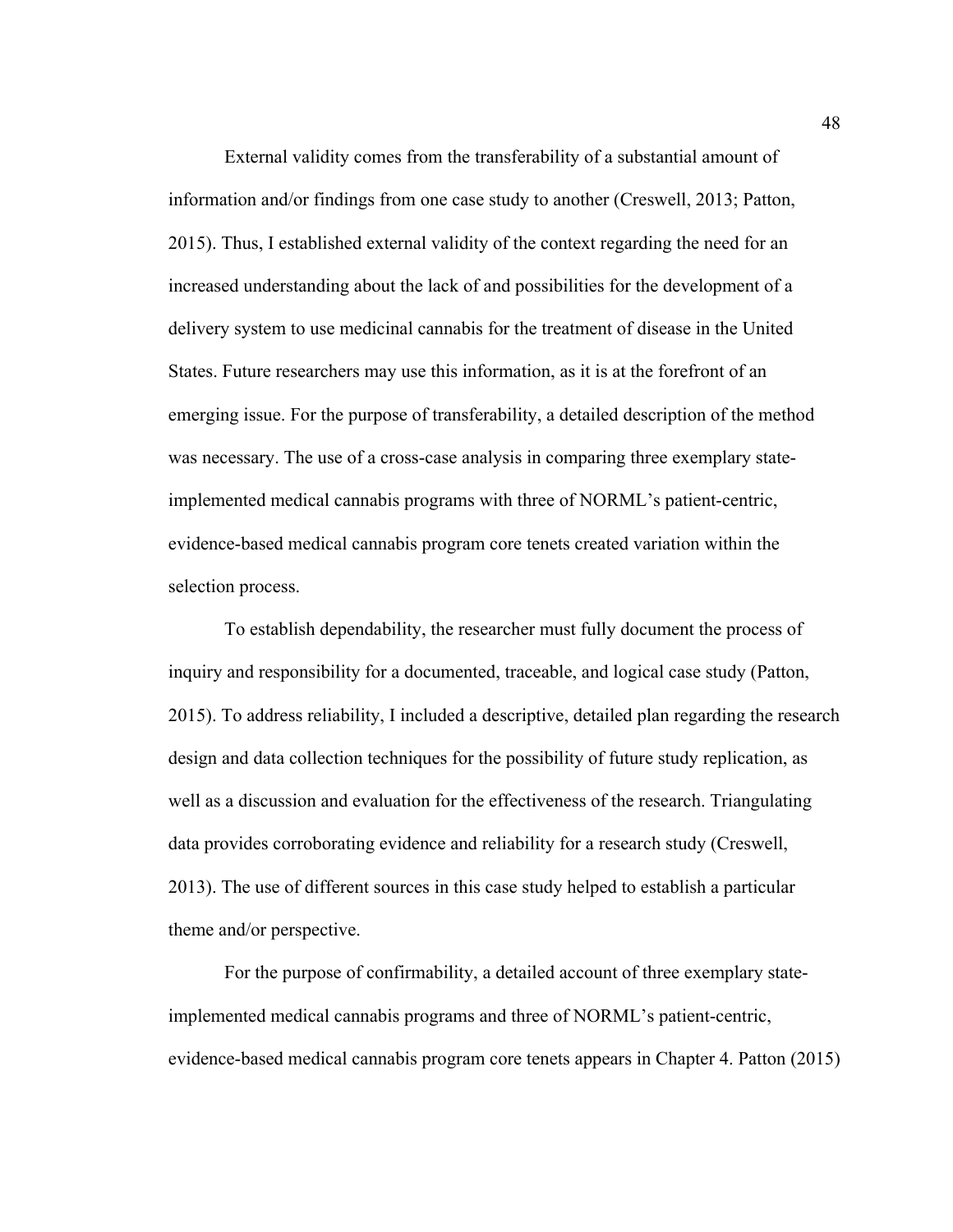indicated that it is essential for the researcher to maintain an awareness of potential bias and/or reflexivity such that personal subjectivity of researcher perceptions does not influence the study. Asking a series of specific questions regarding subjectivity of findings will ensure trustworthiness. Furthermore, all data and analysis will be available upon request.

# **Ethical Procedures**

The role as a researcher and agent of positive social change involves following a code of ethics. The means of study execution must be ethical, as it gives validity to the results. Researchers must learn to anticipate ethical issues, resolve them, and ensure there are no human rights violations (Creswell, 2013). This study did not require institutional permission for data collection. Since this study depended upon the availability of public secondary/existing data, there was no need for protections for human participants. Also unnecessary were anonymity and/or confidentiality in data collection.

Throughout data collection and analysis, I projected an impartial tone and showed no bias in the outcome. Furthermore, all documents studied are public records and freely available for review. Subsequently, all data and information used in this study will be available for future confirmation or replication of the research. Because sources could contradict one another, I will disclose any conflicts of interest within the discussion of results.

#### **Summary**

Chapter 3 included an explanation of qualitative case study research as a means to obtain information by using a cross-case analysis to collect, analyze, and provide results.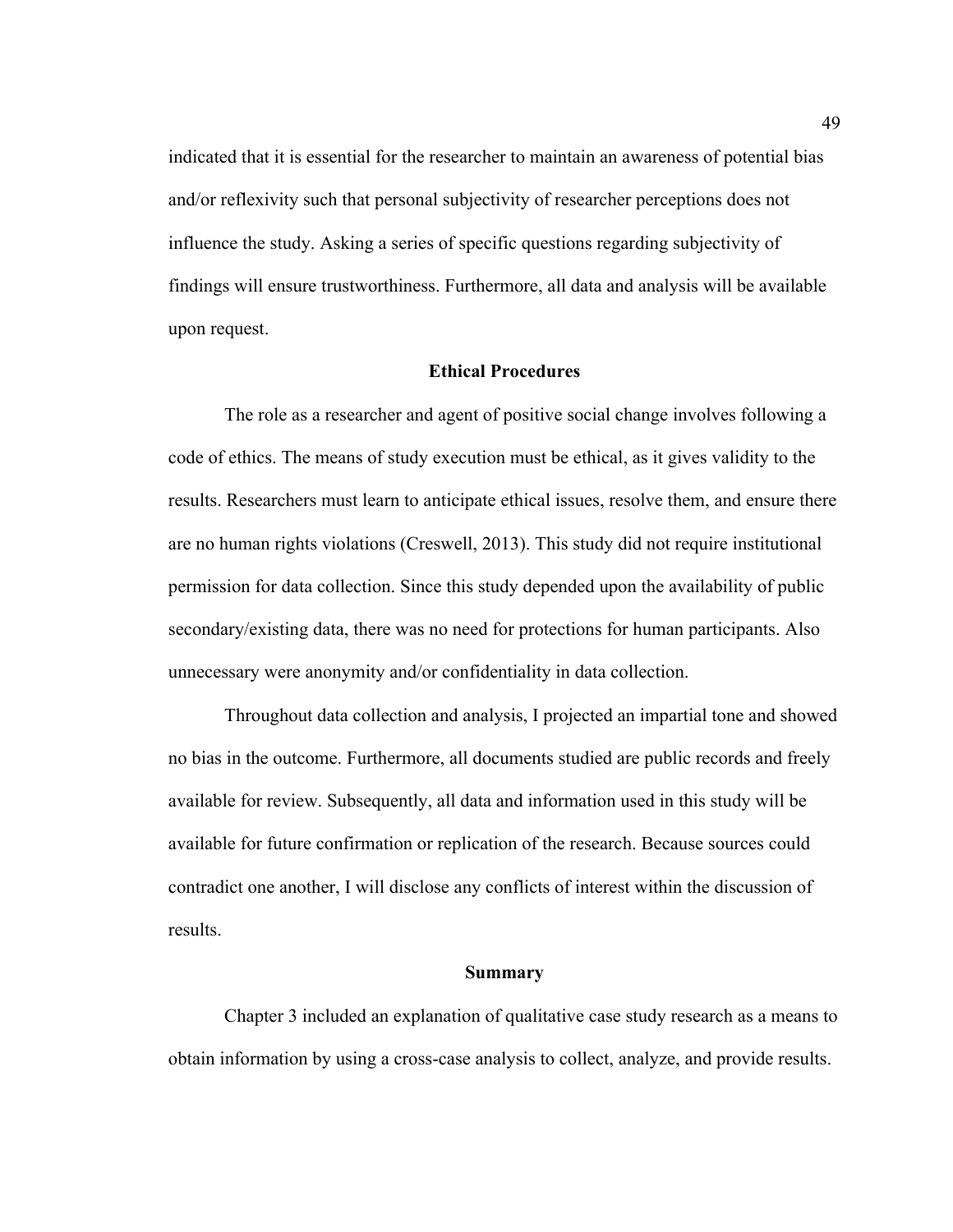By comparing three states' legislation, I addressed the need for an increased understanding of the lack of and need for development of a delivery system to use medicinal cannabis for the treatment of disease in the United States. This chapter included a description of the purpose of this study and the design and rationale. The role of the researcher in this study appeared along with the methodology, including the context of the study and criteria for selecting participants. Data collection and assessment processes provided include issues of trustworthiness in support of this study. The results of the study appear in Chapter 4.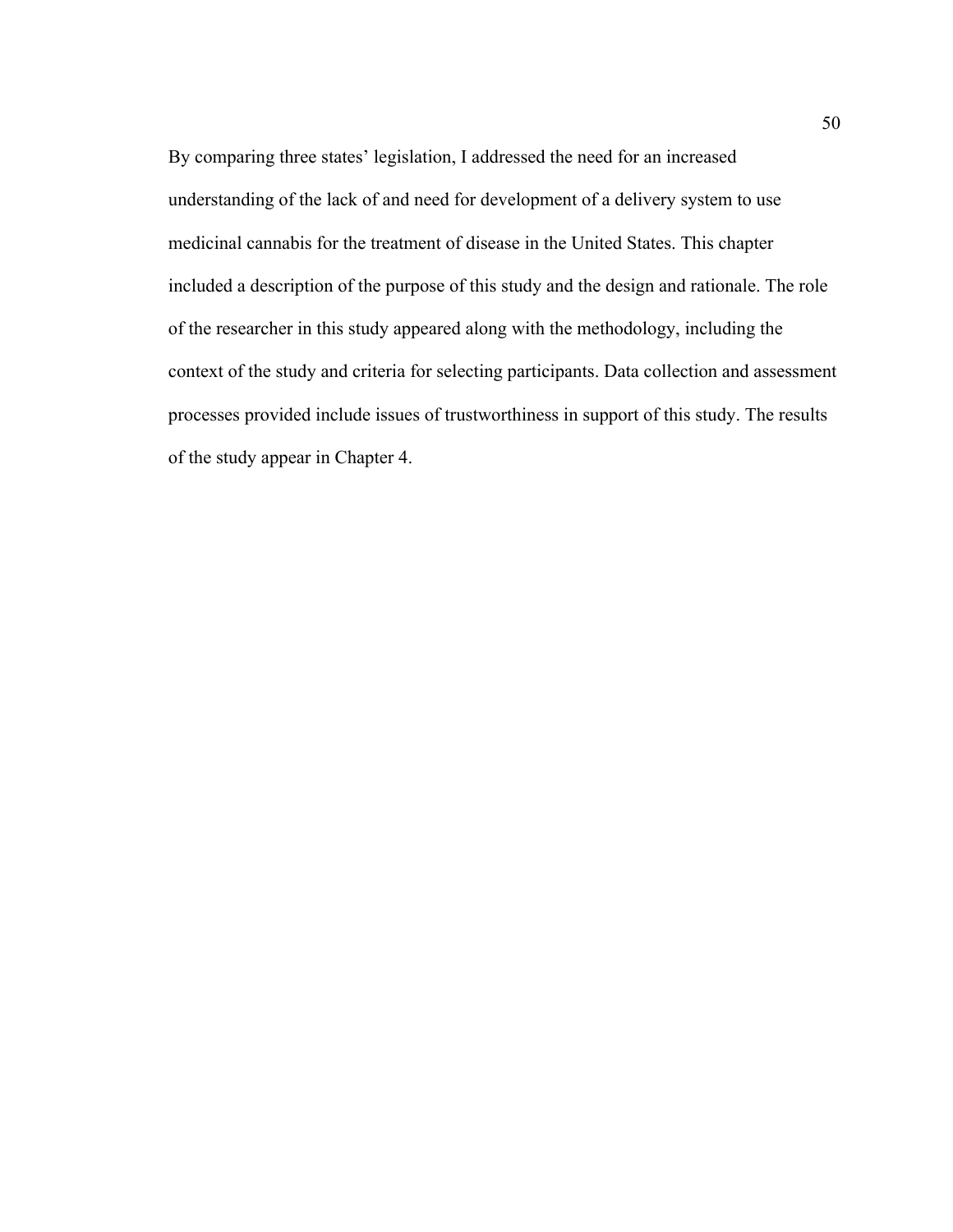# Chapter 4: Results

## **Introduction**

In this chapter are the results from this qualitative cross-case analysis. The purpose of this research study was to address the need for an increased understanding about the lack of and possibilities for development of a delivery system for medicinal cannabis for the treatment of disease in the United States. As policy design theory supports the concept that groups will either positively or negatively interpret the process of policy development, I used this theory in support of the study. I obtained the case study sample from a population of three states that implemented exemplary medical cannabis programs. I used three of NORML's core tenets of the patient-centric medical cannabis program as the benchmark, as the organization is one of the leading authorities in the cannabis industry. The sample cases for cross analysis were the states of California, Colorado, and Nevada. The research question used to guide this study was:

RQ: How do state-level regulatory efforts in medicinal cannabis provide guidance on formulating national public policies that are most beneficial to patients in the United States?

In this chapter, I describe the setting and demographics and explain the need for this study. Data collection and data analysis occurred in such a manner so as to ensure trustworthiness. I also discuss the themes derived from this study.

# **Setting**

A small population with information-rich cases provides meaningful data and credibility. Of the existing 30 state medical cannabis programs, I used three exemplary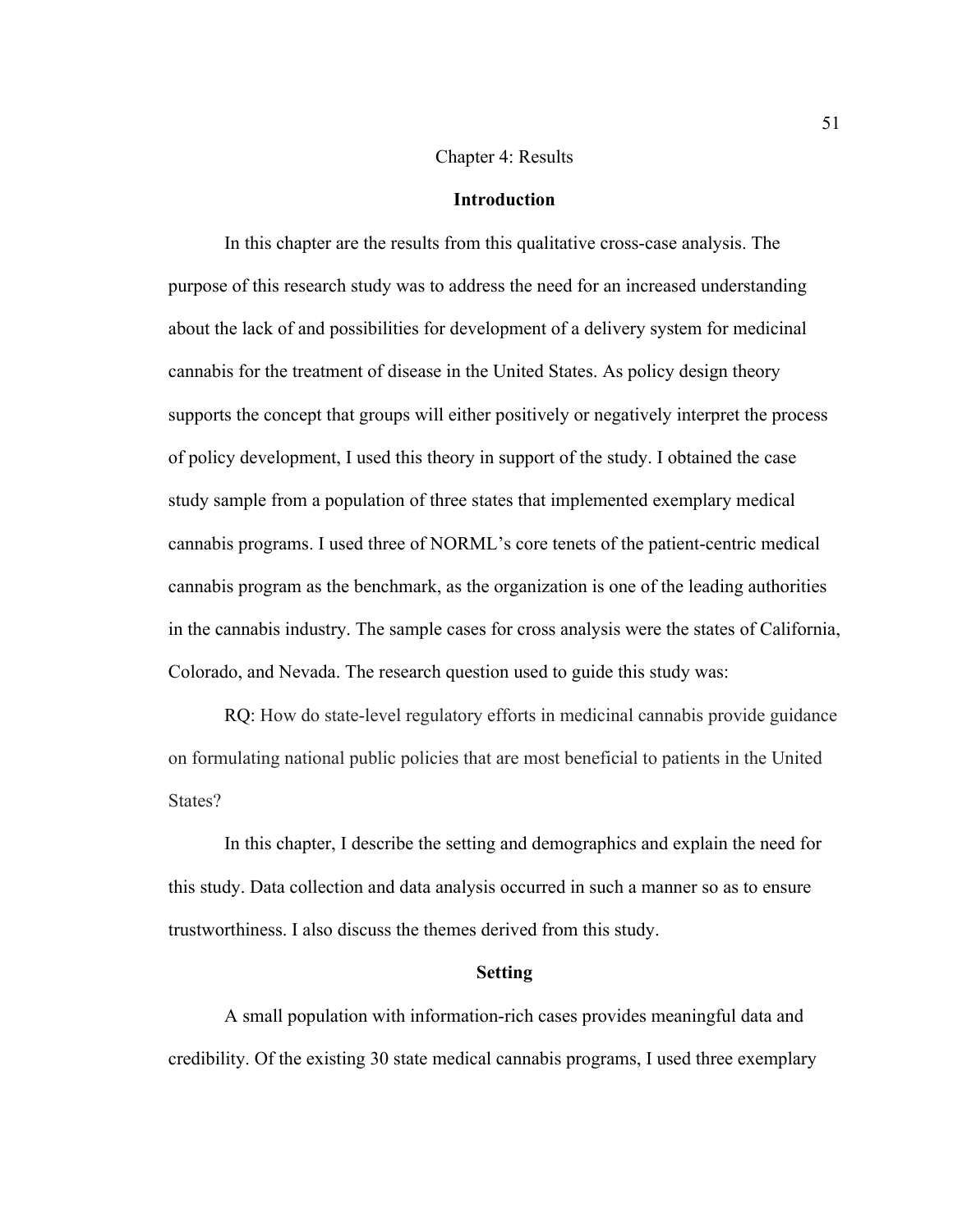states to support and defend the effectiveness of current policies in comparison to the quality of patient care. However, all states lacked a model to use as a guide, thus having to implement unique policies and regulations. States used were the states of California, Colorado, and Nevada as exemplary cases in comparison with three of NORML's patient-centric, evidence-based medical cannabis program core tenets. There were no conditions that may have influenced participants or interpretation of study results.

The three exemplary states chosen to explore current policies for this study were among the first 10 states to implement medical cannabis programs between 1996 and 2000 (ProCon.org, 2019). Excluded from the study were medical cannabis programs with limited use and/or access. In June 2018, the Network for Public Health Law identified 16 states that had implemented and/or enacted limited access cannabis product laws; thus, none merited inclusion in this study. However, California, Colorado, and Nevada had created a blueprint to which other states could refer when establishing their medical marijuana programs.

California was the first state to legalize cannabis for medicinal purposes, and the existing program serves as a strong advocate for patients. According to Americans for Safe Access (2018), California is the leader in the cannabis industry and is the best place in the country for patients' legal protections and access. The state also removed the sales and use tax on medical cannabis and improved regulations for the manufacture of cannabis products. Since 2014, Colorado has provided safe and legal access to medical cannabis patients. In this, patients are able to easily obtain medical cannabis due minimal zoning regulations, making dispensaries widely accessible. Further, patients can receive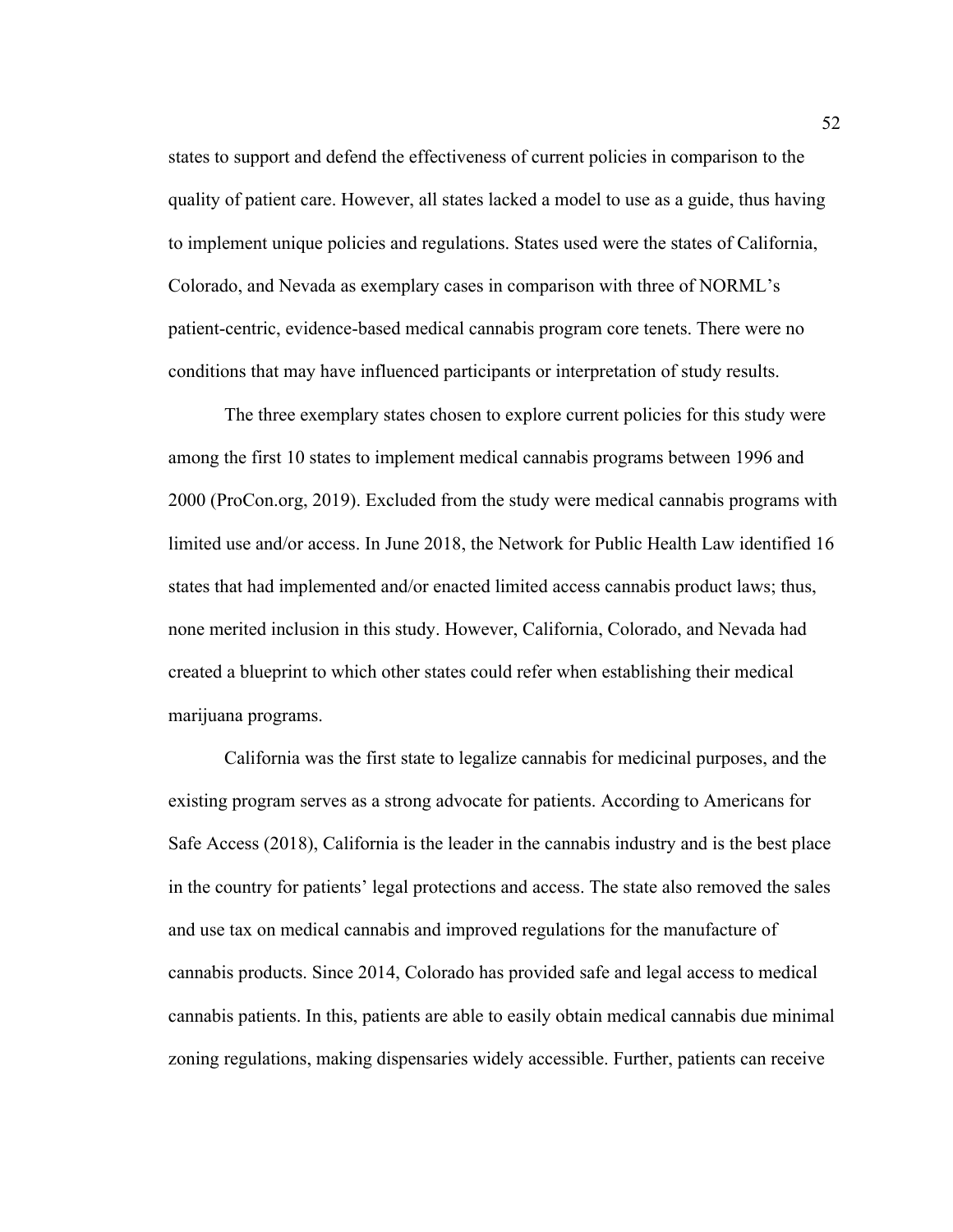discount medical cannabis due to financial hardship. Nevada has also established a strong medical cannabis program that demonstrates the value of keeping medical and adult use programs legislatively separate. As a result, patients are able to obtain medicinal cannabis with a very high product safety rating. Cornerstone to these participating states is the complex perception of policy subsystems requiring nontraditional thinking, something further supported by policy feedback theory (Weible et al., 2011).

# **Demographics**

I chose the participants of the study due to the exemplary nature of each state's existing programs. Each year, Americans for Safe Access reviews states' medical cannabis program based on how well the current law and regulations accommodate patient needs. California, Colorado, and Nevada scored in the highest percentile for accommodating patient needs when compared to all other states that have implemented a medical cannabis program (Americans for Safe Access, 2018).

# **Data Collection**

I compared the exemplary state medical cannabis programs with three of NORML's (2019) patient-centric, evidence-based medical cannabis program core tenets: (a) patient access to the whole plant, (b) an expansive list of qualifying medical conditions, and (c) patients having a legal option to cultivate for personal use in their private residence. Data collection involved reviewing legislative records, memos, state government websites, cannabis coalitions, and documents available on medicinal cannabis programs and equal access. Information was readily available from each state, with all data easily located and transparent. I compared Internet-based and hard copy data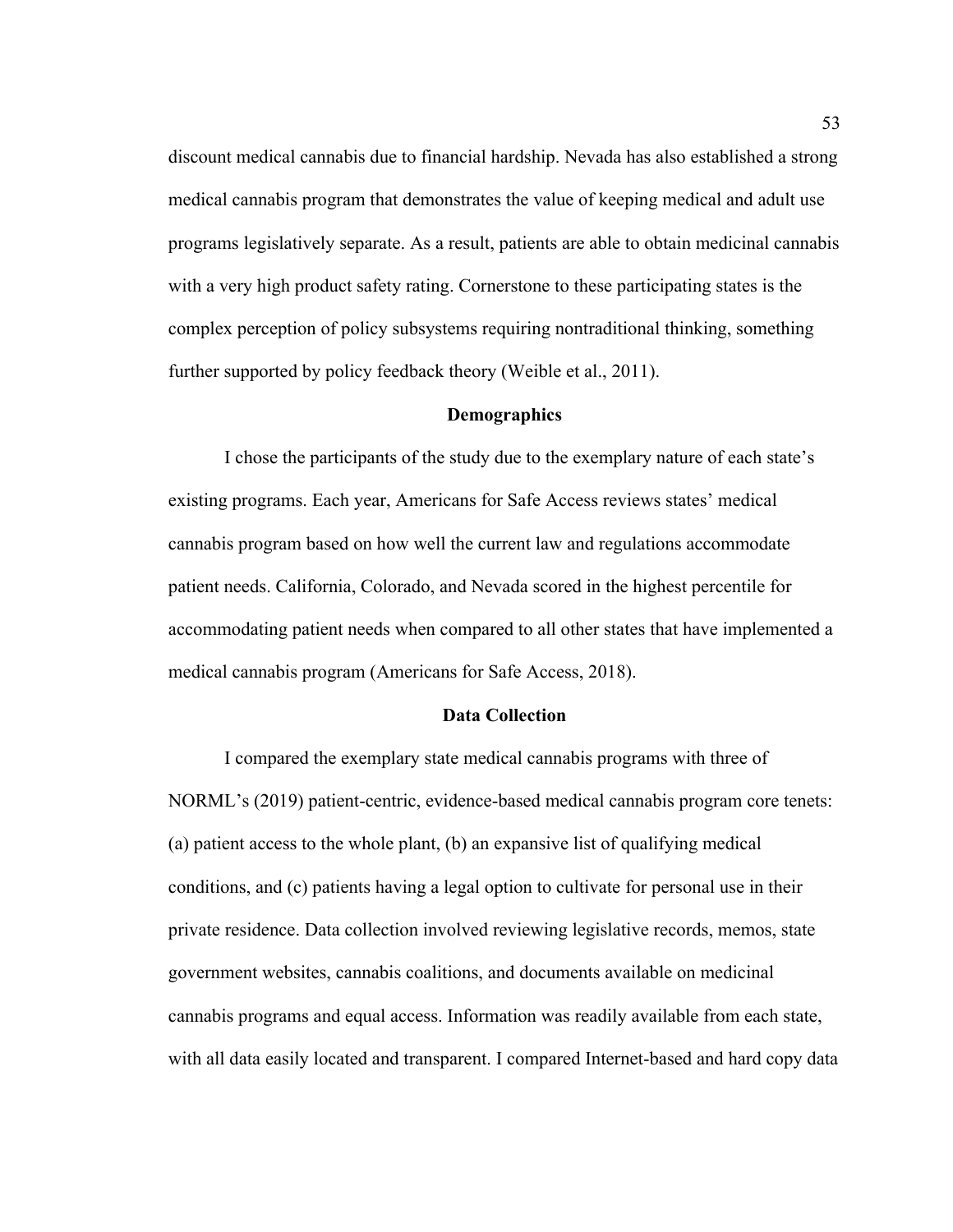for patterns concerning existing regulatory efforts and policies for medicinal cannabis. All data collected are available for public view. I took notes in the form of analytical memos, subsequently retaining all recorded all data and researcher notes on a cloudbased system. No variations existed between data collected and the plan presented in Chapter 3 and I encountered no unusual circumstances during data collection.

# **Data Analysis**

In the analysis process, I reviewed three of NORML's patient-centric medical cannabis program's core tenets as a benchmark against California, Colorado, and Nevada's state-implemented medical cannabis programs. I used selective coding to compare one category to data collected (Gerring, 2007; Miles & Huberman, 1994). Using NVivo to inductively move coded units to a larger representation, I entered the three tenets and three participating states' policies into the program for analysis. I used this software as an instrument to maintain accuracy. I examined the data entered, coded via two cycles and analyzed as NVivo produced patterns for the cross-case analysis (results appear in Table 1). The process of coding data included a review/analysis of each coded word, phrase, section, and theme in relation to the research theory. Cases/nodes were clustered into substantive categories to include the three exemplary state policies and NORML's three core tenets. The themes that emerged reflected the participant states' existing policies and alignment, if any, with NORMLs three tenets. I secured corroborating evidence from the three states to ensure accuracy.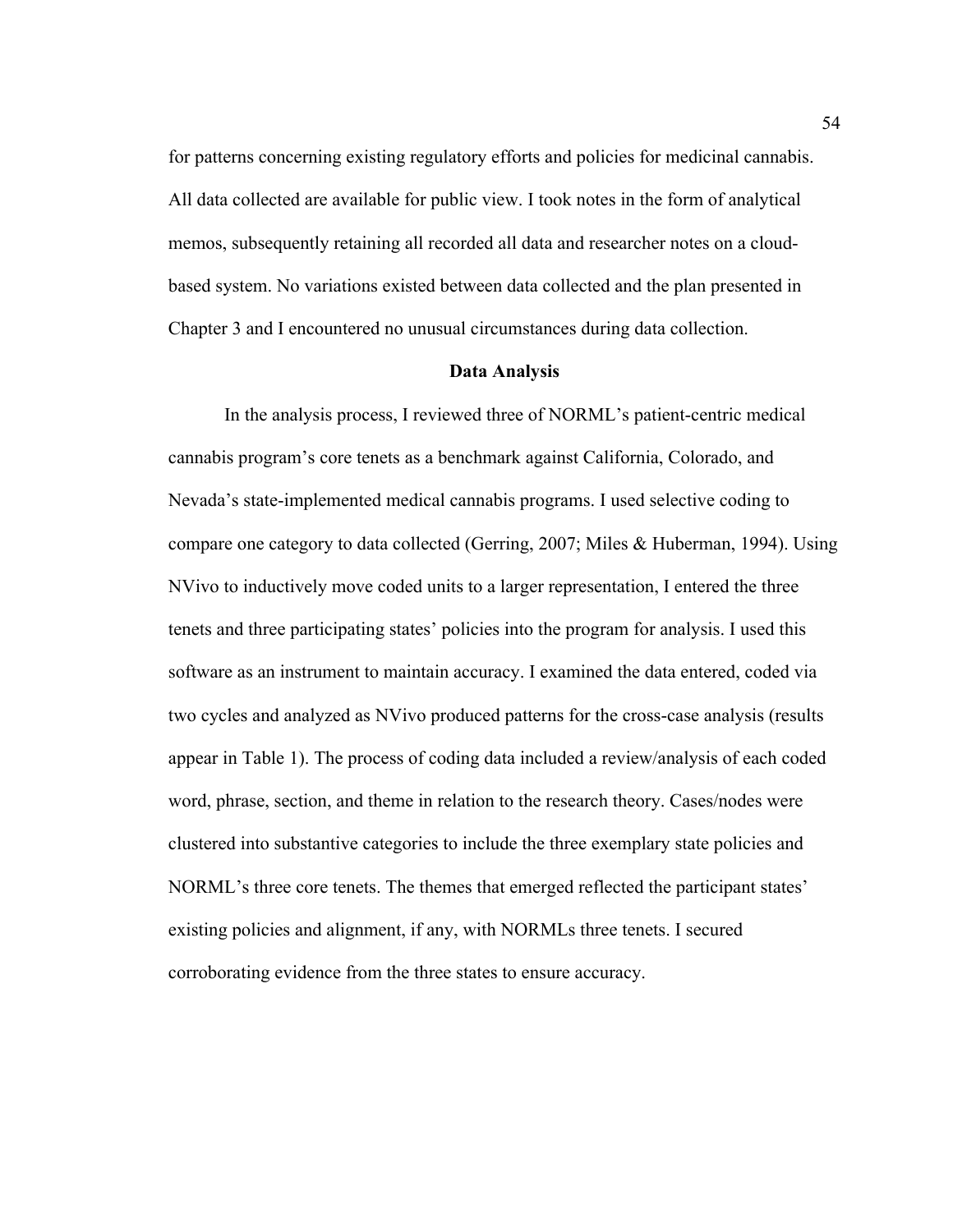## **Evidence of Trustworthiness**

Practices to ensure trustworthiness, quality, and credibility guided this study. According to Kornbluh (2015), achieving trustworthiness in qualitative inquiry and analysis requires the use of four basic factors: (a) credibility focused on internal validity, (b) transferability focused on external validity, (c) dependability focused on reliability, and (d) conformability. Credibility and internal validity emerged from seeking information, collecting data, including no unwarranted data in the findings, and dismissing no valuable data. I made no adjustments from the plan presented in Chapter 3. Because I explored several data sources and incorporated different perceptions, triangulation of NORML's patient-centric medical cannabis program and the three participating states further ensured trustworthiness. I have provided a detailed description of the method to ensure transferability of results. Since all data collected came from publicly available documents, achieving trustworthiness is easier, as future researchers may use this study to further the existing body of literature.

I established dependability and confirmability by documenting the process of inquiry and responsibility, thus making it traceable and logical (Patton, 2015). Future researchers may be able to confirm and replicate the results of this study. I made no adjustments to the descriptive detailed plan regarding the research design and data collection techniques provided in Chapter 3. Trustworthiness also came from maintaining a journal of researcher notes.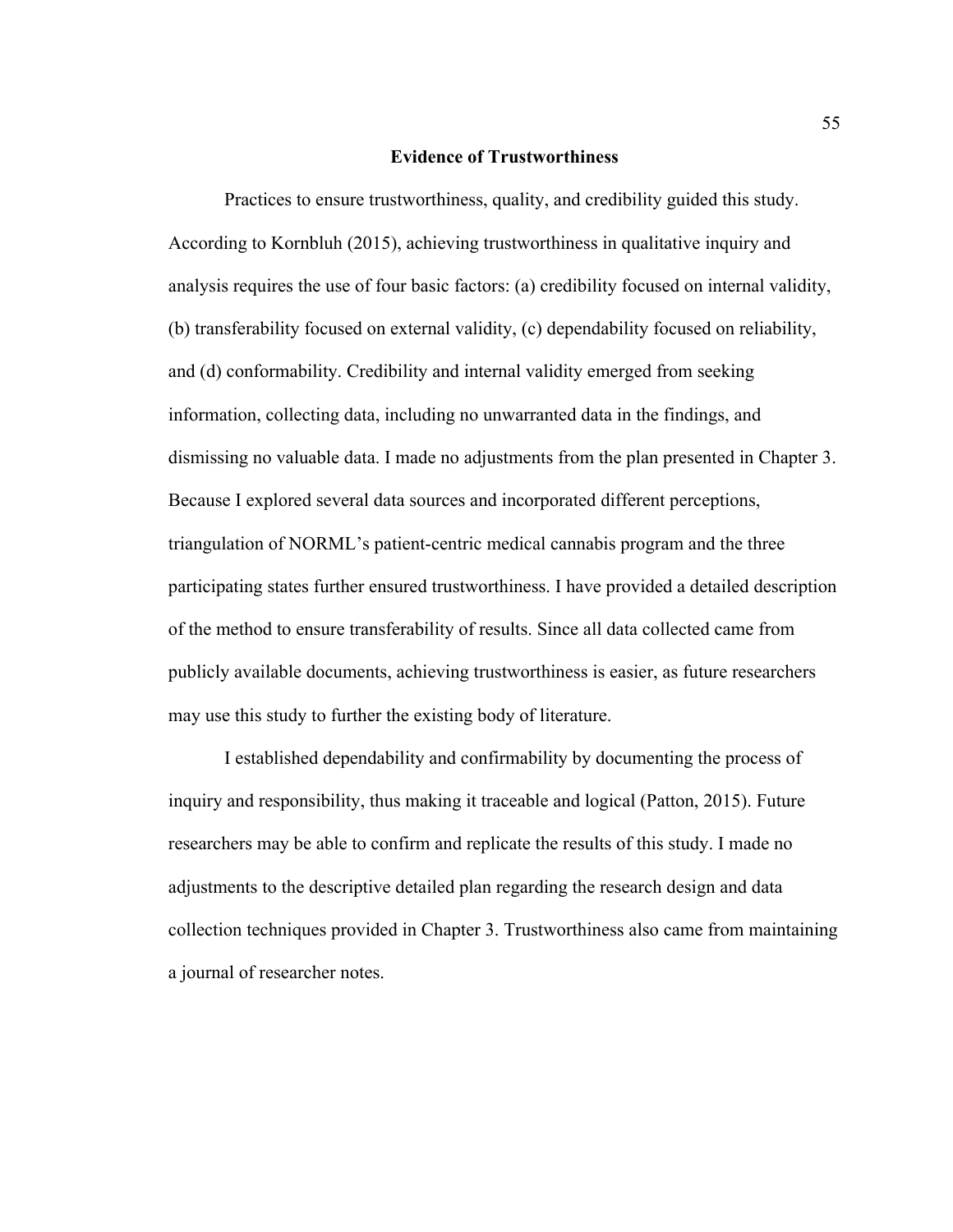### **Results**

The cross-case analysis process led to the results of this study in support of the following research question:

RQ: How do state-level regulatory efforts in medicinal cannabis provide guidance on formulating national public policies that are most beneficial to patients in the United States?

I established themes by comparing NORML's three core tenets against each of the three participating states' existing medicinal cannabis programs. Policy feedback theory further supported this research, as it incorporates policy feedback and the multitude of effects it provides. As Sabatier and Weible (2014) posited, the power of groups affects political agendas, systems of governance, and future policies. Policy feedback theory was appropriate this study as it defends the pattern of an individual's preferences and choices as largely shaped by policies. According to policy feedback theory, researchers address individual concepts and their connection with others, leading to the evolution of policy. This hands-on theory centers on the acquisition of knowledge (Sabatier & Weible, 2014). As such, policy feedback theory supported the customary beliefs denoted by established policies impacting patients who rely on medicinal cannabis for the treatment of disease, thus meriting a sound delivery system in the United States (Mettler  $\&$  SoRelle, 2014). The following sections provide an illustration of cross-case comparison (results appear in Table 1).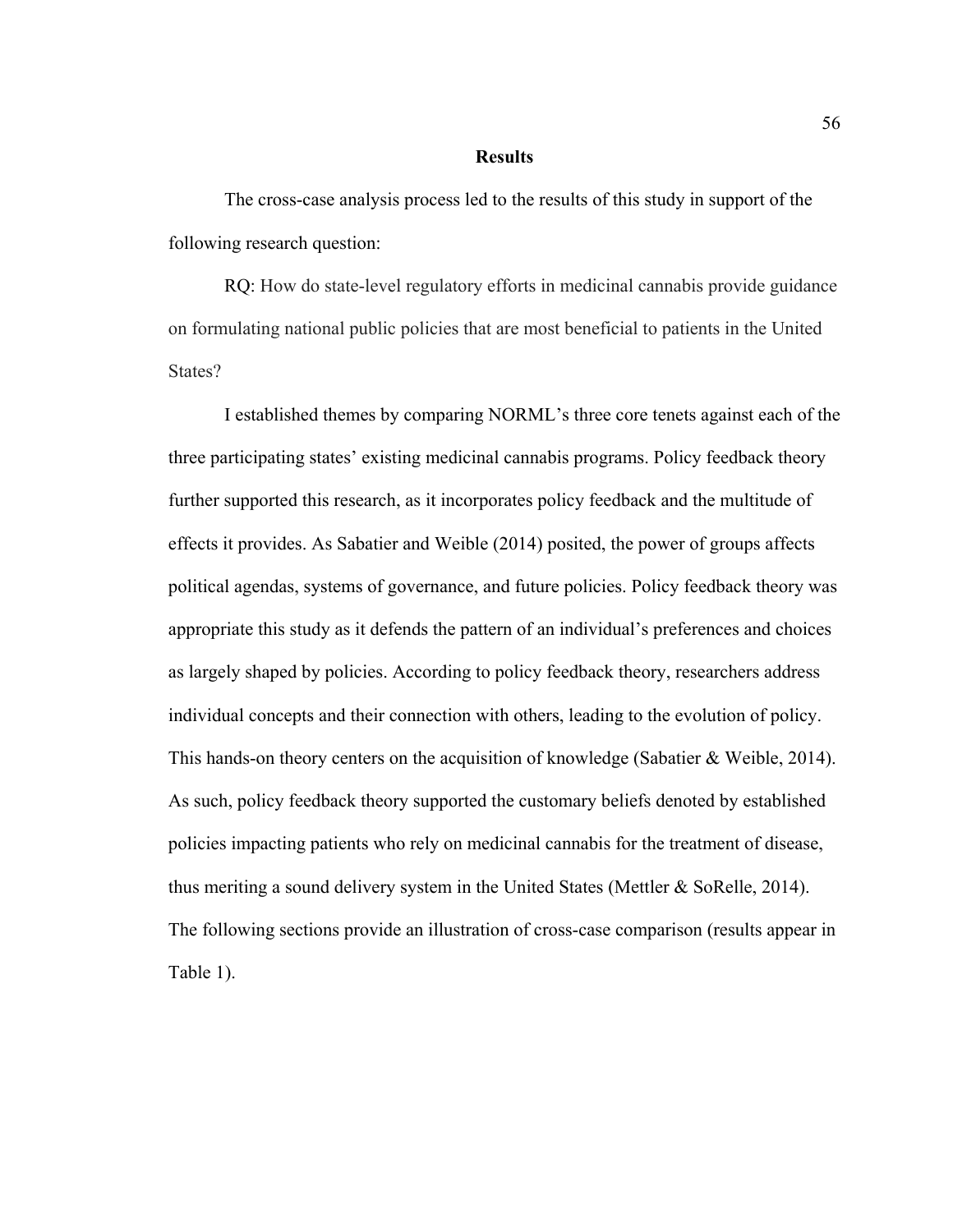# **NORML's Core Tenets**

Three primary tenets from NORML served as the benchmark in this study. According to the first, access to whole-plant cannabis, "patients must be legally able to obtain and possess herbal formulations of whole-plant cannabis that may be administered via inhalation/vaporization; their therapeutic choices must not be limited solely to orally administered cannabis-derived extracts, oils, or pills" (NORML, 2019, n.p.). Wide latitude for doctors to decide treatment regimens, the second core tenet, means "the approved list of qualifying conditions must be expansive and must allow physicians the option to recommend cannabis therapy for the treatment of chronic pain" (NORML, 2019, n.p.). NORML's (2019) third core tenet, personal cultivation rights, says that "registered patients ought to have the legal option to cultivate personal use quantities of cannabis in their own private residence" (n.p.). I analyzed the three states' existing policies against the benchmark of NORML, as illustrated next.

#### **California Policy and NORML's First Core Tenet**

California's policy for access to whole-plant cannabis for medical patients is "the voluntary registry issues ID cards that offer protection from arrest for patients and caregivers in possession of no more than eight ounces of useable cannabis. However, currently there are no possession limits specified; the amount must be "consistent with the patient's needs" that "has been deemed appropriate and has been recommended by a physician" (California Department of Public Health, 2018). When compared to NORML's first core tenet for access to whole-plant cannabis, the results indicate a value match of one. More specifically, the match is not exact, as California's policy has only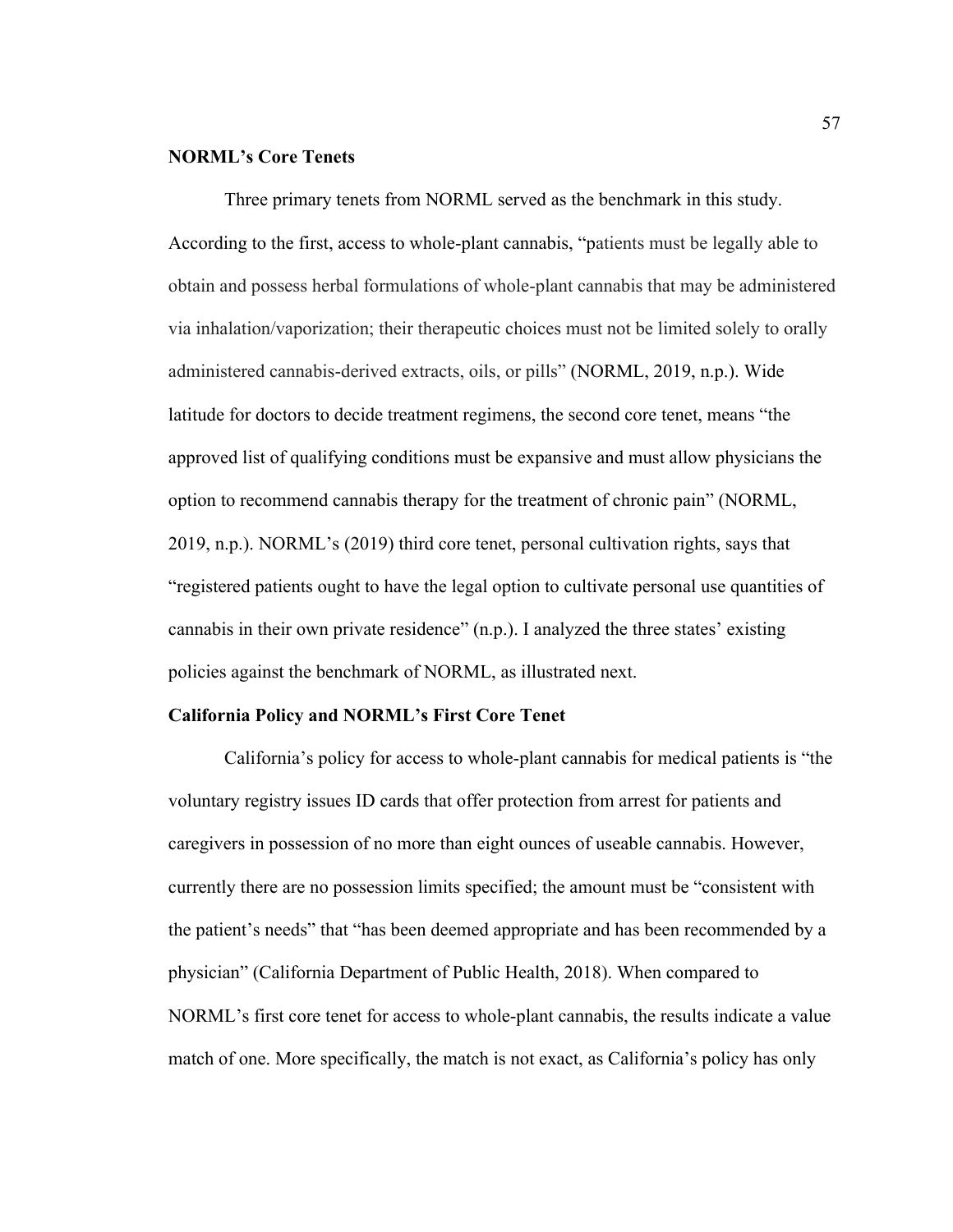partial alignment with NORML's first tenet. California Department of Public Health states that patients:

[C]an cultivate no more than six mature or twelve immature plants. However, there are no cultivation limits specified under state law, but local ordinances can limit or ban medical cultivation. Furthermore, qualified patients are exempt from state licensing requirements under MMRSA, if they cultivate 100 square feet or less of medical cannabis. Primary caregivers serving up to five qualified patients may cultivate up to 500 square feet of medical cannabis without a state license. Cities and counties retain the right to license, regulate or ban medical cannabis cultivation. (2018, n.p.)

The policy feedback theory represents policies intended to support patients in the United States who need medicinal cannabis and who rely on a sound delivery system (Mettler & SoRelle, 2014). However, current policies in the state of California limiting access, such as local ordinances permitting the regulation or ban of the cultivation of cannabis, restrict patient access. Following cross-examination against the benchmark, a proportion of California's policy align with NORML's (2019) first core tenet, access to whole-plant cannabis.

## **Colorado Policy and NORML's First Core Tenet**

Colorado's existing policy, which includes access to whole plant-cannabis, allows a "Medical Marijuana Registry Identification Card, or that patient's primary caregiver who has been identified on the patient's Medical Marijuana Registry Identification Card, to possess no more than two (2) ounces of a usable form of marijuana" (State of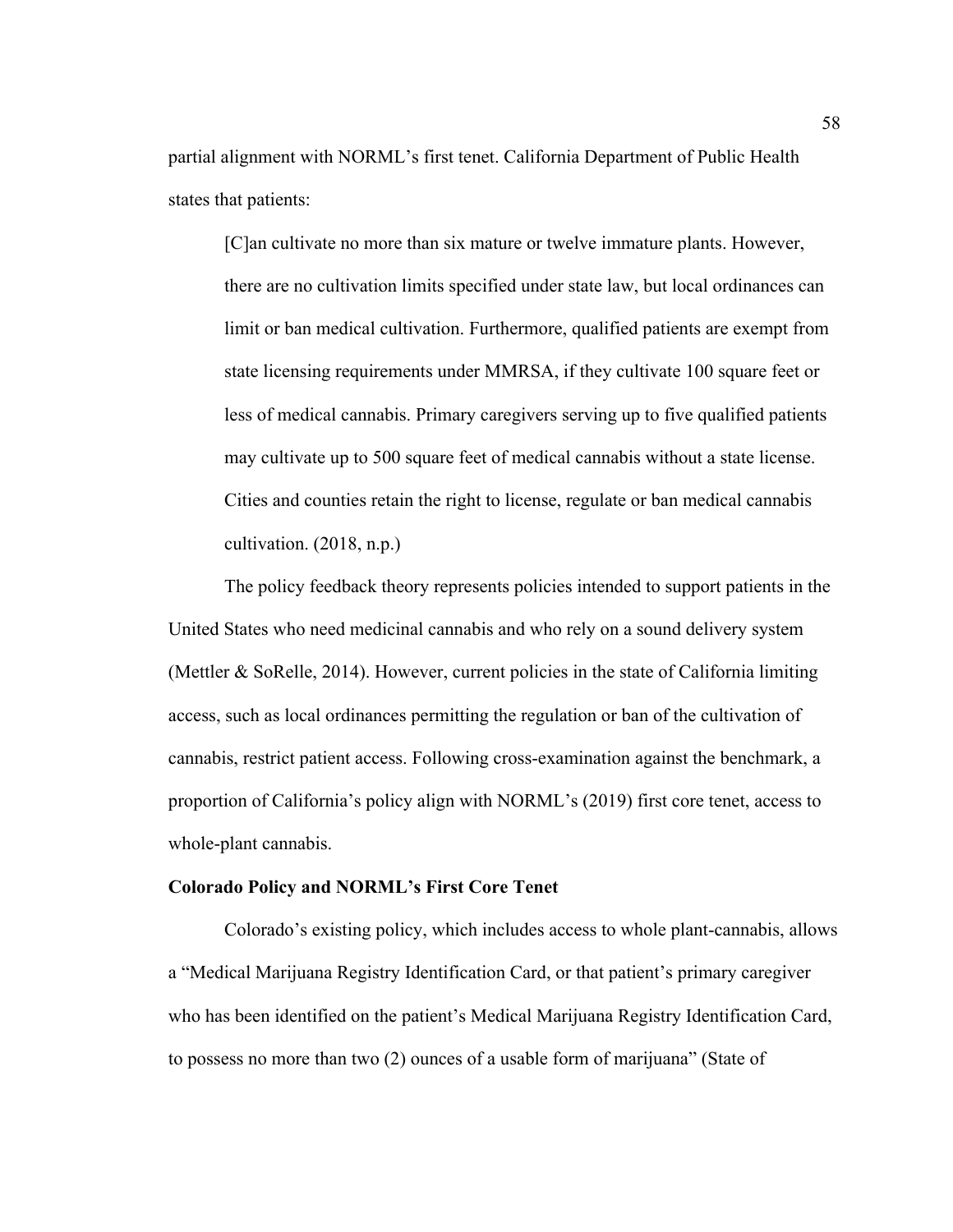Colorado, 2018). In comparison to NORML's (2019) first core tenet for access to wholeplant cannabis, the results indicate a value match of one, as Colorado's policy has a limited alignment with NORML's first tenet. Colorado's existing policy limits patient access, with policy feedback theory defending the diverse phenomena of policies and regulatory efforts impacting patient access to medicinal cannabis. When cross-examined against the benchmark, a proportion of Colorado's policy aligns with NORML's (2019) first core tenet.

# **Nevada Policy and NORML's First Core Tenet**

Nevada's existing policy for access to whole-plant cannabis is:

[T]wo and one-half ounces of usable marijuana and/or a maximum allowable quantity of edible marijuana products and marijuana-infused products as established by regulation of the Division in any one 14-day period. Can only purchase from designated dispensary (can change every 30 days). (Nevada Division of Public and Behavioral Health, 2018, n.d.)

Comparison results to NORML's first core tenet for access to whole-plant cannabis indicate a value match of one. More specifically, Nevada's policy suggests limited alignment with NORML's first tenet. With Nevada's policy limiting access to a 14-day period and the multifaceted factors of policy subsystems, policy feedback theory is paramount, as patients naturally rely on heuristic thinking and trust the social paradigm of policy design. Patients' knowledge and familiarity is crucial, as public policy largely involves fundamental processes (Weible et al., 2011). In cross examination against the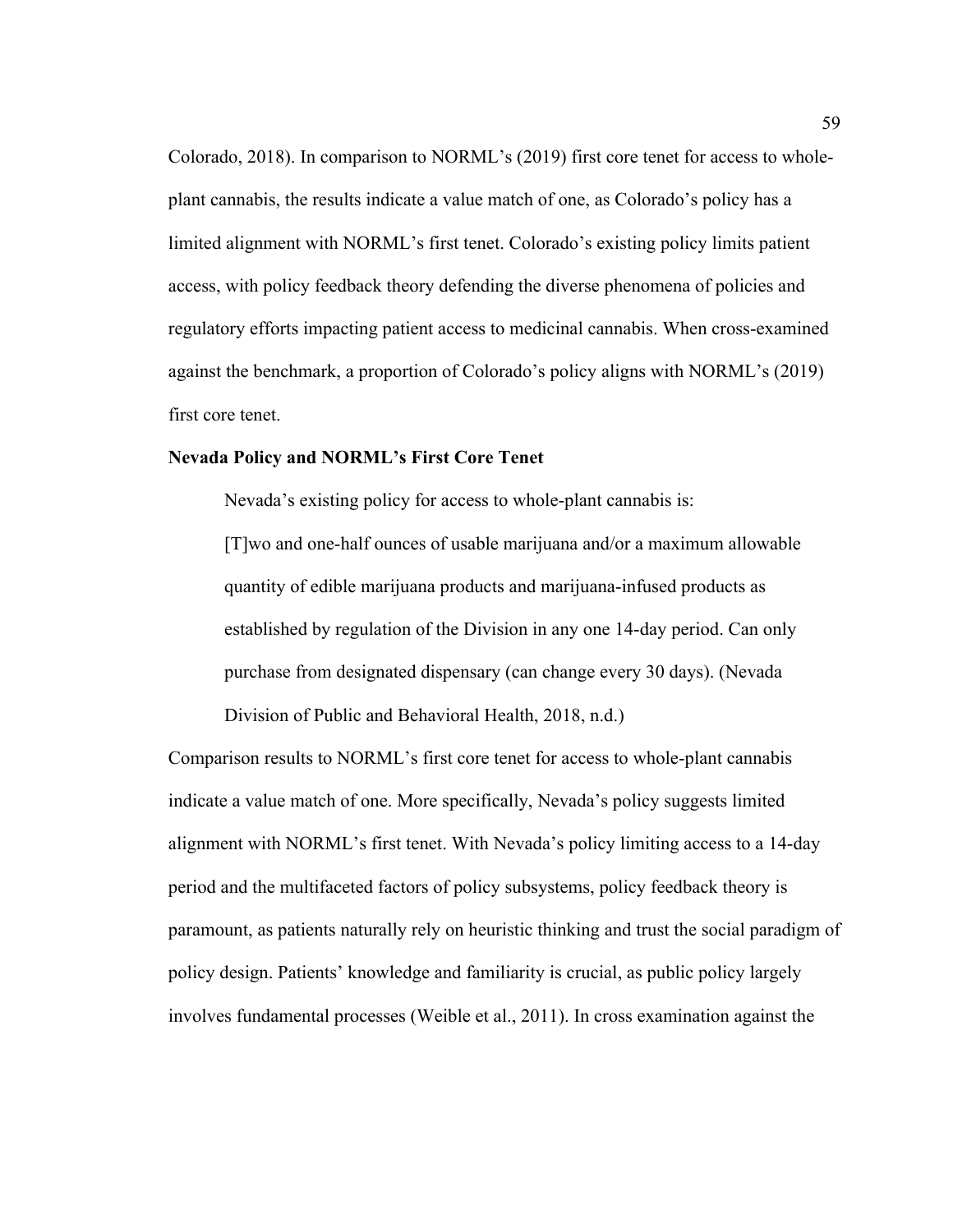benchmark, a proportion of Nevada's policy matched against NORML's (2019) first core tenet.

As illustrated in Chapter 2, qualified patients may possess and cultivate medicinal cannabis without the fear of criminal federal prosecution as long as they remain compliant with state-established medicinal cannabis program laws, rules, and regulations (Freisthler & Gruenewald, 2014). Each state's regulated programs permit patients to use and access medicinal cannabis through dispensaries regulated by state and local jurisdictions (Freisthler & Gruenewald, 2014). Patients are allowed to possess, transport, and conduct activities related to medical cannabis within the confines of their state's medical cannabis laws. According to H.R. 2528 (2017), no provision of the FFDCA shall prohibit or otherwise restrict an entity authorized by a state or local government, in a state in which the possession and use of marijuana for medical purposes is legal, from producing, processing, or distributing marijuana for such purpose. However, the Supreme Court held that the power vested in Congress by United States Const. Art. I, § 8 overruled the state of California's Compassionate Use Act (1996). As a result, California state laws regarding the decriminalization of medical marijuana use for patients who possess stateapproved physician recommendations are not legally protected under this act, as federal law supersedes state law.

## **California Policy and NORML's Second Core Tenet**

California's existing program also includes a wide latitude for doctors to decide treatment regimens, with qualifying conditions including "anorexia, arthritis, cachexia, cancer, chronic pain, HIV or AIDS, glaucoma, migraine, persistent muscle spasms,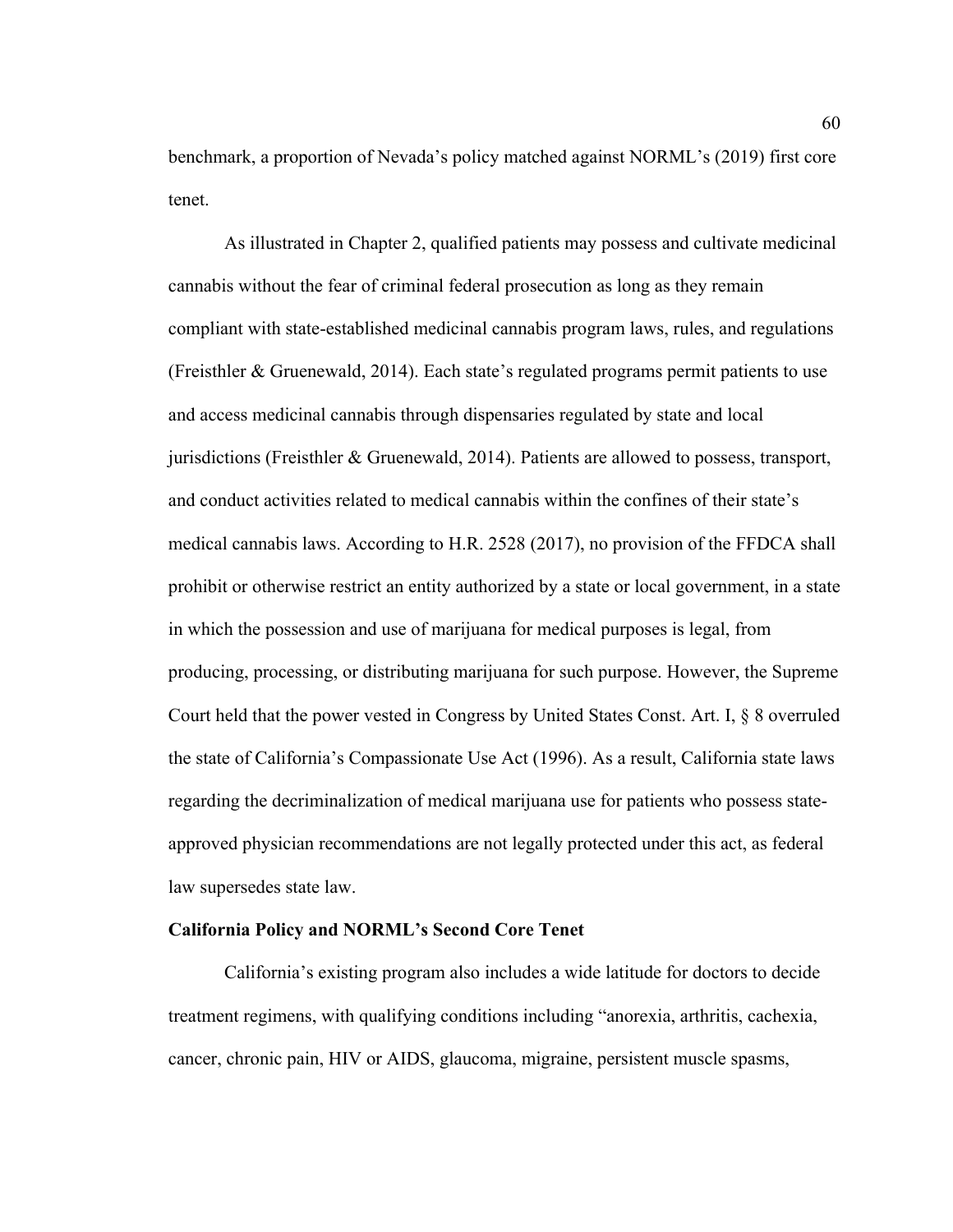severe nausea, seizures and any debilitating illness where the medical use of marijuana has been deemed appropriate and has been recommended by a physician" (California Department of Public Health, 2018, n.p.). In comparison to NORML's (2019) second core tenet providing wide latitude for doctors to decide treatment regimens, results of this cross-case analysis represent a value match of one. More precisely, California's policy suggests partial alignment with NORML's second tenet.

California's specific policy has a focus on qualifying conditions for determining doctors' latitude to decide treatment. As supported by the policy feedback theory, physicians in the state of California have the opportunity to recommend medicinal cannabis to patients with specified conditions. This aligns with the framework of public policy, as patients rely on empirical thinking to decipher the complex subsystems of policy design. In cross-examination to the benchmark, California policy results in a partial match against NORML's (2019) second core tenet.

## **Colorado Policy and NORML's Second Core Tenet**

Colorado's current policy incorporates wide latitude for doctors to decide treatment regimens. The qualifying conditions include:

[C]hronic nervous system disorders, post-traumatic stress syndrome and debilitating medical conditions are defined as cancer, glaucoma, and infection with or positive status for human immunodeficiency virus. Chronic or debilitating disease or medical condition other than HIV infection, cancer or glaucoma; or treatment for such conditions, which produces for a specific patient one or more of the following, and for which, in the professional opinion of the patient's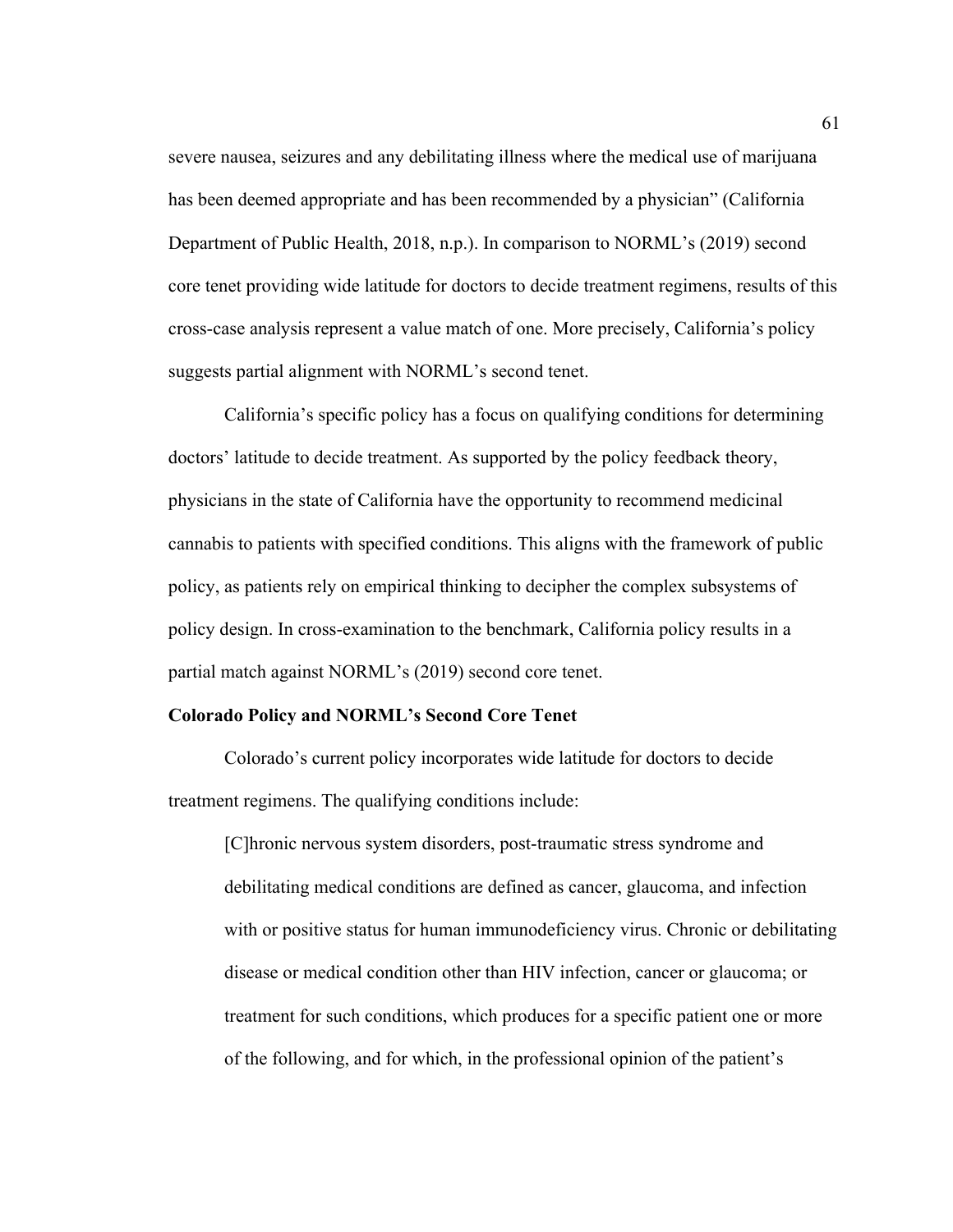physician, such condition or conditions may reasonably be alleviated by the medical use of marijuana: chronic nervous system disorders; post-traumatic stress syndrome; cachexia; severe pain; severe nausea; seizures, including those that are characteristic of epilepsy; or persistent muscle spasms, including those that are characteristic of multiple sclerosis. (State of Colorado, 2019, n.p.)

In comparison to NORML's (2019) second core tenet for providing wide latitude for doctors to decide treatment regimens, results of this cross-case analysis represent a value match of one. More specifically, a limited part of Colorado's policy aligns with NORML's second tenet.

Colorado's policy has a focus on qualifying conditions for determining doctors' latitude to decide treatment as:

[C]hronic nervous system disorders or post-traumatic stress syndrome; or debilitating medical conditions are defined as cancer, glaucoma, and infection with or positive status for human immunodeficiency virus. Chronic or debilitating disease or medical condition other than HIV infection, cancer or glaucoma; or treatment for such conditions, which produces for a specific patient one or more of the following, and for which, in the professional opinion of the patient's physician, such condition or conditions may reasonably be alleviated by the medical use of marijuana: chronic nervous system disorders; post-traumatic stress syndrome; cachexia; severe pain; severe nausea; seizures, including those that are characteristic of epilepsy; or persistent muscle spasms, including those that are characteristic of multiple sclerosis. (State of Colorado, 2019, n.p.)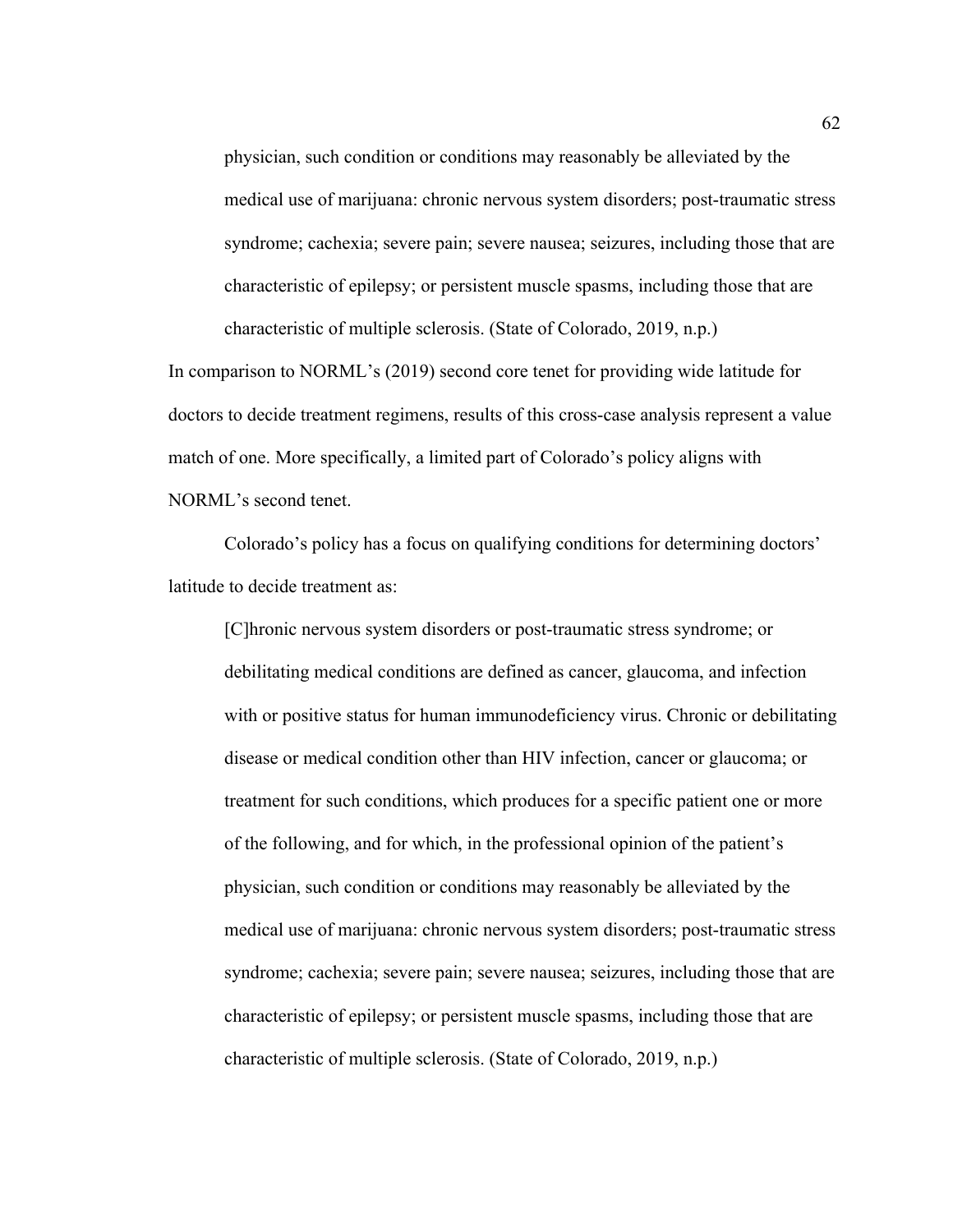In cross-examination to the benchmark, Colorado's policy reveals a limited match against NORML's (2019) second core tenet, a list of qualifying medical conditions. The intricate subsystems of policy design and the reality that people inherently interpret policy is a social paradigm. Patients rely on familiarity and existing knowledge when viewing policies as positive or negative. As supported by policy feedback theory, patients also rely on their physician for appropriate therapies and medicine; however, current state policies limit both patients and physicians.

# **Nevada Policy and NORML's Second Core Tenet**

Nevada's current policy gives doctors freedom to decide treatment regimens for qualifying conditions including "AIDS, cachexia, cancer, glaucoma, post-traumatic stress disorder (PTSD), persistent muscle spasms or seizures, severe nausea or pain, and other conditions are subject to approval" (Nevada Division of Public and Behavioral Health, 2018, n.p.). In comparison to NORML's (2019) second core tenet, results of this crosscase analysis represent a value match of one. More precisely, Nevada's policy has limited alignment with NORML's second tenet.

Nevada's specific policy focuses on qualifying conditions for determining doctors' latitude to decide treatment, which subsequently affects patients amid the complex process of policy design. As such, policy feedback theory is in support of the idea that individuals largely base decisions on the social constructs of groups, especially concerning multifaceted process of policy creation. In cross-examination to the benchmark, Nevada's policy results in a limited match against NORML's (2019) second core tenet.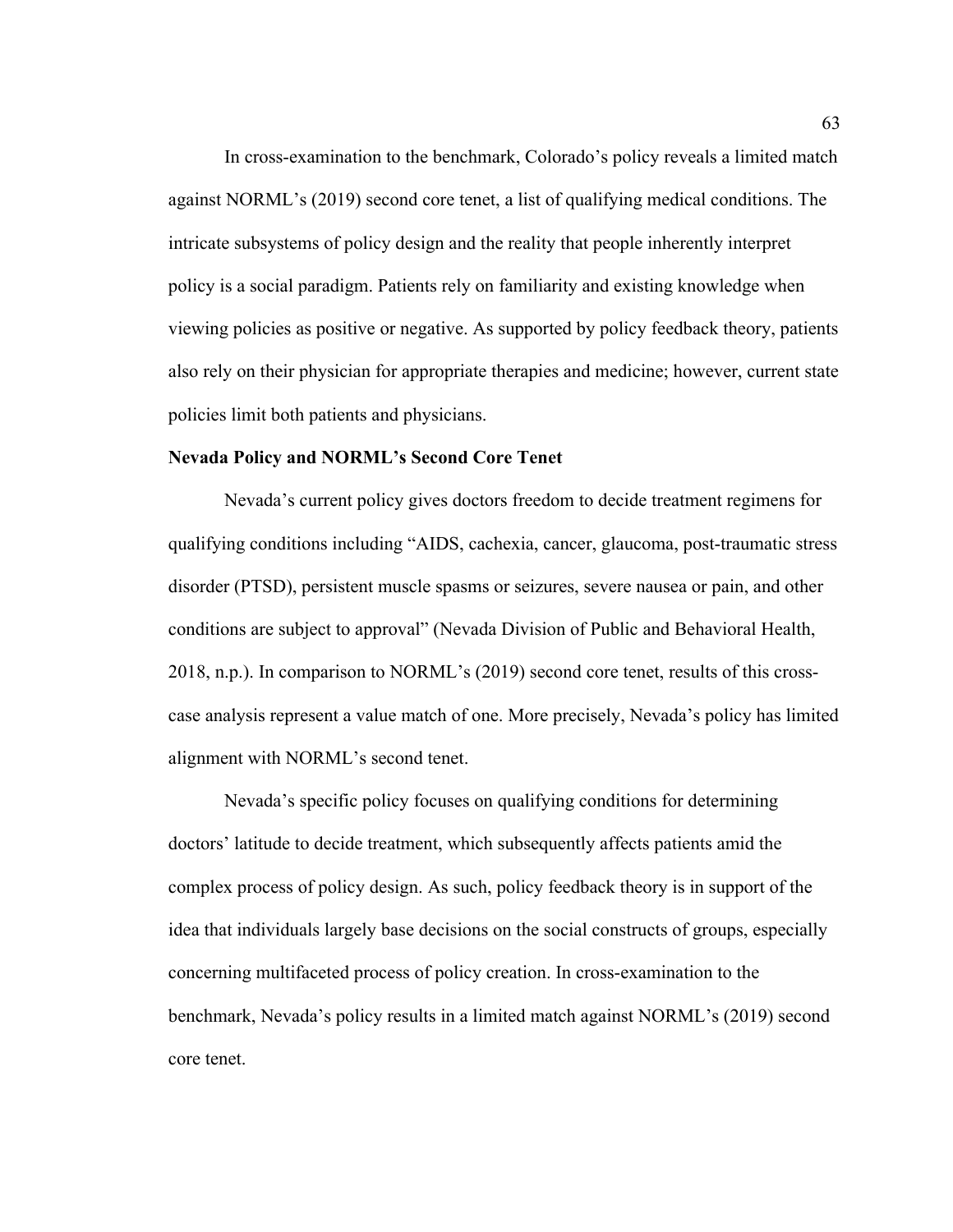According to Maxwell and Mendelson (2016), individual states determine medicinal cannabis regulation with regard to criteria of who can recommend and/or prescribe medicinal cannabis and who can become a qualified patient of the program. Therefore, physicians who provide written recommendations for their patients will be able to legally obtain medicinal cannabis as treatment for chronic illness. Following clinical trials in 2010, the Center for Medicinal Cannabis Research (2017) concluded that cannabis should be "first line treatment" for patients with serious illnesses and neuropathy. As such, medical cannabis treatment continues to be the answer for patients suffering with chronic/debilitating medical conditions (Betthauser et al., 2015; Carter, 2013; Hill, 2015).

### **California Policy and NORML's Third Core Tenet**

California's current policy incorporates personal cultivation rights, as the patient: [C]an cultivate no more than six mature or twelve immature plants. However, there are no cultivation limits specified under state law, but local ordinances can limit or ban medical cultivation. Furthermore, Qualified Patients are exempt from state licensing requirements under MMRSA, if they cultivate 100 square feet or less of medical cannabis. Primary Caregivers serving up to five Qualified Patients may cultivate up to 500 square feet of medical cannabis without a state license. Cities and counties retain the right to license, regulate or ban medical cannabis cultivation. (California Department of Public Health, 2018, n.p.)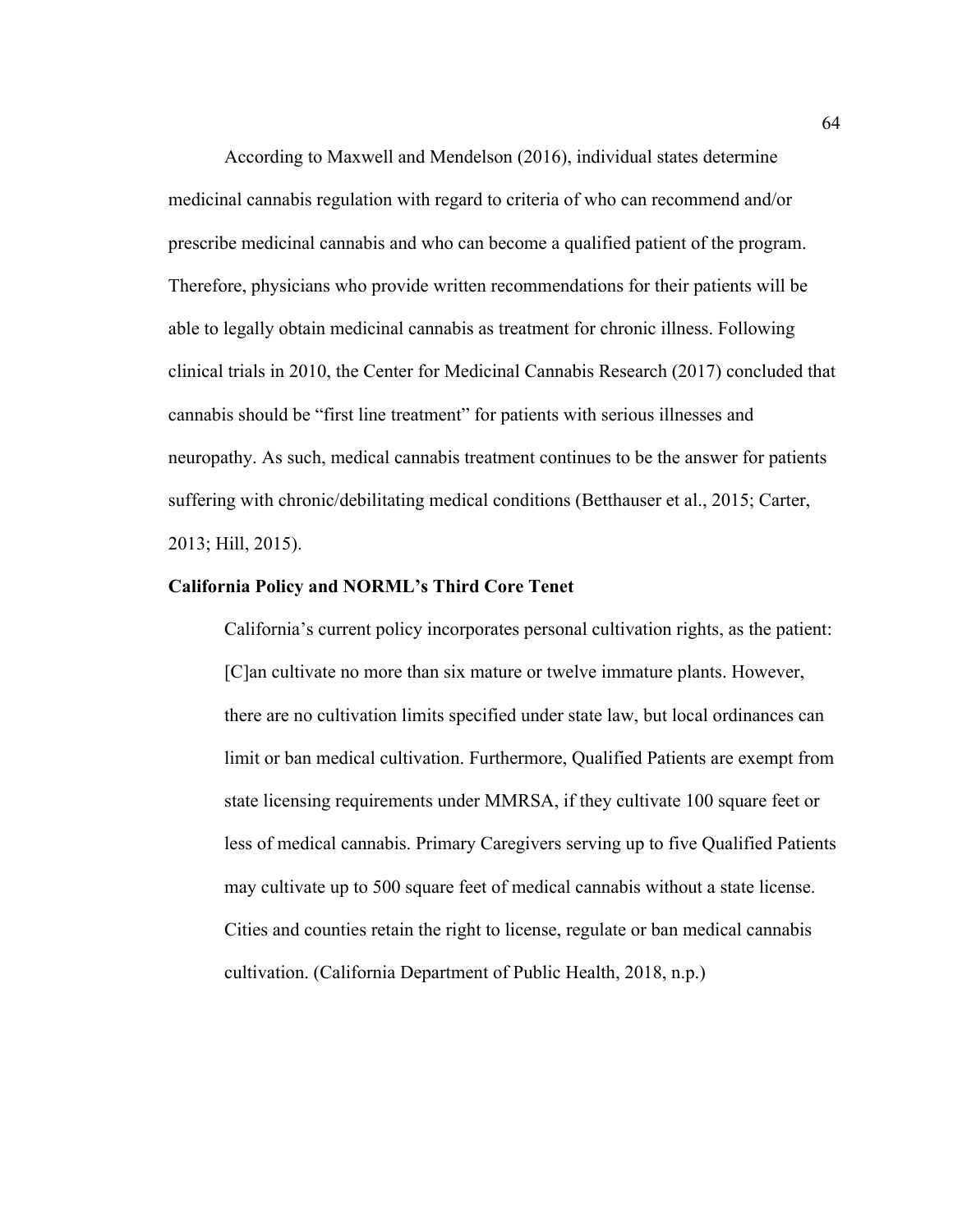In comparison to NORML's (2019) third core tenet, the results revealed a value match of one. More specifically, a section of California's policy aligns with NORML's third tenet, although limited.

While the state specifies no cultivation limits, local ordinances may dominate. As the policy feedback theory asserts, citizenship results from the power of groups, political agendas, and systems of governance, thus affecting future policies. As such, this theory is in strong support of an individual's preferences and decisions largely molded by policies. In turn, patients in the state of California are limited concerning cultivation rights. In cross-examination to the benchmark, California's policy results in a limited match against NORML's (2019) third core tenet.

### **Colorado Policy and NORML's Third Core Tenet**

According to Colorado's current policy for personal cultivation rights: [P]atients (or their primary caregivers) may cultivate no more than six marijuana plants, with three or fewer being mature, flowering plants that are producing a usable form of marijuana. Not more than six (6) marijuana plants, with three (3) or fewer being mature, flowering plants that are producing a usable form of marijuana. Patients and primary caregivers who possess more than two ounces or six plants have an affirmative defense in court after they have been arrested if the amount they have is "medically necessary to address the patient's debilitating medical condition." Patients who have a doctor's recommendation to use medical cannabis but who have not obtained a Registry Identification Card also have an affirmative defense in court. (State of Colorado, 2018, n.p.)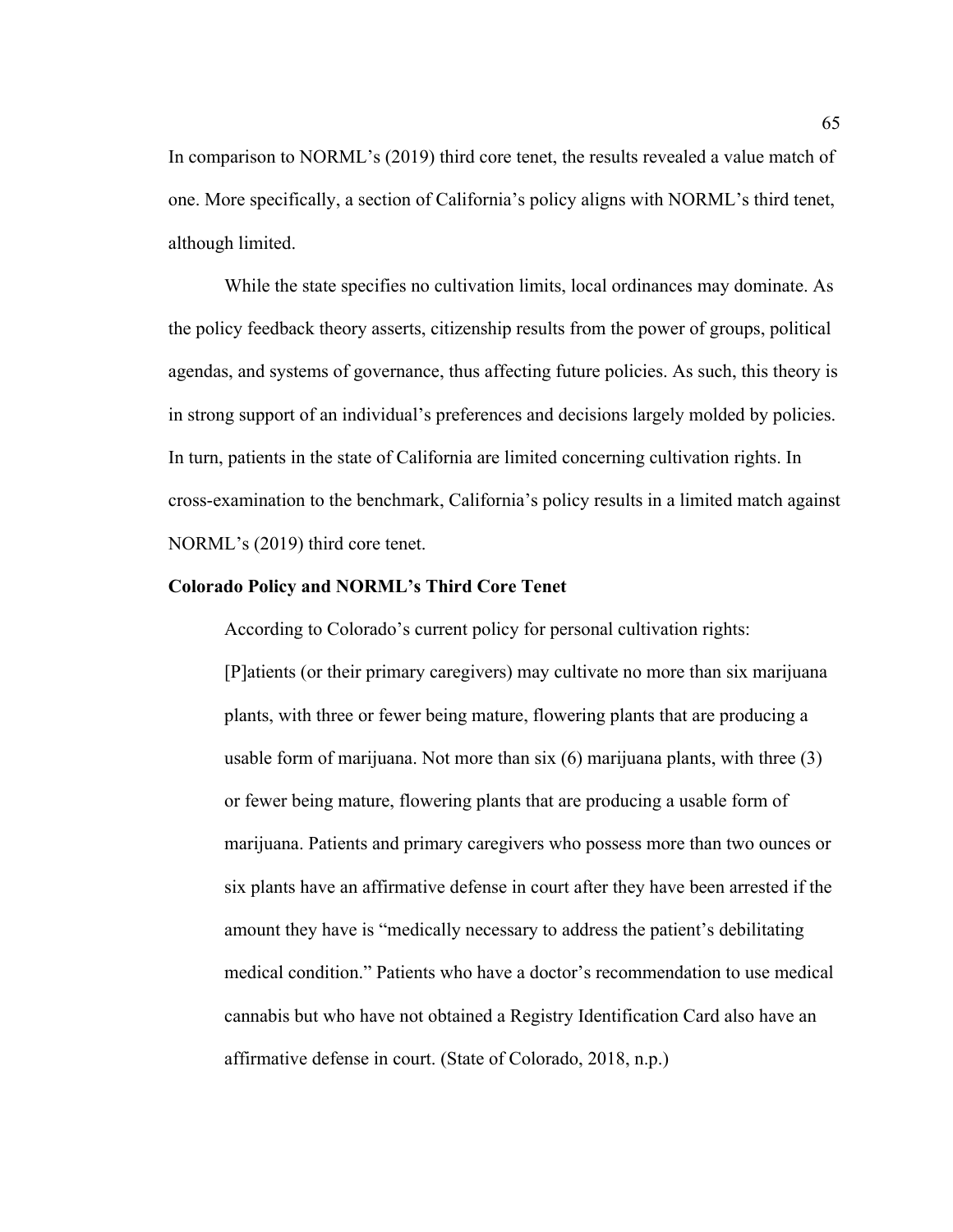In comparison to NORML's (2019) third core tenet, study results showed a value match of one. More precisely, part of Colorado's policy aligns with NORML's third tenet, although limited.

In cross-examination to the benchmark, Colorado's policy results in a limited match against NORML's third core tenet. Policy feedback theory comprises three distinct aspects: the independence of these three aspects, the role of conjunction between these three concepts, and the solution correspondence resulting in policy evolution. Policy feedback theory is fundamental, as this theory is essentially heuristic while strongly relying on the acquisition of knowledge (Sabatier & Weible, 2014)

# **Nevada Policy and NORML's Third Core Tenet**

Nevada's existing policy defines personal cultivation rights as:

[T]welve marijuana plants, irrespective of whether the marijuana plants are mature or immature. Limits on home cultivation if patients reside within 25-miles of an operating dispensary. However, patients who are cultivating specific strains of cannabis not provided by a local dispensary may continue to engage in the home cultivation of such strains. Patients who have an established history of cultivating medical cannabis prior to July 1, 2013, also may continue to do so until March 31, 2016. (Nevada Division of Public and Behavioral Health, 2018, n.p.)

In comparison to NORML's (2019) core tenet, the findings determined a value match of one. More specifically, a limited part of Nevada's policy aligns with NORML's third tenet.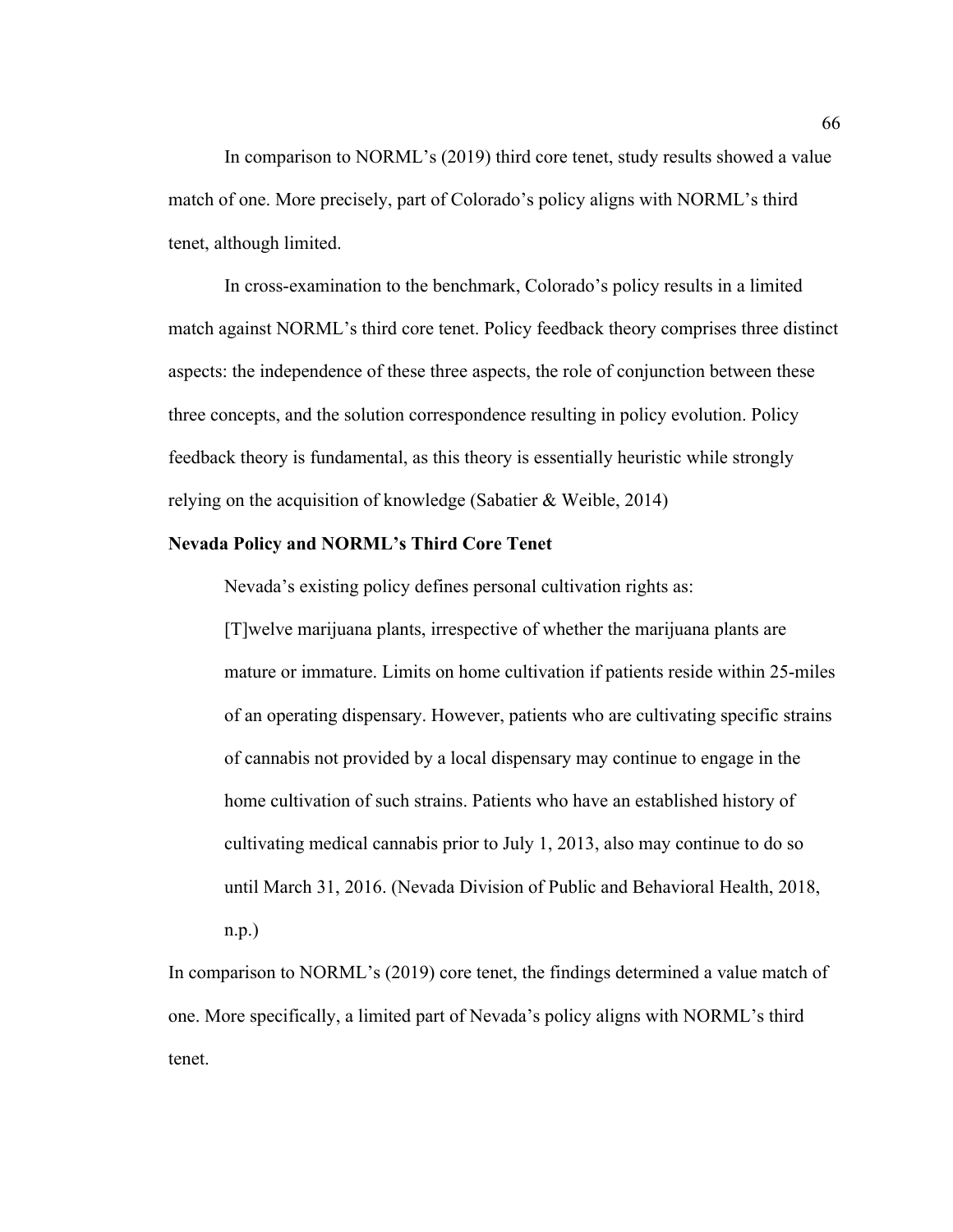Although Nevada's existing policies were to develop structure and provide benefits, policy feedback theory clearly illustrates how the dynamics of policy design impact people on individual and group levels (Mettler & SoRelle, 2014; Sabatier & Weible, 1999). The policy feedback theory supports the intent of policy design is to create increasing returns on prior commitments that also promote continued efforts (Cairney, 2012; Pierson, 2002). In cross-examination to the benchmark, Colorado's policy results in a partial match against NORML's (2019) second core tenet.

As illustrated in Chapter 2, the California Compassionate Use Act (1996) eliminated criminal state-level penalties for the use, cultivation, and possession of cannabis (California Health Safety, 1996). Patients diagnosed with any debilitating illness for which the medical use of marijuana has been "deemed appropriate and has been recommended by a physician" receive legal protection under this Act (NORML, 2019, n.p.). However, the Supreme Court held that the power vested in Congress included that to prohibit the local cultivation and use of cannabis, even though such cultivation and use was in compliance with California law (*Gonzales v. Raich*, 2005). If the legislative bill in support of policy reform, H.R. 2528 Respect States and Citizens' Rights Act of 2017 (as introduced in the House) passes, it will amend federal law by decriminalizing the possession, distribution, and cultivation of state-regulated medical marijuana.

The results of this study have no discrepant cases and are void of nonconfirming data. Table 1 represents values matched against NORML as the benchmark and the states of California, Colorado, and Nevada as the exemplary cases cross-examined.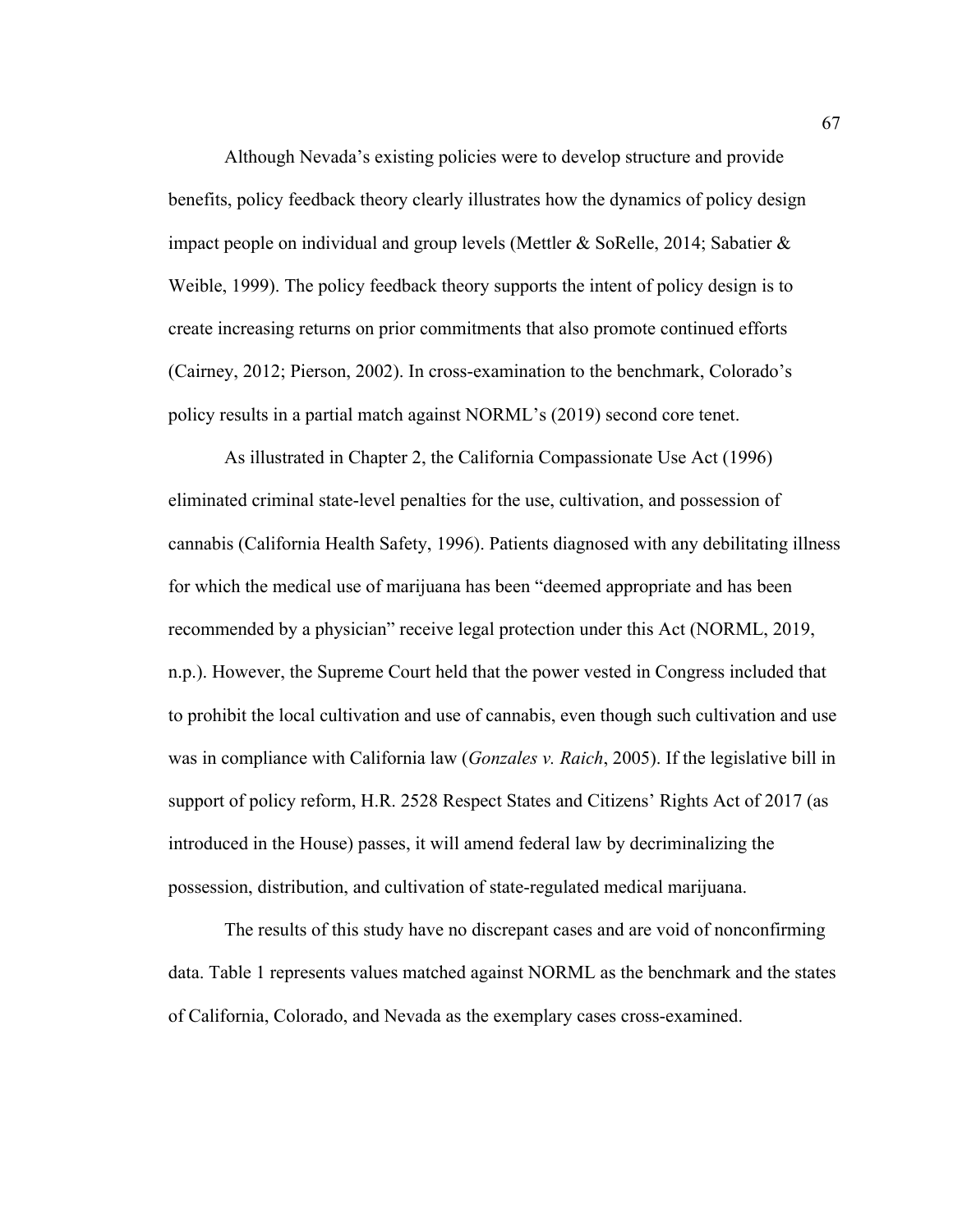# Table 1

| Tenet                                                                    | California                                                                                                                                                                                                                                                                                                                                                                                                                                                                                                                                | Colorado                                                                                                                                                                                                                                                                                                                                                                                                                                                                                                                                                                                                                                                                                                                                                                                                                                                                                                                                                                                                                               | Nevada                                                                                                                                                                                                                                                                                                                                                                                                                                                 | <b>NORML</b>                                                                                                                                                                                                                                                                                                                               |
|--------------------------------------------------------------------------|-------------------------------------------------------------------------------------------------------------------------------------------------------------------------------------------------------------------------------------------------------------------------------------------------------------------------------------------------------------------------------------------------------------------------------------------------------------------------------------------------------------------------------------------|----------------------------------------------------------------------------------------------------------------------------------------------------------------------------------------------------------------------------------------------------------------------------------------------------------------------------------------------------------------------------------------------------------------------------------------------------------------------------------------------------------------------------------------------------------------------------------------------------------------------------------------------------------------------------------------------------------------------------------------------------------------------------------------------------------------------------------------------------------------------------------------------------------------------------------------------------------------------------------------------------------------------------------------|--------------------------------------------------------------------------------------------------------------------------------------------------------------------------------------------------------------------------------------------------------------------------------------------------------------------------------------------------------------------------------------------------------------------------------------------------------|--------------------------------------------------------------------------------------------------------------------------------------------------------------------------------------------------------------------------------------------------------------------------------------------------------------------------------------------|
| 1: Access to<br>whole-plant<br>cannabis                                  | "The voluntary registry"<br>issues ID cards that offer<br>protection from arrest for<br>patients and caregivers in<br>possession of no more than<br>eight ounces of useable<br>cannabis. However,<br>currently there are no<br>possession limits specified;<br>the amount must be<br>"consistent with the<br>patient's needs," that has<br>been deemed appropriate<br>and has been recommended<br>by a physician" (California<br>Department of Public<br>Health, 2018).                                                                   | "Medical Marijuana Registry<br>Identification Card, or that<br>patient's primary caregiver<br>who has been identified on<br>the patient's Medical<br>Marijuana Registry<br>Identification Card, to<br>possess no more than two $(2)$<br>ounces of a usable form of<br>marijuana" (State of<br>Colorado, 2018).                                                                                                                                                                                                                                                                                                                                                                                                                                                                                                                                                                                                                                                                                                                         | "Two and one-half<br>ounces of usable<br>marijuana and/or a<br>maximum allowable<br>quantity of edible<br>marijuana products and<br>marijuana-infused<br>products as established<br>by regulation of the<br>Division in any one 14-<br>day period. Can only<br>purchase from designated<br>dispensary (can change)<br>every 30 days)" (Nevada<br>Division of Public and<br>Behavioral Health, 2018).                                                   | "Patients must be<br>legally able to obtain<br>and possess herbal<br>formulations of<br>whole-plant cannabis<br>that may be<br>administered via<br>inhalation/vaporizati<br>on; their therapeutic<br>choices must not be<br>limited solely to<br>orally administered<br>cannabis-derived<br>extracts, oils, or<br>pills" (NORML,<br>2014). |
| 2: Wide<br>latitude for<br>doctors to<br>decide<br>treatment<br>regimens | California's existing<br>program also includes a<br>wide latitude for doctors to<br>decide treatment regimens<br>and provides qualifying<br>conditions to include<br>anorexia, arthritis,<br>cachexia, cancer, chronic<br>pain, HIV or AIDS,<br>glaucoma, migraine,<br>persistent muscle spasms,<br>severe nausea, seizures and<br>any debilitating illness<br>where the medical use of<br>marijuana has been<br>"deemed appropriate and<br>has been recommended by<br>a physician" (California<br>Department of Public<br>Health, 2018). | Colorado's current policy<br>incorporates a wide-latitude<br>for doctors to decide<br>treatment regimens. The<br>qualifying conditions include<br>"chronic nervous system<br>disorders, post-traumatic<br>stress syndrome and<br>debilitating medical<br>conditions are defined as<br>cancer, glaucoma, and<br>infection with or positive<br>status for human<br>immunodeficiency virus.<br>Chronic or debilitating<br>disease or medical condition<br>other than HIV infection,<br>cancer or glaucoma; or<br>treatment for such<br>conditions, which produces<br>for a specific patient one or<br>more of the following, and<br>for which, in the professional<br>opinion of the patient's<br>physician, such condition or<br>conditions may reasonably be<br>alleviated by the medical use<br>of marijuana: chronic<br>nervous system disorders;<br>post-traumatic stress<br>syndrome; cachexia; severe<br>pain; severe nausea; seizures,<br>including those that are<br>characteristic of epilepsy; or<br>persistent muscle spasms, | Nevada's current policy<br>includes a wide-latitude<br>for doctors to decide<br>treatment regimens for<br>qualifying conditions.<br>Those qualifying<br>conditions include<br>"AIDS, cachexia, cancer,<br>glaucoma, post-traumatic<br>stress disorder (PTSD),<br>persistent muscle spasms<br>or seizures, severe nausea<br>or pain, and other<br>conditions are subject to<br>approval" (Nevada<br>Division of Public and<br>Behavioral Health, 2018). | "The approved list of<br>qualifying conditions<br>must be expansive<br>and must allow<br>physicians the option<br>to recommend<br>cannabis therapy for<br>the treatment of<br>chronic pain"<br>(NORML, 2014).                                                                                                                              |

including those that are characteristic of multiple sclerosis (State of Colorado,

2018).

# *California, Colorado, and Nevada's Provisions in Comparison to NORML*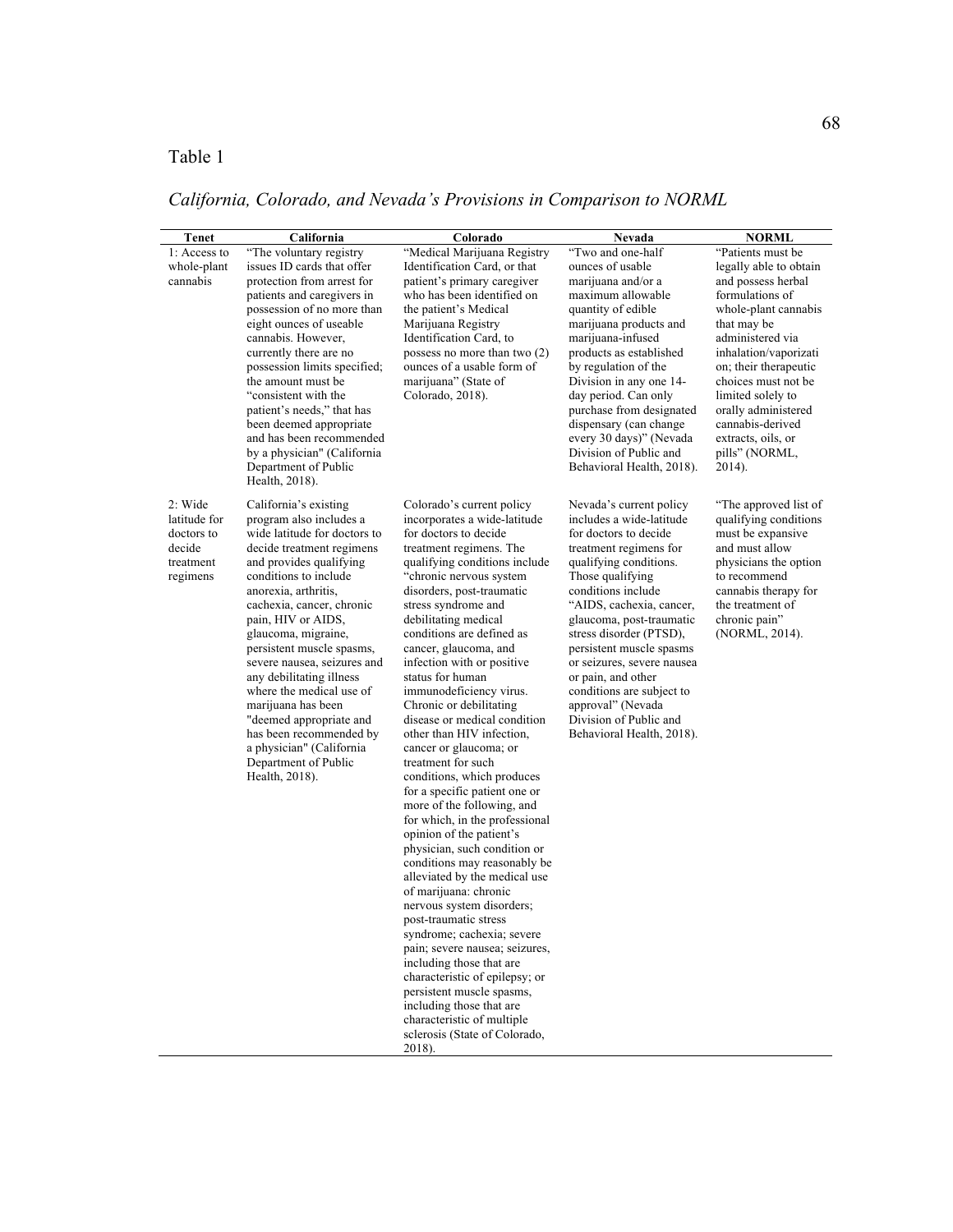# Table 1 Continued

| <b>Tenet</b> | California                                                | Colorado                                              | Nevada                                           | <b>NORML</b>          |
|--------------|-----------------------------------------------------------|-------------------------------------------------------|--------------------------------------------------|-----------------------|
| 3: Personal  | The state of California's                                 | Colorado's current policy for                         | The state of Nevada's                            | "Personal cultivation |
| cultivation  | current policy incorporates                               | personal cultivation rights                           | existing policy for                              | rights' and is        |
| rights       | personal cultivation rights                               | encompass "patients (or their                         | personal cultivation rights                      | described as          |
|              | as the patient "can cultivate"                            | primary caregivers) may                               | is defined as "twelve                            | 'registered patients  |
|              | no more than six mature or                                | cultivate no more than six                            | marijuana plants,                                | ought to have the     |
|              | twelve immature plants.                                   | marijuana plants, with three                          | irrespective of whether                          | legal option to       |
|              | However, there are no                                     | or fewer being mature,                                | the marijuana plants are                         | cultivate personal    |
|              | cultivation limits specified                              | flowering plants that are                             | mature or immature.                              | use quantities of     |
|              | under state law, but local                                | producing a usable form of                            | Limits on home                                   | cannabis in their own |
|              | ordinances can limit or ban                               | marijuana. Not more than six                          | cultivation if patients                          | private residence"    |
|              | medical cultivation.                                      | $(6)$ marijuana plants, with                          | reside within 25-miles of                        | (NORML, 2014).        |
|              | Furthermore, Qualified                                    | three $(3)$ or fewer being                            | an operating dispensary.                         |                       |
|              | Patients are exempt from                                  | mature, flowering plants that                         | However, patients who                            |                       |
|              | state licensing requirements                              | are producing a usable form                           | are cultivating specific                         |                       |
|              | under MMRSA, if they                                      | of marijuana. Patients and                            | strains of cannabis not                          |                       |
|              | cultivate 100 square feet or<br>less of medical cannabis. | primary caregivers who                                | provided by a local                              |                       |
|              | Primary Caregivers serving                                | possess more than two<br>ounces or six plants have an | dispensary may continue<br>to engage in the home |                       |
|              | up to five Qualified                                      | affirmative defense in court                          | cultivation of such                              |                       |
|              | Patients may cultivate up to                              | after they have been arrested                         | strains. Patients who have                       |                       |
|              | 500 square feet of medical                                | if the amount they have is                            | an established history of                        |                       |
|              | cannabis without a state                                  | "medically necessary to                               | cultivating medical                              |                       |
|              | license. Cities and counties                              | address the patient's                                 | cannabis prior to July 1,                        |                       |
|              | retain the right to license,                              | debilitating medical                                  | 2013, also may continue                          |                       |
|              | regulate or ban medical                                   | condition." Patients who                              | to do so until March 31,                         |                       |
|              | cannabis cultivation"                                     | have a doctor's                                       | 2016" (Nevada Division                           |                       |
|              | (California Department of                                 | recommendation to use                                 | of Public and Behavioral                         |                       |
|              | Public Health, 2018).                                     | medical cannabis but who                              | Health, 2018).                                   |                       |
|              |                                                           | have not obtained a Registry                          |                                                  |                       |
|              |                                                           | Identification Card also have                         |                                                  |                       |
|              |                                                           | an affirmative defense in                             |                                                  |                       |
|              |                                                           | court" (State of Colorado,                            |                                                  |                       |
|              |                                                           | 2018).                                                |                                                  |                       |
|              |                                                           |                                                       |                                                  |                       |

In response to the research question "How do state-level regulatory efforts in medicinal cannabis provide guidance on formulating national public policies that are most beneficial to patients in the United States?" the assessment results were notable due to the inconsistency across the three exemplary states, which did not fully align with NORML's three core tenets. Furthermore, current policy does not support the lack of access and benefits to patients requiring medical cannabis to treat disease in the United States. Therefore, current state policies do not represent the therapeutic and/or medical value of medical cannabis for patient suffering with diseases in the US. As a result, the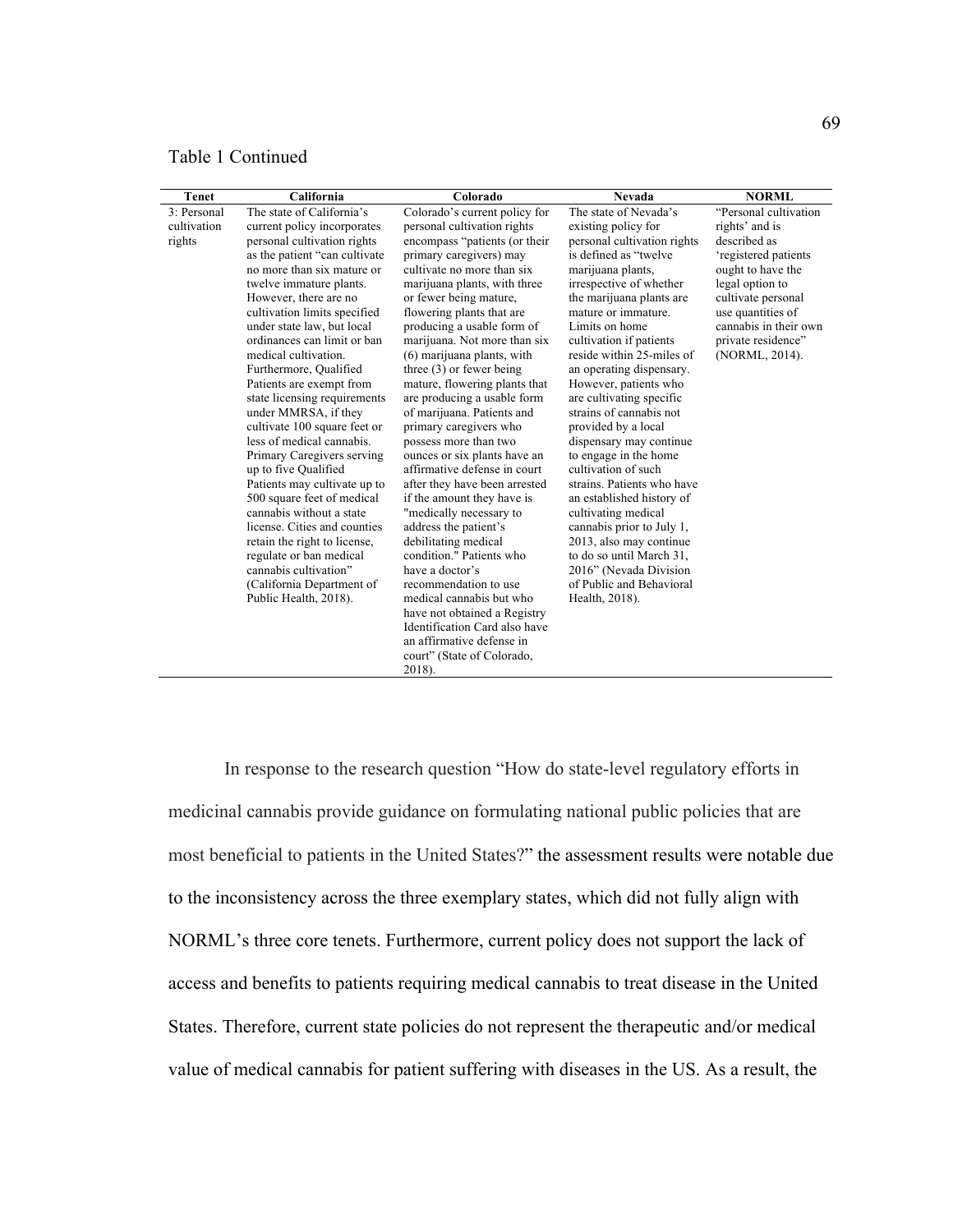lack of recognition further prevents patients' access and physicians' ability to treat with medical cannabis. Furthermore, policy feedback theory supports the systematic method to appropriate benefits to policy recipients or target groups in groups versus as individuals (Maltby, 2017).

#### **Conclusion**

Chapter 4 included the results of this qualitative cross-case analysis research study addressing the need for an increased understanding about the lack of and possibilities for the development of a delivery system to use medicinal cannabis for the treatment of disease in the United States. Three states with exemplary medical cannabis laws—California, Colorado, and Nevada—served as this study sample population. Three core tenets of the patient-centric medical cannabis program of NORML, one of the leading authorities in the cannabis industry, served as a benchmark. The research question "How do regulatory efforts in medicinal cannabis shed light on what is most advantageous in policies that benefit patients in the United States?" guided this study. The policy feedback theory further supported the importance of the need for developing a delivery system to use medicinal cannabis for patients in the United States. A discussion of the setting and demographics illustrated the importance of this study. Descriptions of the data collection and analysis processes provided evidence of trustworthiness, with themes derived as results. Chapter 5 provides an interpretation of the findings.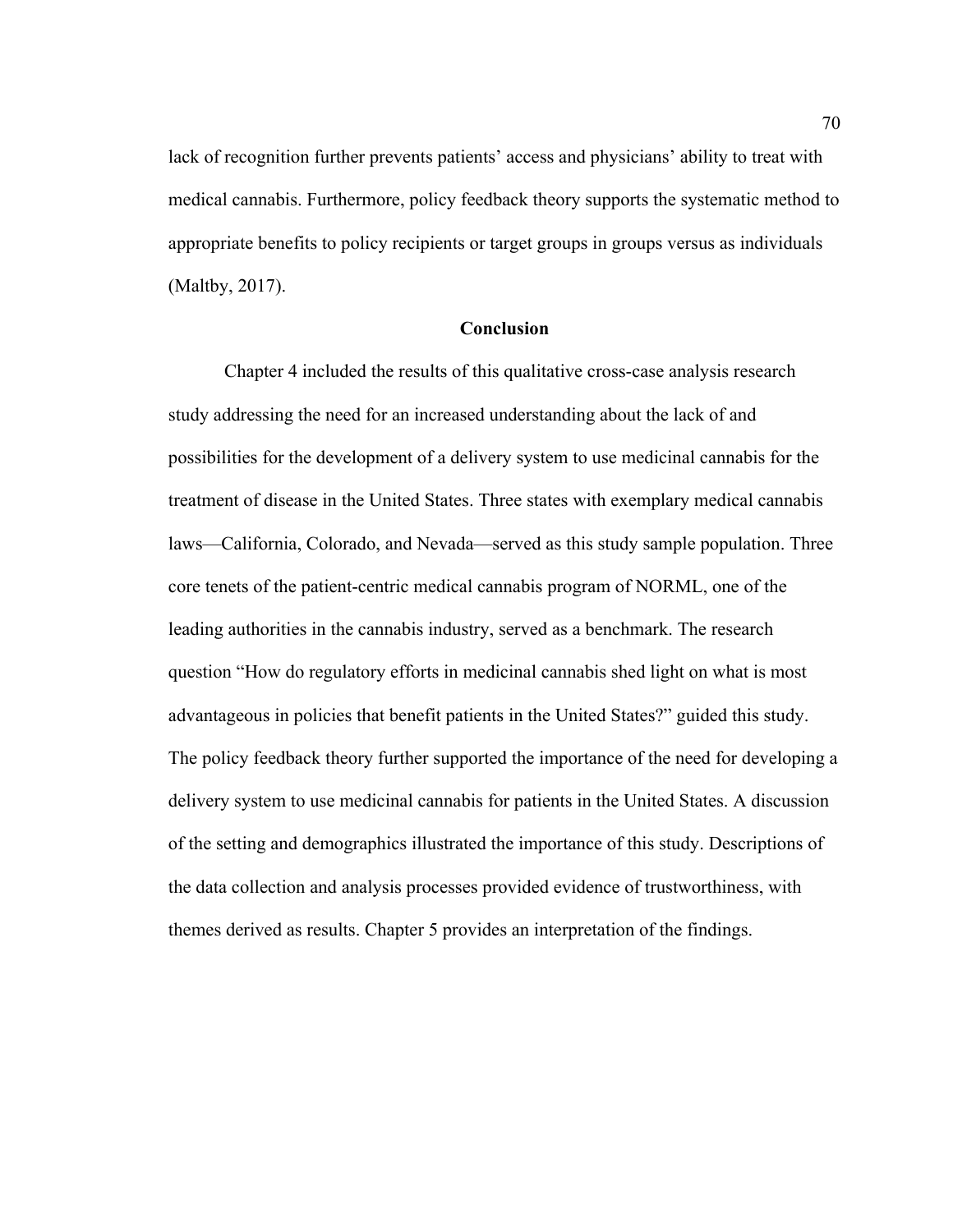# Chapter 5: Conclusions and Recommendations

The medicinal value of cannabis for U.S. patients suffering from disease is becoming more widely known and increasingly applicable, yet existing laws and policies continue to limit access. The purpose of this cross-case analysis was to address the need for an increased understanding about the lack of and possibilities for development of a delivery system to use medicinal cannabis for the treatment of disease for patients in the United States. The following research question guided this study:

RQ: How do state-level regulatory efforts in medicinal cannabis provide guidance on formulating national public policies that are most beneficial to patients in the United States?

The assessment included an analysis of three exemplary states' existing laws and policies against a benchmark, NORML, the leading authority in medicinal cannabis. I used policy feedback theory for the supporting framework. According to this theory, groups of people naturally interpret the concept of policy as positive or negative based on heuristic thinking, especially concerning the multifaceted subsystems involved. A qualitative cross-case analysis served as the preferred methodology and design because of the nature of participants. Data collected from the sample population and the benchmark case were publicly available documents, so a triangulated cross-case analysis served as the most compelling method to obtain results. The comparison of NORML's three core tenets to policies in California, Colorado, and Nevada showed that patient access to the whole plant of cannabis is restricted, with policies varying from state to state. With this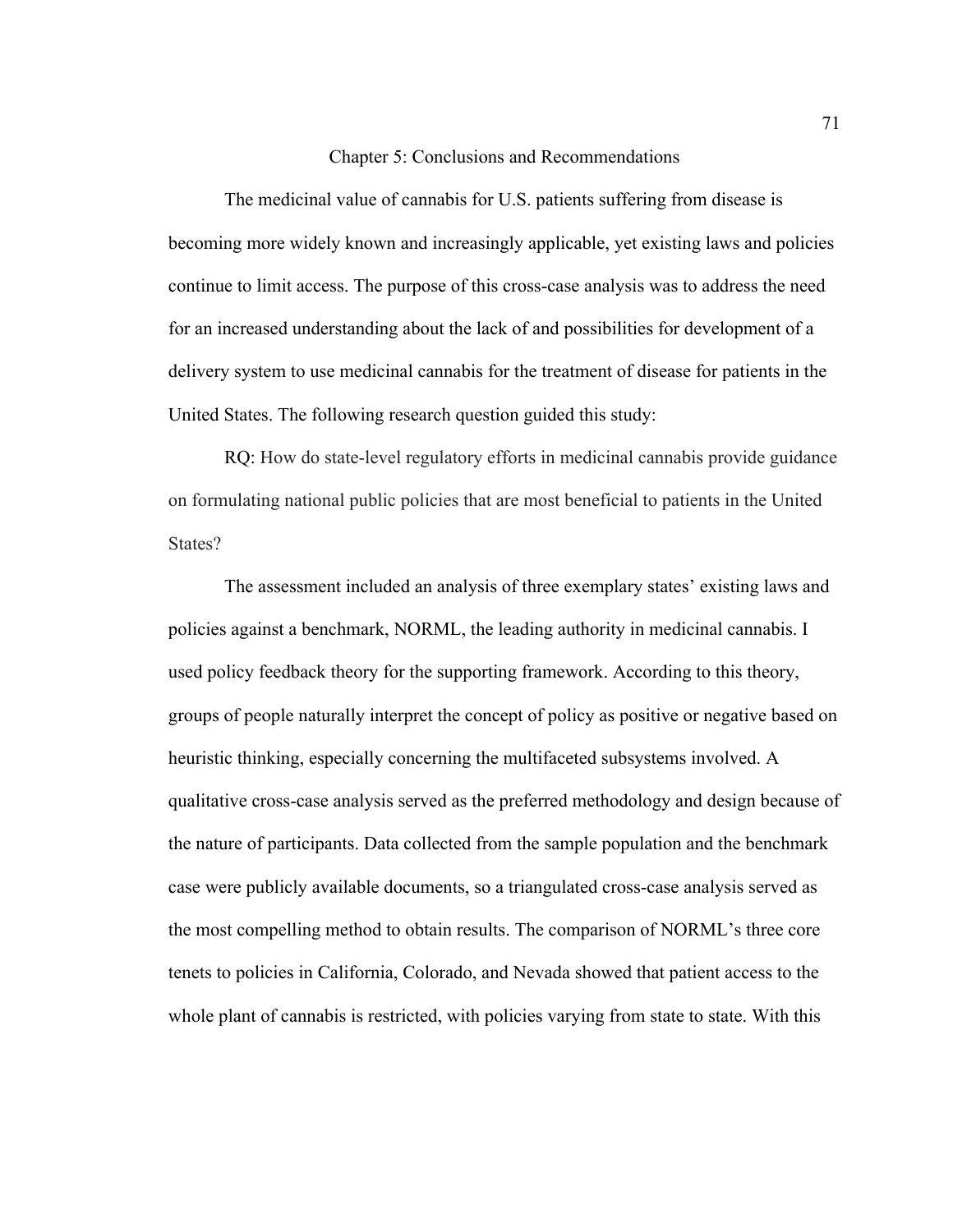study, I sought to promote consideration for the development of a delivery system in the United States to use medicinal cannabis for the treatment of disease.

#### **Purpose**

The purpose of this study was to explore the lack of and possibilities for the development of a delivery system to use medicinal cannabis for the treatment of disease in the United States. Because the US does not have a formal delivery system for medical cannabis, this study served to support the need for continued research at the state level for initiatives and system possibilities. The comparison of three tenets from the leading cannabis authority, NORML, to three exemplary states' policies allowed me to identify the need for a uniform delivery system to support patients in the United States who depend on cannabis for medical purposes. Patients will benefit from a change in laws and uniform policy for the transportation and delivery system of medicinal cannabis by having access to medicinal cannabis without fear of arrest or federal criminal prosecution. The recommendation is for future policy to reflect the results of this study as substantiation that the development of a delivery system for the use of medicinal cannabis for U.S. patients merits consideration. This would allow patients who rely on cannabis for the treatment of disease to access to legally obtain, possess, and transport cannabis and to conduct activities related to individual needs.

#### **Interpretation of Results**

A review of various peer-reviewed articles and secondary data supported the importance of addressing the need for an increased understanding concerning the lack of and possibilities for the development of a delivery system to use medicinal cannabis for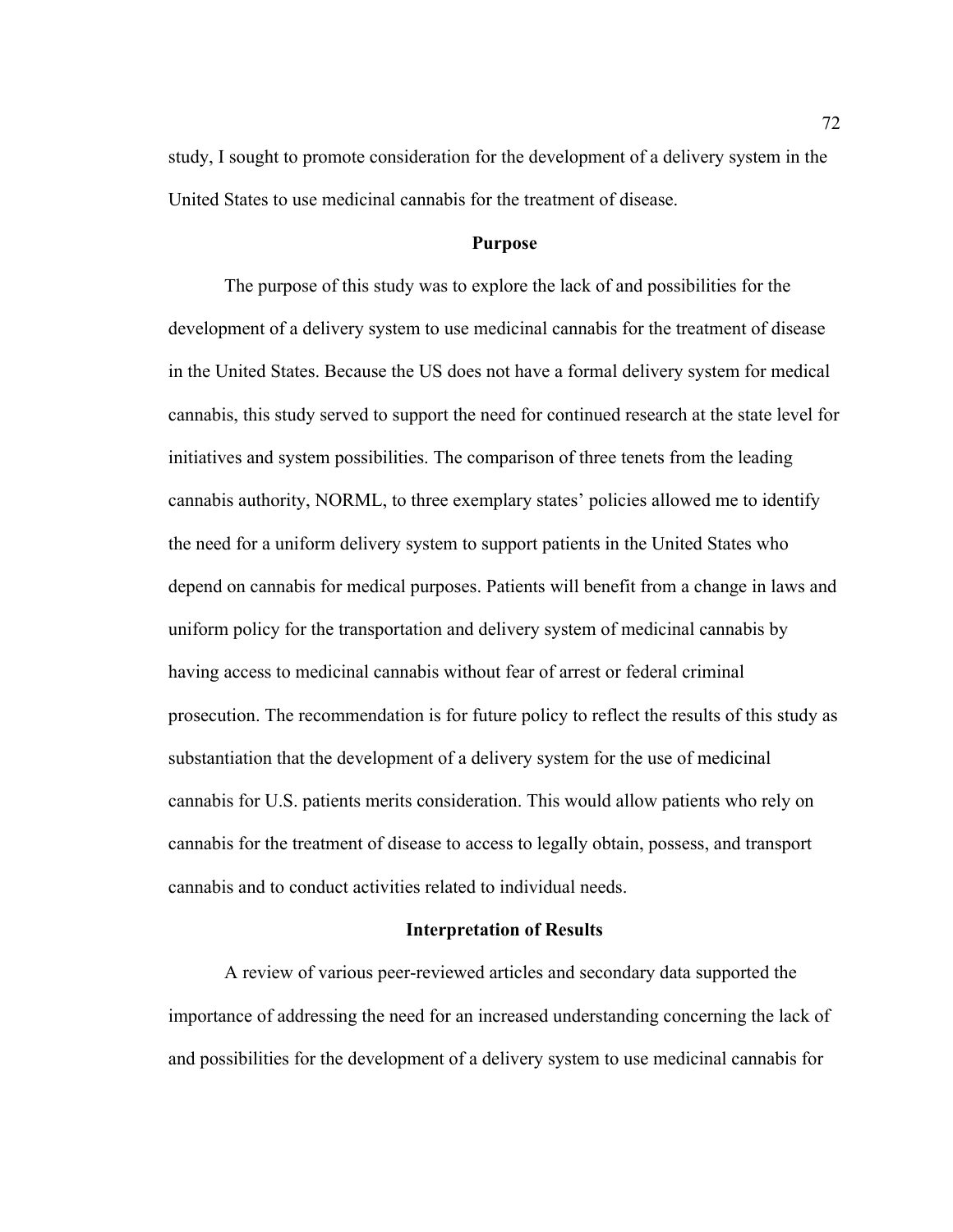the treatment of disease in the United States. Addressing this need came by comparing three core tenets of NORML's patient-centric, evidence-based medical cannabis program to three exemplary state medical cannabis programs currently implemented. As supported in Chapter 2, when comparing NORML's three core tenets to California, Colorado, and Nevada policies, it is clear that patient access to the whole cannabis plant is limited and varies from state to state.

Interpretation supports policy feedback theory. The power of groups impacts political agendas, systems of governance, and future policies (Sabatier & Weible, 2014). Grounding this study is the idea that policies greatly shape an individual's preferences and decisions. Policy feedback theory supported the customary principles of policies that impact those who rely on medicinal cannabis for the treatment of disease and who are in need a sound delivery system in the United States (Mettler & SoRelle, 2014).

California's policy does not specify means or amount of possession for patients; rather, access must be "consistent with the patient's needs, that has been deemed appropriate and has been recommended by a physician" (Guidelines - Medical Marijuana, 2016, n.p.). According to state policy, Colorado requires a "Medical Marijuana Registry Identification Card, and the patient may possess no more than 2 ounces of a usable form of marijuana" (State of Colorado, 2018, n.p.). Nevada's policy asserts that patients may have access to 2.5 ounces and/or a determined allowable quantity of edible cannabis and/or marijuana-infused product within one 14-day period. Nevada also requires purchase from an elected dispensary (Nevada Department of Public and Behavioral Health, 2018).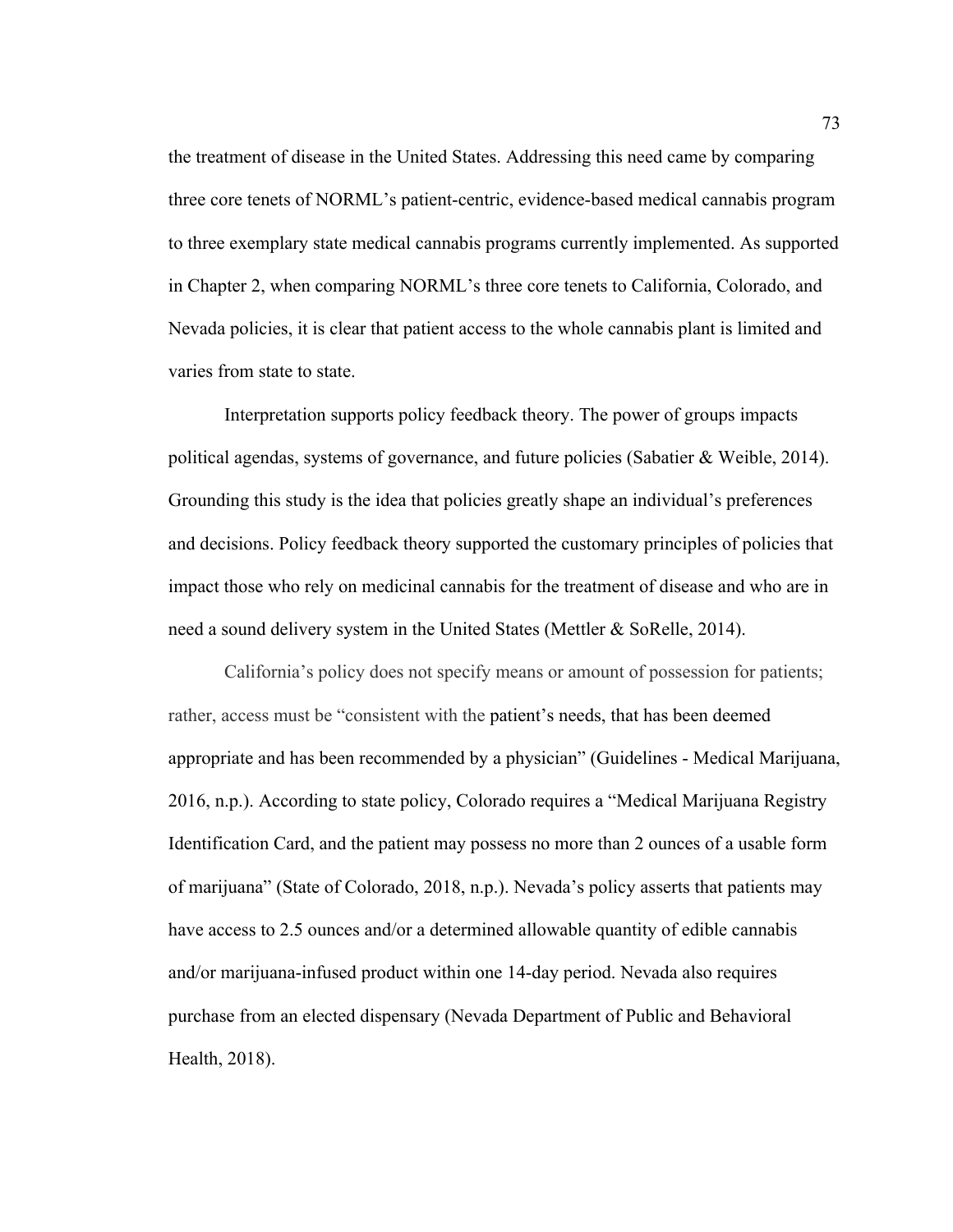As found in this study, each of the three exemplary states met only some of NORML's criteria for an expansive list of qualifying medical conditions. For instance, California's policy offers a wide latitude for doctors to decide treatment regimens, provides a range of qualifying conditions, and also gives physicians allowance for any debilitating illness where medicinal cannabis is been "deemed appropriate and has been recommended by a physician" (California Department of Public Health, 2018, n.p.). Colorado's policy also provides doctors wide latitude to decide treatment regimens, although qualifying conditions are more limited than with California's policy (State of Colorado, 2018). While Nevada presents wide latitude for doctors to decide treatment regimens for qualifying conditions, the state provides limited conditions.

Moreover, state laws restrict allowing patients the legal option to cultivate cannabis for personal use in their private residence, with regulations varying per state medical cannabis regulatory entities such as the Department of Health. For example, California limits a patient's rights to cultivate as:

[N]o more than six mature or twelve immature plants. Furthermore, Qualified Patients are exempt from state licensing requirements under MMRSA, if they cultivate 100 square feet or less of medical cannabis. Primary Caregivers serving up to five Qualified Patients may cultivate up to 500 square feet of medical cannabis without a state license. Cities and counties retain the right to license, regulate or ban medical cannabis cultivation. (California Department of Public Health, 2018, n.p.)

Colorado's policy is similar, albeit more limited: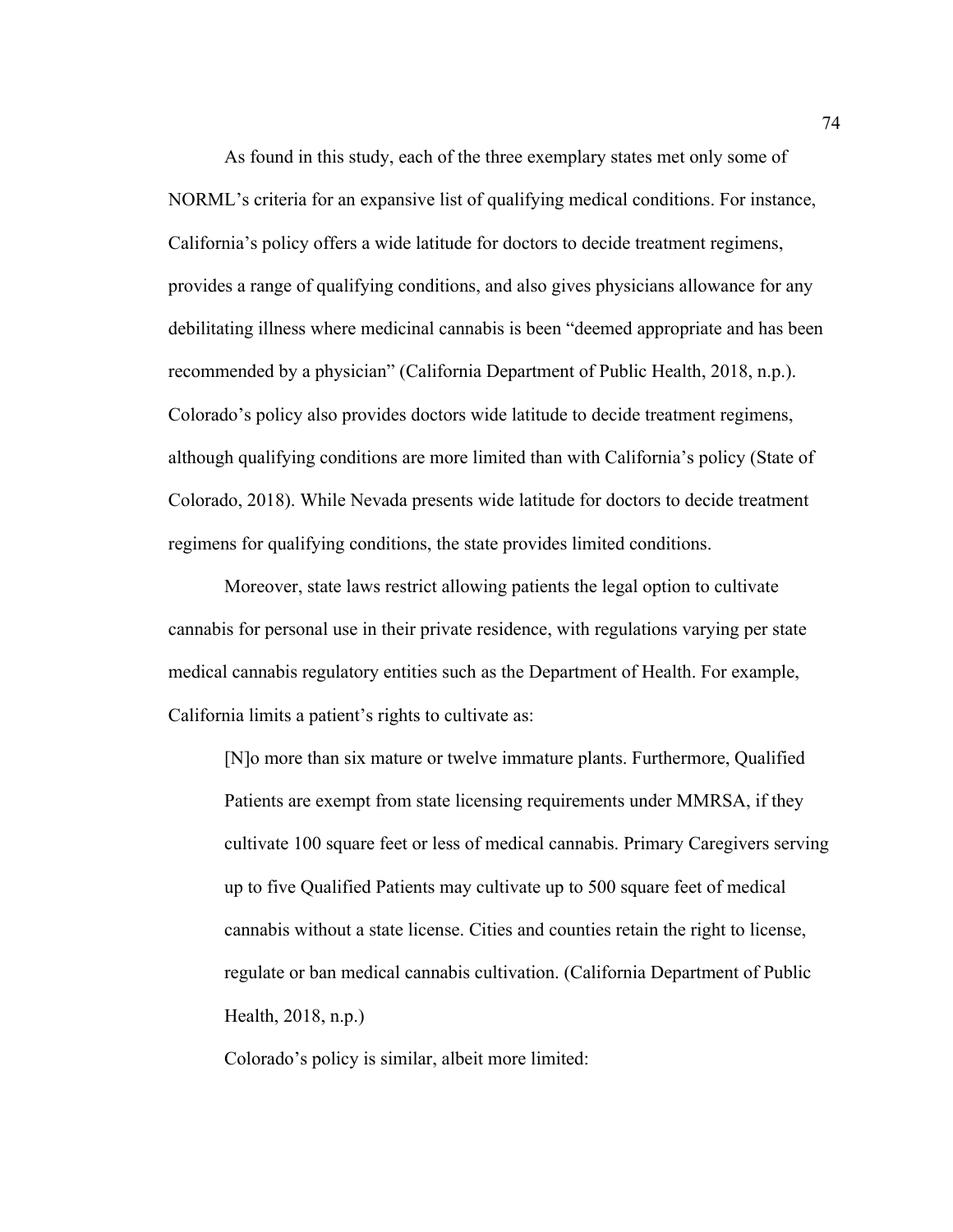[P]atients (or their primary caregivers) may cultivate no more than six marijuana plants, with three or fewer being mature, flowering plants that are producing a usable form of marijuana. Not more than six (6) marijuana plants, with three (3) or fewer being mature, flowering plants that are producing a usable form of marijuana. (State of Colorado, 2018, n.p.)

Nevada's policy is similar to California's, but with another limitation: [The cultivation of] twelve marijuana plants, irrespective of whether the marijuana plants are mature or immature. Limits on home cultivation if patients reside within 25-miles of an operating dispensary. However, patients who are cultivating specific strains of cannabis not provided by a local dispensary may continue to engage in the home cultivation of such strains. (Nevada Division of Public and Behavioral Health, 2018, n.p.)

The results of this study extend knowledge as anticipated in Chapter 2. NORML's three core tenets provide a more broad-based model that includes a willingness to discard traditional policy for patients to have equal access and use medicinal cannabis for the treatment of disease in the United States.

# **Limitations**

This cross-case analysis was critical for U.S. patients, physicians, state laws and policies, future researchers, and federal regulations. This study was important because of increasing attention to the benefits of cannabis for medical purposes and the lack of understanding regarding the need to develop of a delivery system for patients in the United States. The US lacks an existing formal delivery system for medicinal cannabis,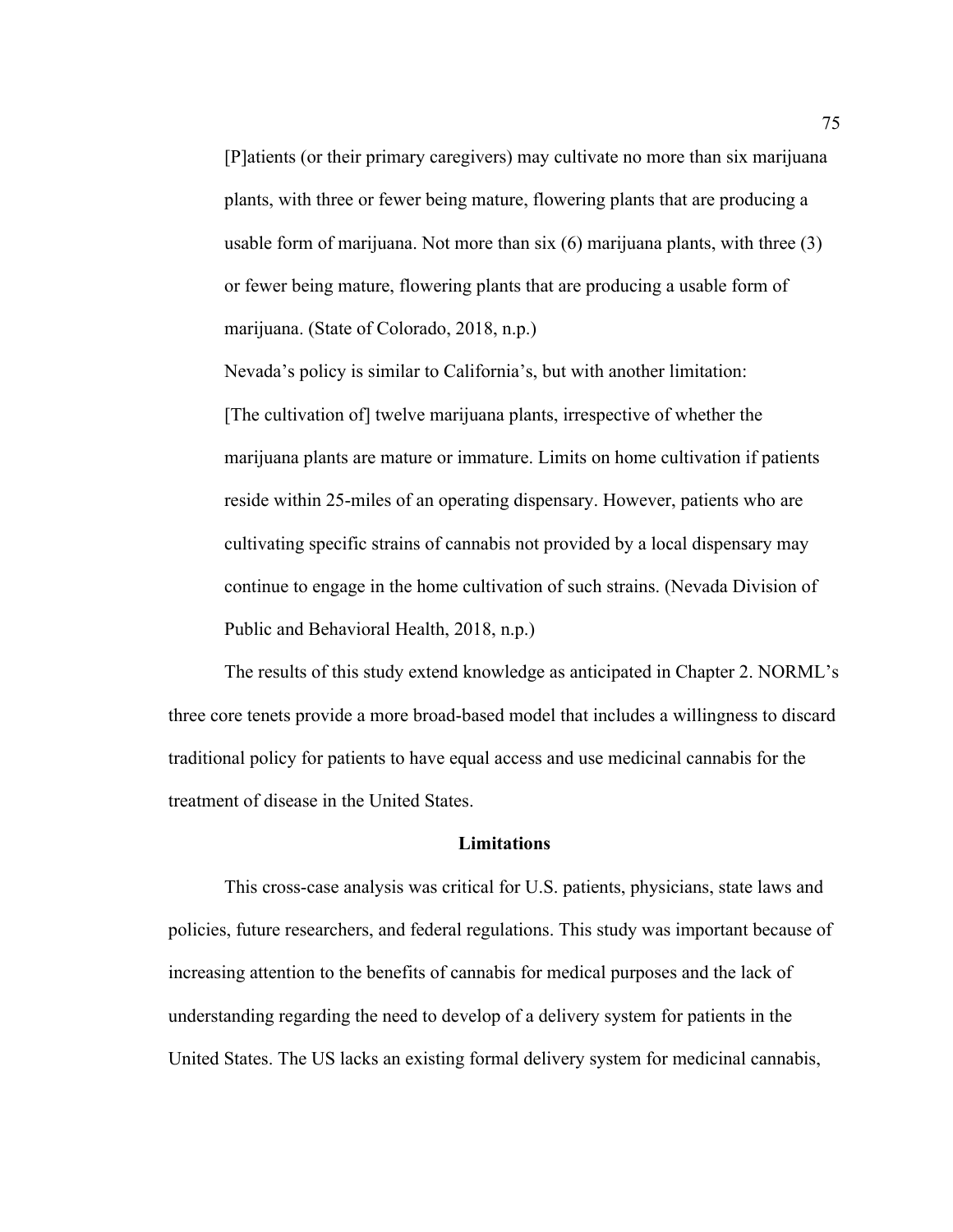necessitating continued research at the state level to identify initiatives and systems possibilities. This study provided pertinent information regarding the lack of alignment of policies and laws across different states.

I have identified two limitations to this study: sample size and demographics. This small sample population consisting of three exemplary states is not generalizable to a broader population, given that 30 additional state medical cannabis programs did not undergo comparison. The second limitation is due to the particular segment of the population and organization. The use of NORML's three core tenets narrows the model for studying current and future regulatory efforts and policies impacting equal access for medicinal cannabis in the United States.

### **Recommendations**

Recommendations for future research and policy change are considerable, grounded in the strengths and limitations of the existing body of literature as illustrated in Chapter 2. The use of medical cannabis has gained much ground and merits immediate consideration as a relevant option for those suffering with a medical illness. Both in the past and today, medical cannabis has been the answer for patients dealing with disease in the United States. Prior to the late 1930s, physicians could legally provide their patients with a prescription for cannabis.

I make several recommendations for future research. The FDA (2019) does not approve indications for medicinal cannabis; rather, its focus is to evaluate research conducted by drug manufacturers and review data submitted to the FDA to ensure a drug product meets the statutory standards for approval. However, the FDA does not evaluate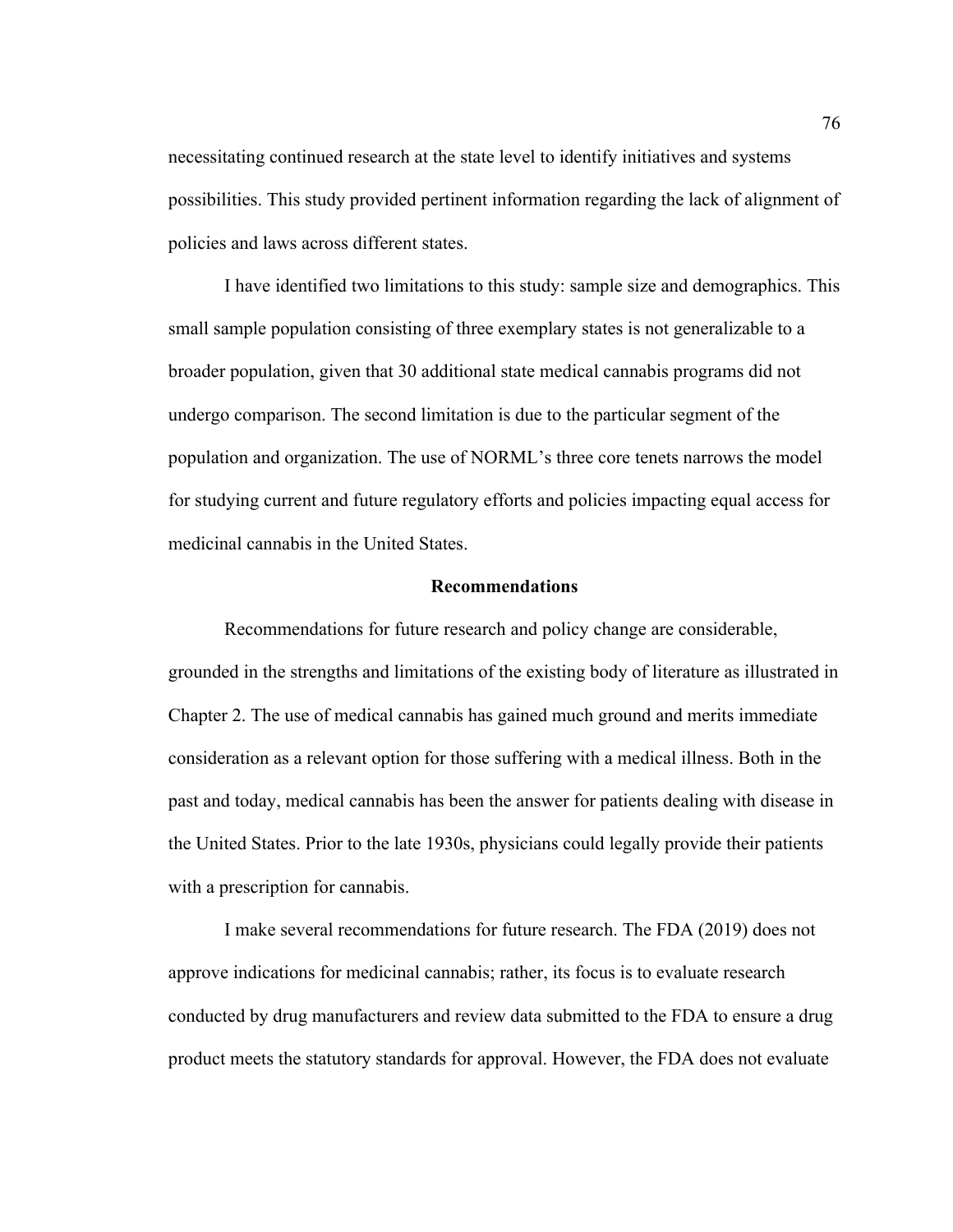or research the cannabis plant for medicinal value (FDA, 2019). The first recommendation is for the FDA to research, study, and evaluate medicinal cannabis and provide its findings to the DEA.

Once the FDA has researched and evaluated the scientific effectiveness of cannabis as a medication with an accepted treatment through the FDA approval process, it can recommend the treatment to the DEA for review. The DEA then has the authority to reclassify medicinal cannabis into a less-restrictive category that would make it more readily available to physicians and patients. The next recommendation is for the revision of the Interstate Commerce Clause to exclude medical cannabis from the legislation. To make this happen, the change would require Congressional approval, a formal legislative action described by Article I, Section 10, Clause 3 of the Constitution. With Congressional consent, the Interstate Commerce Clause would transform federal law and allow for less restrictive businesses practices for medical cannabis dispensaries resulting in greater patient availability. The next recommendation for future study of medicinal cannabis is the reclassification of cannabis as a Schedule 2 or lower. The goal is to implement public policy by reclassifying the use of cannabis for medical purposes. This reclassification will help to improve the quality of life for people suffering from disease within the United States. This recommendation will enable patients and their medical team to devise the necessary treatment plans and medication decisions without the fear of government intervention or criminal prosecution.

The final recommendation for future research is declassification. This would remove cannabis from the CSA entirely and allow patients and doctors to explore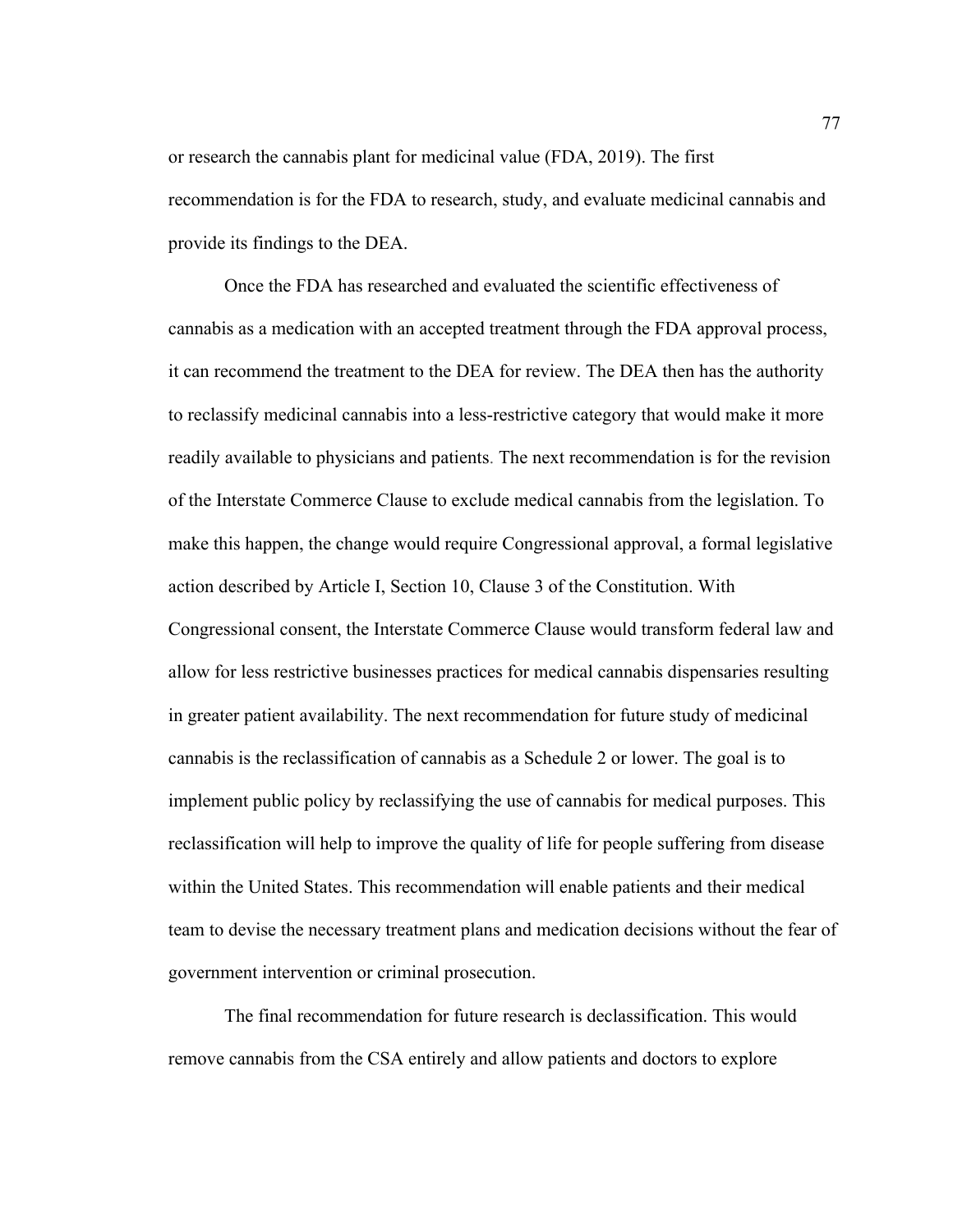medicinal cannabis and its use for the treatment of any disease deemed appropriate by both patient and doctor. In conjunction with policy feedback theory, people depend on empirical thought processes and rely on the social paradigm of complex policy development. The framework served as a model for this study, as it supported the need to improve understanding of the policy process. The ultimate goal is to educate doctors, citizens, politicians, and government officials regarding the positive therapeutic affect cannabis can have on individual patients and society as a whole. The integration of cannabis into the U.S. medical community will better serve patients with this form of treatment as an option. These recommendations do not exceed the study boundaries, as described previously.

# **Implications**

This study's contribution includes identification of how perceptions of regulatory efforts concerning medical cannabis shape policies that impact U.S. patients. This research is significant because of recognized gaps the perceptions of governing regulatory delivery systems and the existing body of literature focusing on the value of medicinal cannabis. To lead positive social change, the potential to improve the lives of patients in the United States may more readily occur through improved access of medicinal cannabis.

The empirical implications are noteworthy, as acknowledging an alternate solution for a systematic delivery system for medicinal cannabis through change needed to future public policy is a significant step toward constructive social change. Policy feedback theory served to support this study, as the framework centers on the formation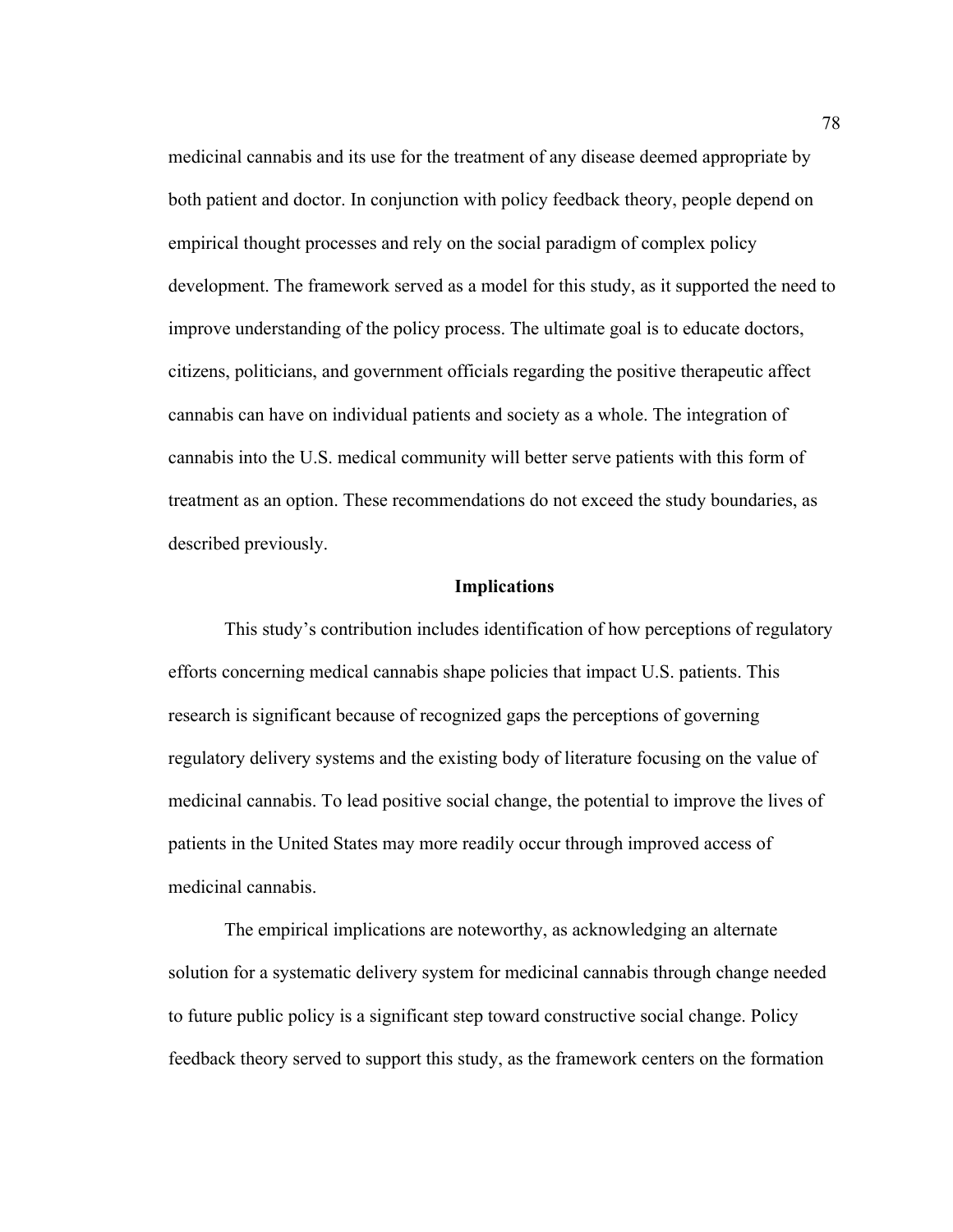of policy, examination of dynamics, and societal response to these policies (Mettler  $\&$ SoRelle, 2014). Methodical implications from this study include incorporation of evidence-based research to support policy change for medical cannabis for the treatment of disease. By eliminating current restrictions on medical cannabis, greater liberty is available for physicians to authorize cannabis for the treatment of disease without the federal government prohibiting patient access in those states that have legalized medicinal cannabis.

Amending federal law would decriminalize the cultivation, possession, and distribution of state-regulated medical cannabis. This will result in the FFDCA no longer superseding state law for permitting therapeutic use of medical cannabis. In addition, this will address the legislative bill known as the States Medical Marijuana Patient Protection Act, which reads in part:

[N]o provision of the Federal Food, Drug, and Cosmetic Act shall prohibit or otherwise restrict an entity authorized by a state or local government, in a state in which the possession and use of marijuana for medical purposes is legal from producing, processing, or distributing marijuana for such purpose. (H.R. 689, 2013, n.p.)

The implications for social change do not exceed the study boundaries. As a result, the implications of this study are significant because they offer additional data that supports the need for improved systems of government oversight for existing and future policies and programs.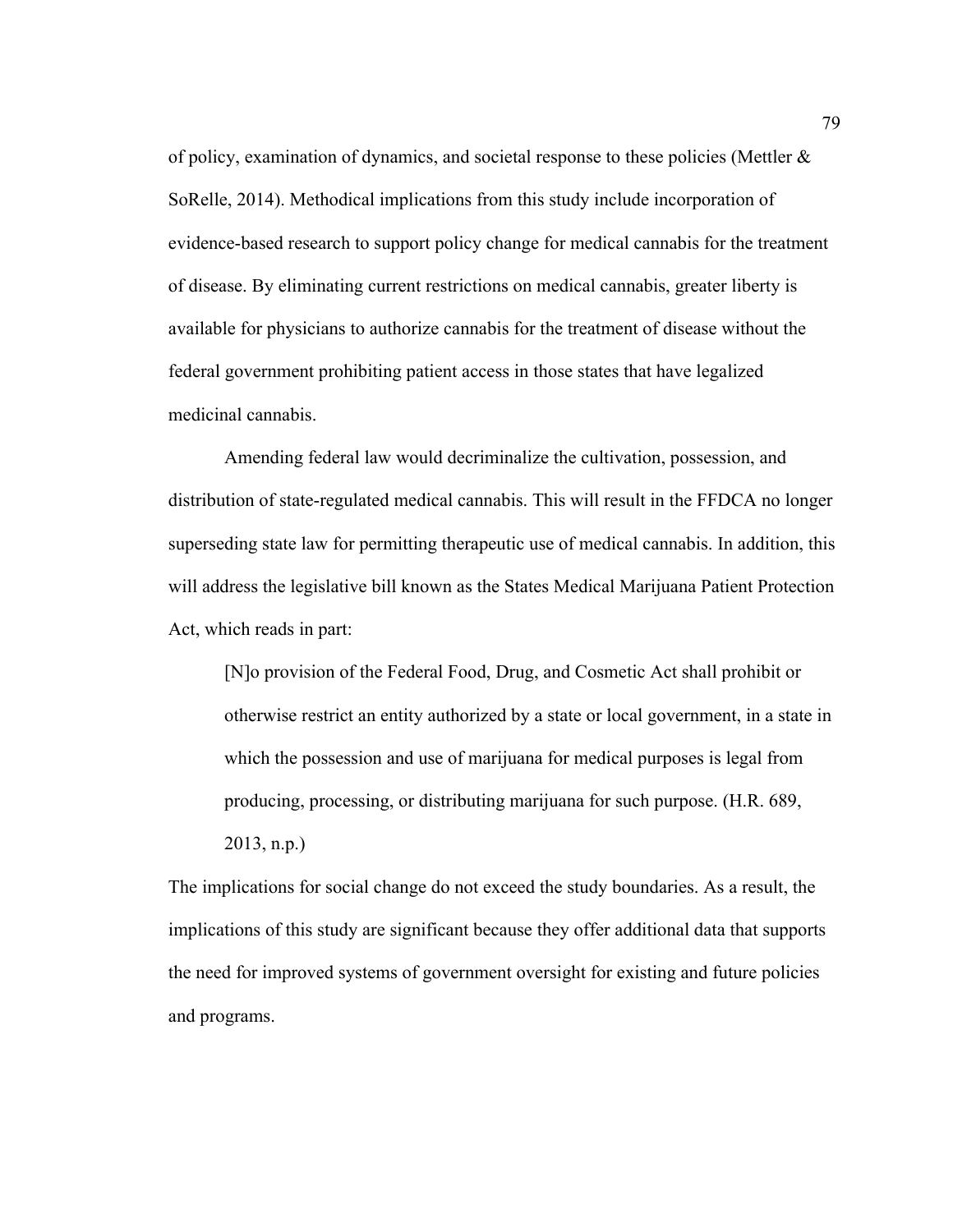#### **Summary**

This study was vital to patients in the United States suffering from disease who will benefit from improved laws and policies governing cultivation, possession, and distribution of medicinal cannabis. This change is needed, as physicians are limited in or prohibited from authorizing the use of therapeutic cannabis. This study's problem statement is that the United States does not have a formal delivery system for accessing medicinal cannabis, as federal law does not recognize the medicinal properties of cannabis. Policy feedback theory fully supports the social paradigm of policy design and was therefore the nature of this study. People as groups innately interpret the concept of policy as positive or negative based on heuristic thinking. Furthermore, the results indicated an overarching consensus concerning a lack of attention to consistent policies among three exemplary participant states and NORML, the leading cannabis authority used as the benchmark, which substantiate the importance of this study. The findings of this research support the need for attention to the possibilities for the development of an improved delivery system to treat U.S. patients. With an increase in the number of states legalizing medicinal cannabis, it is important to direct attention to amended regulatory efforts.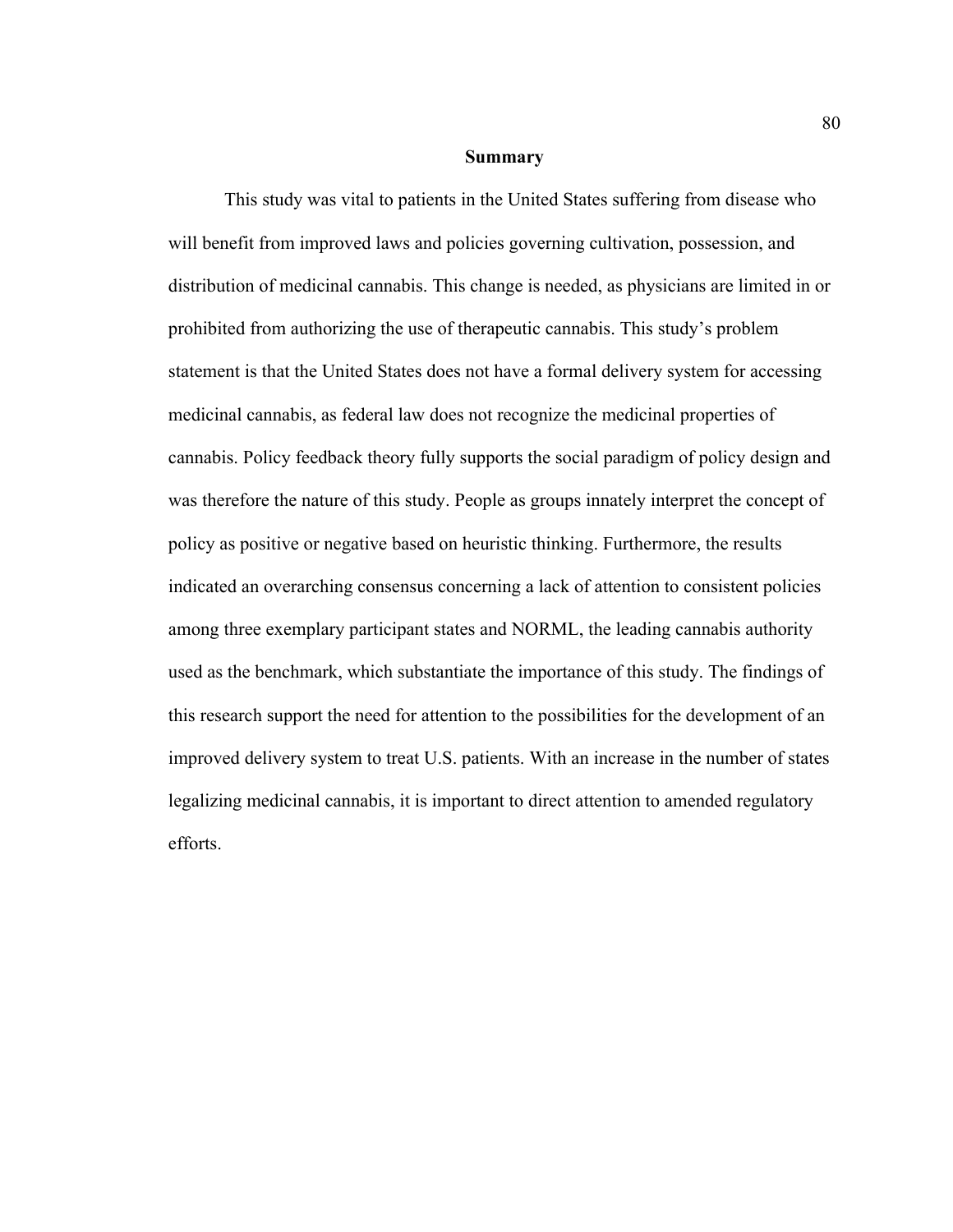#### References

Americans for Safe Access. (2018). Retrieved from https://www.safeaccessnow.org/

Arizona Medical Marijuana Act, 36 A.R.S. §2801 (2010).

- Australian Government Department of Health. (2017). Retrieved from www.health.gov.au/
- Baron, E. P. (2015). Comprehensive review of medicinal marijuana, cannabinoids, and therapeutic implications in medicine and headache: What a long strange trip it's been. *Headache: The Journal of Head & Face Pain, 55*(6), 885–916. doi:10.1111/head.12570
- Baskarada, S. (2014). Qualitative Case Study Guidelines. Qualitative Report, 19(40), 1- 25.
- Betthauser, K., Pilz, J., & Vollmer, L. E. (2015). Use and effects of cannabinoids in military veterans with posttraumatic stress disorder. *American Journal of Health-System Pharmacy*, *72*(15), 1279–1284. doi:10.2146ajhp140523
- Bonn-Miller, M. O., Boden, M. T., Buscossi, M. M., & Babson, K. A. (2014). Selfreported cannabis use characteristics, patterns, and helpfulness among medical cannabis users. *American Journal of Drug & Alcohol Abuse*, *40*(1), 23–30. doi:10.3109/00952990.2013.821477
- Burla, L., Knierim, B., Barth, J., Liewald, K., Duetz, M., & Abel, T. (2008). From Text to Codings: Intercoder Reliability Assessment in Qualitative Content Analysis. Nursing Research, 57(2), 113-117. doi: 10.1097/01.NNR.0000313482.33917.7d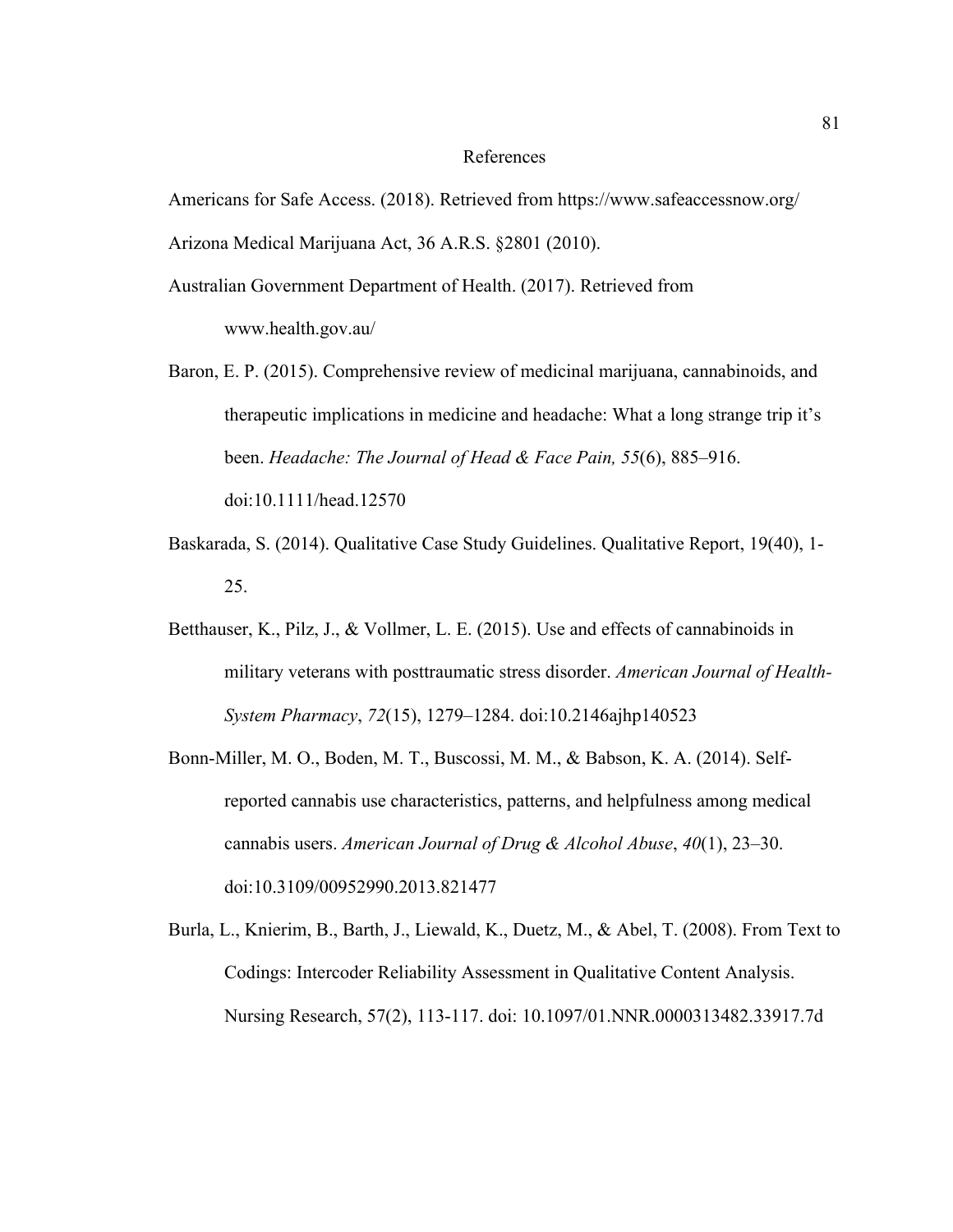- Butler, J. (2013). *What the end of prohibition may look like: Preemption and legalization of marijuana*. (Paper for the NORML Legal Committee). Retrieved from https://norml.org/pdf\_files/NORML\_What\_the\_End\_of\_Prohibition\_May\_Look Like.pdf
- Cairney, P. A. (2012). Complexity Theory In Political Science and Public Policy. *Political Studies Review*, 3, 346-358.
- Cairney, P. A., & Oliver, K. (2012). Evidence-based policymaking is not like evidencebased medicine, so how far should you go to bridge the divide between evidence and policy? *Health Research Policy & Systems*, 15, 1-11. doi: 10.1186/s12961- 017-0192-x
- California Department of Food and Agriculture. (2017). Retrieved from http://www.cdfa.ca.gov

California Department of Public Health. (2018). Retrieved from http://www.cdph.ca.gov

Compassionate Use Act of 1996. California Health and Safety Code §11362.5. Retrieved from http://www.cdph.ca.gov/programs/mmp/pages/compassionateuseact.aspx

California State Legislature Medical Marijuana Research Act of 1999, SB-847, Sec.

11362.9 Health and Safety Code (1999).

Carter, G. T. (2013). The argument for medical marijuana for the treatment of chronic pain. *Pain Medicine, 14*(6), 800. doi:10.1111/pme.12137\_2

Center for Medicinal Cannabis Research. (2017). Retrieved from http://www.cmcr.ucsd.edu

Compassionate Use Act of 1996. California Health and Safety Code §11362.5.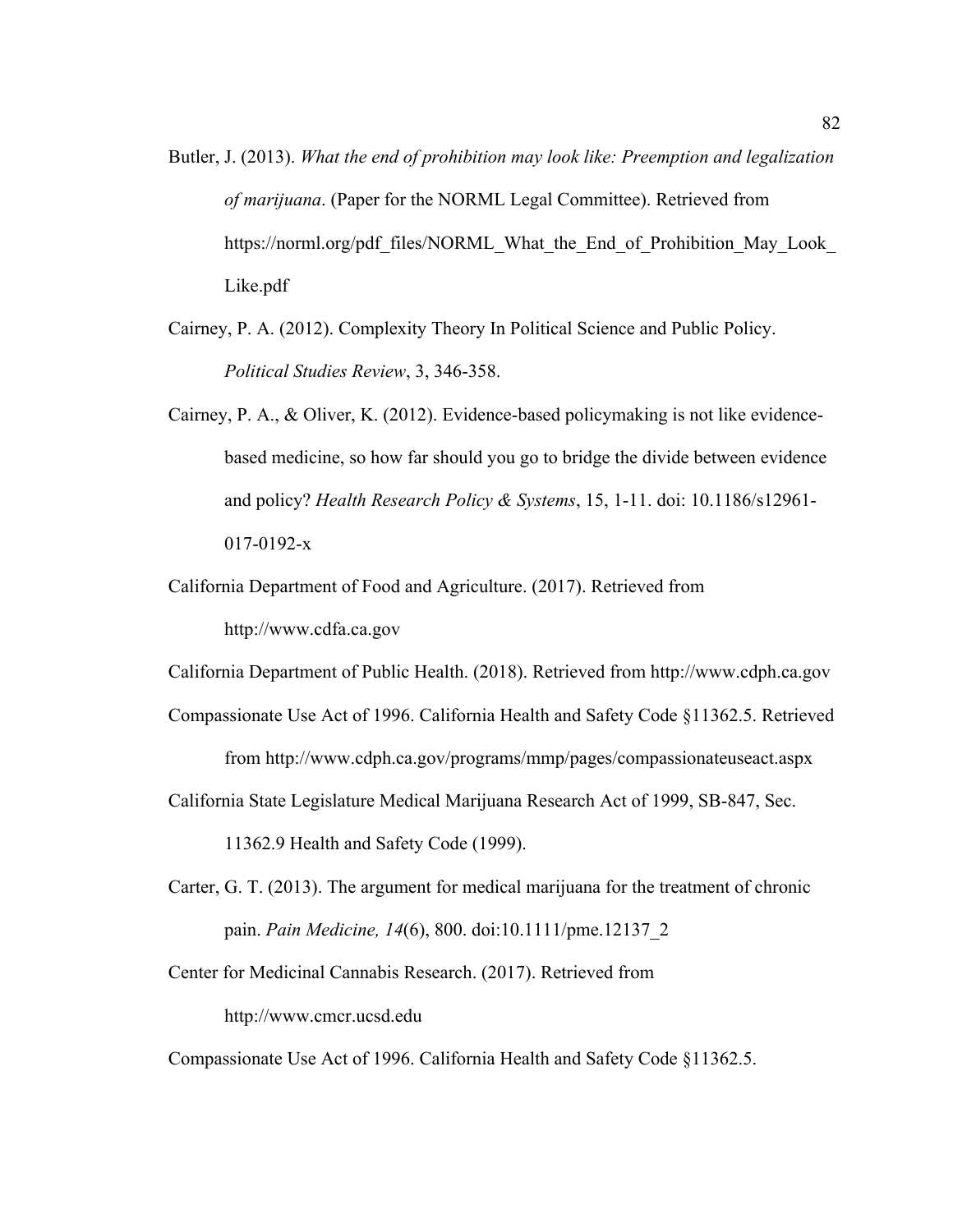Controlled Substances Act of 1970, 21 U.S.C.S. § 801 (1970).

- Cook, J., Lloyd-Jones, D. M., Ogden, E., & Bronomo, Y. (2015). Medical use of cannabis: An addiction medicine perspective. *Internal Medicine Journal, 45*(6), 677–680. doi:10.1111/imj.12761
- Creswell, J.W. (2009). *Research Design: Qualitative, Quantitative, and Mixed Methods Approaches* (3<sup>rd</sup> ed.). Thousand Oaks, CA: Sage Publications.
- Creswell, J.W. (2013). *Qualitative Inquiry & Research Design: Choosing Among Five Approaches* (3rd ed.). Thousand Oaks, CA: Sage Publications.

Drug Enforcement Administration. (2019). Retrieved from http://www.dea.gov/

- Druzin, R. (2016). Medicinal cannabis offers new options for managing pain. *Maclean's, 129*(39), 54. Retrieved from http://www.personalhealthnews.ca/education-andadvocacy/pain-management-2/medicinal-cannabis-offers-new-options-formanaging-pain
- Fenton & Mazulewicz. (2008). Trustworthiness. Retrieved from http://www.omnivise.com/research/trustworthiness.htm
- Federal Food, Drug, and Cosmetic Act of 1938, Pub. L. 75-717, 52 Stat. 1040, 21 U.S.C § 301 et seq. (1938).
- Freisthler, B., & Gruenewald, P. J. (2014). Examining the relationship between the physical availability of medical marijuana and marijuana use across 50 California cities. *Drug and Alcohol Dependence*, *143*, 244–250. doi:10.1016/j.drugalcdep.2014.07.036.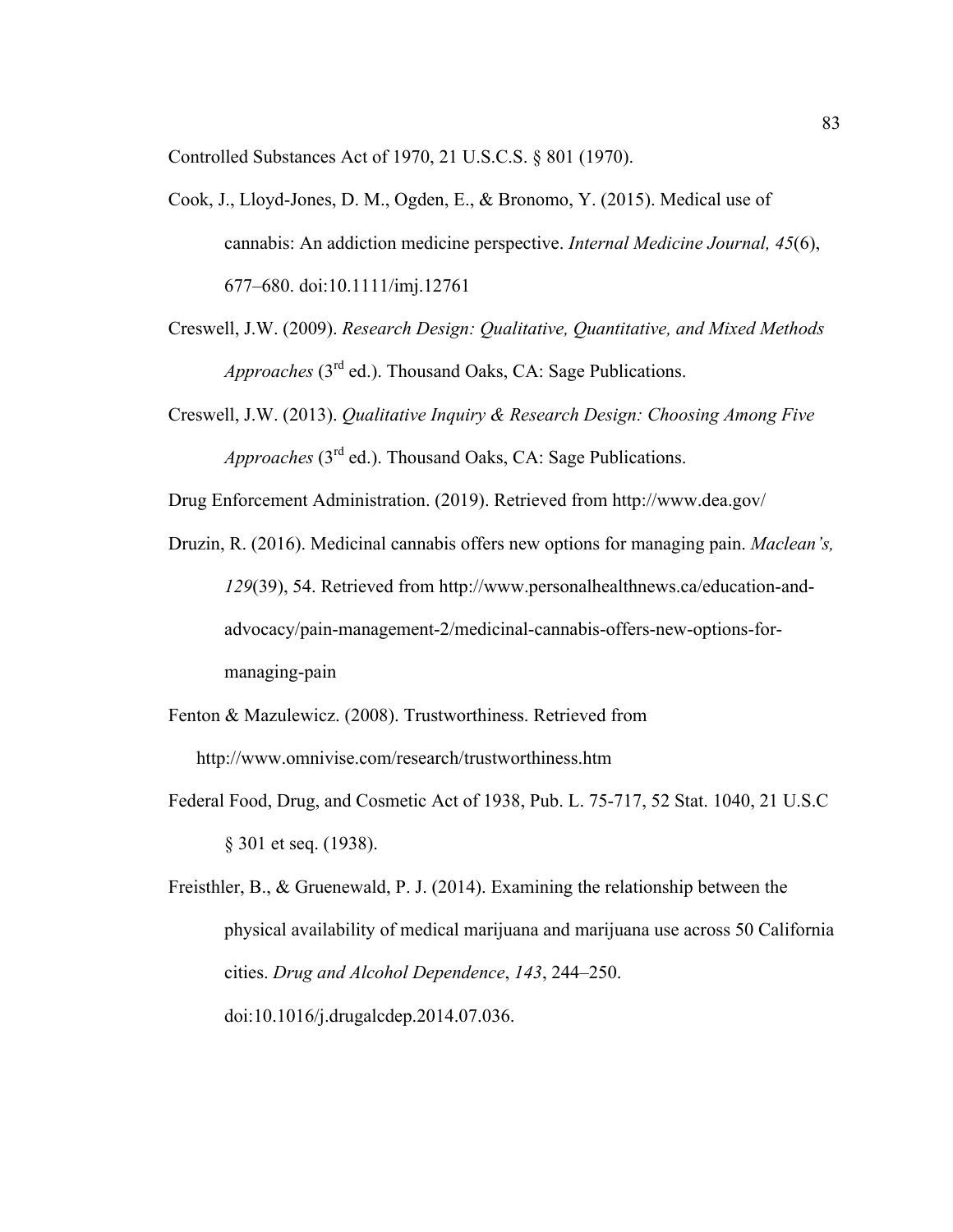- Gerring, J. (2007). *Case study research: Principles and practices.* New York, NY: Cambridge University Press.
- Gonzales v. Raich, (2005). 352 F. 3d 1222.

Government of Canada. (2019). Retrieved from https://www.health.gov.il/

- Grady, D. G., Hulley, S. B., Cummings, S. R., Browner, W. S., & Newman, T. B. (2013). Research Using Existing Data. Designing Clinical Research. Chapter 13. Philadelphia, PA: Lippincott Williams & Wilkins.
- Greenwell, G. T. (2012). Medical marijuana use for chronic pain: Risks and benefits. *Journal of Pain & Palliative Care Pharmacotherapy, 26*(1), 68–69. doi:10.3109/15360288.2011.652350
- Hall, W. (2015). U.S. policy responses to calls for the medical use of cannabis. *Yale Journal of Biology and Medicine*, *88*(3), 257–264. Retrieved from https://www.ncbi.nlm.nih.gov/pmc/articles/PMC4553645/
- Hill, K. P. (2015) Medical marijuana for treatment of chronic pain and other medical and psychiatric problems: A clinical review. *Journal of the American Medical Association, 313*(24), 2474–2483. doi:10.1001/jama.2015.6199
- Horowitz, S. (2014). The medical use of marijuana: Issues and indications. *Alternative & Complementary Therapies, 20*(6), 320–327. doi:10.1089/act.2014.20601

Johannigman, S., & Eschiti, V. (2013). Medical use of marijuana in palliative care. *Clinical Journal of Oncology Nursing, 17*(4), 360–362. doi:10.1188/13.CJON.360-362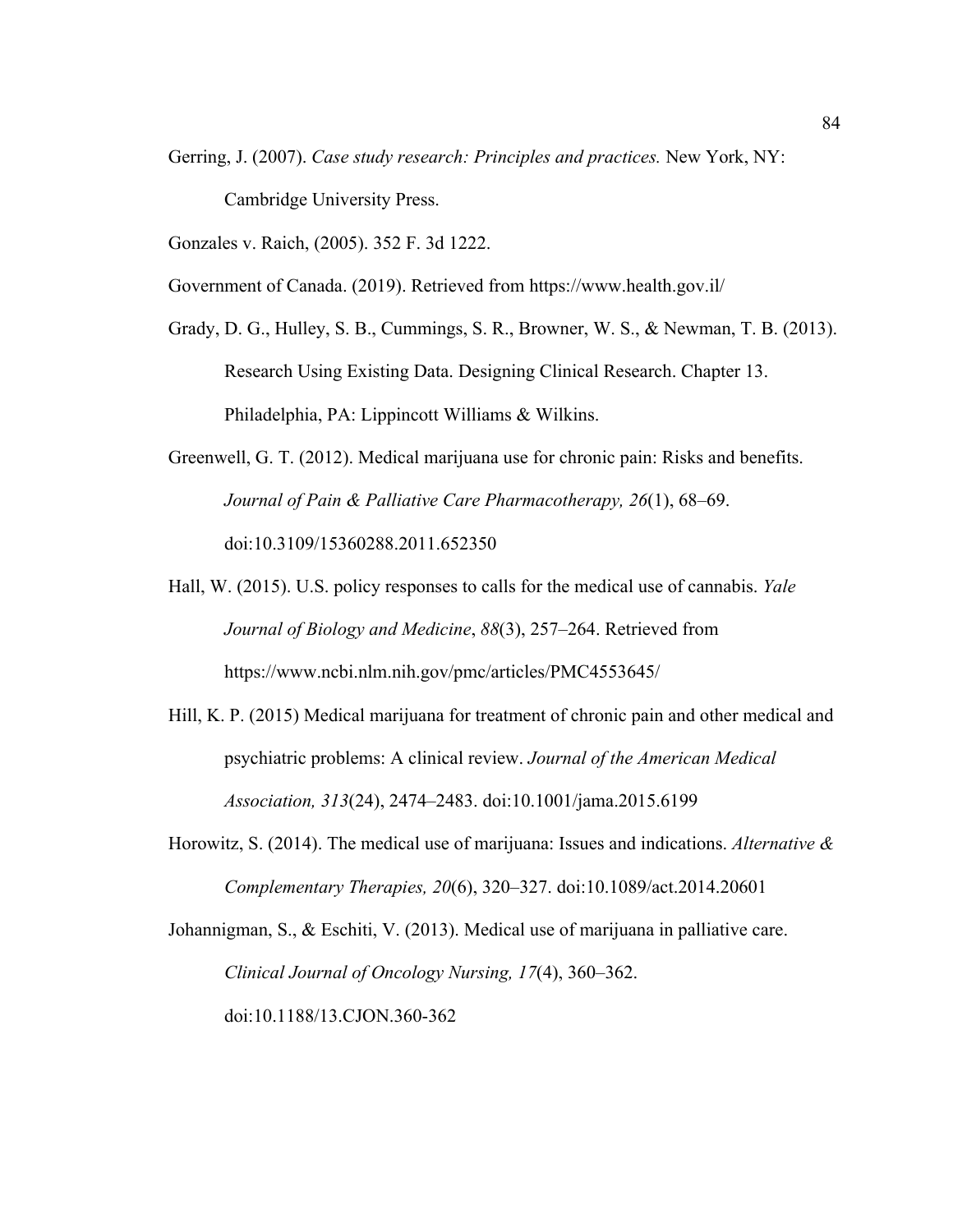Kamin, S. (2012). Marijuana at the crossroads: Keynote address. *Denver University Law Review, 89*(4), 977–995. Retrieved from https://www.law.du.edu/documents/denver-university-law-review/v89- 4/Kamin\_from\_ME\_EIC\_FINAL\_1.pdf

Koppel, B. S., Burst, J. C., Fife, T., Bronstein, J., Youssof, S., Gronseth, G., & Gloss, D. (2014). Systematic Review: Efficacy and Safety of Medical Marijuana in Selected Neurologic Disorders. *American Academy of Neurology*, 82(17), 1556-1563. doi: 10.1212/WNL.0000000000000363

- Kornbluh, M. (2015). Combatting Challenges to Establishing Trustworthiness in Qualitative Research. *Qualitative Research in Psychology*, 4, 397-414. doi: 10.1080/14780887.2015.1021941
- Krumm, B.A. (2016). Cannabis for post-traumatic stress disorder. *Nurse Practitioner, 41*(1), 50–54. doi:10.1097/01.NPR.0000434091.34348.3c
- Kuddus, M., Ginawi, I. M., & Al-Hazimi, A. (2013). Cannabis sativa: An ancient wild edible plant of India. *Emirates Journal of Food & Agriculture, 25*(10), 736–745. Retrieved from http://www.ejfa.me/index.php/journal/article/download/1130/834/

Legitimate Use of Medicinal Marijuana Act of 2014, H.R. 4498, 113th Cong. (2014).

Legitimate Use of Medicinal Marijuana Act of 2017, H.R. 714 IH, 115th Cong. (2017).

Lerman, A. E., & McCabe, K. T. (2017). Personal Experience and Public Opinion: A Theory and Test of Conditional Policy Feedback. *Journal of Politics*, 2, 624-641. doi: 10.1086/689286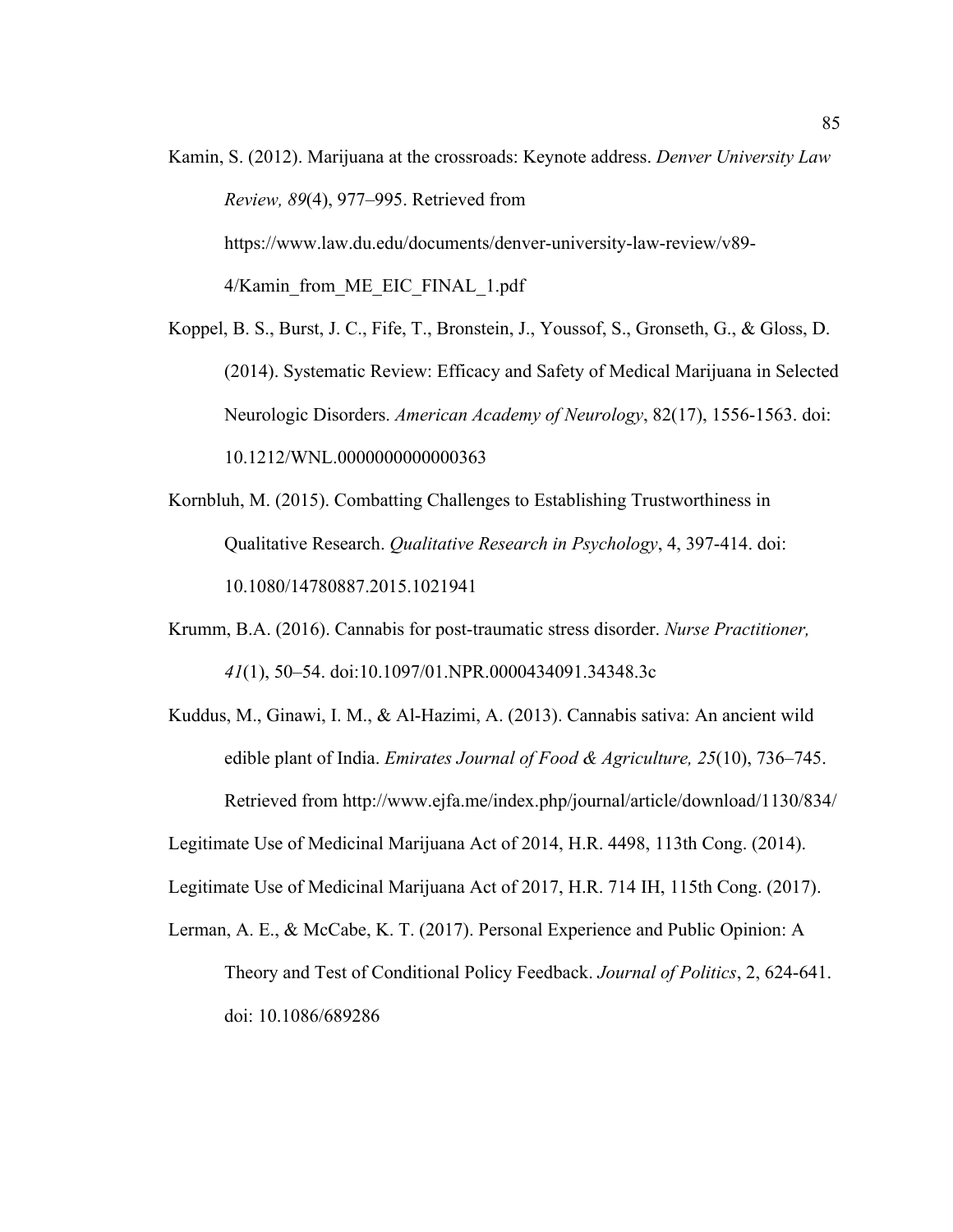- Lucas, P. (2012). Cannabis as an adjunct to or substitute for opiates in the treatment of chronic pain. *Journal of Psychoactive Drugs, 44*(2), 125–133. doi:10.1080/02791072
- MacDonald, K., & Pappas, K. (2016). Why not pot?: A review of the brain-based risks of cannabis. *Innovations in Clinical Neuroscience*, *13*(3–4), 13–22. Retrieved from https://www.ncbi.nlm.nih.gov/pmc/articles/PMC4911936/
- Maltby, E., (2017). The Political Origins of Racial Inequality. Political Research Quarterly, 3, 535-548. doi: 10.1177/1065912917704518
- Marihuana Tax Act of 1937, Pub. L. 75-238, 50 Stat. 551
- Marijuana. (2017). *Medical dictionary online.* Retrieved from https://medicaldictionary.com/results.php
- Maxwell, J. A. (2013). *Qualitative Research Design: An Interactive Approach* (3rd ed.). Thousand Oaks, CA: Sage Publications.
- Maxwell, J. C., & Mendelson, B. (2016). What do we know about the impact of the laws related to marijuana? *Journal of Addiction Medicine*, *10*(1), 3–12. doi:10.1097/ADM.0000000000000188
- McKenna, G. J. (2014). The current status of medical marijuana in the United States. *Hawai'i Journal of Medicine & Public Health*, *73*(4), 105–108. Retrieved from https://www.ncbi.nlm.nih.gov/pmc/articles/PMC3998227/
- Mettler, S., & Soss, J. (2004). The Consequences of Public Policy for Democratic Citizenship: Bridging Policy Studies and Mass Politics. *Perspectives on Politics*, 2(1), 55-73. Retrieved from https://www.journals.uchicago.edu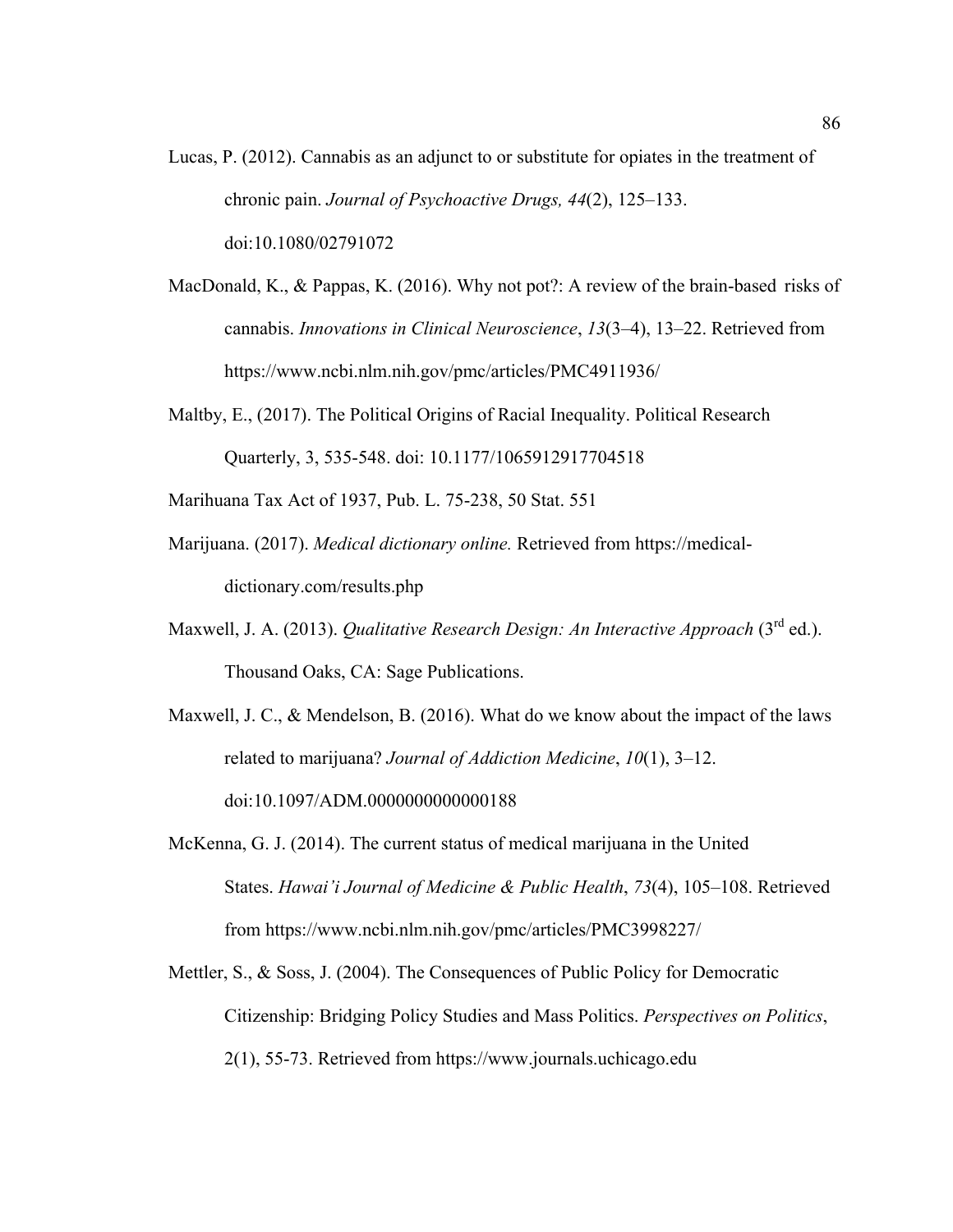- Mettler, S. (2002). Bringing the State Back In to Civic Engagement: Policy Feedback Effects of G.I. Bill for World War II Veterans. *American Political Science Review*, 2, 351. doi: 10.1017/S0003055402000217
- Mettler, S., & SoRelle, M. (2014). Policy feedback theory. In P. A. Sabatier & C. M. Weible (Eds.), *Theories of the policy process* (3<sup>rd</sup> ed.). Boulder, CO: Westview Press.
- Miles, M. B., & Huberman, A. M. (1994). *Qualitative data analysis: An expanded source book* (3rd ed.). Thousand Oaks, CA: Sage Publications.
- Ministry of Health Canada. (2017). Retrieved from https://www.canada.ca/en/healthcanada.html
- Moeller K.E., & Woods, B. (2015). Pharmacy Students' Knowledge and Attitudes Regarding Medical Marijuana. *American Journal of Pharmaceutical Education*, 6, 1-8. doi: 10.5688/ajpe79685

National Institute on Drug Abuse. (2017). Retrieved from https://www.drugabuse.gov/

Network for Public Health Law. (2018). Retrieved from https://www.networkforphl.org/

Nevada Division of Public and Behavioral Health. (2018). Retrieved from

http://www.dpbh.nv.gov

NORML. (2019). Core attributes of a patient-centric, medical cannabis regulatory program. Retrieved from https://norml.org/marijuana/fact-sheets/item/coreattributes-of-a-patient-centric-medical-cannabis-regulatory-program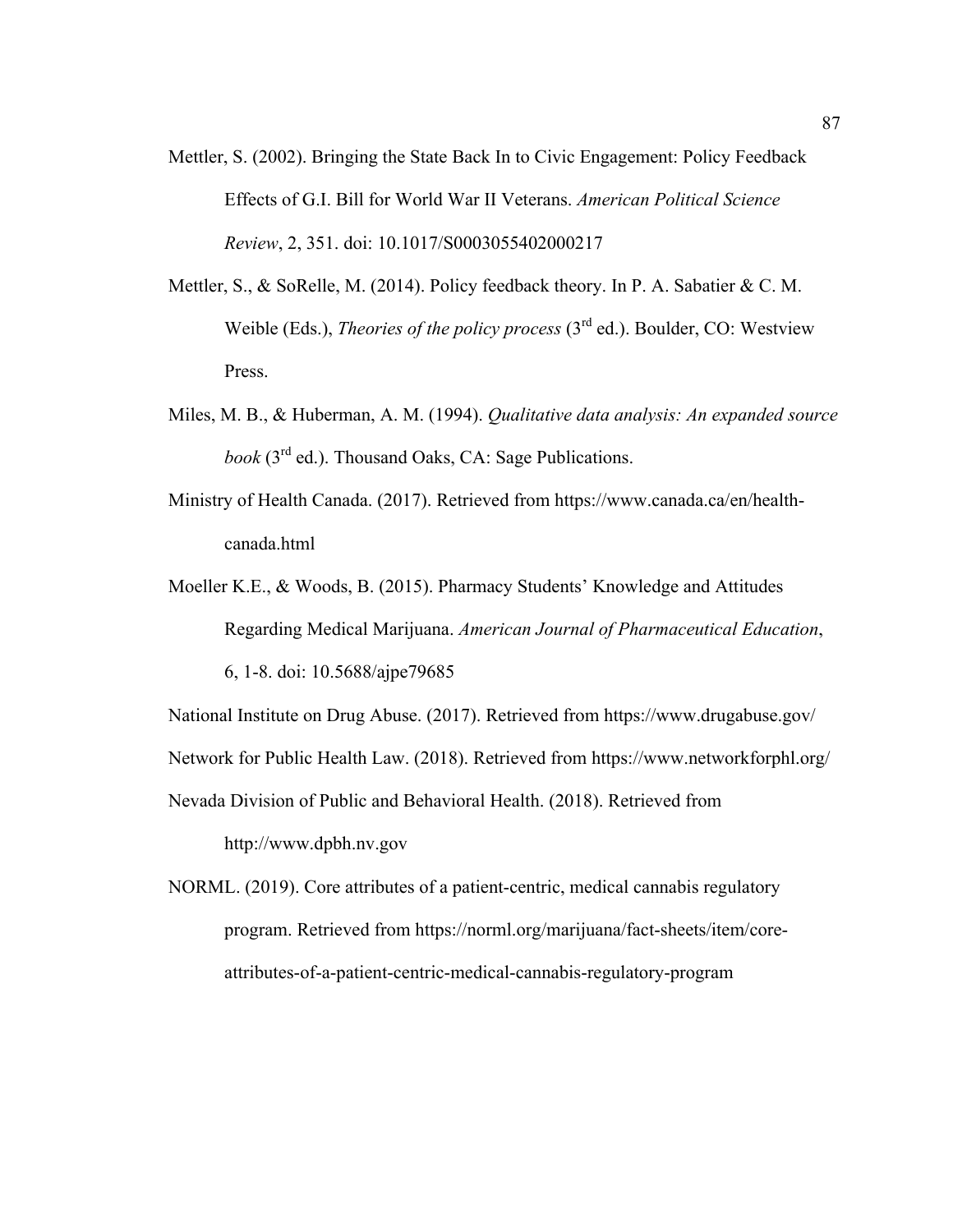- Nowlin, M. C. (2016). Policy Change, Policy Feedback, and Interest Mobilization: The Politics of Nuclear Waste Management. *Review of Policy Research*, 1, 51-70. doi: 10.1111/ropr.12158
- Olsen, K. C. (2009). *Principles of Legal Research* (9<sup>th</sup> ed.) St. Paul, MN: Thomson Reuters.
- Patton, M. Q. (2015). *Qualitative Research & Evaluation Methods* (4<sup>th</sup> ed.). Thousand Oaks, CA: Sage Publications.
- Pierson, P. (1993). When Effect Becomes Cause: Policy Feedback and Political Change. *World Politics Journal*, 45(4), 595-618.

Pros and Cons of Controversial Issues. (2018). Retrieved from https://www.procon.org/

Reinarman, C., Nubberg, H., Lanthier, F., & Heddleston, T. (2011). Who Are Medical Marijuana Patients? Population Characteristics from Nine California Assessment Clinics. *Journal of Psychoactive Drugs*, 43, 128-135.

doi:10.1080/02791072.2011.587700

Respect States and Citizens' Rights Act of 2017. H.R. 2528 IH, 113th Cong. (2017)

- Rosenberg, K (2015). Medical cannabis effective for chronic pain, other indications. *AJN: American Journal of Nursing, 115*(10), 53. doi:10.1097/01.NAJ.0000471944.62041.dc
- Routh, M. J. (2017). Re-thinking liberty: Cannabis prohibition and substantive due process. *Kansas Journal of Law & Public Policy, 26*(2), 143–175. Retrieved from https://law.ku.edu/lawjournal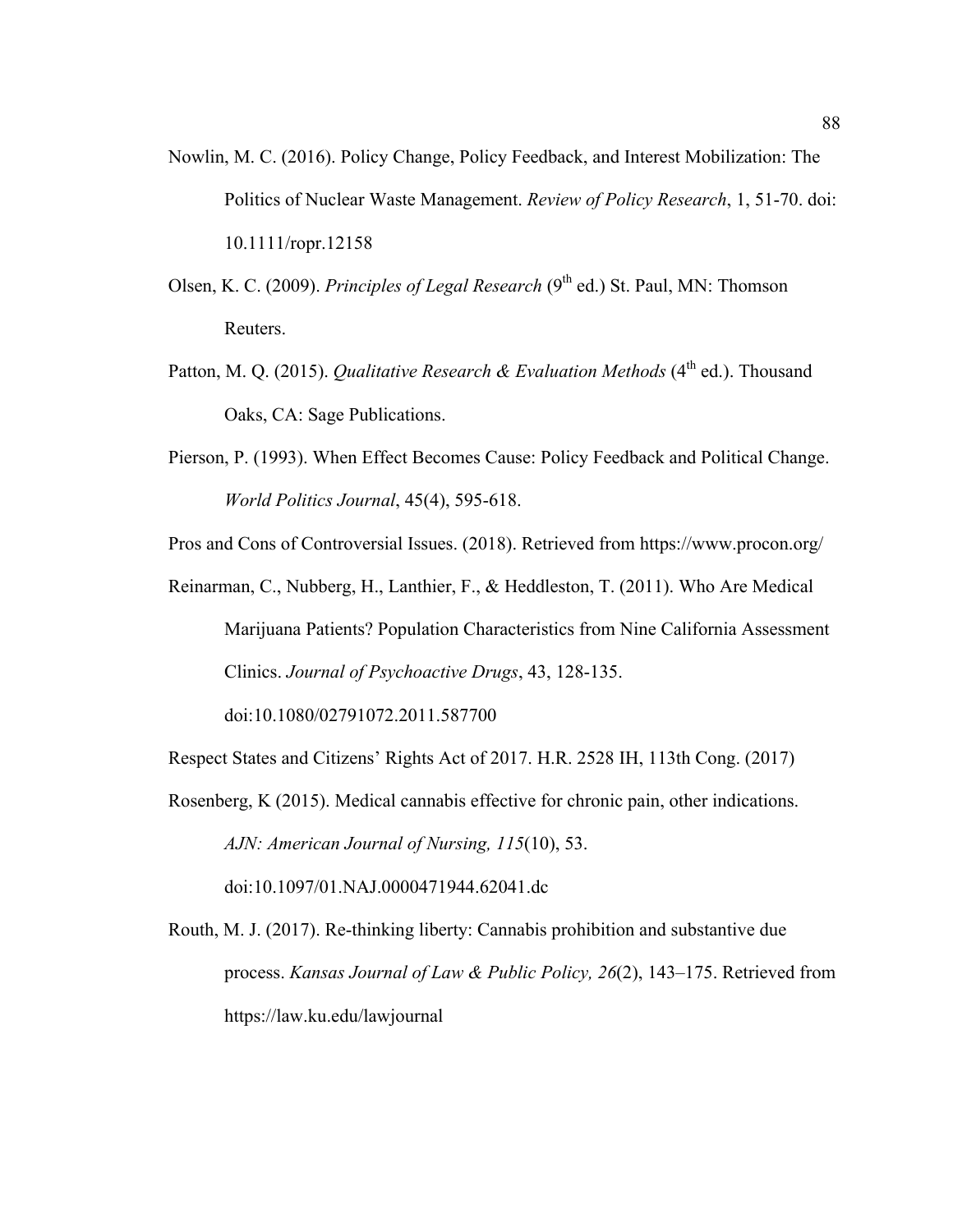- Rudestam, E., & Newton, R. (2007). *Surviving your dissertation: A comprehensive guide to content and process* (3rd ed.). Thousand Oaks, CA: Sage Publications.
- Sabatier, P.A., & Jenkins-Smith, H. C. (1993). Policy Change and Learning: An Advocacy Coalition Approach. Journal of Policy Analysis and Management, 290. doi: 10.1002/pam.4050150111
- Sabatier, P. A., & Weible, C. M. (2014). *Theories of the Policy Process* (3<sup>rd</sup> ed.). Boulder, CO: Westview Press.
- Scavone, J. L., Sterling, R. C., & Van Bockstaele, E. J. (2013). Cannabinoid and opioid interactions: Implications for opiate dependence and withdrawal. *Neuroscience*, *248*, 637–654. doi:10.1016/j.neuroscience.2013.04.034
- Seamon, M., Fass, J., Maniscalco-Feicht, M., & Abu-Shraie, N. (2007). The legal status of medical marijuana. *American Journal of Health-System Pharmacy*: May 2007. Vol. 62, Iss. 10, p.1037-1044 (8pp.).

State of Colorado. (2018). Retrieved from http://www.co.gov

State of Israel Ministry of Health. (2019). Retrieved from https://www.health.gov.il/

States Medical Marijuana Patient Protection Act of 2013, H.R. 689, 113th Cong. (2013).

- Strouse, T. B. (2015). Pot in palliative care: What we need to know*. Journal of Palliative Medicine, 18*(1), 7–10. doi:10.1089/jpm.2015.0003
- Substance Abuse and Mental Health Services Administration. (2017). Retrieved from https://www.samhsa.gov/
- Therapeutic Goods Administration. (2019). Australian Government Department of Health. Retrieved from http://www.tga.gov.au